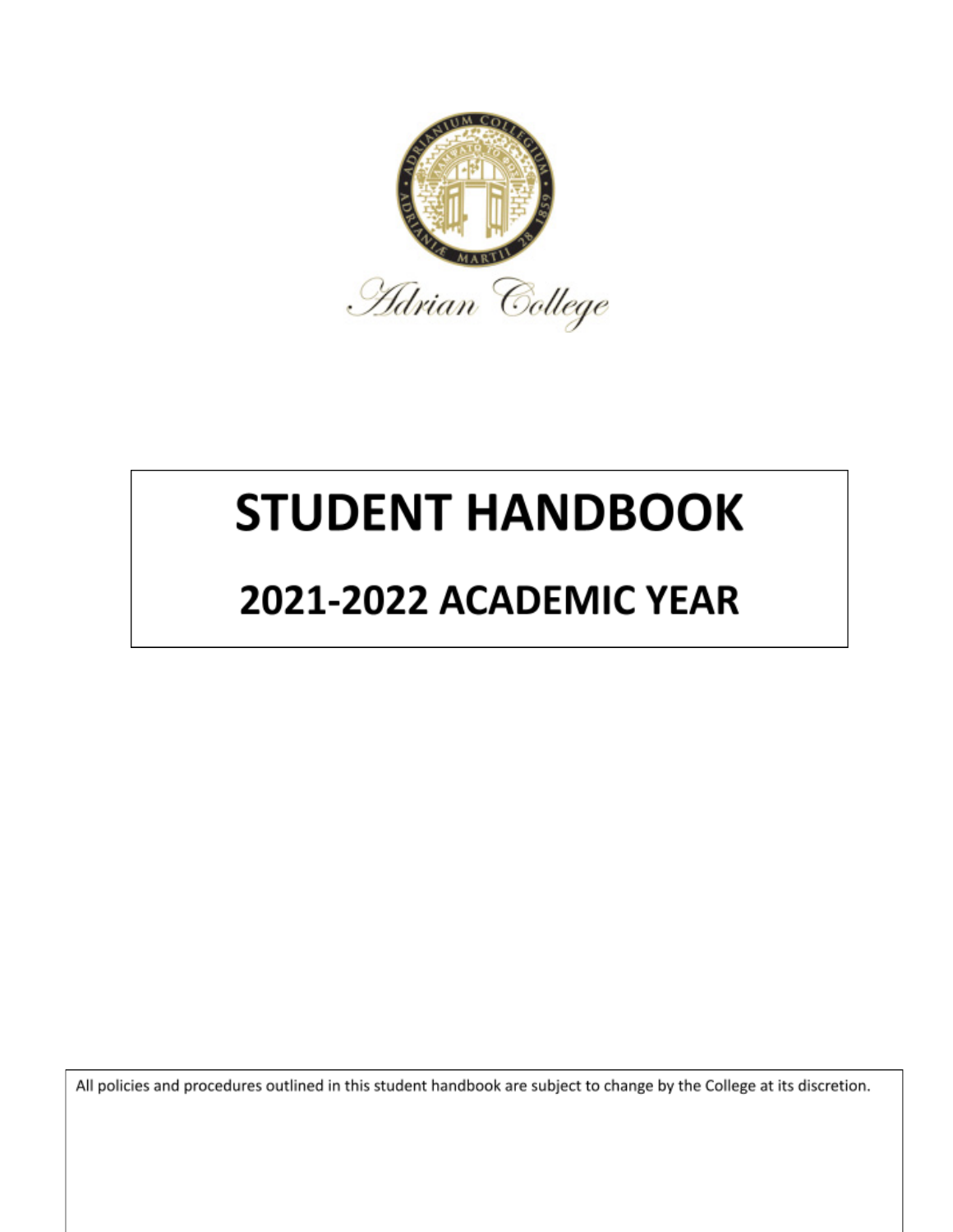## **TABLE OF CONTENTS**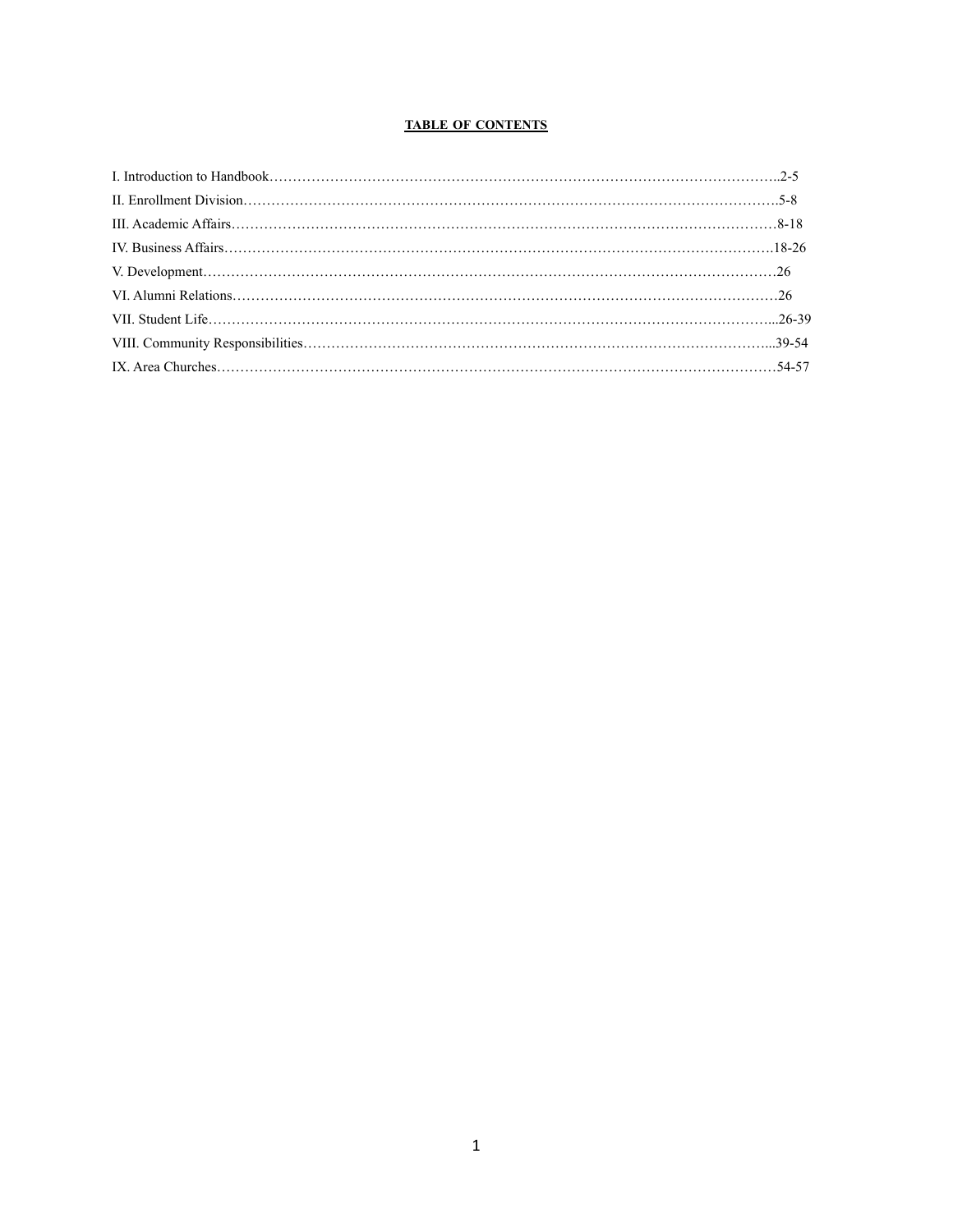## **ADRIAN COLLEGE STUDENT HANDBOOK**

## **2020-2021**

## **I. INTRODUCTION TO HANDBOOK**

This Student Handbook provides a wealth of information regarding campus life. Students are responsible for all the information contained in this handbook. The goal is to provide students with a resource guide regarding Adrian College. Please feel free to let the Student Life Office know if you have suggestions regarding this publication.

# **WELCOME TO THE ADRIAN COLLEGE FAMILY: A FEW WORDS FROM PRESIDENT DOCKING**

#### GREETING FROM PRESIDENT DOCKING

Welcome to another extraordinary year at Adrian College!

We're eager to engage you in all that Adrian College has to offer – from exciting academic programs to numerous co-curricular activities. There is something for everyone here and along the way you'll build lifelong relationships with fellow students, make important connections with faculty, staff and friends of the College, and find your place through leadership, collaboration and inspiration.

Adrian College remains a place where students can explore new topics, discover new interests and talents, and test your knowledge by practical application and plentiful experiences in and out of the classroom.

This handbook is an important resource-from Bulldog traditions to every detail of student life including academics, residence life, dining services, safety, and policies. Look beyond the pages, however, to encounter the persons, the beautiful campus, and the opportunities that surround you here. You'll not regret taking advantage of as much as you can that exists uniquely at a small private college.

Earning your degree is one of the most important steps you can take that will lead to a satisfying career, a commitment to life-long learning, and to becoming a contributing citizen to your future community.

Warm regards,

Jeffrey R. Docking, Ph.D. President

#### **. . . AND PRESIDENT KIBBY:**

#### Hello My Fellow Classmates,

The 2020-2021 academic year is and will be one of the toughest challenges we will ever face in our young adult life. We all got thrown a curveball last March with the halting of in-person learning. We were all put in a position that we never signed up for nor wanted to be in. As we returned to campus we saw new procedures in place and more needed from us as students to make sure we could be successful in the classroom that we all strive to be in. Here at Adrian College our campus environment and in-person style are truly one of the best in the midwest. Coming back to a campus full of pink flowers and smiling faces, under a mask, of course, is one of the best feelings to have as a student, especially after that was ripped away from us in March.

I know this year will be difficult for everyone, I can only take this moment to truly ask that everyone continue to be safe and follow all the guidelines put in place by an administration that has worked tirelessly to make sure we are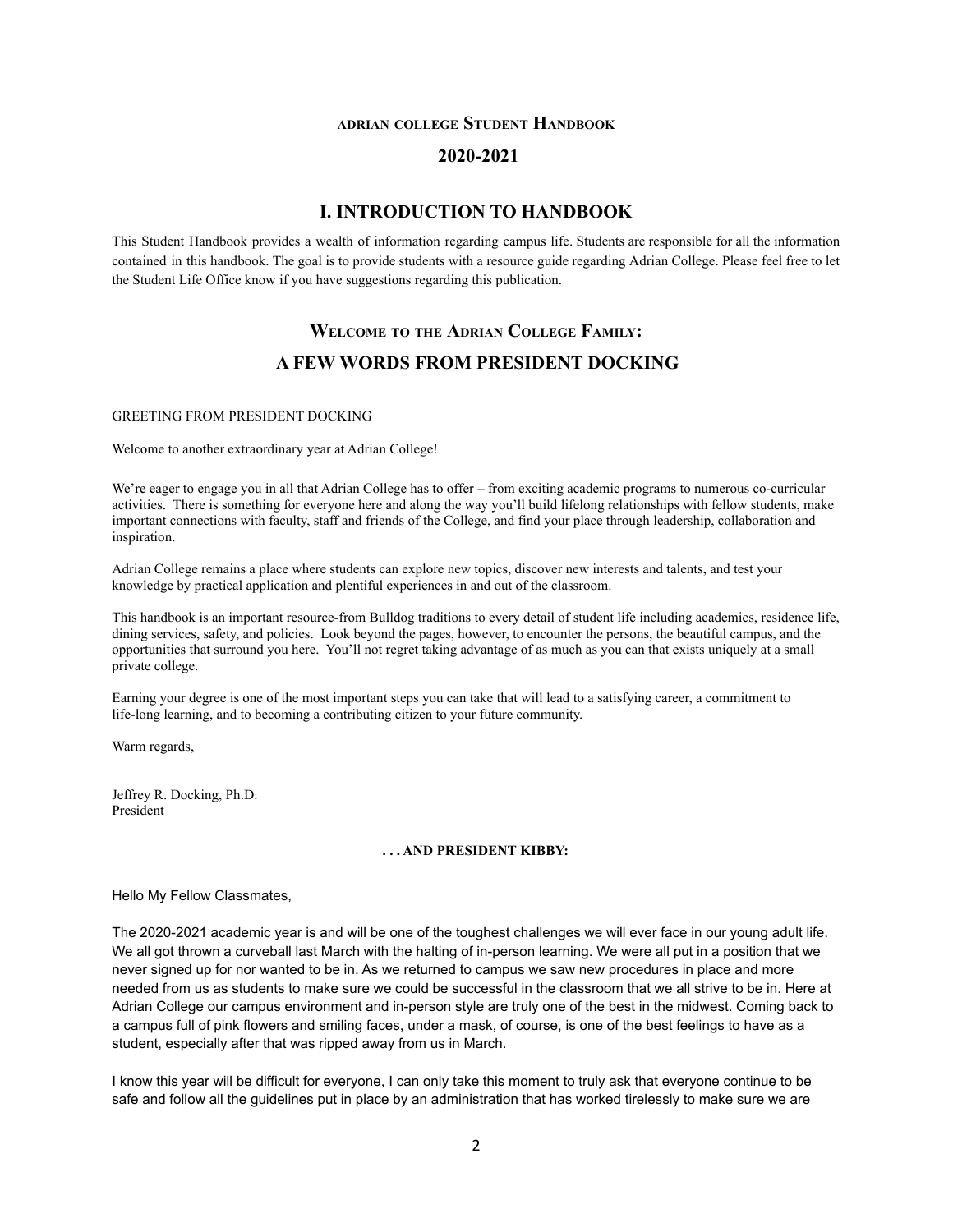able to be here. The better we follow guidelines and avoid the giant gatherings that can be a part of the Adrian College community, the sooner we can get back to our sense of normalcy. I know it is challenging and it will not be easy but truly all the administrators and faculty are looking to us to be the leaders on campus and get through this pandemic in the safest way possible.

Adrian College is a very social place and I know even with the pandemic SGA, CAN, and many other organizations will do their best to put on events that encourage social gatherings that follow all guidelines. I encourage everyone to stay connected with each other through some unusual mediums and always make sure to check on your friends. Keep pushing forward and be #BulldogStrong.

To the freshmen, welcome to college!! I promise this is not the norm and once this passes you will truly live the best years of your life as a bulldog. I know this is tough and can be a struggle but always remember to reach out and ask for help, everyone on campus wants to see you thrive. Find your fit, with so many different backgrounds on campus there is always an organization or club for you. Personally, I look forward to seeing you all around campus and eventually getting to see your smiles on our 137-acre textbook.

Always remember fellow classmates, it is always a great day to a bulldog! Keep strong, mask up, and let us have a great school year here on the beautiful campus of Adrian College.

All the best,

Matthew Kibby Student Government Association President

## **EDUCATIONAL MISSION**

Adrian College, a liberal arts College in the United Methodist tradition, is committed to the pursuit of truth and to the dignity of all people. Through active and creative learning in a supportive community, undergraduate and graduate students are challenged to achieve excellence in their academic, personal and professional lives, and to contribute to a more socially just society.

## **HISTORY**

Adrian College evolved from a theological institute founded by the Wesleyan Methodist denomination at Leoni, Michigan, a small town east of Jackson, in 1845. In 1855 this institute united with the Leoni Seminary, a Methodist Protestant institution, to establish Michigan Union College.

Legend states that members of the College became concerned about the environment at Leoni, which was nicknamed "Whiskey Town." In 1859 this concern, and other circumstances, made it advisable to relocate or close. In the same year, Dr. Asa Mahan, pastor of the Plymouth Congregational Church in Adrian and a well-known educator, was encouraged by citizens of the community to establish a college. Mahan had served as the first president of Oberlin College and, previously, as an officer of Lane Theological Seminary in Cincinnati, Ohio.

Dr. Mahan and his colleagues invited the officials and supporters of the closing Michigan Union College to join in establishing the new college at Adrian. After the invitation was accepted, the story says, the library holdings were loaded on an ox-cart in March 1859, and transported the 60 miles to the campus site on the west side of Adrian.

On March 28, 1859, Adrian College was chartered by the Michigan legislature as a degree-granting institution with Dr. Mahan as its first president. Through a series of consolidations and denomination unifications, the College has maintained its relationship with The United Methodist Church.

For almost 100 years, the campus consisted of several brick buildings stretching along Madison Street. Most of what is now the campus was woods and fields. In the mid-1950s, the College, encouraged by the generosity of Ray W. Herrick, embarked in a building program which created the basis for the present campus.

Today, when students walk in the area bounded on the east by Madison Street and edged by Downs Hall, Valade Hall, Cornelius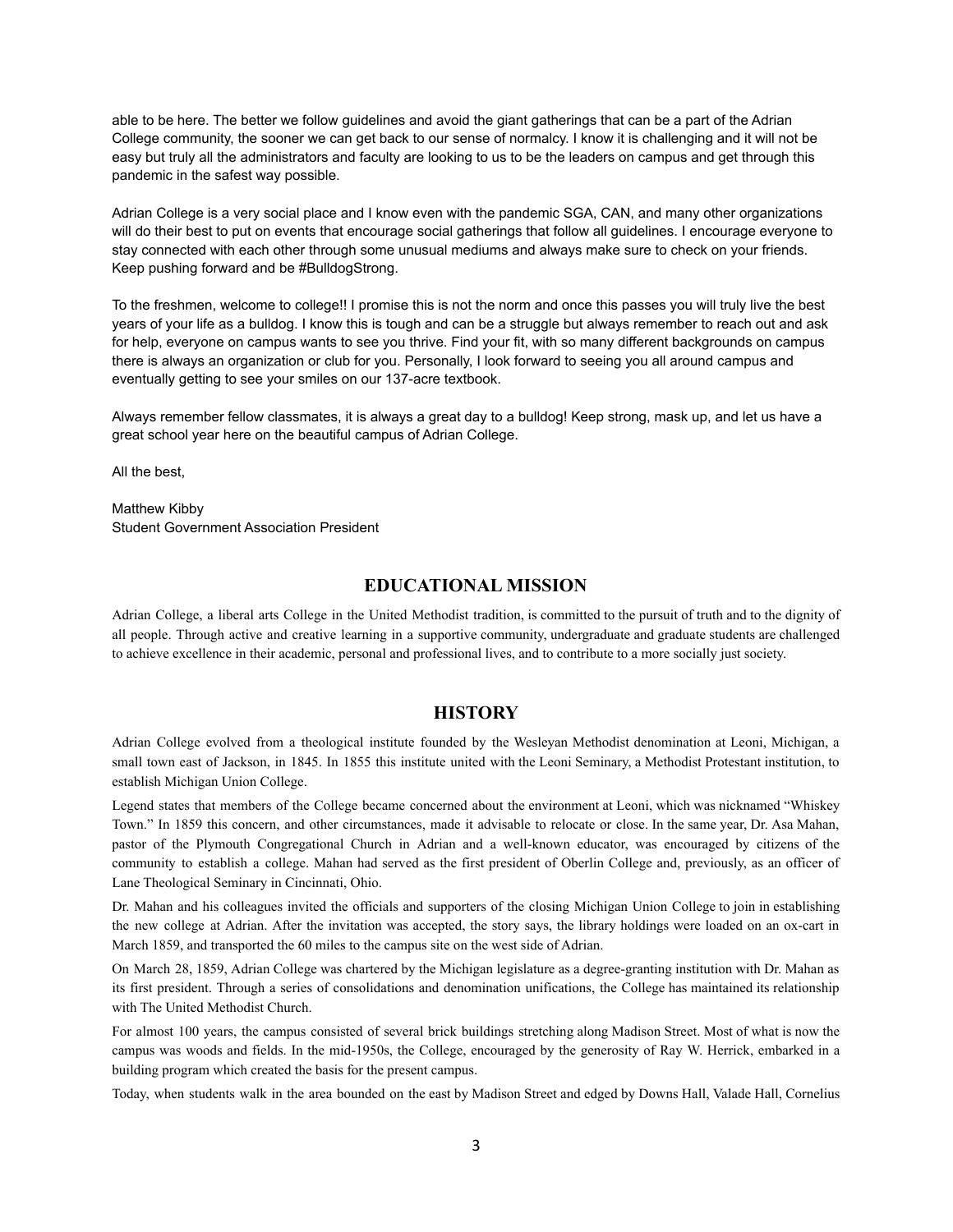House and Herrick Tower, one will walk on the same ground that students hurried across in 1859 as they rushed to classes, meals and social events. Now, however, instead of a row of brick buildings, the campus incorporates 150 acres, 15 academic and service buildings, 26 residence halls and units and nine major athletic facilities and fields.

#### **LANDMARKS, LEGENDS AND MORE**

**Downs Hall** Built in 1860, Downs Hall is the only building remaining from Adrian's original campus. The building received an extensive historical renovation in 2010-13 and now houses the Theatre Department and the Downs Studio Theatre. The addition of an elevator offers patrons access to the second floor theatre. Local legend contends it is the home of the Downs Hall ghost with tales of late-night footsteps and strange sounds.

**The Rock** The story claims that in 1962, a few students decided to do "the biggest thing to hit Adrian that year!" Based on an idea for a "paint rock" by a transfer student from Albion, under cover of darkness the TKE pledge class hauled in by wrecker a huge rock, and dropped it near the center of campus by a large tree. It has since been painted with symbols and messages countless times.

**The Cane Ceremony** Grace Wells Haviland**,** president of the Class of 1921, carried the Shepherd's Crook to the Mound during the first outdoor Cane Ceremony in the College's history. Today the ceremony is held on the commencement stage where the spring graduating class continues the tradition of affixing its class colors (ribbons) to the crook and handing the cane to the representative of the next class. The cane and the custom of the class colors dates back to 1887 long before the ceremony began. The date 1887 and words "Non Sine Labote" (Climb Without Falling), are carved on the staff. A monument donated by the Class of 1987 and located at the front of the Mound, commemorates the Cane Ceremony.

**The "A"** The Class of 1914 placed a structure at the front of campus near Madison Street. The large concrete "A" was traditionally reserved for engaged couples only. In 2012, the "A" was completely recast to repair the historical structure.

**The "Evergreen A"** In 1983 Beta Beta Beta biology club designed and planted the Evergreen A in front of Herrick Chapel. For many years just before spring commencement, Beta Beta Beta planted a circle of flowers around it. In 2008, the "A" was re-landscaped on an incline and lighted to provide a better view from Herrick Bell Tower. Seasonal flowers continue to be planted around the "A" each year.

**Lincoln Statue** A bronze statue in the library depicts young Abe Lincoln. The statue was donated in 1963 by Anna Hyatt Huntington, a famous equestrian sculptress, who formed a friendship through letters exchanged with the late Ed Pellowe, former director of financial development for Adrian College. The Class of 1963 began a tradition of touching the tail of the horse for good luck. Mrs. Huntington was also responsible for Adrian's acquisition of the Seal Rookery sculpture, located in Jones Hall.

**The Mound** The Class of 1869 wanted to leave Adrian College a gift of unique distinction. Since money was hard to acquire during the days immediately following the Civil War, the class used the good earth for its memorial as a symbol of Adrian's strength. They intended to erect a statue of Asa Mahan, the College's first president; however, the funds did not materialize. The statue was never erected and the Mound, which was enlarged in 2011, has remained at the front of the campus.

**The One Piece Threshold** One of the oldest landmarks of the College is an old stone threshold from the original North Hall, placed during its construction in December 1859. After demolition and the rebuilding of North Hall in 1971, the threshold was relocated adjacent to the building as a remembrance. It remains there, in front of what is now Valade Hall.

**The Outdoor Chapel** Today the Adrian College Herrick Chapel is considered one of the finest worship centers in the Midwest. The building includes a grand organ and 16 stained glass windows. Prior to 1964 and the building of the chapel, the same space was occupied by a rustic outdoor "chapel in the woods" where services were held on rough benches. Students of more than 50 years ago fondly tell of spending quiet time in the lovely place.

**South Hall Bell** For more than 100 years, the College Bell hung in the cupola atop South Hall. It rang for classes, meals and daily chapel services, as well as for weddings, funerals, graduations and other special occasions. In 1960, South Hall was torn down to make way for the Herrick Carillon Tower. Placed inside the tower, the bell remained silent and was almost forgotten until the Class of 1984 donated funds to move the bell to a place near Shipman Library. The Class of 1999 provided funds to incorporate the bell into the entrance walkway of the renovated library.

**The South Lawn Sign** A more recent addition to the campus is the 1986 class gift - a small granite monument marking the south entrance to the campus. The sign was unveiled during the Cane Ceremony, which took place at the new construction.

**The Bulldog Statue** At the entrance of the multisport performance stadium, erected in 2006, the Bulldog statue welcomes fans to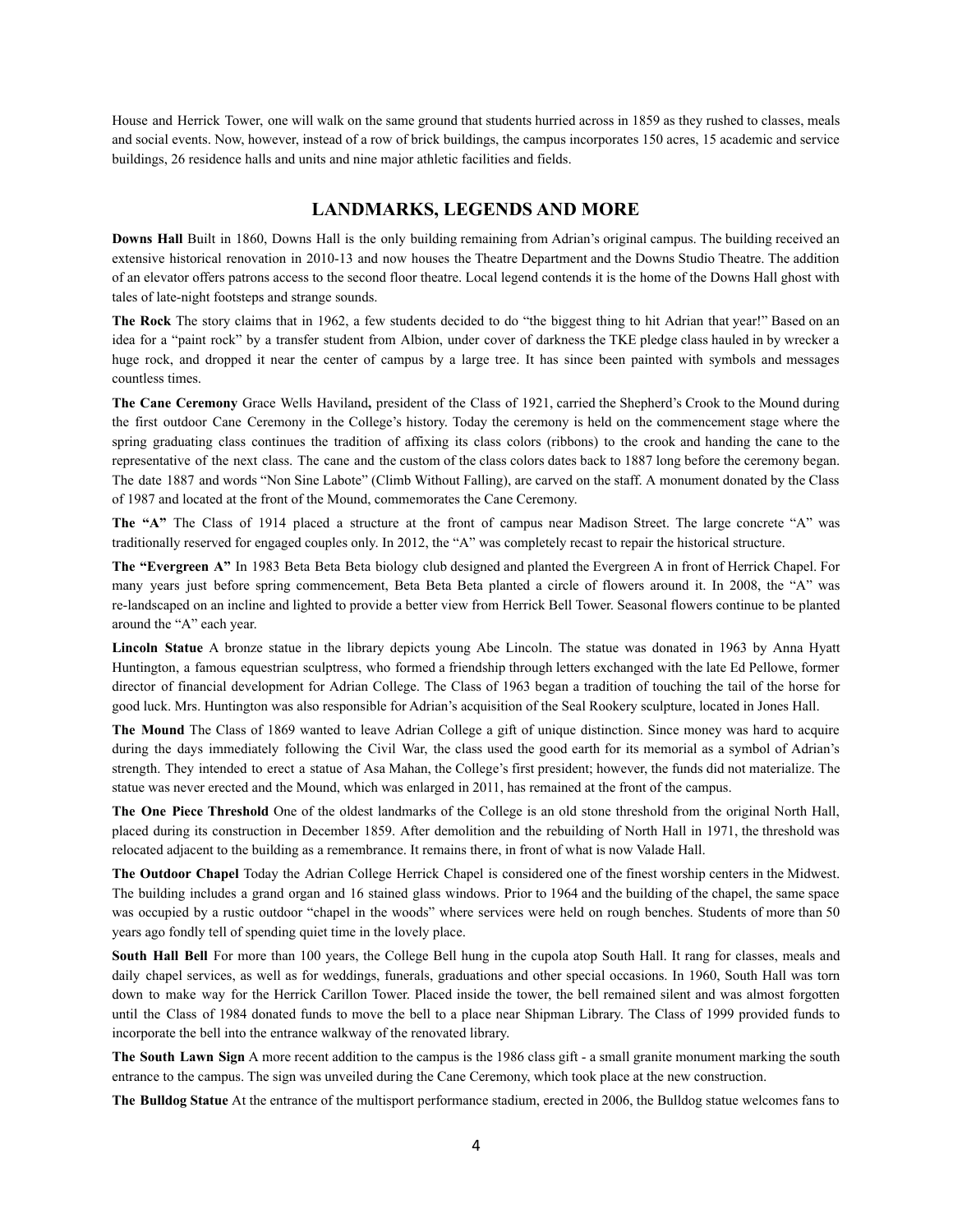athletic and other events at the stadium. The stone statue was donated the same year by alumnus Jack Shimko '79, who had played football as a student-athlete. The statue is inscribed with the phrase "Expect to Win" encouraging athletes to work and play hard.

**The Thinker** In 2007, a replica of The Thinker (French "Le Penseur") statue by Auguste Rodin, was placed near Herrick Bell Tower. It was donated by alumnus Richard Kibbey '75 to the campus community. The Thinker has become an international symbol of intellectual activity.

**Mascot Bruiser** In December 2009, Adrian College welcomed the new face of Bulldog spirit, a live mascot. Bruiser was an English Bulldog born in Oklahoma and was beloved by the campus and greater community. Bruiser passed away in 2017. On Christmas Day 2017, a new English Bulldog was announced to continue the mascot legacy, also known as Bruiser. He lives adjacent to the campus with his adoptive family, makes frequent appearances across campus and attends special events such as Welcome Week, Homecoming and Commencement.

**Adrian College Terrace** To provide a variety of outdoor spaces for the college community, the plaza and tiered patio areas were extended on the south side of Caine Student Center. Features include fire pits, a fountain, fireplace, outdoor seating, pergolas and entertainment technology.

**Commencement Plaza** With the addition of a large pergola and new landscaping, the plaza adjacent to Herrick Bell Tower has become the stage for Commencement each spring as well as many other outdoor events. Commencement was first held at this location in 2011.

**Madison Street Entrance** To create a main entrance to the campus from Madison Street, two custom brick gateway structures were erected in 2015 at the walkway to Commencement Plaza and the campus mall. The generosity of Steve Wolfe '71 and his wife Cynthia made the construction possible. Lining the walkway are cherry trees donated by alumnus Richard Kibbey '75.

**Trustee Terrace** To enhance Phelps Garden at the west end of Stanton Administration Building, a beautiful terrace and pergola were constructed offering another unique venue for outdoor events, classes, photo shoots, and special gatherings. In 2017, the Board of Trustees funded the new terrace that incorporated and upgraded Phelps Garden for all to enjoy.

## **ANNUAL TRADITIONAL EVENTS**

**Activities Fair** is held at the beginning of the year, providing our student organizations with an opportunity to display and demonstrate what they have to offer.

**State of the College** address has in recent years become a more public event. The College president uses this opportunity each year to thank the campus community, celebrate student success, encourage creative thinking and share a vision for the future with the participation of many students, faculty and staff.

**Hispanic Heritage Month** is a time to explore and honor Latinos and their contributions. Lectures, concerts and other special events help educate us all about the contributions of Latinos and the continuing challenges that are faced by people of color in our society.

**Greek Week** is one of the highlights of the year for the fraternities and sororities. Throughout the week there are a number of activities for the Greeks, including a game day, a community service project and the annual awards banquet.

**Religious Awareness Week** is a time to explore the reality and character of God and to celebrate the dignity of all people. A keynote visit by a major religious leader and special opportunities to engage in spiritual issues highlight this week.

**Homecoming** is traditionally the time when alumni return to their alma mater for a weekend of reminiscing and celebrating with the campus community. Student activities abound—including the parade, competitions, entertainment and the Homecoming King and Queen coronation. Alumni reunite with former classmates and professors, honor others at the Alumni Awards and Athletic Hall of Fame events, enjoy the football game and many other activities, and conclude the weekend at the Sunday worship service.

**Family Weekend**, one of Adrian's long-standing traditions, is scheduled in the fall. While on campus, family members experience campus life, and are able to attend events, such as: theater productions, planetarium shows, athletic events, carnival and a trip to Carpenter Farms.

Lessons and Carols is a service celebrating the holiday season held in the College chapel in early December.

**Martin Luther King Jr. Celebration** is the annual community/college recognition and remembrance of the life and work of Dr. Martin Luther King Jr. No classes are held on this day.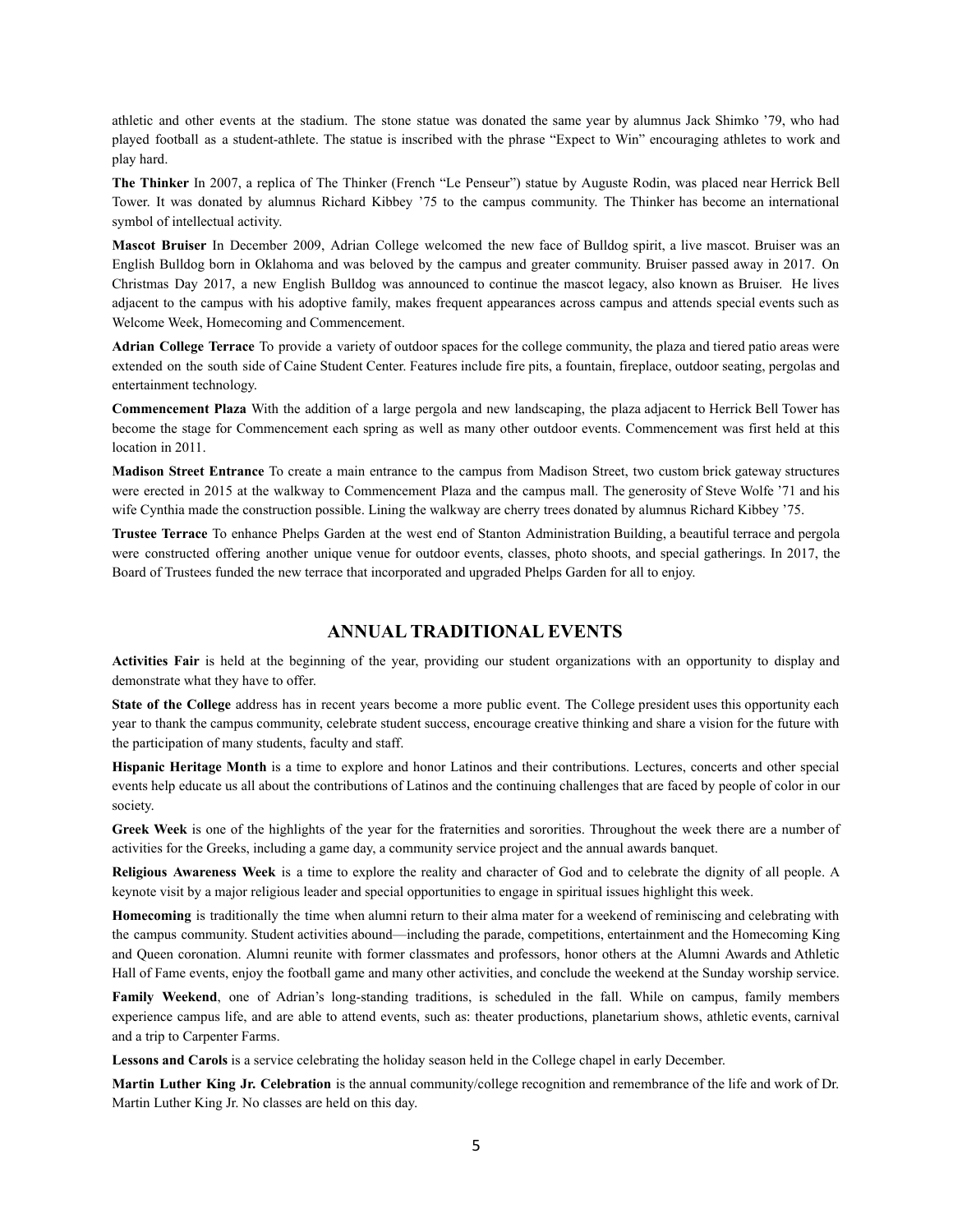**Black History Month** is a focused time about the history and culture of people of African descent. The month's special emphasis includes displays, recitals and lectures which help to acknowledge the contributions of African-Americans to our society.

**Women's History Month** is a time of exploring and honoring the history, accomplishments and issues of women. This month is celebrated through a series of programs, displays and other special events that acknowledge the contributions women make.

**Sibs & Kids Weekend** is scheduled during the spring semester and offers a variety of activities for visiting brothers and sisters as well as children of the faculty and staff.

**Disabilities Awareness Week** is the annual college/community recognition and study of issues of disability. Persons of national renown are part of the week as are community persons and agencies active in areas of disability.

**Ribbons of Excellence Day** is a celebration of scholarly and creative activities of Adrian College students based on the standards of excellence or "ribbons" established in 2007 to support the College's mission statement. The purpose of this day is to encourage students to engage in the acquisition of new knowledge outside the classroom and to act as a catalyst for student/faculty collaboration.

**Community Plunge** offers incoming freshman the opportunity to begin service in their new community. During Welcome Week, students volunteer their time and effort to local community organizations and for projects that provide needed assistance and positive connections.

**The Creativity Award** is an annual contest inviting the campus community to submit creative ideas to enhance the campus community. Through the Institute for Creativity, the contest is administered and has generated several hundred ideas. One is selected and funded each year and many others incorporated on campus where possible.

## **II. ENROLLMENT DIVISION**

## **OFFICE OF ADMISSIONS**

The Office of Admissions is located in the Ward Admissions House and is staffed by the Vice President for Enrollment and Student Life, a Director, Admissions Counselors and support staff. The Admissions staff is responsible for recruitment and enrollment of prospective students.

#### **STUDENT ADMISSIONS POSITIONS**

Current Adrian students who wish to become involved in the recruitment effort by working in the Office of Admissions are encouraged to speak to a member of the Admissions staff. Positions include: tour guide, telemarketer, counselor assistant and general office assistant.

#### **PROSPECTIVE STUDENT INFORMATION**

Adrian College departments and organizations wishing to communicate with prospective students may work with the Office of Admissions to do so.

## **FINANCIALAID**

Financial aid staff are available to assist students and their parents in planning and obtaining financial help to pay for college expenses. The staff is available to answer questions about award letters, various aid programs and other financial concerns.

## **MARKETING AND PUBLIC RELATIONS**

The Adrian College Office of Marketing & Public Relations communicates the visions, goals and achievements of the College to the world at large. Specifically, it provides communication strategies, media relations, crisis communication, expert sources and publications. Located in Shipman Library (lower level) on the AC campus, Public Relations serves as a source of information to the general public, the media and the AC community.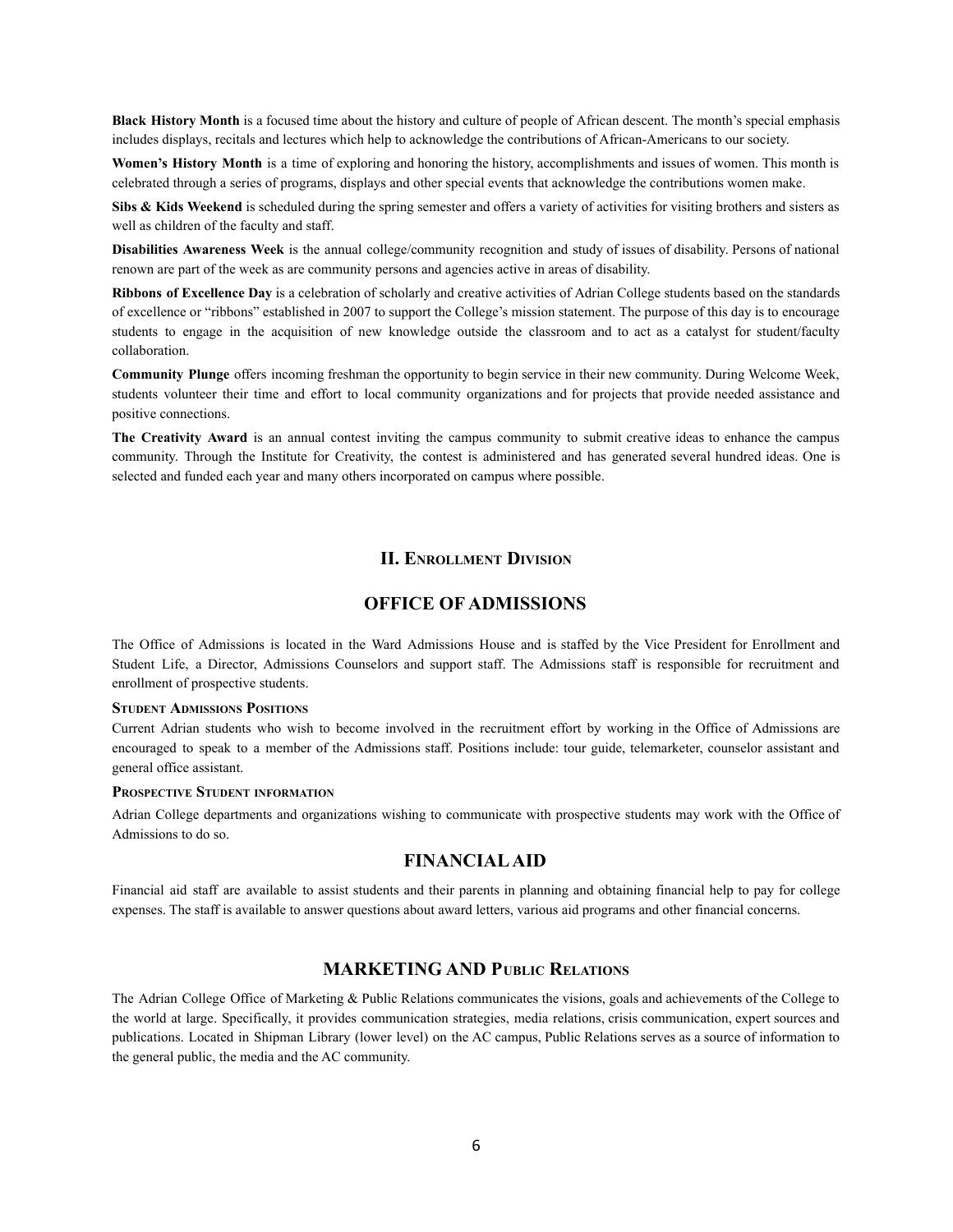## **ATHLETICS**

Adrian College has a long history of outstanding athletics and for fielding winning teams in many different sports. Even as our academic programs have gained nationwide visibility and stature, the athletic programs have continued their success.

The Department of Athletics is committed to the pursuit of academic and athletic excellence. Our primary goal is to provide the opportunity for students to experience the personal challenge and enjoyment of high-level competition along with their academic endeavors. The 20 men's and 23 women's varsity and club teams enjoy nearly 55 percent participation from the student body.

We also take great pride in the number of Adrian student-athletes who have been named All-America, Academic All-America, all-region and all-conference throughout the years.

#### **MEN'<sup>S</sup> VARSITY SPORTS**

Teams for men are available in these 14 sports:

- **Baseball**
- Basketball
- Cross Country
- Football
- Golf
- Ice Hockey
- Lacrosse
- Rowing

• Soccer

• Tennis

- Track and Field (Indoor and Outdoor)
- Volleyball
- Wrestling

Nationally, Adrian finished second in ice hockey in 2011 and the baseball team finished fourth in 2008.

## **WOMEN'<sup>S</sup> VARSITY SPORTS**

Teams for women are available in these 19 sports:

- Acrobat and Tumbling
- Basketball
- Cross Country
- Equestrian Hunt Seat and Western Teams
- Golf
- Ice Hockey
- Lacrosse
- Rowing
- Synchronized Skating (Senior/Collegiate/Open)
- Soccer
- Softball
- Tennis
- Track and Field (Indoor and Outdoor)
- **Wrestling**
- Volleyball

Nationally, Adrian finished second in ice hockey in 2017. The women's ice hockey team has won four straight regular-season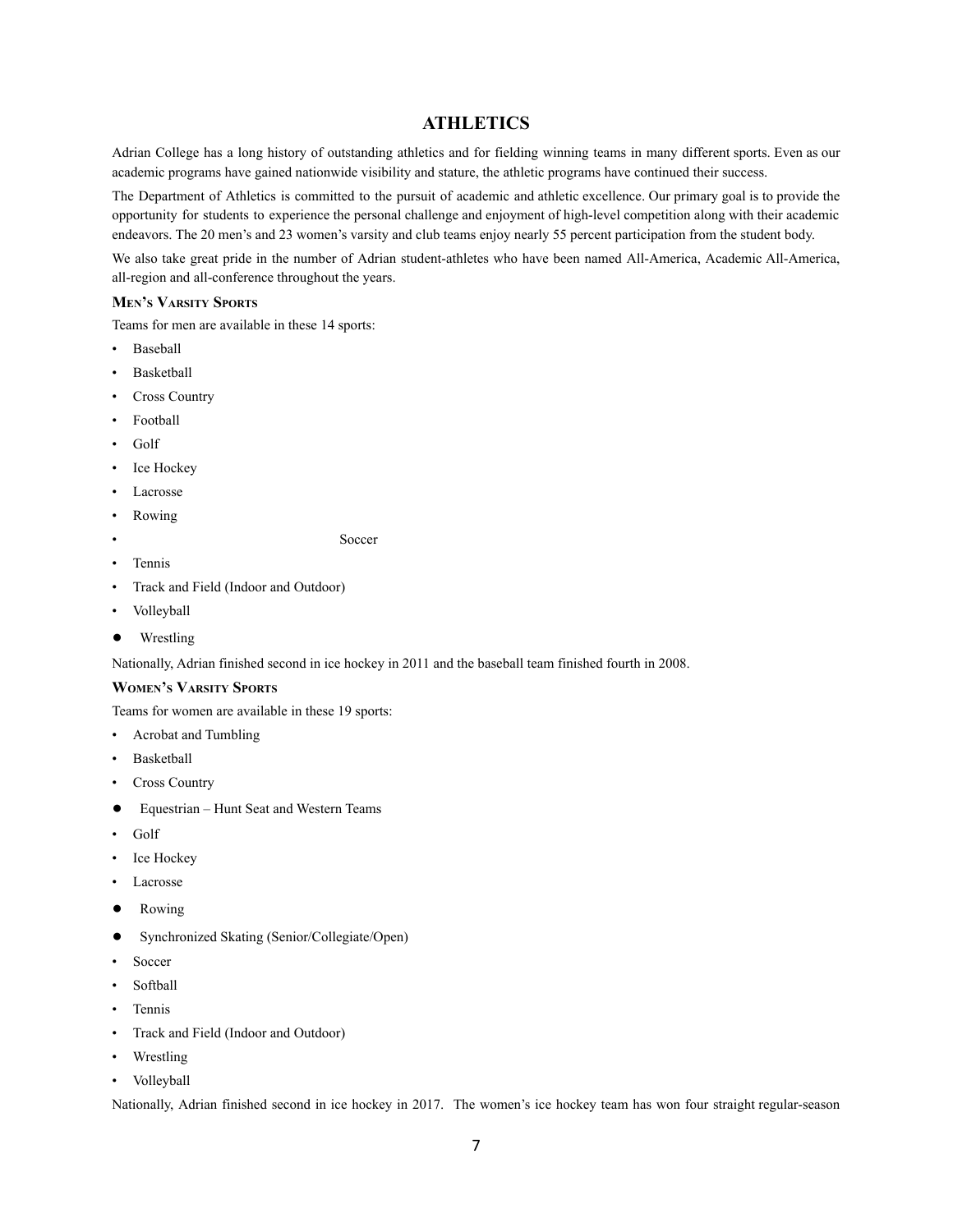conference championships and four Slaats Cup Tournament titles in a row while making five NCAA tournament appearances since 2011. In the fall of 2011, the women's soccer team won a first-ever MIAA Championship. The softball team has put together several successful seasons including an NCAA Regional berth in 2009. Women's soccer advanced to the 2018 NCAA Tournament for the first time in program history.

#### **NCAA DIVISION III**

Adrian is a member of the Michigan Intercollegiate Athletic Association — a NCAA Division III conference. This conference brings a group of institutions that share common commitment to academic quality and to the conduct of athletics to support their educational purposes.

While the MIAA is the conference for a majority of the varsity sports, Adrian also is affiliated with the following conferences: Northern Collegiate Hockey Association (Men's and Women's Hockey) and Midwest Collegiate Volleyball League (men).

#### **CLUB SPORTS**

In addition to varsity sports, Adrian offers 12 programs that compete at a national level and yet are not affiliated with the NCAA. Any student carrying at least 12 credit hours may try out for any of these activities, provided they are academically eligible as certified by the Registrar.

- ACHA Division I men's hockey
- ACHA Division II men's hockey
- ACHA Division III men's hockey
- ACHA Division I women's hockey
- ACHA Division II women's hockey
- Cheerleading
- Dance
- Figure Skating
- Men's and Women's Bowling
- Club Baseball
- **Bass Fishing**

#### **INTRAMURAL SPORTS**

If you are simply interested in staying active and enjoying team sports, Adrian offers a variety of intramural sports which are designed to include everyone on campus. Students, faculty and staff are encouraged to participate.

- Co-ed volleyball
- Co-ed softball
- Co-ed soccer
- Co-ed 5-on-5 basketball
- Co-ed flag football
- Men's flag football

Activities may be added or deleted according to interest.

#### **ATHLETIC FACILITIES**

Adrian has some of the finest athletic facilities in NCAA Division III. A majority of the facilities have been either newly constructed or renovated within the last six years. The crown jewel is Docking Stadium which houses the football, lacrosse and soccer teams. The stadium has 2,000 chair-back seats on the home sideline and the finest Pro Grass playing surface which will be replaced in time competition during the 2018-2019 academic year.

The baseball team plays at Nicolay Field on the northwest corner of campus. Nicolay Field was built in 2008 and has 400 chair-back seats above the dugouts on either baseline for optimal viewing. The Bulldog locker room was expanded in 2019. The softball field was also renovated in 2008 to add a new press box, dugouts and permanent chair-back seating for 150.

The outdoor track complex hosted their first meet in 2009 to rave reviews from around Division III circles. The Craft Tennis Complex features 12 outdoor courts right along US-223 and Docking Stadium.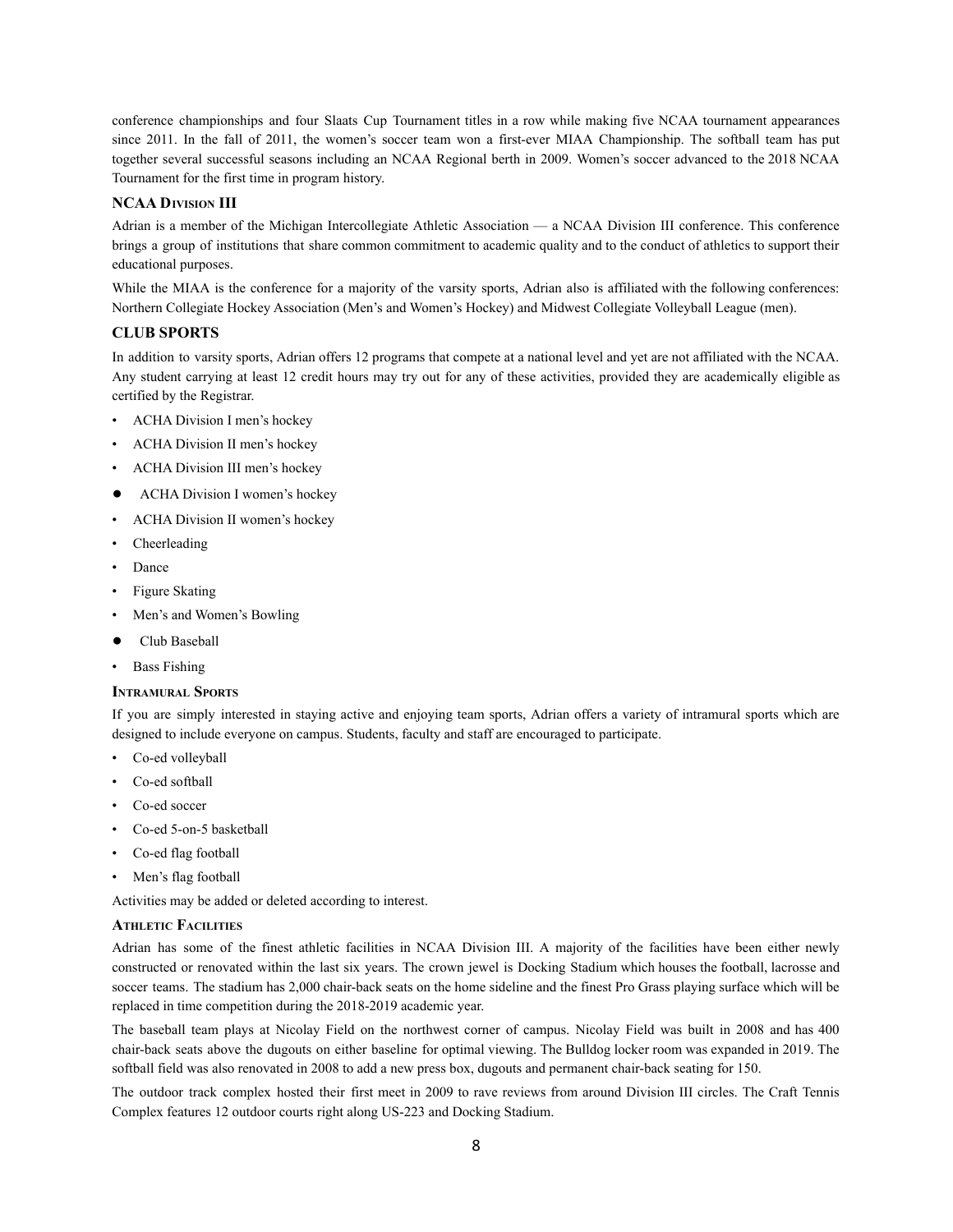Arrington Ice Arena was completed in 2007 and houses all ice sports at Adrian. The arena has 464 chair-back seats and has seen crowds over 1,000 with standing-room-only along the glass. A state-of-the-art video board was added for the 2017-18 season. The arena has offices for coaches, an athletic training room and several locker rooms.

The basketball and volleyball teams play their home games at the Merillat Sport and Fitness Center Gymnasium. It was built in 1990 and also provides an auxiliary gym for indoor activities. The Merillat Center also has administrative and coaches offices as well as athletic training facilities, a weight room and wellness center for all students, faculty and staff.

In Spring 2017, the College broke ground on the shores of Devils Lake for our new men's and women's rowing programs which began competition in Fall 2018. Six student-athletes earned all-conference honors in their first season.

#### **POLICY ON COLLEGE ATHLETICS**

Adrian's first concern is for the strength and integrity of the academic program. Beyond that, Adrian believes that there is a place for many extracurricular activities, including sound athletic programs. All facets of the college's co-curriculum, however, must be kept in proper balance and evaluated in terms of educational objectives. In athletics this means, among other considerations, wide participation by all students, both men and women, in many different sports and activities, both intercollegiate and intramural, and an appropriate emphasis on and provision for recreational sports and less formally organized play.

Our formula for competition will consist of including on our teams only student-athletes who combine an interest in academic scholarship with a keen desire and a proven ability for intercollegiate athletic competition with similar students at comparable institutions. Adrian shall provide such men and women with excellent coaches and adequate facilities on the basis of equality and without discrimination of any kind, including discrimination by individual sports, race, or gender.

## **III. ACADEMIC AFFAIRS**

The Office of Academic Affairs serves as an umbrella for all of the academic departments including Shipman Library and a variety of administrative offices including: Academic Services, the Institute for Career Planning, Institutional Research and Assessment, Registrar, and Information Services and Blackboard Support.

#### **REGISTRAR**

The Office of the Registrar assists students with class registration and is the official source for academic records.

#### **DEGREES OFFERED**

Adrian College is authorized by its Board of Trustees to grant the following degrees: Associate of Arts, Bachelor of Arts, Bachelor of Business Administration, Bachelor of Fine Arts, Bachelor of Music Education, Bachelor of Music, Bachelor of Science, and Bachelor of Social Work. Graduate degrees include: Master of Science in Accounting, Master of Science in Athletic Training, Master of Arts in Criminal Justice, Master of Arts in Sports Management, Master of Education in Curriculum, Instruction, and Assessment, Master of Business Administration in Healthcare Administration, and Master of Arts in Higher Education Administration and Leadership. Please see the Graduate Studies website for current graduate degree offerings. Students in one of the baccalaureate degree programs must make application for their degrees during the first semester of their final year and must indicate the specific degree to be conferred. Students in the associate degree program must make application for their degrees at the start of their third semester. Students in graduate programs must make application at the beginning of their final semester.

#### **REQUIREMENTS FOR GRADUATION**

Summary of requirements for a baccalaureate degree:

**I.** A total of 124 semester hours, 30 of which must be numbered 300 or 400 level.

**II.** Five 3- or 4-credit courses meeting distribution requirements;

**III.** At least one course designated as Non-Western;

**IV.** Basic educational proficiency requirements of 20 semester hours;

**V.** A writing intensive course;

**VI.** A graduation major;

**VII.** A cumulative grade point average of C (2.00) and at least a C average in the graduation major, not counting cognate courses and a C average in any minor;

**VIII.** The last 31 semester hours must be earned at Adrian College or in programs approved by the College.

#### **GRADUATION / COMMENCEMENT PARTICIPATION**

Students should make an appointment with the Registrar or Assistant Registrar to review degree progress and plans for completion the **semester prior to graduation**. All courses must be completed and students must have a zero account balance in order to walk in the graduation ceremony. Under certain circumstances, students may be allowed to participate in commencement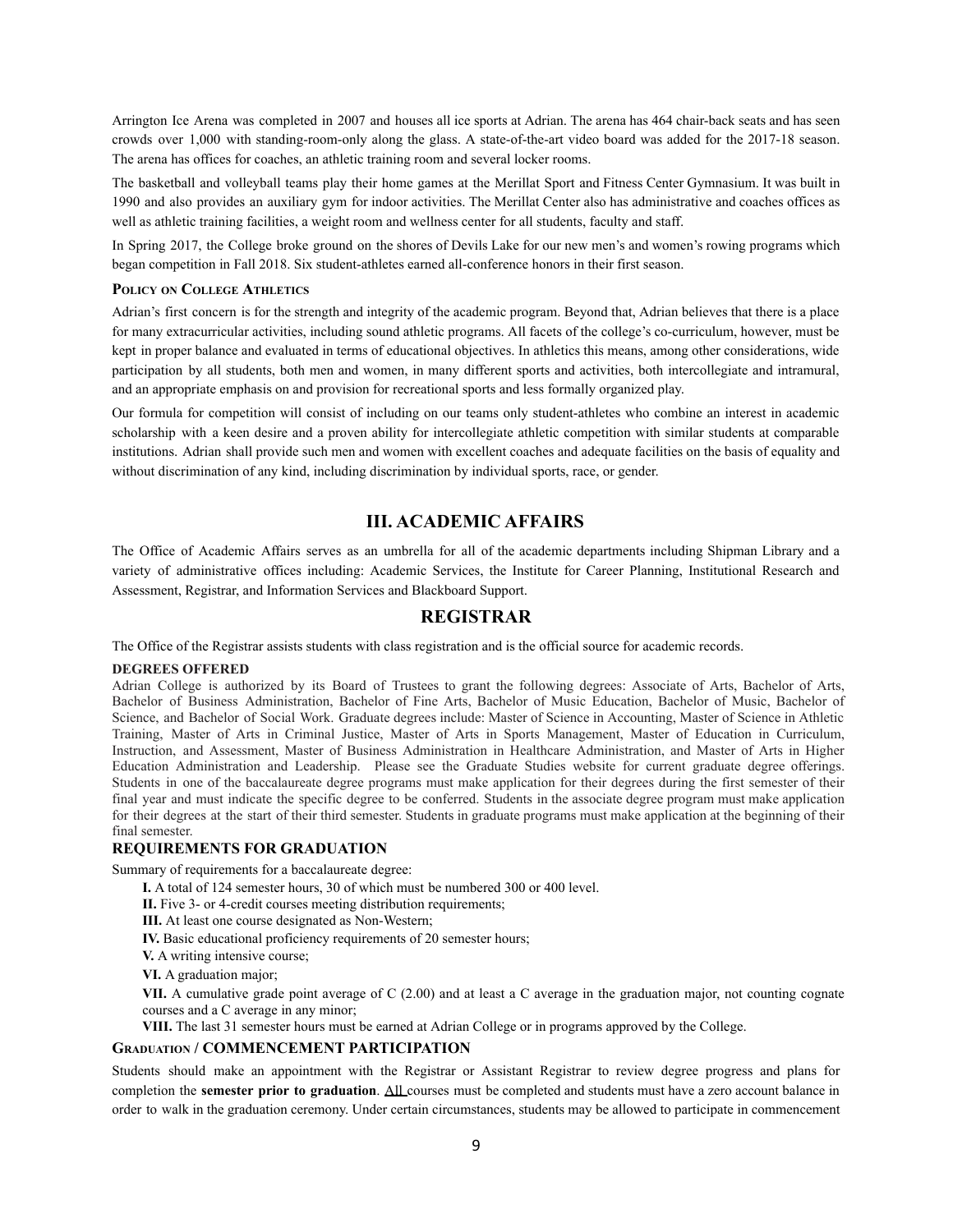before completing all requirements under the following conditions:

- **1.** Students must petition the Academic Status Review Committee for permission to walk by the end of the semester prior to the desired commencement exercise.
- **2.** The petition must include a specific plan to address the remaining requirements in the following term. (Fall term for Spring commencement exercise participants, Spring term for Winter commencement exercise participants.)
- **3.** The commencement program will designate that the student's graduation requirements have not been completed, but will be completed during the next term.
- **4.** Students who participate early will not be recognized for various types of honors in the commencement program.
- **5.** Students will not be permitted to participate in more than one commencement ceremony.

#### **REGISTERING FOR CLASSES**

Prior to each semester, currently enrolled students must meet with their advisors to prepare their class schedules. A late registration fee will be assessed to those undergraduate students not registered by the end of the normal registration period.

Incoming graduate students register following the process outlined in the Graduate Student Handbook.

## **ACADEMIC ADVISING**

Academic advisors are assigned to all freshmen to monitor academic progress and help each student begin fulfilling distribution requirements. The advisor approves the undergraduate student's schedule of classes each semester and assists undergraduate and graduate students in planning the degree program. It is the student's responsibility to understand and fulfill all graduation requirements.

#### **T<sup>O</sup> CHANGE ADVISORS**

Students should not hesitate to change advisors if their interests change or if they become acquainted with a professor they would like to work with. Undergraduate students who wish to change advisors must:

- 1. Ask the professor if he/she is willing to be an advisor.
- 2. Complete a change of advisor form in the Registrar's Office.
- 3. The Registrar's Office then assists in transferring files to the new advisor.

Graduate students and students who wish to change their advisor should send an email request to the Registrar [\(registrar@adrian.edu\)](mailto:registrar@adrian.edu) to request assistance in doing so.

#### **ADVISING**

There are two week advising periods in both academic semesters. Advisors will arrange their schedules to accommodate the heavy demand of advising during this time. Because undergraduate students register for courses with their advisors in person, it is essential to make appointments during the time designated. Undergraduate students are given an advising handbook, Making your Academic Plan (MAP) during orientation. Additional copies are available in the Registrar's Office. This handbook provides advising information, important deadlines, and key offices to support success. Graduate students are provided an advising handbook by the Dean of Graduate Studies upon their acceptance into a graduate program. Graduate student orientation is online and occurs through email communication and the Graduate Student Orientation Blackboard page.

#### **DECLARING A MAJOR**

Undergraduate students may fill out a Declaration of Major form as soon as they are confident in their choice of major. All Undergraduate students should declare a major by the end of their sophomore year.

To declare a major a student must:

- 1. Obtain a declaration of major form from the advisor, Registrar's Office or on-line at http://www.adrian.edu/academics/registrar
- 2. Obtain the signature of the chairperson of the major department; and
- 3. Return the declaration of major form to the Registrar's Office.

To monitor progress toward graduation, the student and advisor have access to a progress report called the Degree Audit. The

Degree Audit is an official record of students' completed courses, and the courses still needed for completion of their degrees.

#### **CLASS LOAD**

Any undergraduate student enrolled for 12 or more hours is considered a full-time student. Undergraduate students may take up to 18 hours under normal tuition. Undergraduate students who take more than 18 hours must pay an additional fee. Undergraduate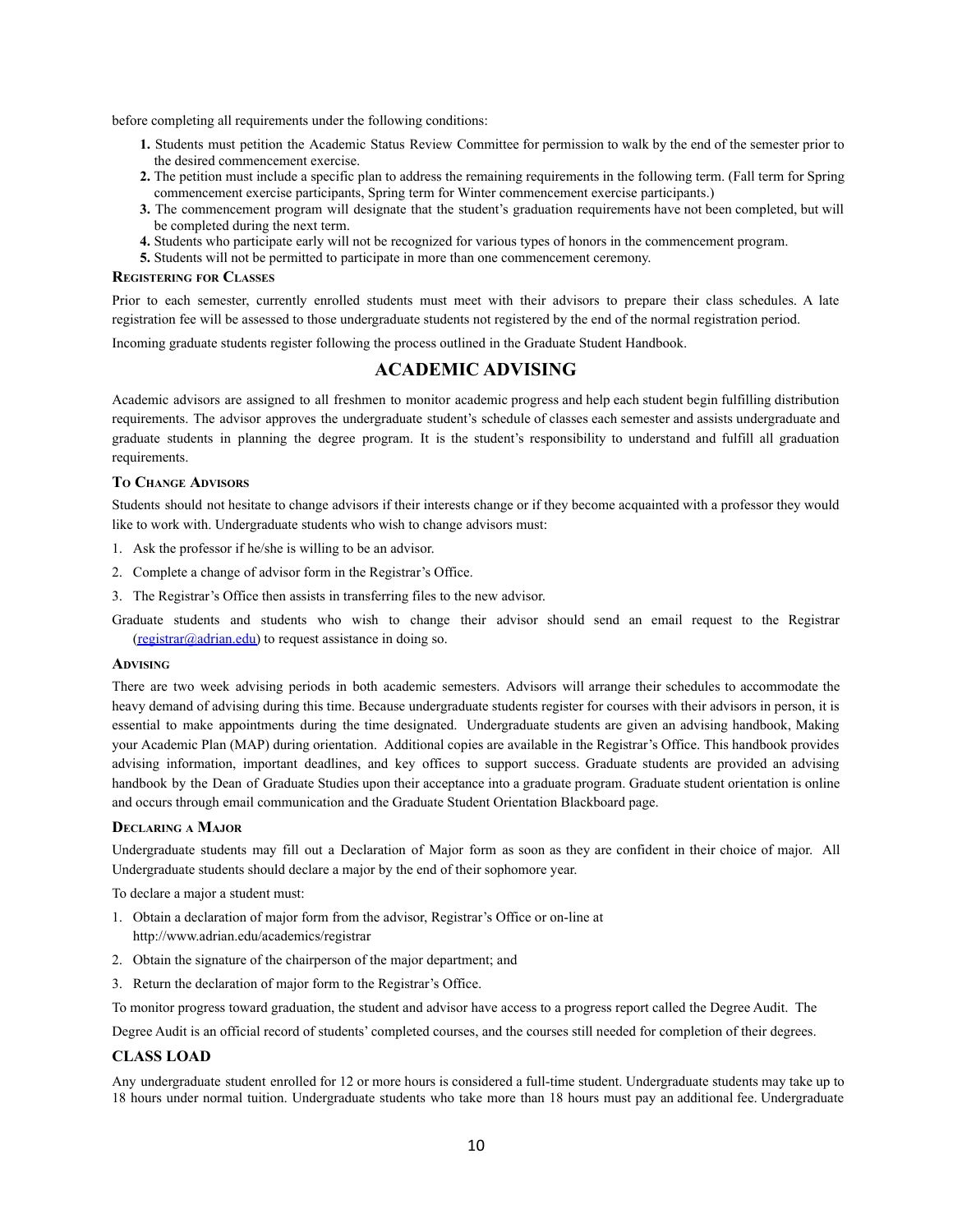students who wish to take 20 hours must petition the Vice President and Dean of Academic Affairs for approval prior to registration.

Undergraduate students receiving Adrian College scholarships/grants must carry at least 12 hours to maintain eligibility. Athletes must be registered for 12 hours during their sport's season to maintain eligibility. To receive state and federal assistance, students must carry at least six (6) hours, though aid is prorated for fewer than 12 hours. Graduate students enrolled for 6 credits are considered a full-time student.

## **PART-TIME UNDERGRADUATE STUDENTS & ACADEMIC STATUS**

For part-time undergraduate students, the number of Full-Time Equated Semesters (FTES) is determined by taking the sum of all hours attempted at the end of the Add/Drop period for each semester and dividing by 14. Part-time undergraduate students are expected to satisfy the grade point average standard based on the number of semesters enrolled and the earned-hours standard, using FTES to determine academic progress. Part-time students with less than one FTES are expected to complete 50% of the hours attempted.

## **CLASSIFICATION OF UNDERGRADUATE STUDENTS**

To become a member in full standing of one of the three upper classes, an undergraduate student must have earned 24 semester hours for sophomore standing; 54 semester hours for junior standing; and 90 semester hours for senior standing.

#### **CHANGES IN CLASS SCHEDULES**

The first **six days of classes** of each semester is the Add/Drop period, after which no courses may be added. Add/Drop forms are available on the Registrar's Office webpage and on Net Classroom. The student's academic advisor must approve all added or dropped courses. For closed and "permission-required" courses, a signed schedule change form must be submitted to the Registrar for processing. Online graduate students submit schedule change forms electronically. All completed Schedule Change forms must be returned to the Registrar's Office no later than the sixth day of classes of the semester. Please note, newly admitted undergraduate students or undergraduate students returning from the previous semester must register for classes no later than the second day of the semester. Those undergraduate students who have not registered by this day are not eligible to return to campus for the semester.

#### **WITHDRAWING FROM CLASS**

The Withdrawal (W) period extends until **seven class days after mid-semester grades are due**. A student desiring to withdraw from a course after the add- and-drop period must obtain signatures of both the instructor and the academic advisor. Online graduate students submit withdraw requests electronically and may ask for assistance in doing so from the Registrar  $(registrar@aadian.edu)$ . When the signed form is returned to the Registrar's office, a grade of W will be recorded on the permanent record. No withdrawal forms will be accepted by the Registrar's Office after 5 p.m. on the seventh class day **after mid-semester grades are due.** Students with severe illness or exceptional circumstances may petition the Academic Status Review Committee for late withdrawal. This grade does not count in computing the grade point average.

#### **GRADES**

The Office of the Registrar processes the grades instructors file each mid-semester and final grading period. All grade reports are made available on-line in the student database.

Incomplete grades must be resolved and reported by the instructor to the Registrar's Office no later than the day on which final grades are due for the first regular semester following the assignment of the incomplete. Failure to remove the incomplete by the specified time will result in computing the grade of the work not completed as an F.

The grading system is as follows: A, A-, B+, B, B-, C+, C, C-, D+, D, D-, F, NC, NG, I and W. A plus or minus attached to a grade indicates achievement slightly above or below the grade level as described below.

**A** - indicates work of superior quality, showing originality, constructive thinking or special ability in handling the subject.

**B** -indicates work distinctly above average in quality and thoroughness and marks a maximum fulfillment of the requirements of the course.

**C** - indicates a faithful and creditable fulfillment of the requirements of the course to a minimum standard.

**D** - indicates barely passing work.

**F** - indicates failure.

**NC –** indicates no credit; a final grade of C- or lower will result in no credit for MLCE101-102. A final grade of D+ or lower will result in no credit for MATH 099.

**NG** – indicates an allegation of academic dishonesty. Final grade will be assigned following an investigation.

**I** - indicates incomplete work at the time the final grade is due. This grade is given only for absences from a class or exam because of illness or other emergency during a considerable part of the semester or at the end of the semester, and for laboratory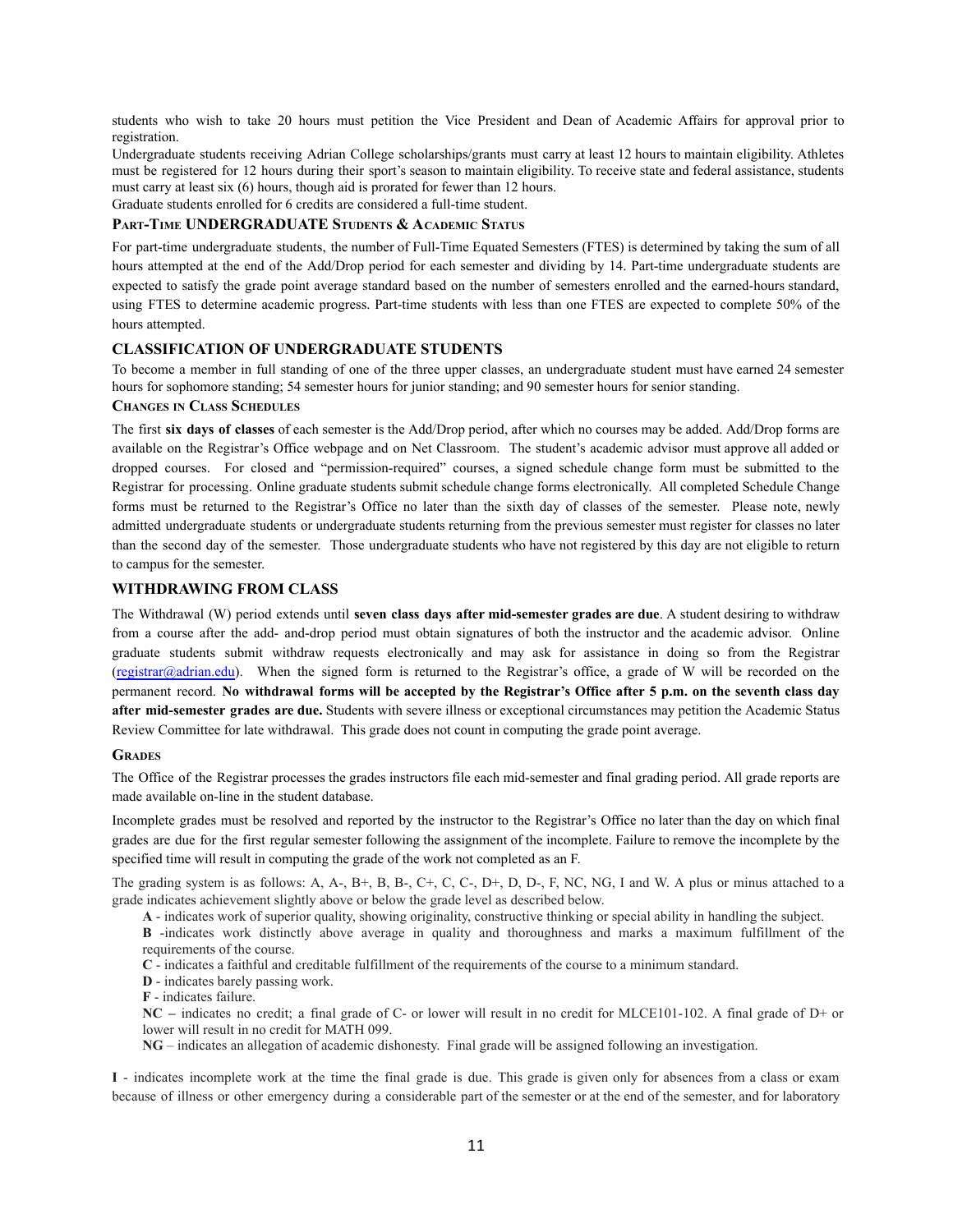experiments, internships or field assignments scheduled for completion after the grading period. It is given only when the student intends to complete the course within the prescribed time limit. Incompletes must be resolved and reported to the Registrar's Office by the instructor no later than the day on which final grades are due for the first regular semester following the assignment of the incomplete. If the incomplete is not resolved by the specified time, the incomplete assignment will be counted as an F.

**W** - indicates withdrawal from class.

#### **GRADE CHANGES**

Grades can only be changed within the **first 30 calendar days of the next semester**. Most instructors distribute specific information regarding their grading procedures. Students are encouraged to approach any instructor for clarification of his/her grading procedure and for periodic updating of their own academic progress in the course. Letter grades are assigned at mid-term and the end of the semester. If a student feels that he/she has not received the proper grade, he/she should first discuss the grade with the faculty member. If there is no satisfaction, then the student may speak with the department chairperson. If no resolution is reached the student may contact the Assistant Dean of Academic Affairs. Every student should know that the assignment of grades is the sole responsibility and prerogative of the instructor and will **not** be changed by chairpersons, Deans, the Registrar, or the Academic Status Review Committee.

#### **REPEATING COURSES**

Only courses in which a student has earned a grade of C-, D+, D, D-, F or NC may be repeated. When a course is repeated, both grades will appear on the permanent record. To figure grade point average, the higher grade is selected. If the second grade is higher, the point differential between the old and the new grade is added to the cumulative points. The hours attempted for the repeat are not counted a second time. Courses must be repeated at Adrian College.

#### **WHAT SHOULD I DO IF…**

1. I think a grade was recorded incorrectly? Contact your instructor and request a review of the record.

- 2. I want to dispute a grade I received? Contact your instructor and request a review of the record. If a resolution is not achieved, the student should appeal up the academic hierarchy as follows: department chair, undergraduate students contact Assistant Dean of Academic Affairs, graduate students contact Dean of Graduate Studies. The VPAA's Office will not review a dispute of grade until this procedure has been followed. Students should provide supporting documentation for grade disputes.
- 3. A "W" does not appear on my grade report for a withdrawn course? Contact the Registrar's Office.
- 4. An added course does not appear on my grade report? Contact the Registrar's Office.
- 5. There is an error in my GPA or credit hours? Contact the Registrar's Office.
- 6. If I get a "NG" for suspicion of academic dishonesty? Contact the professor who awarded you the mark.

#### **ACADEMIC STATUS POLICY**

The Registrar reviews the academic records of all students at the conclusion of each grading period. Students whose grade points fall below a 2.0 or whose number of hours earned indicate unsatisfactory progress are subject to special review by the Registrar and the Academic Status Review Committee.

#### **ACADEMIC STATUS REVIEW COMMITTEE**

The Academic Status Review Committee reviews student records at the conclusion of each semester. An undergraduate student who has less than a 2.0 is failing to make normal progress toward graduation may be warned, placed on academic probation, advised to withdraw or be suspended from Adrian College. **ACADEMIC WARNING** is a notice to the undergraduate student of substandard performance and carries no sanction. **ACADEMIC PROBATION** is a formal notice indicating academic improvement must occur in the next semester at the level indicated or the undergraduate student will be suspended from Adrian College. **SUSPENSION** is a notice of immediate severance from the College. Students on suspension may not enroll during the subsequent semester, but may petition for readmission in the following semester. Appropriate notices which indicate such academic status will be issued by the Vice President and Dean for Academic Affairs. For more information, please refer to page 40 in the Undergraduate Academic Catalog for the Academic Progress Standards chart. Please see the Graduate Catalog for academic status processes for graduate students.

#### **TRANSFER STUDENTS & ACADEMIC STATUS**

Transfer students will be divided by 12 to determine the number of semesters enrolled for both GPA and total credit hours earned requirements.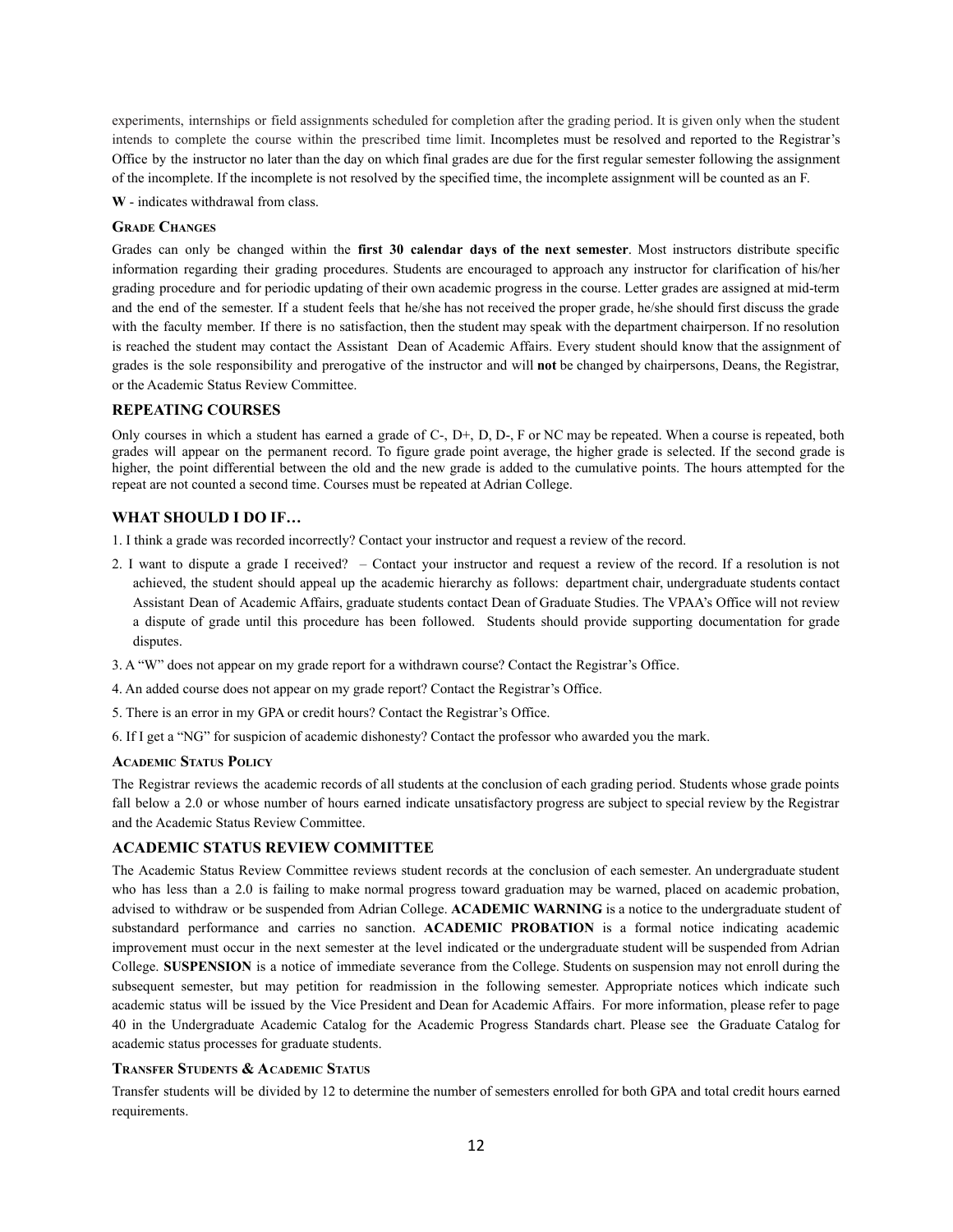#### **POLICY CONCERNING CO-CURRICULAR PARTICIPATION DURING SUSPENSION**

The suspension of a student for academic or disciplinary purposes requires that he/she assume an "out-of-residence" role during the entire period of the suspension. For purposes of participation, "out-of-residence" is interpreted to mean that during the suspension period a student **may not** participate in, represent, supervise, be employed in or be otherwise directly involved, other than as a spectator, with any Adrian College program or activity. Suspension is viewed as a period of separation from the campus. Visitation to the campus should be at the invitation of an official of the College only.

Students with questions regarding their academic status should contact the Registrar's Office.

#### **ACADEMIC PETITION**

Students may petition the Academic Status Review Committee for exceptions to rules concerning academic policies, procedures, and graduation requirements due to extenuating circumstances. Students may petition for exceptions to academic policies if they believe they have a special or unusual circumstance. Students may request the petition form from the Registrar's Office or download it on-line from the Registrar's webpage: http://www.adrian.edu/academics/registrar.The committee will consider only those petitions that have first been reviewed by the academic advisor and that have been submitted far enough in advance that, if denied, the petitioner will have sufficient time for rescheduling or other appropriate action. Senior petitions dealing with graduation requirements must be submitted prior to the last semester of attendance.

#### **CLASS ABSENCES POLICY**

Class attendance is an integral part of the educational experience. Individual instructors set the attendance requirements for their classes. The student is responsible for missed class work and for making up missed class work, if permitted by the instructor and in accordance with policy stated in the course syllabus. Students, coaches, organization advisors, and others responsible for official campus and off-campus activities are responsible for informing faculty in advance of planned absences due to college-related activities. Since faculty policies differ significantly, it is the students' responsibility to understand and adhere to the attendance policy of their classes and their instructors. Please note that it is at the discretion of each professor whether an absence is considered excused.

#### **GUEST STUDENT POLICY**

Students who wish to attend another college while continuing enrollment at Adrian must receive guest student approval from the Registrar **before** taking the course.

#### **ENROLLMENT VERIFICATION**

Verification of enrollment or grade verification for financial aid purposes, Social Security benefits, loan deferments, good student insurance discounts or other reasons may be obtained from the Registrar's Office.

#### **TRANSCRIPTS**

Official college transcripts will only be released if student financial obligations are satisfied or current; violations of the Student Code of Conduct are resolved; and all judicial sanctions are completed. Student accounts that are enrolled for multiple payment options must be current through the most recent requested installment due date. For example; if a student is enrolled in a multiple payment plan and the account is current with two remaining installment payments due in the future, official transcripts for that student may be released.

Transcript release must be in writing and a fee of \$10.00 per transcript will be charged. Students must complete an Official Transcript request form to be submitted to the Student Business Service Office. The Registrar's Office will receive the approved request forms from the Student Business Services Office for processing. Please allow 5 – 7 days for official transcripts to be processed.

#### **PRIVACY OF STUDENT RECORDS**

In accordance with the Family Educational Rights and Privacy Act of 1974, as amended, Adrian College has established policies and procedures to protect the privacy of student records. This policy appears below. Included in this policy are the categories of information designated as "public information." Students have the right to withhold directory information from the public. They may do this by notifying the Housing Office in writing as described in the policy.

## **THE FAMILY EDUCATIONAL RIGHTS AND PRIVACY ACT N OTIFICATION OF STUDENT RIGHTS UNDER FERPA**

The Family Educational Rights and Privacy Act (FERPA) affords students certain rights with respect to their education records. They are: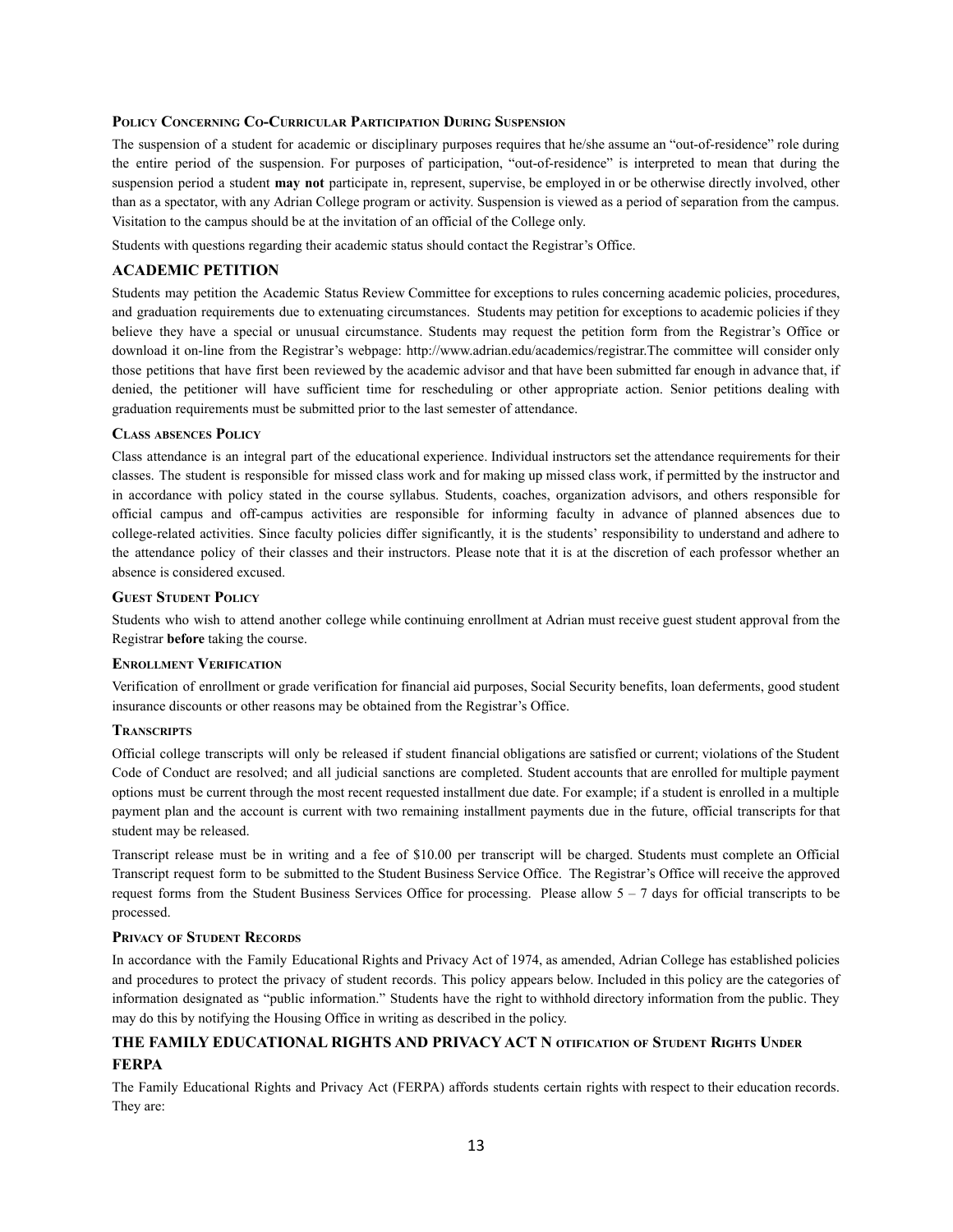1. The right to inspect and review the student's education records within 45 days of the date the College receives a request for access.

Students should submit to the registrar, dean, head of the academic department or other appropriate official, written requests that identify the record(s) they wish to inspect. The College official will make arrangements for access and notify the student of the time and place where the records may be inspected. If the records are not maintained by the College official to whom the request was submitted, that official shall advise the student of the correct official to whom the request should be addressed.

2. The right to request the amendment of the student's education records that the student believes are inaccurate or misleading.

Students may ask the College to amend a record that they believe is inaccurate or misleading. They should write the College official responsible for the record, clearly identify the part of the record they want changed, and specify why it is inaccurate or misleading.

If the College decides not to amend the record as requested by the student, the College will notify the student of the decision and advise the student of his or her right to a hearing regarding the request for amendment. Additional information regarding the hearing procedures will be provided to the student when notified of the right to a hearing.

3. The right to consent to disclosures of personally identifiable information contained in the student's education records, except to the extent that FERPA authorizes disclosure without consent.

One exception which permits disclosure without consent is disclosure to school officials with legitimate educational interests. A school official is a person employed by the College in an administrative, supervisory, academic or research, or support staff position (including law enforcement unit personnel and health staff); a person or company with whom the College has contracted (such as an attorney, auditor or collection agent); a person serving on the Board of Trustees; or a student serving on an official committee, such as a disciplinary or grievance committee, or assisting another school official in performing his or her tasks.

A school official has a legitimate educational interest if the official needs to review an education record in order to fulfill his or her professional responsibility.

In its discretion the College may provide directory information without notice or prior consent. Directory information includes the following: student name, address, telephone number, date and place of birth, major field of study, dates of attendance, degrees and awards received, participation in officially recognized activities and sports, weight and height of members of athletic teams, and the most recent previous educational agency or institution attended by the student. Students may withhold directory information from the printed directory by notifying the Housing Office in writing within two weeks after the first day of class each semester.

Requests for non-disclosure will be honored by the College for only one academic year; therefore, authorization to withhold directory information must be filed annually in the Housing Office.

4. The right to file a complaint with the U.S. Department of Education concerning alleged failures by the College to comply with the requirements of FERPA. The name and address of the Office that administers FERPA is:

Family Policy Compliance Office, U.S. Department of Education, 400 Maryland Avenue, SW., Washington, DC, 20202-4605

## **SHIPMAN LIBRARY**

Shipman Library contains approximately 145,000 physical volumes and provides online access to over 500,000 e-books, nearly 100 research databases, and more than 75,000 periodicals. The media collection includes more than 3,500 audio and video recordings. Professional librarians are available to assist in person, or online through email and instant messenger. Our interlibrary loan service provides access to books and articles from libraries nationwide. The library is accessible online 24/7 at [http://www.adrian.edu/library.](http://www.adrian.edu/library) Hours listed below may change.

#### **Fall & Spring Semester Staffed Hours**

8 a.m. – Midnight, Monday-Thursday 8 a.m. - 5 p.m., Friday 10 a.m. - 6 p.m., Saturday Noon – Midnight, Sunday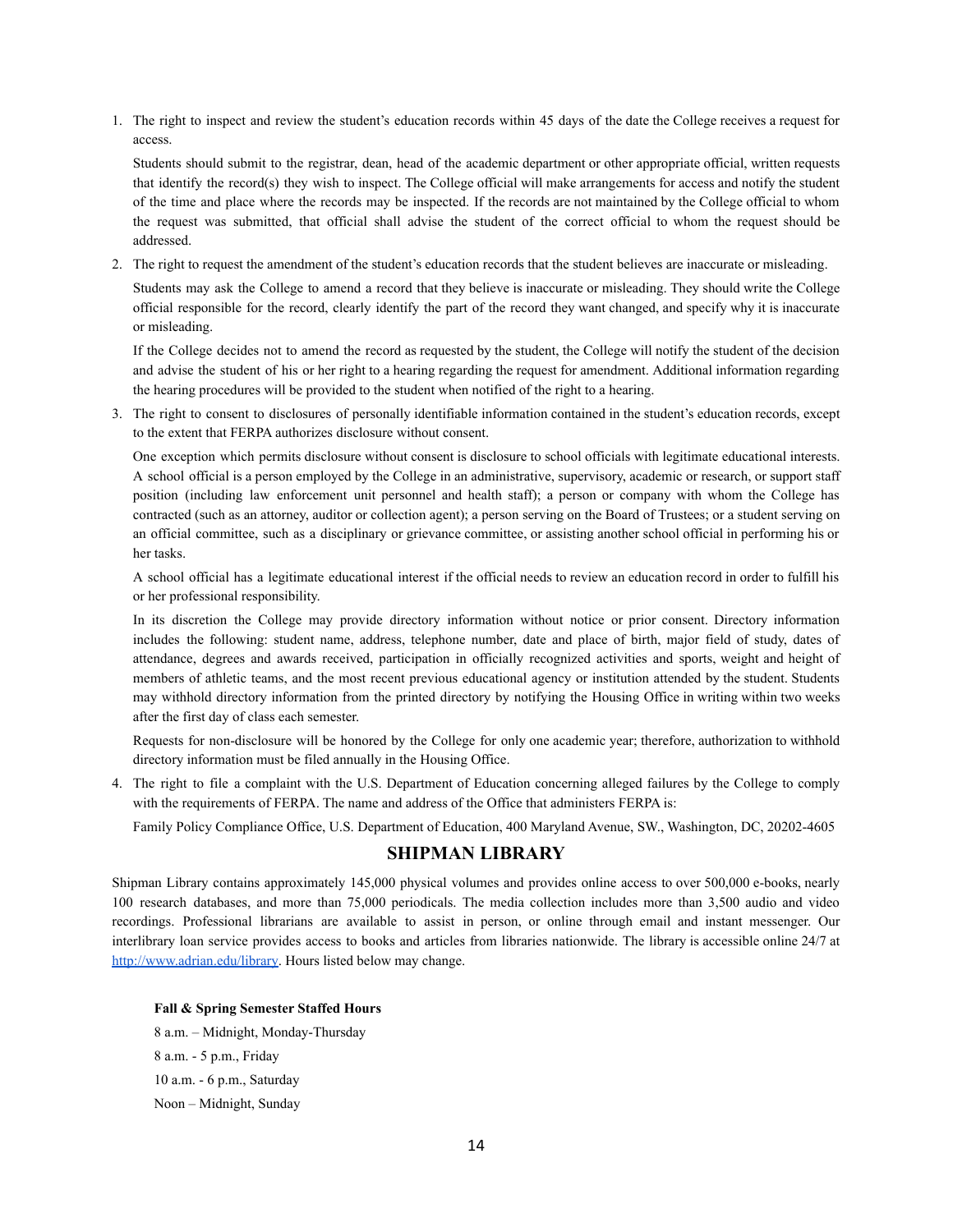#### **Summer Hours (May – August)**

8 a.m. - 4 p.m., Monday-Friday

## **GRADUATE PROGRAMS**

#### **HISTORY OF GRADUATE PROGRAMS**

The current Graduate Program was established at Adrian College in 2010, and its first classes were offered during the fall of 2010 in the Department of Exercise Science and Athletic Training. In 2008, after a number of years of increasing enrollment at the College, the President announced plans to add a select number of graduate programs. At the February 2008 Board Meeting, the Board of Trustees considered a number of programs and asked the administration to continue to explore this idea. In May 2009, the Board of Trustees voted to support the creation of a  $2 + 3$  graduate program in Athletic Training, and the program was approved and accredited by the Higher Learning Commission of the North Central Association of Colleges and Schools (HLC) in 2010. Since that time, graduate programs in Criminal Justice, Accountancy, Teacher Education, Healthcare Administration, Higher Education and Sport Administration and Leadership have also been approved by the faculty, the Board of Trustees and the HLC.

Adrian College provides a unique opportunity for students to finish a Bachelor's and Master's degree in a minimum of five years. These students begin their work while undergraduates and complete the requirements as graduate students. Additionally, Adrian College offers a flexible learning environment for working professionals by offering the following degrees online: Master of Arts in Sports Management, Master of Education, Master of Business Administration in Healthcare Management, Master of Arts in Higher Education Administration and Leadership, and Master of Science in Accountancy. Many programs offer a thesis, a practicum, and opportunities for internships, advanced research study, and/or intensive independent study.

#### **GRADUATE PROGRAM OBJECTIVES**

The purpose of the graduate programs at Adrian College is to provide talented students with advanced work in an area of study in order to position them for industry or additional graduate work. Within the context of the liberal arts, and aligned with the values espoused by the Ribbons of Excellence, the graduate programs seek to produce alumni who demonstrate:

- 1. Caring for humanity and the world;
- 2. Critical thinking;
- 3. Creativity;
- 4. An awareness of other fields and perspectives developed through crossing boundaries and disciplines; and
- 5. Preparation for lifetime learning.

#### **PROGRAMS OF STUDY**

Adrian College offers curricula leading to a Master of Arts in Criminal Justice, Master of Science in Athletic Training, Master of Science in Accounting, Master of Arts in Sports Management, Master of Education in Curriculum, Instruction, and Assessment, Master of Business Administration in Healthcare Administration and Master of Arts in Higher Education Administration and Leadership.

#### **ADMISSION REQUIREMENTS FOR GRADUATE STUDY**

To be accepted into the graduate program, applicants must possess academic, personal, and professional qualities deemed acceptable by the Office of Admissions and the academic department.

All applicants must complete the Graduate Admission Application through the Office of Admissions. Once submitted, the application will be forwarded to the appropriate department chair for admission recommendations. All applicants admitted to graduate study are admitted conditionally, pending the completion of their bachelor's degree. Those seeking admission to a graduate program at Adrian College who are not current students must have a bachelor's degree from an accredited college or university. Enrollment deferment can be approved by the department chair for up to one year.

The applicant is responsible for filing official undergraduate/graduate transcripts and an application for admission with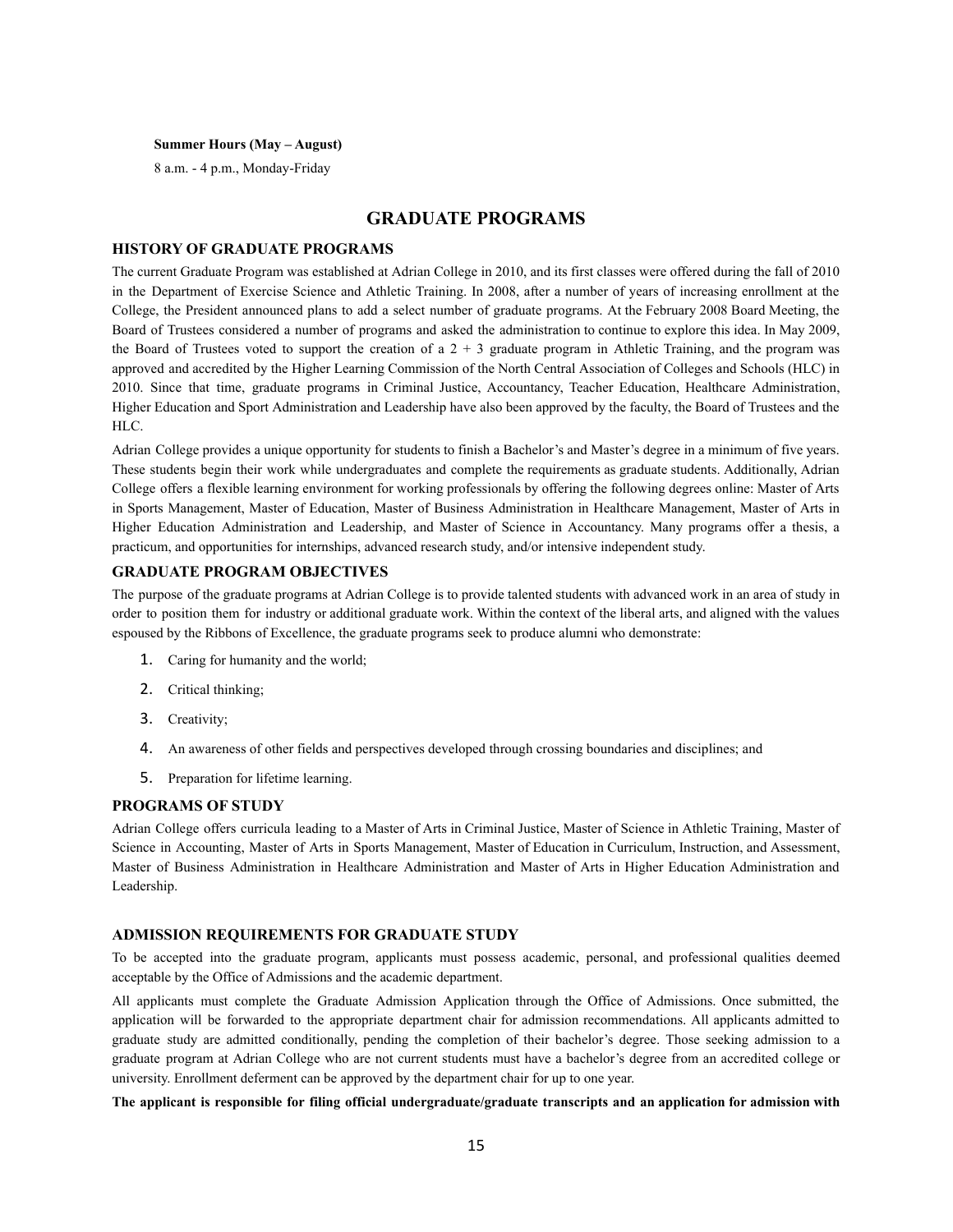## **the Office of Admissions, 110 South Madison Street, Adrian, Michigan 49221. Applicants should check the Graduate Program website for additional admission requirements specific to individual programs.**

After acceptance, the student will place a non-refundable \$300 deposit, indicating his or her intention to attend the graduate program for which he or she has applied. The deposit will be applied to the first semester tuition.

#### **International Student Admission Requirements**

In addition to the above requirements, international students must also show evidence of:

- 1. An academic objective which can be achieved in the Graduate Program at Adrian College;
- 2. A strong academic record and the capacity to benefit from study at the graduate level;
- 3. Adequate financial support to travel to the College, to live reasonably while in residence in the United States, to maintain adequate health insurance and to return home at the conclusion of studies; and
- 4. The ability to read, write and speak the English language with sufficient fluency to participate in graduate classes. The Test of English as a Foreign Language (TOEFL) is required of all international applicants from countries where English is not the primary spoken language. A TOEFL score of 61 on this internet-based test is required for admission consideration.

#### **ACADEMIC STATUS AND GRADUATION REQUIREMENTS-GRADUATE STUDENTS**

Students must maintain a 3.0 average (B) on a 4.0 scale in all required graduate courses and may not have more than two courses with a grade of "C" or lower. A student may not repeat a class more than once. An academic progress letter will be sent to those students who are at risk academically at the end of each semester by the Office of Academic Affairs.

#### **GRADING SYSTEM**

A – Excellent.

B – Very Good.

C – Average. Not more than two courses.

D or F – Below expected performance and course must be retaken.

I – Incomplete. This may be given in lieu of a letter grade. It is a temporary grade given when a student is unavoidably delayed in completing a course. All Incompletes must be resolved and reported to the Registrar's Office no later than the day on which final grades are due for the first regular semester following the assignment of the Incomplete. All incomplete grades not properly removed are changed to "F."

W – Withdrawn. This grade may be recorded for withdrawal from a course. This grade does not count in computing the grade point average and will not be accepted by the Registrar after 5 p.m. on the seventh class day after mid-semester grades are due during fall and spring terms. Consult May and Summer Term course schedules for appropriate dates.

#### **TIME LIMITATIONS**

Full-time graduate students are required to complete the degree within three years. Part-time graduate students are required to complete the degree within five years. Written appeals for extension of the time limit will be considered by the Academic Status Review Committee.

## **TRANSFER OF CREDITS FOR A MASTER'S DEGREE**

A maximum of 9 semester hours of graduate credit earned while enrolled at the graduate level over the previous five years at another approved institution may be accepted for transfer to Adrian College. Acceptance of transfer credit must have written approval by the department chair to the Registrar. Transfer credits are only allowed for grades "B" (3.00 on a 4.00 scale) and higher.

## **LIFELONG LEARNING CREDIT**

No credit is awarded for lifelong learning for master's degree programs.

#### **ADVISING**

Each department determines a faculty advisor for graduate students who will assist in the planning of a program of studies. **Each student is responsible for planning a program consistent with all requirements for graduation. It is the student's responsibility to contact and confer with the advisor concerning questions regarding the program.**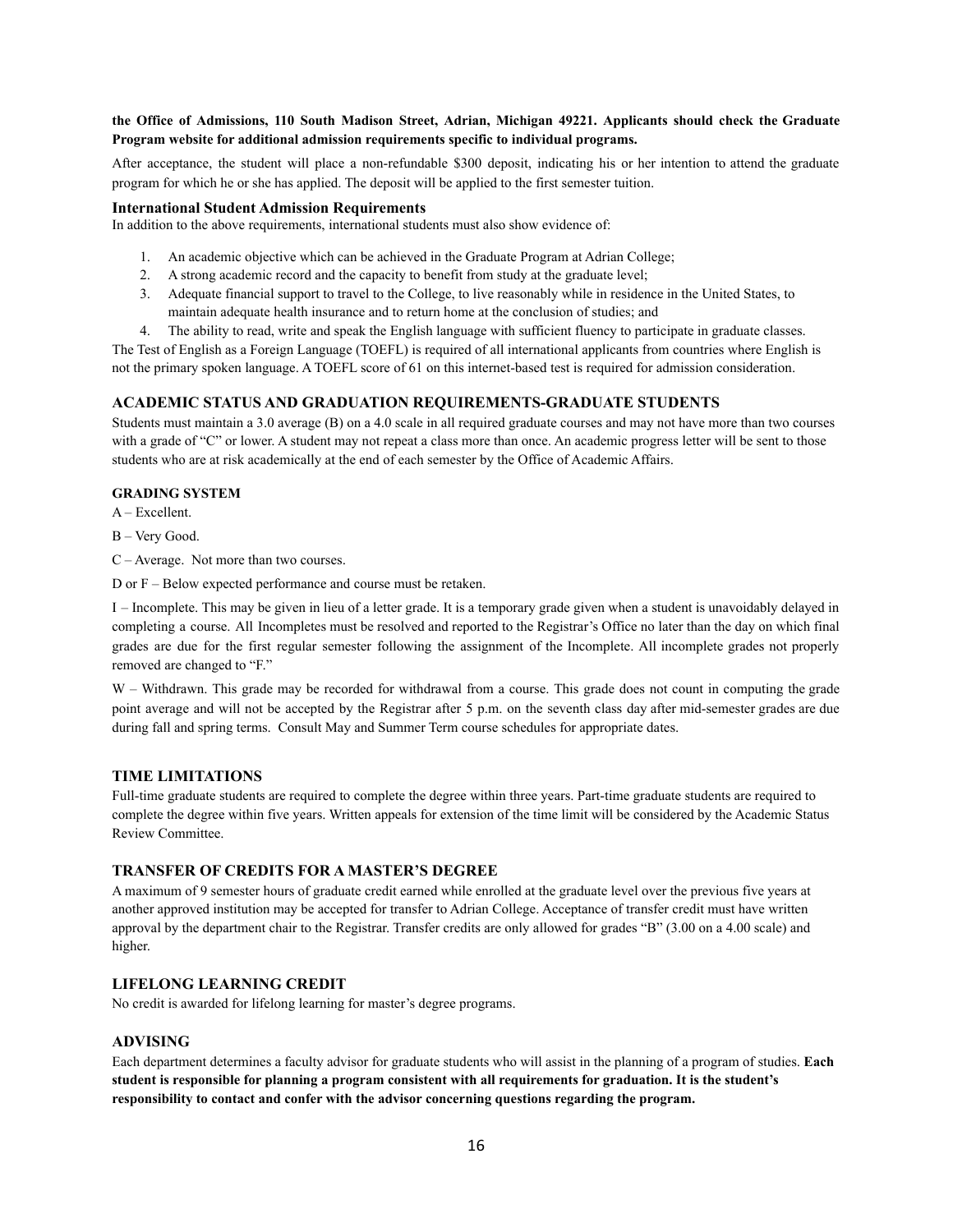#### **MAXIMUM COURSE LOAD**

A graduate student who carries six credit hours or more per semester is considered a full-time student. The maximum course load a graduate student is permitted to carry is 18 credit hours. Students should allow ample time for library research, project work, and cooperative assignments when planning their schedules.

#### **AUDITING A COURSE**

Auditing a course means participating in the course without receiving credit. A limited number of auditors may be permitted in certain graduate courses, with the approval of the department chair of the graduate program and the instructor of the course. Individuals holding a baccalaureate degree who wish to audit graduate courses but who have not previously taken work at Adrian College must complete an application as a guest student for such auditing through the Registrar's Office. No credit or grades will be given to a student auditing a course. Students should check the current catalog for current auditing fees.

## **REGISTRATION**

In order to facilitate planning, graduate students should notify their advisors before the end of the current semester of their intention to register for the following semester. Students may register after April 1 for Fall Term and after November 1 for Spring Term. Registration must occur no later than the second day of classes each semester. Students may add/drop classes during the first six days of the semester.

A graduate student who temporarily discontinues study must notify the department chair. Temporary discontinuation of study will necessitate a formal withdrawal from the College. A readmission application can be completed once the student is ready to continue their coursework. A continuation fee will be charged if the student desires use of the library and computer access. Students should check the current catalog for current fee. Prior to resuming studies, the department chair must be notified.

#### **GRADUATE PROGRAM WITHDRAWAL**

Students who are unable to return or continue in school must officially withdraw from the College. All withdrawals must be completed by the last day of classes by following the procedure outlined below:

The withdrawal process begins with the Dean of Graduate Studies in the Administration Building. A withdrawing student must complete a withdrawal form obtained from the Dean of Graduate Studies. This form must be signed by appropriate representatives of: Student Life, Business Services, Financial Aid and the Registrar.

The student will not be presumed to have officially withdrawn from the College until all of the above signatures have been obtained. Failure to complete the procedure as specified above will result in the recording of an "F" for all classes on the student's permanent record.

If it should become necessary for a student to withdraw for emotional or psychological reasons, a policy and procedure statement governing involuntary withdrawal exists and is available upon request from the Dean of Graduate Studies. Late academic course withdrawals, due to extenuating circumstances, can be approved by the Dean of Graduate Studies.

#### **TUITION AND FEES**

The tuition and fees are set annually by the Board of Trustees. The student should consult the current catalog for tuition and fees. **STUDENT FINANCIALASSISTANCE**

Student financial assistance is available in the form of subsidized and unsubsidized loans. Students should schedule an appointment with the Director of Financial Aid to discuss financing options.

#### **LIBRARY**

Graduate students have full use of Shipman Library.

## **TRANSCRIPTS OF CREDITS**

Students desiring transcripts of study should submit a request to the Office of the Registrar, Adrian College, Stanton Administration Building, 110 South Madison, Adrian, Michigan 49221. The College sets the fee for each transcript. For those needing transcripts via email, the request should include the following information:

- 1. Full name (including maiden name)
- 2. Address
- 3. Dates of attendance
- 4. Date of graduation/program completion
- 5. Name and address to which transcript should be mailed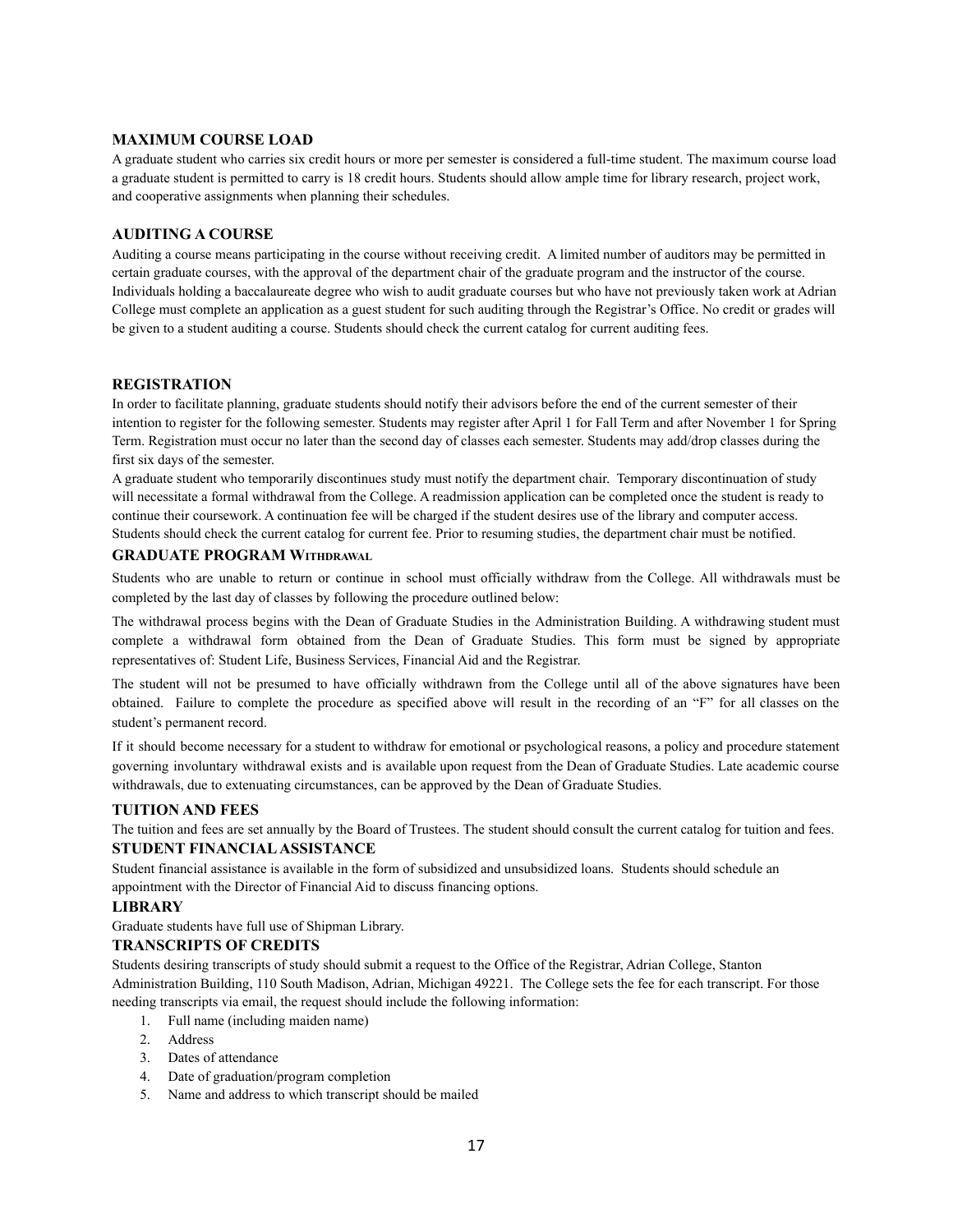6. Signature

## **ACADEMIC SERVICES**

The Office of Academic Services, located in 205 Jones Hall, is open Monday through Friday, 8:30 a.m. – 5 p.m. Academic Services encourages students to use the available tools in support of their academic success. Contact academicservices@adrian.edu for detailed information about programs and services offered.

#### **TUTORING**

Adrian College provides trained tutors for most courses at no cost to the student. Students should schedule tutors as early in the semester as possible, though requests for tutoring are accepted throughout the semester. Tutors can be arranged for an individual or for small groups by contacting tutoringservices@adrian.edu.

#### **TRIO EXCEL PROGRAM**

Students who are first generation, from low income backgrounds, and/or have a documented disability qualify for additional support through a federally-funded TRIO Student Support Services Grant. Students in the TRIO Excel program receive additional academic support, peer and professional mentoring opportunities, free cultural and social enrichment activities, informational and academic workshops, and the opportunity to earn grant aid. For additional information, please contact academicservices@adrian.edu.

#### **LEARNING AND STUDY SKILLS**

The specialists in Academic Services provide many tips for effective study skills including time management, reading comprehension, and test taking strategies. For additional information, contact academicservices@adrian.edu.

#### **ACCESSIBILITY SERVICES**

Students with disabilities should meet with the Accessibility Services Specialist in Academic Services, Jones 205 G. Current documentation of disability is necessary to access services, technology, and accommodations, which might include extended test times, note-takers, scribes, text scanners, voice-activation software, and others depending upon needs. All documentation is stored in a locked, confidential file. The Adrian College Handbook for Disability Services is available online.

#### **WRITING CENTER**

The English Department provides a Writing Center staffed by trained tutors who help students with their writing skills. The Writing Center, located in the Caine Student Center, is open with convenient hours Monday through Friday both semesters.

#### **MATH LAB**

The Mathematics Department provides a Math Lab staffed by trained tutors. The Math Lab is located in Peelle 215 and is open both semesters, Monday through Friday, with some evening hours available.

#### **ACADEMIC COMPUTING**

#### **NETWORK COMPUTER ACCOUNT**

All enrolled students in good standing will be granted access to the Adrian College network and issued a username/password combination for secured access to Adrian College computing resources.

#### **ONELOGIN – Single Sign-On Service (SSO)**

The Information Technology Services Department is pleased to offer a Single-Sign-On (SSO) service, OneLogin. Here you will find a single stop portal for shortcuts to many of the various applications and web locations we all use daily. Check back often as we are adding new applications and web links weekly! The OneLogin Portal can be accessed at https://AdrianCollege.OneLogin.com/

#### **BULLDOG EMAIL**

Enrolled students are issued an email on the Adrian College domain (Adrian.edu) to be used for official college communication. Upon graduation, alumni will be granted "forever" access to their email account. Withdrawn, suspended, or dismissed students will have access to AC Technology privileges revoked until such time that they resume their status as a student in good standing. Accounts inactive for 12+ months will be periodically audited and removed as part of ongoing system maintenance.

#### **BLACKBOARD (LMS)**

Students are issued a BlackBOARD account for use during enrollment in course. Professors use this tool to varying degrees for communication, course materials and testing. The BlackBOARD mobile app is available to students at no charge.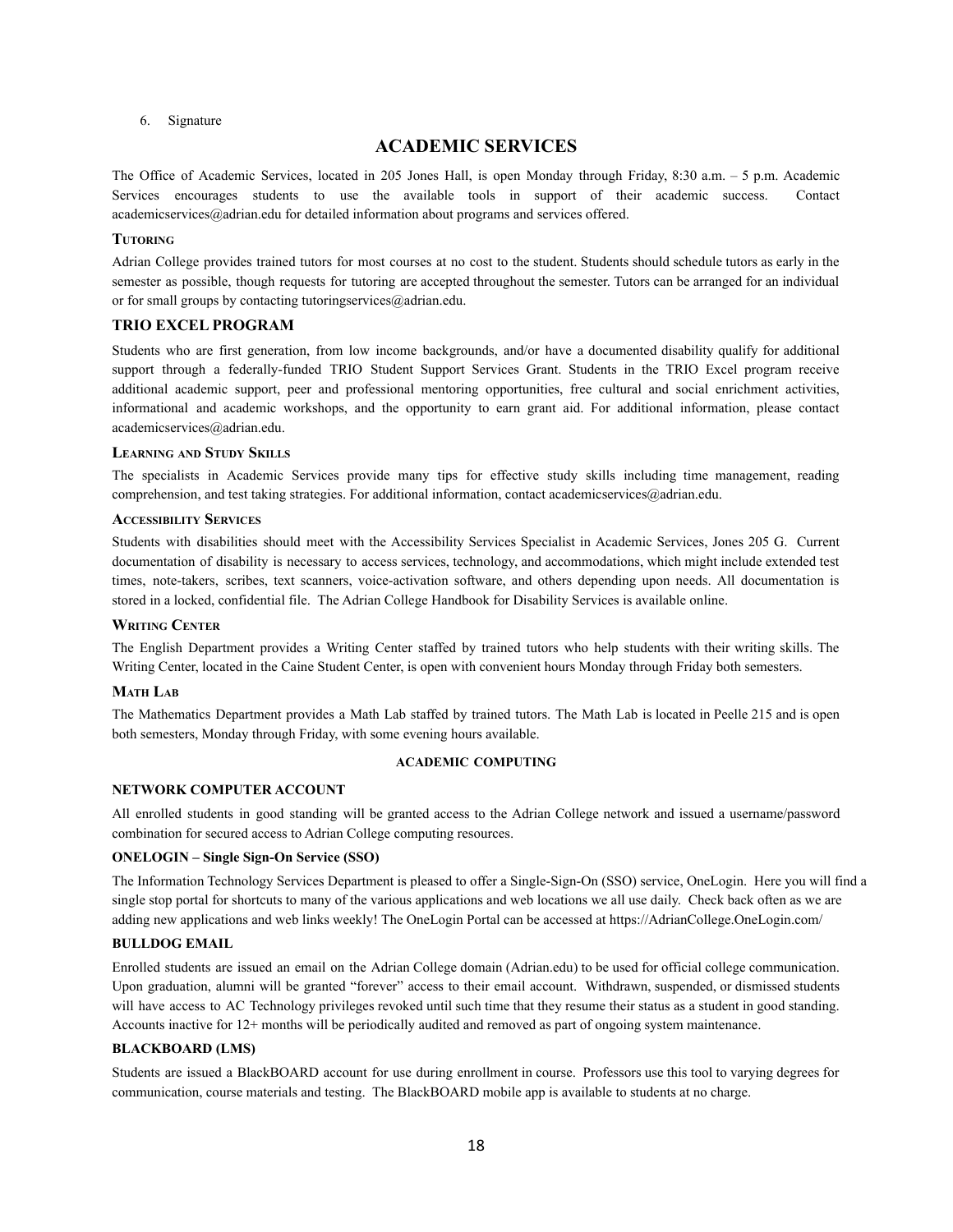#### **NETCLASSROOM (BlackBAUD)**

Students are issued a Netclassroom account for the purpose of enrolling in courses, checking grades, unofficial transcripts and billing statements. Use of these features is suspended with any holds on the student account.

#### **LIBRARY RESOURCES**

Enrolled students have access to all Adrian College Research Databases, whether on or off campus. BlackBOARD username and password are needed to access databases when off campus.

\*Please see Computer Center section for more information on computer labs and computer use policies.

## **INFORMATION TECHNOLOGY SERVICES**

Computer resources are provided in labs and common areas throughout campus. An assortment of Microsoft Windows and Apple Mac computer labs exist throughout campus for student use. Students will have access to the latest Microsoft Windows and Apple Mac (OSX) computing environments, including Office 365, and G Suite for Education (Google). Whenever possible, Information Technology Services may provide updates and enhancements to the infrastructure in an effort to maintain an efficient and secure operating environment. For a list of current computer lab locations and hours, please view the Information Technology Services page on the Adrian College Website. http://adrian.edu/academics/information-technology.it/

#### **COMPUTER USE AGREEMENT**

Adrian College provides students with access to network and computing resources as an integral part of the educational environment. Students using these resources should do so responsibly and consistent with the College mission and objectives. The College reserves the right to define and enforce appropriate regulations to ensure that the use of these resources is consistent with the College mission. Enforcement of these regulations may involve (at the College's discretion) monitoring of stored disk files and electronic transmissions (electronic mail, Website access, etc.). All information stored therein is the property of the College, and all files, communications and other uses are non-confidential to the user. Use of the network and computing facilities implies consent to these regulations and monitoring activities.

- 1. Each user is responsible for the use of his/her network account. Students may not allow others to use their computer accounts.
- 2. Students are responsible for any and all computing and network access through their Adrian College network connection (residence hall rooms, offices, etc.).
- 3. All users must take reasonable precautions to safeguard their passwords.
- 4. Transferring copyrighted materials to or from any system or via the College network without express consent of the owner is strictly forbidden and is a violation of Federal and State laws. Examples of illegal copying include:
	- a. Making a personal copy of software licensed to the College.
	- b. Copying files created by another person without obtaining that person's permission.
	- c. Installing software on a computer without first obtaining a license for that software.
	- d. Failing to abide by computer software contracts.
- 5. It is forbidden to disrupt the Adrian College computer network or computing equipment or software or to tamper with computer security.
	- a. It is unacceptable behavior to corrupt files, introduce deviant software (malware, worms, viruses, etc.), or interfere with someone else's legitimate computer use.
	- b. Possession of a program designed to gain unauthorized access will be deemed to constitute an attempt at breaking computer security.
	- c. Browsing, exploring, or making other unauthorized attempts to view, obtain, or modify data, files, postings, or directories belonging to the College or to other users is forbidden.
- 6. Accessing, viewing, displaying, printing, or distributing pornographic or obscene material is prohibited. Establishing Web pages with links to such material is also prohibited.
- 7. Use of email, social media and other network communications facilities to harass, offend, or annoy other users of this network or any other network is forbidden. "Chain letters", "e-mail bombing" and "SPAM" are considered to be violations of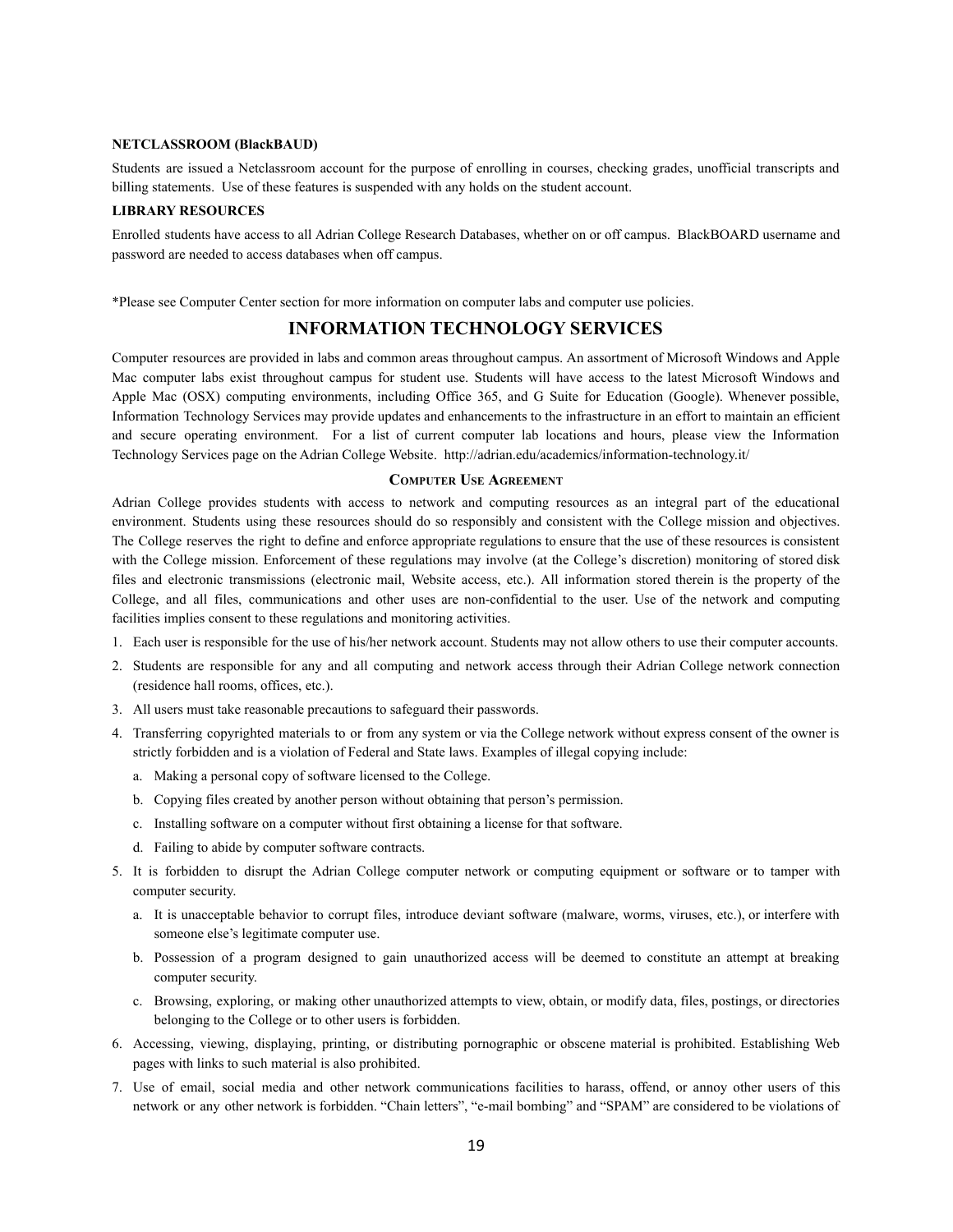this policy.

- 8. Students are expected to treat the equipment with appropriate care. Computer repairs, re-cabling, software installation, configuration, and OS security patches, etc., must be done by Information Technology Services staff members only.
- 9. Users should help keep down the cost of providing the computer resources. Supplies such as laser toner and paper are provided for use in the laboratories on college-owned equipment. Printing should be limited to essential work. Multiple copies of printouts (e.g., meeting notices, campaign posters) should be made on photocopy machines rather than on the computer printers. Supplies should not be removed from the laboratories for use on other equipment. Students with computers in their rooms are responsible for providing their own supplies for in-room use.
- 10. Users are not to send out unsolicited electronic mail messages to large numbers of recipients (over 25 recipients), except for official College business on behalf of student organizations. Consent for email usage by student organizations can be requested by the Student Life Office and the Dean of Students.
- 11. Incidental use of College computers and network resources for personal gain (e.g., posting a resume, mentioning consulting services on a personal Web page, using e-mail to correspond with an employer) is allowed, but students are not to make such business activity and/or entertainment activity the primary focus of their computing and network usage. This includes network access in residential areas. While Information Technology Services makes every effort to provide an Internet experience that is feature rich in residential areas, priority network access will always be given to Academic and Business matters.
- 12. Students are not allowed to provide off-campus access bulletin board systems, web servers, or other services using their residence hall computers.
- 13. The use of college owned equipment for the facilitation of academic dishonesty is forbidden.
- 14. Computer use which violates or assists in a violation of local, state or federal laws or the Adrian College Student Code of Conduct is prohibited.
- 15. As required under AC Policy, local, state, or federal law, users with access to administrative (or other) computer data are expected to protect the confidentiality of the information and to respect the privacy of individuals to whom the information refers.

Failure to adhere to the terms of this computer use agreement may result in loss of network privileges, and/or judicial process by the Student Life Office as spelled out in Section VIII of the Adrian College Student Code of Conduct.

#### **STUDENT HELPDESK**

Students in need of general technology assistance may contact the Student Helpdesk located in Shipman Library. The Helpdesk is a resource for questions related to computer access, password resets, email questions, NetClassroom, and BlackBoard

systems. The Helpdesk can be contacted via email [\(HelpDesk@Adrian.edu\)](mailto:HelpDesk@Adrian.edu), Web (http://HelpDesk.Adrian.edu/), Phone (517-

417-HELP), or walk in during normal hours. For more information on the Student Helpdesk, including hours of operation, refer to the Information Technology Services webpage. http://adrian.edu/academics/information-technology-it/

## **INSTITUTE FOR CAREER PLANNING**

## *Tomorrow Begins Today!*

The Institute for Career Planning, located in the Caine Student Center, provides assistance to students in all phases of the career and professional development process. All students have access to the Institute's career management system, Handshake, a powerful tool that allows students to schedule appointments with a career staff member as well as provides students with upcoming events, job and internship opportunities and resource library. For more information on the Institute, visit: <http://adrian.edu/academics/career-planning/>. Contact us at [careerplanning@adrian.edu](mailto:careerplanning@adrian.edu) or 517-265-5161 x4392

#### **SERVICES INCLUDE:**

- Career Assessments
- Resume and Cover Letter Review
- Internship Assistance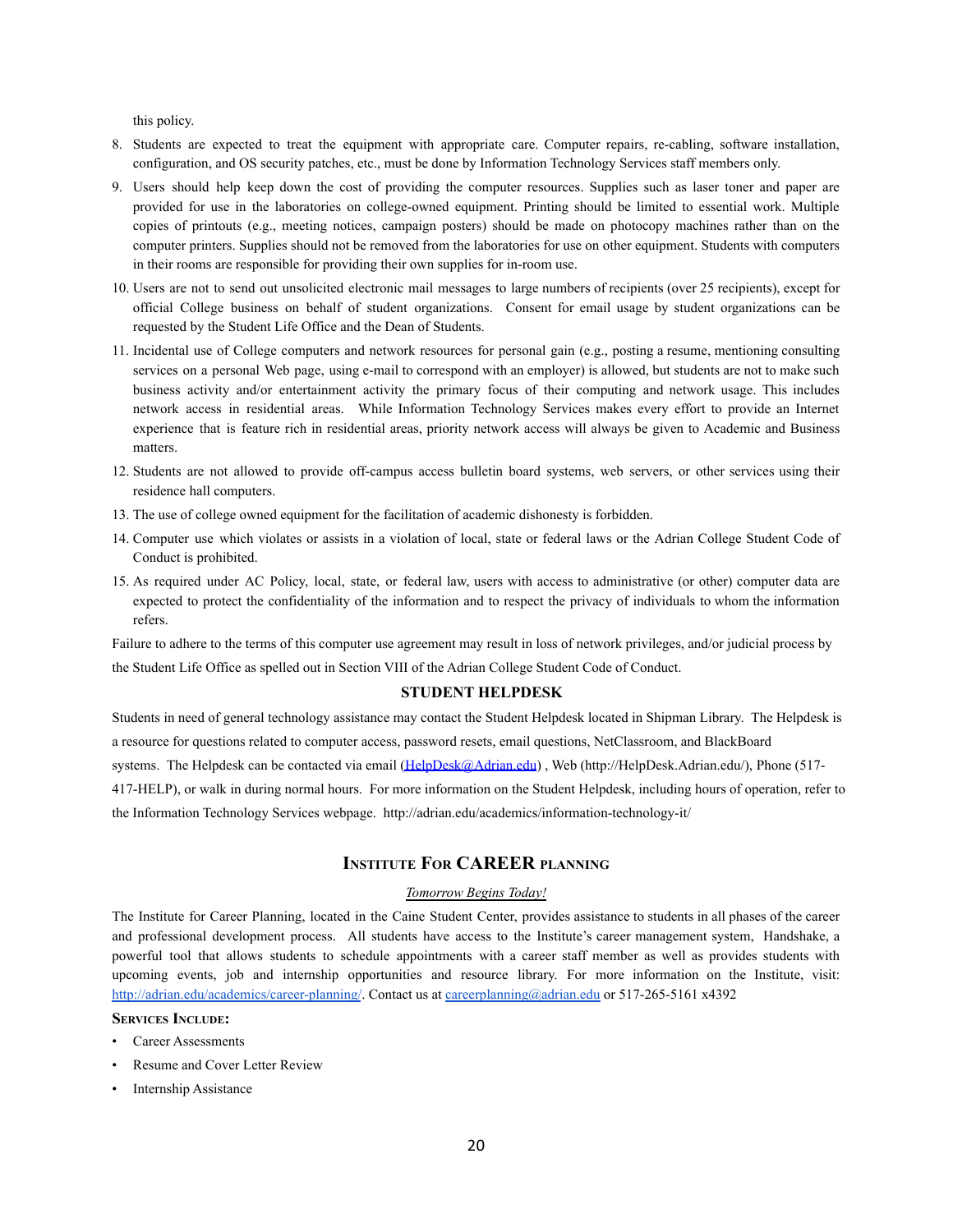- Interview Preparation
- Networking Assistance
- Graduate School Preparation
- Job Search Assistance
- On and Off-Campus Career–Related Events
- Career Related Programs
- Job Shadowing
- **Presentations**
- Suit-a-Bulldog (Professional Dress Closet)

## **IV. BUSINESS AFFAIRS**

## **FOOD SERVICES**

#### **UNLIMITED PLAN**

**The Unlimited Platinum Plan is the most versatile of the meal plan options. You may visit Ritchie Marketplace at any time, with no restriction on the number of visits per day, during regular business hours. This plan also provides \$300 in Dining Dollars per semester. You may also utilize seven meal exchanges per week at the Grill, the Paws & Go 24 Hour C-Store, or Zime, located in the Caine Student Center, and two meal exchanges per week at WOW (excluding D3 hockey games), adjacent to the Arrington Ice Arena.**

#### **BLOCK PLANS**

Block Plans are available to upper-class students only. They are an excellent choice for the person whose schedule is always changing as they are the most flexible option we have. You can even use your meal blocks to buy meals for family or friends. In addition to the meals, each block plan comes with Dining Dollars. These dollar amounts are per semester and can be used to purchase meals in Ritchie Marketplace, all Caine Student Center dining options and at designated off-campus restaurants and merchants.

There are two different block plans to choose from:

Block 125 with \$350 Dining Dollars

Block 100 with \$300 Dining Dollars

#### **TRADITIONAL PLANS**

Traditional Plans are required for all first semester freshman students. Each plan has a set number of meals each week. At the end of the week, your meal total is reset and ready to start anew. Traditional meal plans cannot be shared and you can only use one meal at a time during each of the designated meal periods of breakfast, lunch, and dinner. In addition, each Traditional Plan comes with Dining Dollars. These dollar amounts are per semester and can be used to purchase meals in Ritchie Marketplace, all Caine Student Center dining options and at designated off-campus restaurants and merchants.

There are three different Traditional Plans to choose from:

18 Meals with \$100 Dining Dollars 14 Meals with \$100 Dining Dollars 9 Meals with \$100 Dining Dollars 7 Meals with \$100 Dining Dollars

Traditional Meal Plan Swipe Periods: -Breakfast: 7:30am-10:59am -Lunch: 11am-4:29pm -Dinner: 4:30pm-11pm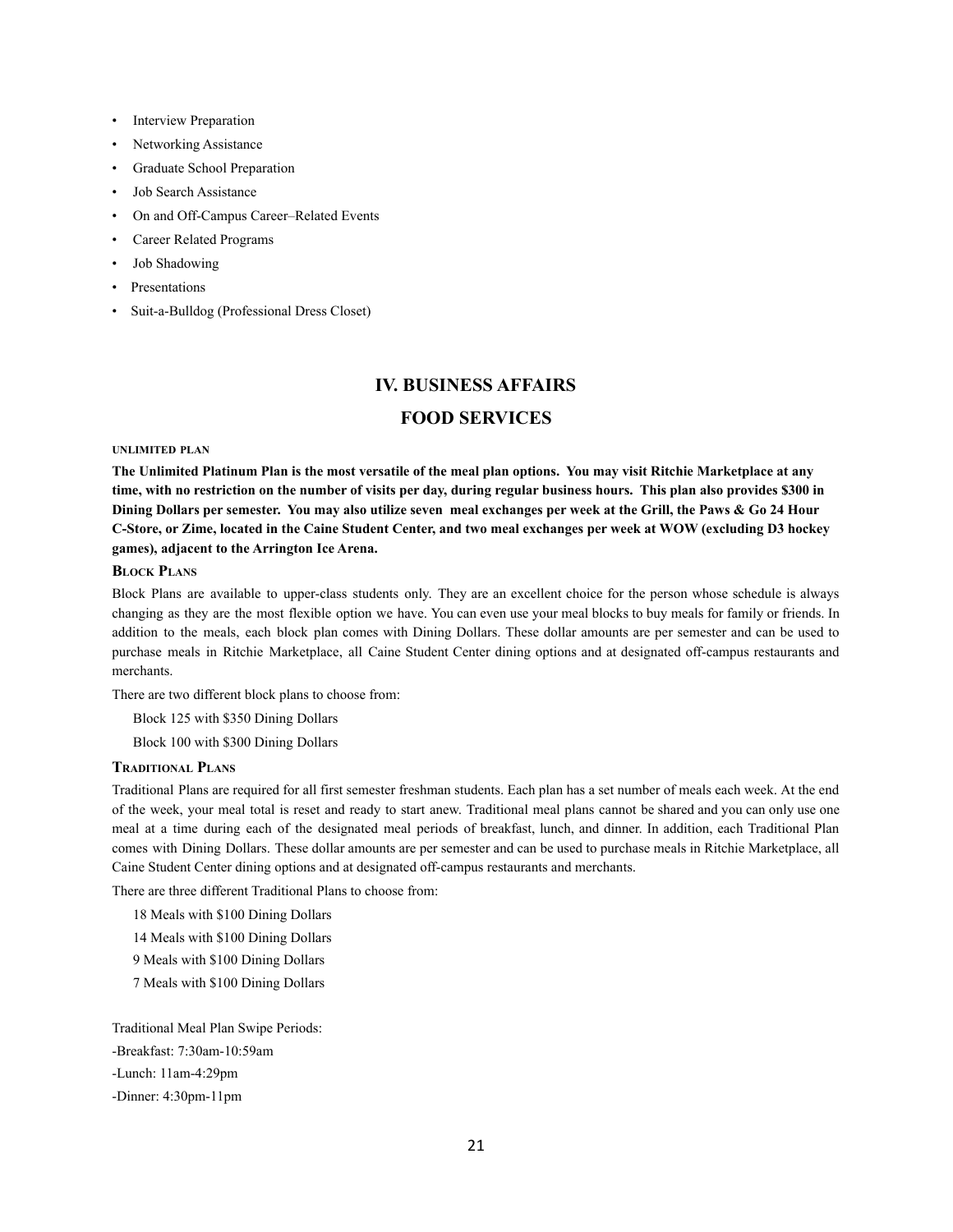#### **ID MEAL CARD PROCEDURES**

The student ID card is your personal authorization for meals and is the property of Adrian College. Only the person whose name and photo appear on the card may use it. When students eat more than the allotted number of meals according to your choice of meal plan, the card will be rejected. Any ID card used by anyone other than the proper owner will be confiscated and given to the Office of Student Life for judicial action. Should students lose their ID card, or if it is stolen, you must obtain a new card immediately from the Ritchie Marketplace office. There is a replacement fee, assessed by Sodexo, for lost cards or cards damaged from misuse.

## **DEBIT MONIES**

#### **BULLDOG BUCKS**

There are two types of debit monies. The first type is Bulldog Bucks This is a voluntary, pre-paid account that allows Adrian College students the ability to purchase food and services on campus and at designated restaurants off campus. Bulldog Bucks may be used in all food service operations, the Bookstore, and all laundry facilities on campus.

Bulldog Bucks debit monies may be added/purchased in the Ritchie Marketplace office Monday through Friday 9 am - 3 pm. Money in the account can be withdrawn signifying account closure. A processing fee of \$25.00 will be assessed by Sodexo. Please allow 4-6 weeks for check processing. The check will be sent to the student's home address. Seniors will not be charged a closure fee and should contact food service for a refund before graduation. Funds not requested for refund within one-year post leaving Adrian College will be forfeited.

#### **DINING DOLLARS**

The second type of debit monies is called Dining Dollars. This debit is part of your Board program and may only be used for all food operations on campus and at designated off-campus restaurants. Each student on a traditional meal plan will have \$100 per semester spending power in Dining Dollars. Students on unlimited or block plans will receive between \$300-\$350 per semester in Dining Dollars. Use your student ID to access the Dining Dollars. There is no carry-over of funds from semester to semester.

#### **SICK TRAYS**

All students unable to eat in the dining hall because of illness should observe the following procedure.

- 1. A sick tray request is to be filled out by the Health Center staff (student name, student ID number and number of sick tray meals requested).
- 2. The meal may be picked up at the checker's station. Notify the cashier and request the sick tray from the line server. Disposable plastic and paperware will be provided in a sealed container.

#### **SPECIAL DIETS**

Any student who has been placed on a limited diet by his/her physician should notify the Health Center staff and make arrangements with the food service director to plan an appropriate menu for the student.

#### **SACK LUNCHES**

In the event an authorized campus activity or work schedule prevents a student from eating during regular cafeteria hours, he/she may request a sack lunch. Sack lunches should be requested 48 hours before pick up. Requests are made through the food service office.

Menus for sack lunches are preset. Please notify the Food Service Office regarding cancellations 24 hours in advance in order to avoid being charged for that meal. Sack lunches not picked up for two consecutive days without contact from the student will be discontinued.

#### **GUEST DINING**

Guests, parents or friends of any boarding student are encouraged to use the dining facilities. Those who do not hold meal tickets may purchase meals at the door for the following rates for Ritchie Marketplace:

| <b>Breakfast</b> | \$6.51 |
|------------------|--------|
| <b>Brunch</b>    | \$9.43 |
| Lunch            | \$9.43 |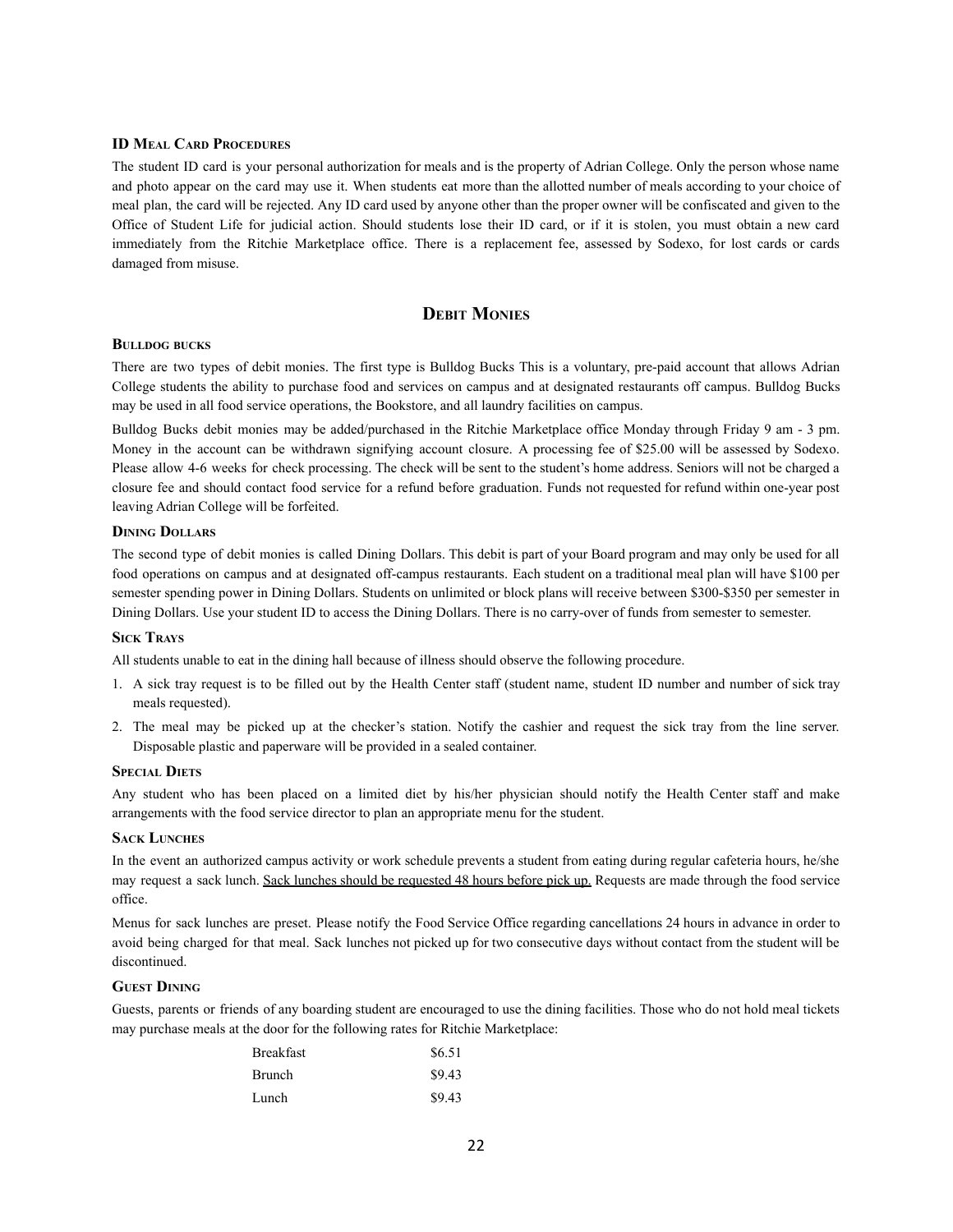Children under seven years of age receive a 25% discount on meal prices and children under age three eat for free.

#### **CAINE STUDENT CENTER DINING**

Hours for all Caine Student Center dining options will be posted in the Caine Student Center and are subject to change. Students may use their meal plan (meal equivalency) Monday-Friday 11 am – 11:00 pm and Saturday and Sunday 1 – 10:00 pm for traditional mean plans. Block plans, Dining Dollars, Bulldog Bucks and cash will be accepted during all service hours.

#### **BOARD PICNIC POLICY**

If you are interested in hosting a group picnic (minimum of 20 boarders), please contact one of the managers in the dining hall at least one week in advance. To receive board credit, a complete list of boarding participants and their ID numbers, must be turned into the food service office at least 48 hours before the event.

#### **CATERING AND SPECIAL FUNCTIONS**

Food and beverages are available for social events. Food arrangements should be made with the catering manager at least two weeks prior to your event. A catering price list is available. Special order baked goods, which include cookies, bread, birthday cakes, etc., are also available. Catering can be booked via e-mail at catering@adrian.edu.

#### **CONDUCT**

The food service operations in Ritchie Marketplace and all Caine Student Center dining options should be considered your home away from home. Staff members and the facilities should be treated with courtesy and respect. In order to provide an enjoyable experience you are prohibited from smoking while inside the buildings and you may not throw food or any other items. Everyone is required to use utensils to pick up food and to return their tray and eating utensils at the end of your meal to the tray return area. Other than "grab and go" meals and Green box to go program users, no food, beverages, dishes, utensils, etc. may be removed from the dining hall without a manager's approval. If by chance you leave behind personal items in the dining areas, see the checker or a manager. A lost and found box is maintained but the dining service cannot be held responsible for lost items.

#### **POSTING OF NOTICES**

Notices pertinent to food service regulations and changes will be posted on the bulletin boards inside the dining room. No posters or personal notes are allowed on walls or doors inside or out. Notices must be approved by the food service manager or the Director of Campus Life. Posters must have prior food service approval and will be permitted only on the appropriate bulletin boards. (See the *Posting Policy* for more information.)

## **BOARD CALENDAR**

#### **Fall Semester 2019:**

-Sunday, August 25, Dinner through Friday, October 10, Lunch

-Tuesday, October 16, Dinner through Tuesday, November 26, Lunch

-Sunday, December 1, Dinner through Friday, December 13, Lunch

#### **Spring Semester 2020:**

-Sunday, January 12, Dinner through Friday, February 28, Lunch

-Sunday, March 8, Dinner through Friday, May 1, Lunch

#### **COLLEGE BOOKSTORE**

The College Bookstore is owned and operated by Adrian College and is located in Caine Student Center. The Adrian College Bookstore is open Monday through Friday 8:30 am – 4:30 pm and on Saturdays from 10 a.m. – 3 p.m. while school is in session. Special hours are posted for weekend events and for break periods. The Bookstore carries both new and used textbooks and supplies required by the Adrian College faculty. Textbook rentals and some Ebooks are also available. The Bookstore also carries a wide variety of Adrian College insignia clothing and gift items as well as greeting cards, postage stamps, candy, art and academic supplies. To contact the Bookstore, please call 517-264-3185.

#### **PURCHASED TEXTBOOK RETURN POLICY**

Textbooks may be returned for a full refund, until the Friday following the last day of the drop/add period. To return a book, you must have all of the following items: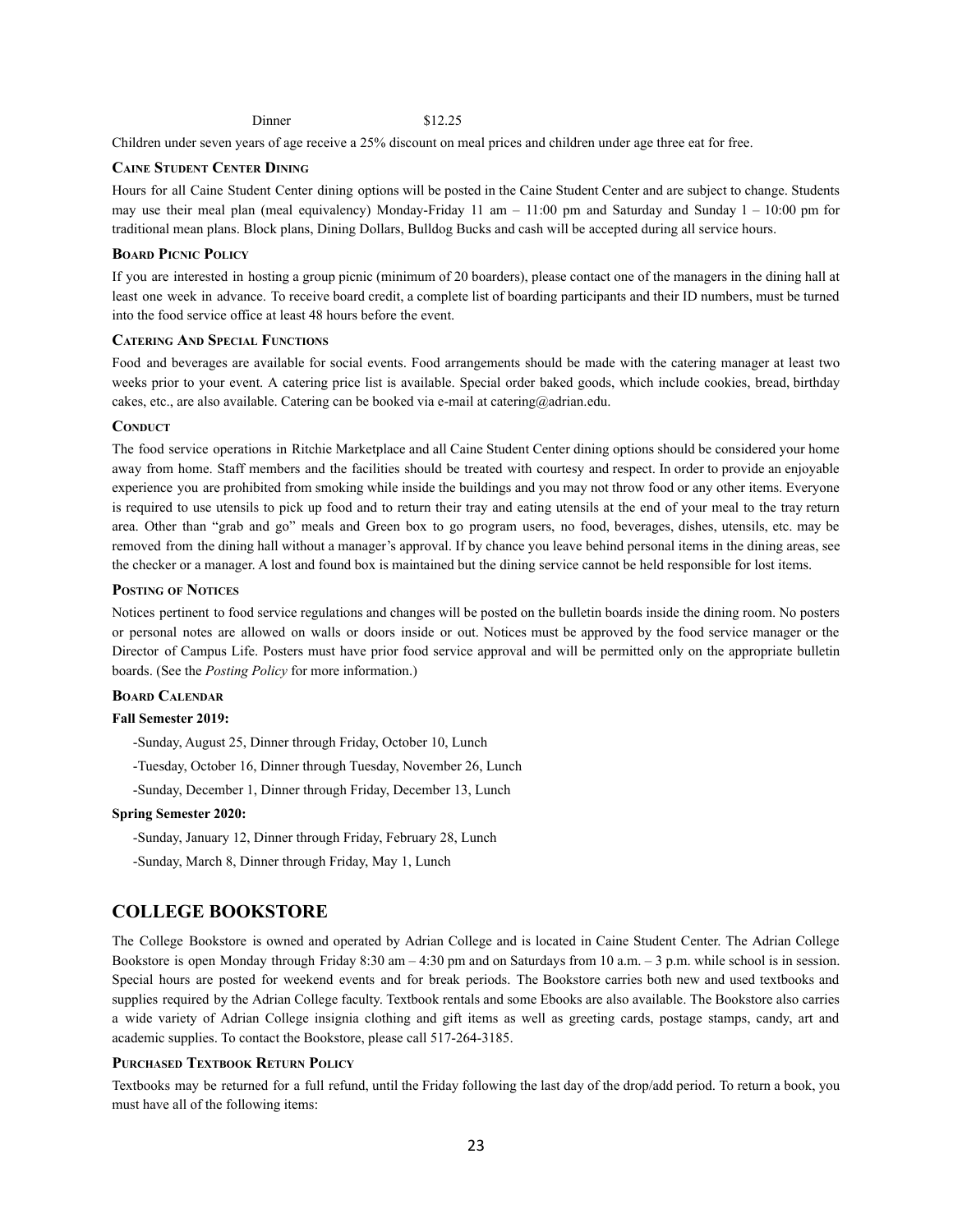#### 1. **Original cash register receipt;**

- 2. Student ID;
- 3. New books must be in the same condition they were purchased;
- 4. Used books must still have the used stickers.

Defective books will be replaced at no charge anytime during the semester in which they are in use. All other textbook returns for a full refund must be done within one business day of purchase. A receipt is required.

#### **SELLING YOUR TEXTBOOKS**

During finals week books can be sold back to the Bookstore. Prices are based on demand of the wholesaler and Adrian College.

#### **METHODS OF PAYMENT**

The Bookstore welcomes your Master Card, Discover, American Express, Visa or Bulldog Bucks debit card. Bulldog Bucks debit card is a pre-paid account that allows Adrian College students the ability to purchase merchandise in the Bookstore with their student ID. Bulldog Bucks debit monies may be purchased/added in the Ritchie Marketplace office Monday – Friday 9 am – 3 pm or by calling 517-265-5161, ext. 4123. The Bookstore also accepts personal checks. To pay by check, the check must be made payable to Adrian College Bookstore. The student ID or a driver's license is required. Gift certificates are also available.

## **STUDENT BUSINESS SERVICE CENTER**

The Student Business Service Center is open Monday through Friday, 9 a.m. to 5:00 p.m. Personal checks may be cashed up to \$50 per student per day, with a photo ID. Returned checks will be subject to a \$35 fee. Students who have had any checks returned will forfeit their privilege of cashing checks in the Student Business Service Center and will no longer be allowed to pay by check at the Bookstore. Students presenting bad checks may also be subject to judicial or criminal charges.

One-time payment options are accepted three different ways.

- 1. Pay by check or cash in the Cashier's Office.
- 2. Mail check payable to Adrian College: Adrian College Cashier's Office 110 Madison St. Adrian, MI 49221
- 3. Pay online via Net Classroom, by e-check or credit card.

Payments for the fall semester are due August 1 and January 1 for the spring semester. Payments under the deferred payment plan through Adrian College will be due on the 1st of August, September, October, November and December for the fall semester and the 1st of January, February, March, April and May for the spring semester. A \$95 fee will be added to any account with a 5-month payment plan, and with a 4-month payment plan a \$125 administrative fee will be added annually. A \$75 late payment fee will be assessed when a scheduled payment is not received by the due date. If you are waiting on additional Financial Aid, you will still need to make a payment to avoid any late payment fees. Any past due accounts will be subject to any collection fees (up to 33.3%) and/or attorney fees necessary to collect the amount due. Students with a past due account will not be permitted to register for classes or receive transcripts or diploma. Delinquent student accounts may result in a student **jeopardizing your priority request for student housing in the fall**. Under these circumstances, even if you have received confirmation of your housing for next fall, the College also reserves the right to revoke that privilege, athletes participating in a sport. Please be advised you might be restricted from participating in ANY organized campus activity (e.g. team strength-training activities, gym activities, band, etc.) and may not be allowed access to locker rooms, suspension of dining hall privileges, campus employment privileges, or cancel enrollment, if the past-due balance is not addressed as well as dismissal from the College with the obligation to pay any past-due balance. It is required to sign and submit the Student Statement of Financial Responsibility and Payment Plan forms. You can sign these forms at [https://AC-FormsProcesser](https://ac-formsprocesser).

If you are issued a refund disbursement from your student account, your Financial Aid Award changes or if any changes are applied to your account after your refund, you are responsible for the balance due to Adrian College. If you believe the amount of your refund is different than you expected, please let us know. If you are issued a refund and then choose to send back loan money, you will need to contact Financial Aid and your account will be charged the amount being sent back.

## **PAYROLL OFFICE-UNDERGRADUATE STUDENTS**

Student applicants must have filled out an application on line and be hired for a position in order to be issued a blue card.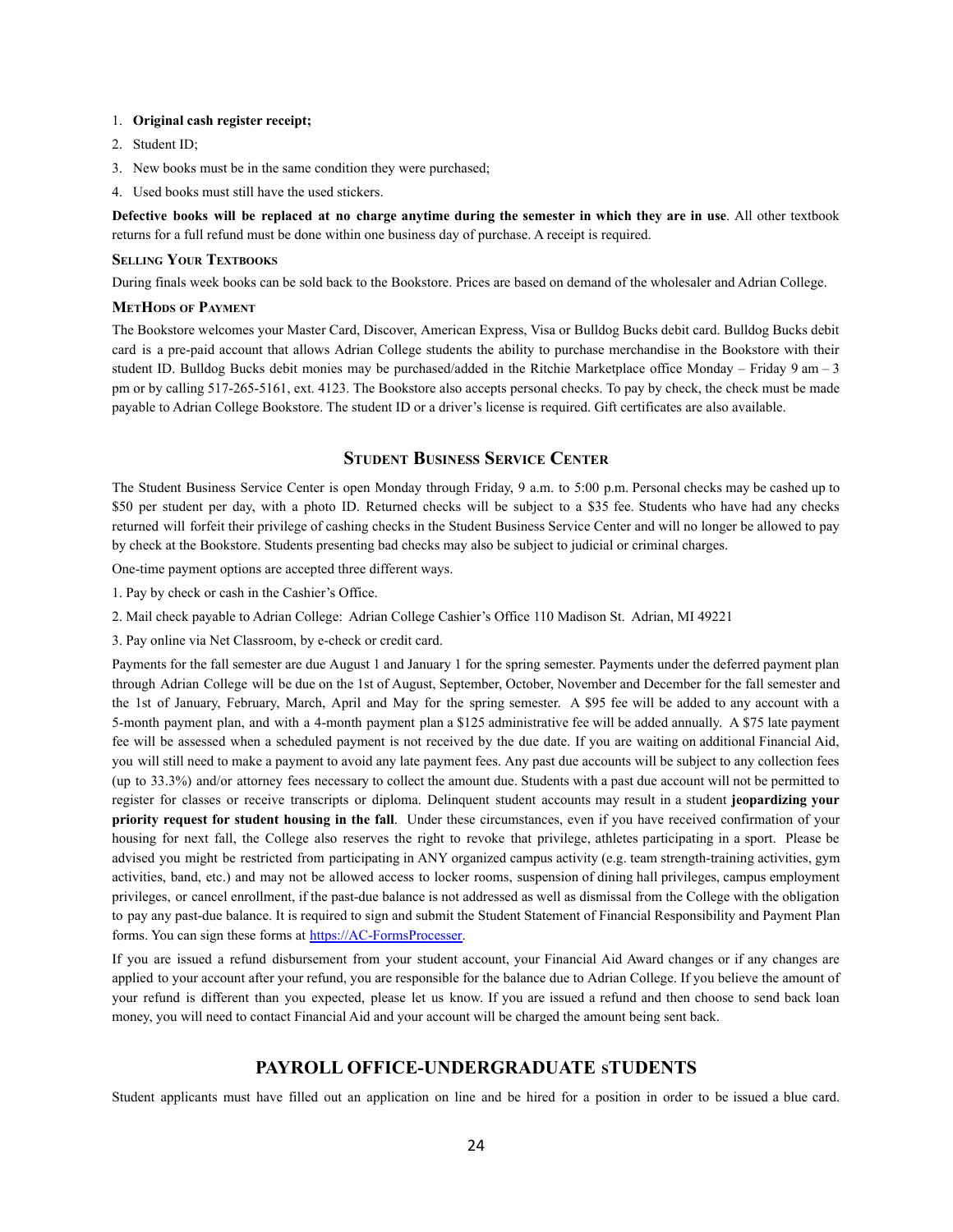Students must have a blue card before work can commence on campus. To receive a blue card you will be required to fill out tax forms consisting of a Federal W-4 Withholding Form, State of Michigan W-4 Withholding Form and the Federal I-9 Form, before work begins. The I-9 Form requires specific (**original**) documents be presented for review on the **first day** of work. For the complete list of acceptable documents please go to I-9 Central at [www.uscis.gov](http://www.uscis.gov) and reference *"Acceptable Documents for Verifying Employment Authorization and Identity"*, or enter "M274" into the search box. Per regulations established by the federal government, the Federal I-9 form **must** be filled out within the first 3 days of work or your employment status will be terminated. Therefore, it is important that you bring these documents with you on your first day of work.

All International students must apply for a U.S. Social Security Card before any hours may be worked on campus. The Admissions Office will help with getting the proper paperwork filled out and processed. After receiving the U.S. Social Security Card bring to the Payroll Office for verification.

After you have completed the above documents you will be issued a blue card and may begin working on campus. Under no circumstance may you begin working before the above documents are completed. Neither payroll time sheets nor paychecks will be issued until this information has been recorded, within the regulated timeframe, with the Payroll Office. Student employees generally work 5 to 6 hours in any given week. This applies to **any** student jobs. Overtime is not permitted for any student worker regardless of the position held.

## **CONFERENCES**

Located in Valade Hall, the Office of Conferences is responsible for scheduling all facilities for on campus events and activities. Individuals or groups must contact the Offices of Conferences at least two weeks in advance to reserve a room or facility. Leaders of campus student organizations must receive prior approval from their advisor before completing a Facility Reservation Form. All reservation requests are subject to the Facility Use Policy listed on the back of the Facility Reservation Form. When catering, audio/visual equipment, set-up or Event Technology Services are needed in conjunction with a reservation, the Office of Conferences will direct customers to the appropriate departments for additional assistance. The Office of Conferences offer internships each semester. The Office of Conferences can be reached at 517-265-5161, ext. 4382.

## **FINANCIALAID- UNDERGRADUATE STUDENTS**

#### **PHILOSOPHY OF FINANCIAL AID**

A private college education involves a serious commitment of time and money, but the benefits of an Adrian College education are worth the investment. The cost of attending Adrian is often less than prospective students expect.

Currently, over 90 percent of full-time Adrian students receive scholarships or grants from the College. Many of these students also receive state and/or federal assistance. Since almost all students qualify for some type of assistance, individuals are strongly urged to apply for aid. Adrian College is committed to keeping an Adrian education affordable.

Adrian College has received many generous gifts from individuals, businesses and foundations that support the principles for which the institution stands. Many of these donors provide funds for scholarships and other financial support to assist capable students who desire an Adrian education.

Adrian College also participates in State of Michigan and Federal financial aid programs.

Graduate students, please refer to the Graduate Handbook in regards to financial aid.

#### **DETERMINING ELIGIBILITY FOR FINANCIAL AID**

Adrian College awards both need-based and merit-based financial assistance to students, drawing on Federal, State and Adrian College aid programs.

In order to receive need-based financial assistance (including Federal and State aid and some Adrian College aid), students and parents also must complete the Free Application for Federal Student Aid (FAFSA), available on-line at www.fafsa.ed.gov.

The FAFSA can be submitted as early as October 1st of the year prior to entering college. Michigan requires that the FAFSA be submitted by March 1<sup>st</sup> to be considered for State aid programs. The FAFSA must be submitted each year to be considered for certain aid programs as it determines the amount a family can reasonably contribute toward the student's educational costs. Once the FAFSA has been processed, Adrian's Office of Financial Aid will prepare a financial aid package for each admitted applicant. The financial aid package may consist of one or more of the following types of financial aid: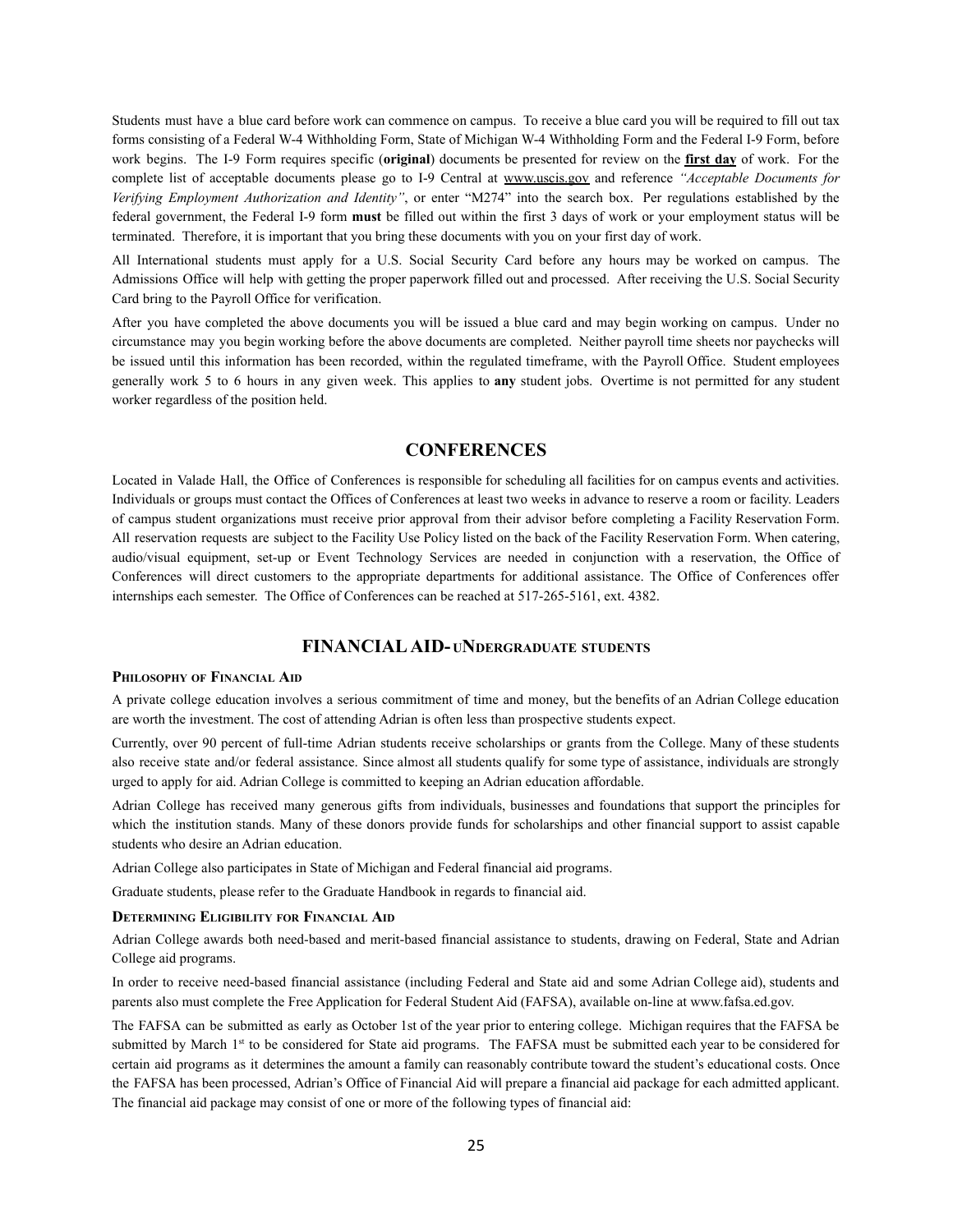1. Grants and scholarships that do not require repayment on the part of the recipient.

2. Low interest loans, which require repayment after the recipient graduates or ceases to be at least a half-time student.

3. On-campus work opportunities to help students defray the cost of their education while going to school.

The financial aid package will be determined by the student's eligibility for each type of assistance. In a few cases, a combination of Federal, State and Adrian College aid will force a reduction in the stated amount of the Adrian College Grant. An incoming student will automatically be considered for a merit-based Adrian College Scholarship without filing the FAFSA or applying for other types of assistance. However, all students are strongly encouraged to file the FAFSA unless a financial aid counselor indicates that it will not be necessary.

#### **FINANCIAL ASSISTANCE PROGRAMS**

The following list of statements defines the rights assured, and the responsibilities required, of all students applying for, and receiving, any financial aid at Adrian College during the academic year.

#### **ADRIAN COLLEGE GRANT/SCHOLARSHIP ELIGIBILITY REQUIREMENT**

Recipients of Adrian College Grants/Scholarships must be full-time, attending classes on Adrian College's campus, and seeking their first undergraduate bachelor degree. For purposes of financial aid, "full-time" is defined as being enrolled in 12 or more credit hours at the end of drop/add period each semester. However, the student must realize that an average of 15.5 credit hours is needed each semester for a beginning student to graduate in four academic years.

Students may not receive certain institutional scholarships/grants that are in excess of tuition. Outside scholarships may affect Institutional or State grants and scholarships. Veteran Affairs Benefits, Post 9/11 GI Bill (Chapter 33), and ROTC Full-tuition scholarships are included and will reduce the scholarship/grant eligibility of the student dollar for dollar.

#### **LENGTH OF ELIGIBILITY**

Adrian College grants & scholarships are limited to 8 full-time semesters of on-campus study.

Some Federal aid programs have time limits. Please see the Office of Financial Aid for details.

#### **SATISFACTORY ACADEMIC PROGRESS**

To remain eligible for financial aid, satisfactory academic progress must be maintained. This means a student must earn the cumulative grade point average and complete the total credit hours required for the applicable number of semesters enrolled. A student may continue to receive financial aid after receiving a warning. A student also retains financial aid eligibility during one semester of probationary status. Visit the Registrar's Office if you have questions about academic progress. (See *Financial Aid Satisfactory Academic Progress (SAP) below)*

#### **ADRIAN COLLEGE SCHOLARSHIPS**

For up-to-date scholarship information visit: <http://adrian.edu/admissions/financial-aid/tuition-scholarships/>

#### **MERIT BASED SCHOLARSHIPS**

All Adrian College applicants are considered for merit based scholarships based on their high school cumulative grade point average and composite ACT/SAT score.

#### **ART/MUSIC/THEATRE SCHOLARSHIPS**

These scholarships are available to students who submit portfolios or audition with the respective departments. Each department determines award eligibility. Performance or participation is required within that department for scholarship renewal.

#### **DARSEY SCHOLARSHIP/DARSEY ACHIEVEMENT AWARD**

These scholarships are awarded to returning students based on merit and potential success at Adrian College. The Darsey Scholarship Committee determines amounts and awards recipients annually in the spring. Darsey scholars are named in honor of the late Van '27 and Lorraine Darsey, whose contributions made these awards possible.

#### **OTHER ADRIAN SCHOLARSHIPS**

Additional Adrian scholarships are available for students who are children or siblings of Adrian College alumni (Legacy Scholarship) or active members of the United Methodist Church.

#### **ADRIAN COLLEGE GRANTS**

Students who file the FAFSA and need financial assistance may be awarded the Adrian College Grant. This grant money is good for up to eight full-time semesters of on-campus study.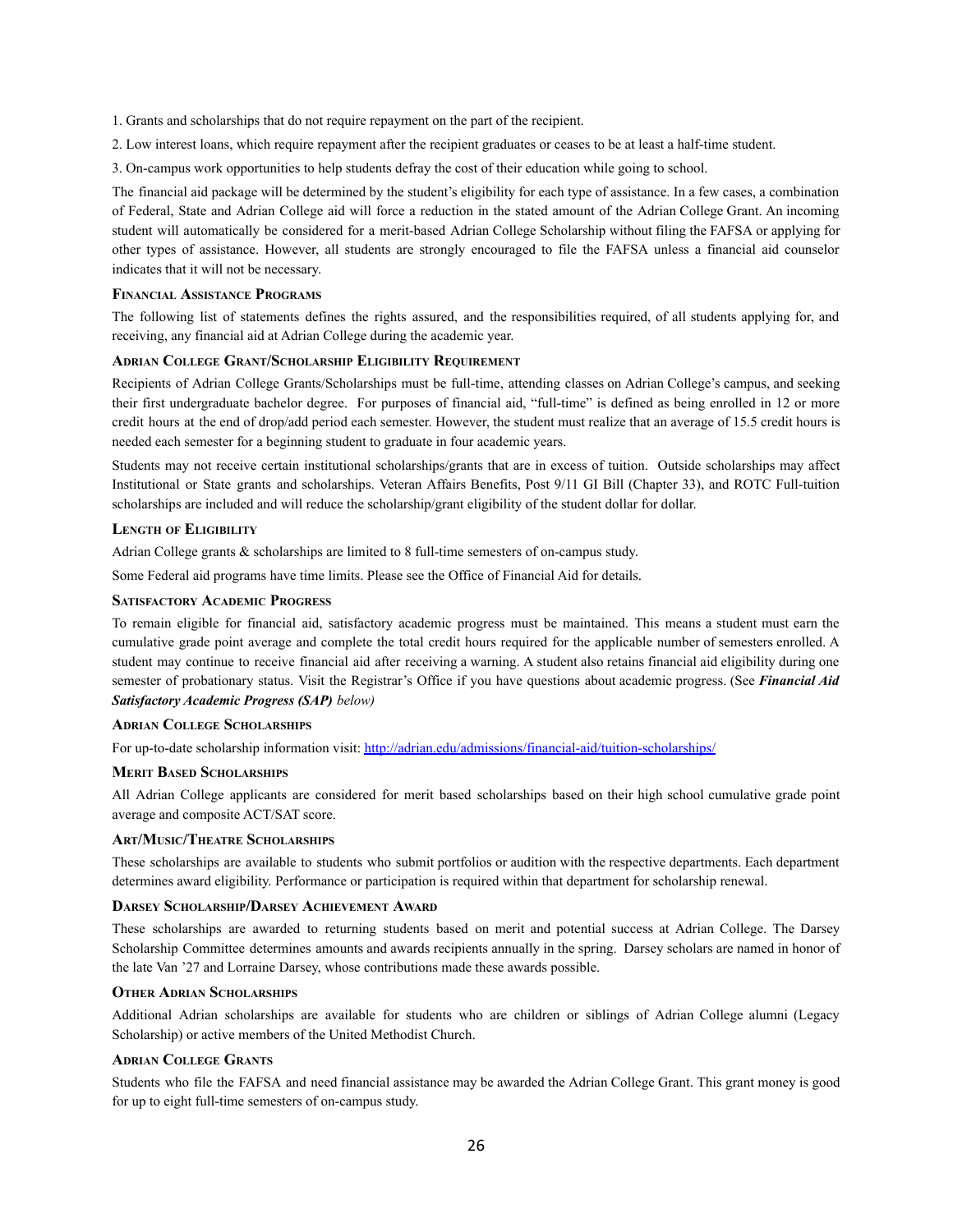## **THE ADRIAN COLLEGE GRANT WILL BE REDUCED IF NECESSARY TO MAINTAIN FEDERAL, STATE, AND COLLEGE BUDGETS.**

#### **STATE OF MICHIGAN AID PROGRAMS**

Assistance is renewable for up to 10 semesters. The Tuition Grant Program is need-based. The program requires filing the FAFSA and listing Adrian College in the #1 college choice spot on the FAFSA.

#### **MICHIGAN TUITION GRANT**

The Tuition Grant Program, established in 1966, provides need-based grants for Michigan residents attending private colleges in Michigan. Half-time students are also eligible.

#### **MICHIGAN COMPETITIVE SCHOLARSHIP**

Established in 1964, this program provides need-based scholarships to Michigan residents attending private colleges in Michigan. Scholarship awards are based on the results of the ACT, which must be taken on or before the first testing date of the senior year, with results sent to the state of Michigan.

#### **FEDERAL AID PROGRAMS- ALL OF THE FOLLOWING PROGRAMS REQUIRE FILING THE FAFSA**

#### **FEDERAL PELL GRANT**

The Pell Grant Program, established in 1972, was the first program in which the federal government, rather than the institution, determined the grant recipient. Federal Pell Grant applicants must complete the FAFSA.

#### **FEDERAL SUPPLEMENTAL EDUCATIONAL OPPORTUNITY GRANT (SEOG)**

Adrian College participates in the Federal SEOG program established in 1965. This grant is awarded to students who qualify for a Pell Grant and still have unmet need. These funds are very limited.

#### **FEDERAL CAMPUS EMPLOYMENT**

The Federal Campus Employment Program was established in 1964 as a form of "self-help." Students with a large need receive an on- campus job assignment to help defray college costs. Students who do not qualify for this program may receive assistance in locating other employment.

#### **FEDERAL DIRECT LOAN**

The Direct Loan Program (Direct Loan) was established in 1965. If you are a first-time borrower on or after July 1, 2013, there is a limit on the maximum period of time (measured in academic years) that you can receive Direct Subsidized Loans. This time limit does not apply to Direct Unsubsidized Loans or Direct PLUS Loans. If this limit applies to you, you may not receive Direct Subsidized Loans for more than 150 percent of the published length of your program. This is called your "maximum eligibility period." Your maximum eligibility period is based on the published length of your current program (see the Academic Catalog). The maximum student loan is \$5,500 per year for freshmen, \$6,500 for sophomores and \$7,500 per year for juniors and seniors. The actual loan amount depends on parental and student income and the amount of financial aid awarded. An origination fee will be deducted from the amount of the loan requested. The Unsubsidized Loan begins to accrue interest as soon as the loan is disbursed. For the Subsidized Loan the Department of Education pays the interest while the student is in school. Repayment is deferred until six months after a student ceases to be enrolled in college at least half-time.

#### **FINANCIAL AID SATISFACTORY ACADEMIC PROGRESS (SAP)**

Federal Regulations require that Adrian College review, at least annually, the Satisfactory Academic Progress (SAP) of students who apply for and/or receive Federal financial assistance. This regulation applies to all applicants, whether or not financial aid has been previously received.

Programs affected:

- · Federal Pell Grant
- · Federal Supplemental Educational Opportunity Grant (FSEOG)
- · Federal Work Study
- · Federal Perkins Loan
- · Federal Direct Loans, Subsidized & Unsubsidized
- · Federal Direct PLUS Loan

Every student must successfully complete a minimum of 67% of the hours attempted at Adrian College. Summer credits will be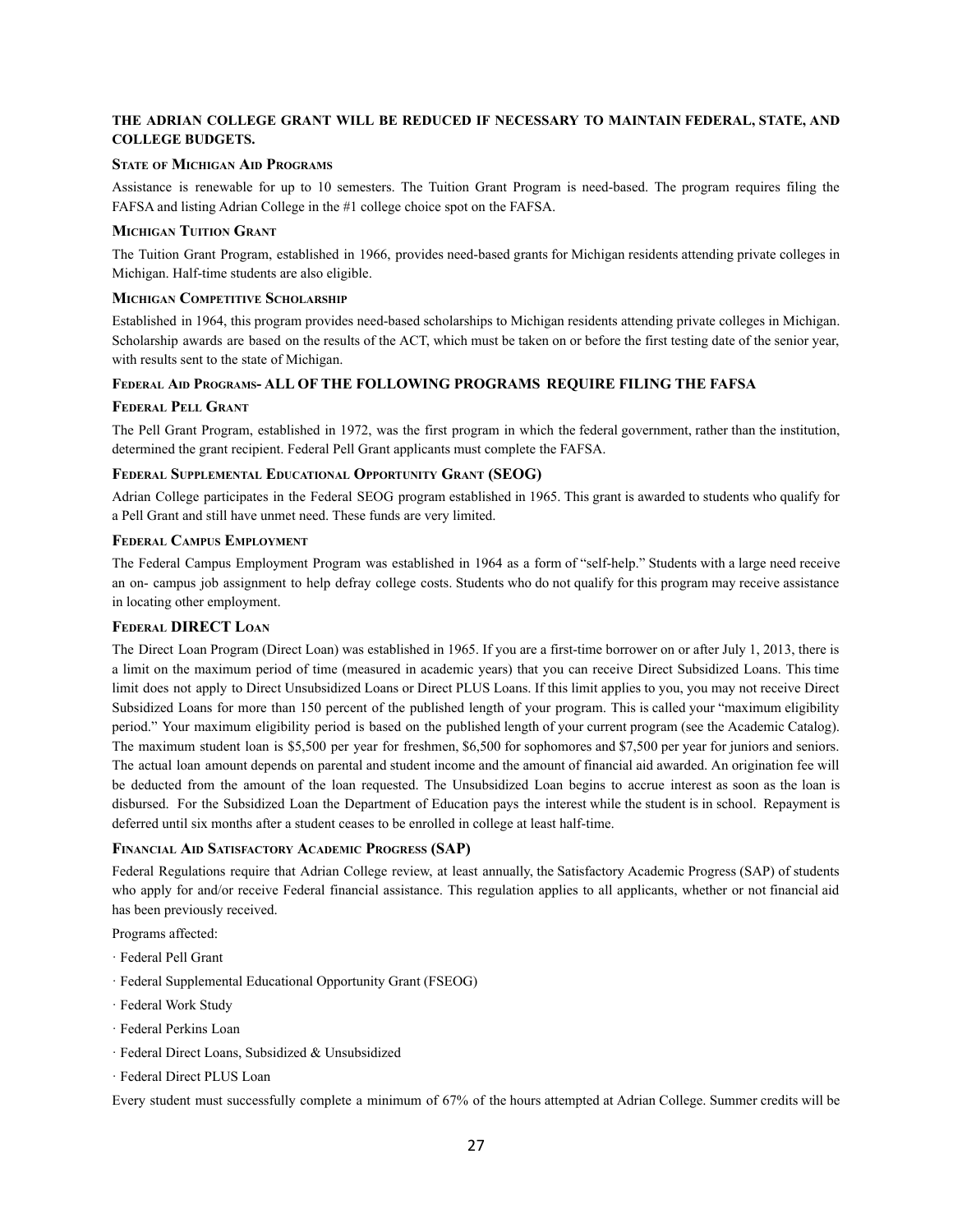added to the previous academic year's work.

The total number of hours attempted will be determined as of the fifteenth day of class each semester.

A credit course is completed when a student earns a grade of A, B, C, D, F, and NC. Grades of F, I, NC, NG, and W do not indicate a successfully completed course.

Students taking developmental courses only, or a combination of developmental courses and regular courses, may successfully complete 67% of the total class schedule.

Federal financial aid will pay for no more than 30 credit hours of developmental courses.

SAP reviews will normally be conducted at the end of each semester.

Federal aid is automatically suspended for students who earn no hours or GPA for an enrolled semester.

The SAP test required for the awarding of federal financial aid may differ from Adrian College's definition of academic good standing.

To be eligible to receive Federal financial aid and to remain in good academic standing at Adrian College, a student must meet the following standards:

| Enrollment Probation Status for Full-Time Students                                     |  |  |  |  |  |
|----------------------------------------------------------------------------------------|--|--|--|--|--|
| Semesters<br><b>Completed</b>                                                          |  |  |  |  |  |
| Students are placed on enrollment probation status based on low grade point average if |  |  |  |  |  |

Enrollment Probation Status for Full-Time Students

Students are placed on enrollment probation status based on low grade point average if their GPA falls below the average listed:

| <b>GPA</b> |                   |  |  |  |  | $\begin{array}{ c c c c c c c c c } \hline 1. & 1. & 1. & 2.0 & 2.0 & 2.0 & 2.0 & 2.0 & 2.0 & 2.0 \ \hline \end{array}$ |  |
|------------|-------------------|--|--|--|--|-------------------------------------------------------------------------------------------------------------------------|--|
| $\cdots$   | $\sim$ 1 $\sim$ 1 |  |  |  |  |                                                                                                                         |  |

At the end of the spring semester, students are placed on enrollment probation status based on inadequate progress if they have not completed the number of credit hours listed:

| 82.0<br>68.0<br>96.0<br>30<br>55.0<br>42.0<br>$\circ$<br>Hours:<br>o |  |  |  |  |  |  | 110. | 14 |
|----------------------------------------------------------------------|--|--|--|--|--|--|------|----|
|----------------------------------------------------------------------|--|--|--|--|--|--|------|----|

Students will be placed on warning:

- A. If the 1st semester cumulative GPA is 1.40 or above but less than 2.00.
- B. If the 2nd semester cumulative GPA is 1.60 or above but less than 2.00.
- C. If the 3rd semester cumulative GPA is 1.80 or above but less than 2.00.
- D. If the semester GPA falls below probation level.

Students will be placed on enrollment probation:

- A. If at the end of the first semester the cumulative GPA is less than 1.40 or the hours earned are less than 9.
- B. If at the end of the second semester the cumulative GPA is less than 1.60.
- C. If at the end of the third semester the cumulative GPA is less than 1.80.
- D. If at the end of the fourth and subsequent semesters the cumulative GPA is less than 2.00.
- E. If by the end of each Spring semester the hours earned are less than those listed in the table on page 22 of the college catalog.

Students will be suspended:

- A. If the semester following placement on enrollment probation cumulative GPA or hours earned criteria listed in the table are not met.
- B. If any semester's GPA is less than a 1.00.
- C. If on enrollment probation for the third time.

Students who are suspended may apply for readmission after an absence of at least one semester. A second suspension will result in dismissal from the College. Students who are dismissed are not eligible for readmission at any future date.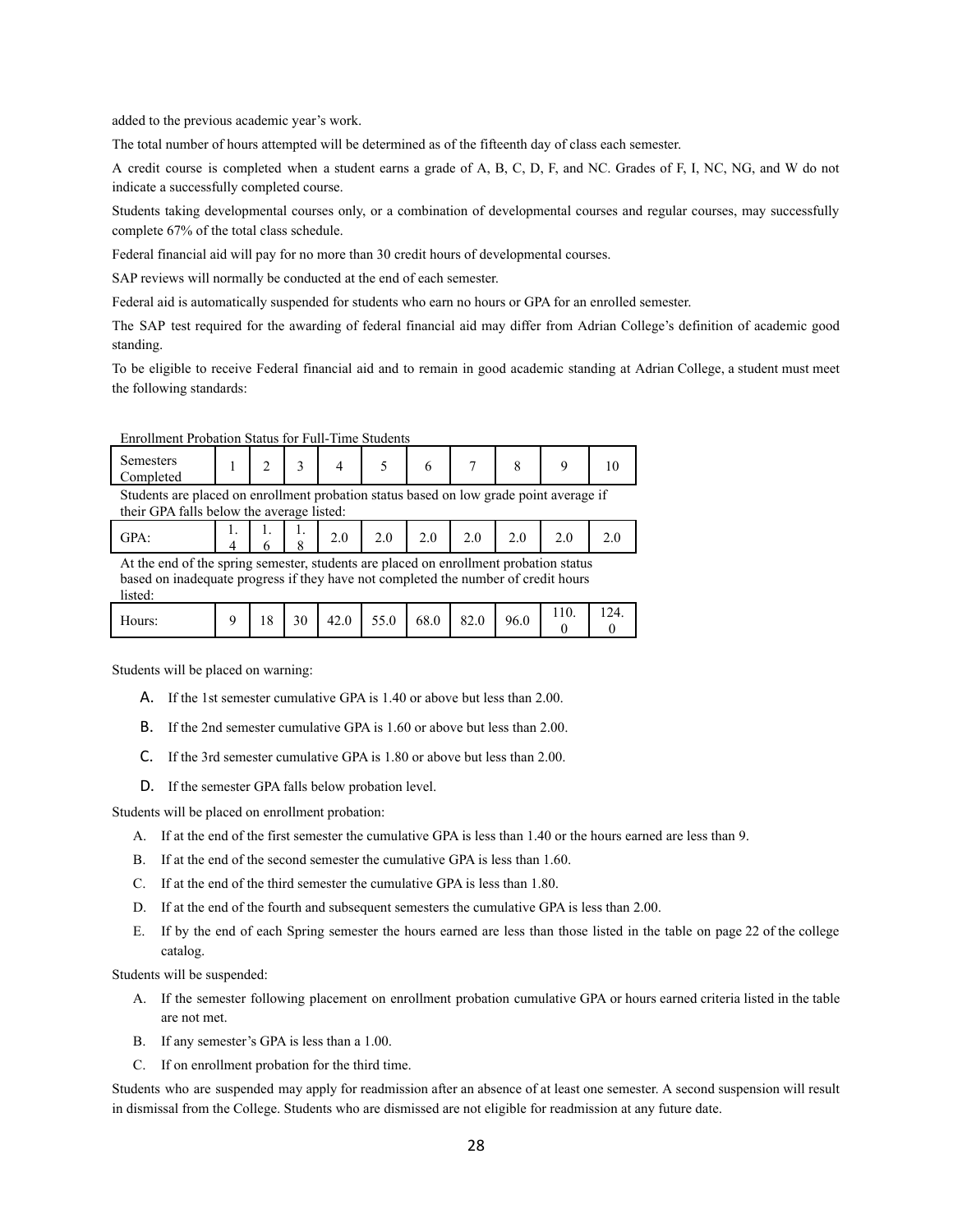Graduate students will generally remain eligible to receive financial aid as long as they are eligible to continue to register for classes. However, all students are expected to complete 75% of the credit hours they attempt in order to maintain eligibility.

#### **CALCULATING REMAINING ELIGIBILITY**

Each semester of attempted enrollment translates into a percentage:

- $\bullet$  Full Time =  $100\%$
- Three Ouarter Time  $= 75\%$
- $\bullet$  Half Time = 50%
- Less than  $1/2$  Time =  $25\%$

#### **RE-ESTABLISHING ELIGIBILITY**

Your progress will be checked after grades are posted each semester. If you are determined to be out of compliance with one or more of the progress standards, you will be placed on a one-semester warning status. You will still be eligible to receive aid for one semester. Your grades will be checked the following semester. If you have brought your academic standing into compliance with the policy, your aid will be reinstated. If you have met minimum requirements but are still not compliant you will need to appeal for aid. If your financial aid appeal is approved you will have one semester in a probationary status. Once you have brought your record back into compliance, you may again appeal for reinstatement. Should you not meet the semester standards moving you into or towards compliance your federal aid will be terminated and require you to complete a minimum of two semester on your own meeting the progress standards prior to further review for federal aid.

- A. The Higher Education Act of 1976, as amended, requires Adrian College to develop and apply a consistent and reasonable standard of academic progress for all students who receive Federal financial aid in order for those students to continue to receive such assistance. This standard must contain all elements specified in the regulations and must be at least as strict as the policy used for all students who do not receive federal financial aid. "Satisfactory Academic Progress" is measured in terms of performance, through grade point average, and in terms of degree or program completion. The following programs are directly affected: Federal Pell Grant, Federal Supplemental Educational Opportunity Grant, Federal Work-Study, Federal Perkins Loan, all William D. Ford Federal Direct Loans, and all Federal Family Education Loans.
- B. Guidelines-Adrian College has adopted standards with which the academic progress of financial aid recipients will be monitored. These standards ensure the proper distribution of financial aid to eligible students.

All students are expected to complete 67% of the credit hours they attempt in order to maintain eligibility. For the purposes of this policy, grades of F, I, NC, and W indicate attempted courses which were not completed.

Baccalaureate degree seeking students must complete their degree within enrollment in a minimum of 124 credit hours. Adrian College limits eligibility for financial aid to the first twelve (12) semesters of full-time enrollment; the first eighteen (18) semesters of three-quarter time enrollment; or the twenty-four (24) semesters of half-time enrollment or less.

Associate degree seeking students must complete their degree within enrollment in a minimum of 62 credit hours. Adrian College limits eligibility for financial aid to the first six 6 semesters of full-time enrollment; the first nine (9) semesters of three-quarter time enrollment; or the first twelve (12) semesters of half-time enrollment or less.

The satisfactory academic progress standards for financial aid eligibility for Graduate students are as follows: Students will generally remain eligible to receive federal financial aid as long as they are eligible to continue to register for classes, as determined by their college. However, all students are expected to complete 67% of the credit hours they attempt in order to maintain eligibility.

A student may have financial aid reinstated if the academic record is brought back into compliance while the student pays for registration without financial aid. Once the academic record is in compliance, the student must provide the Office of Financial Aid with an unofficial grade transcript for review. Receipt of financial aid will be contingent upon the availability of funds at the time of reinstatement.

Financial aid staff members are available to assist students and their parents in planning and obtaining financial help to pay for college expenses. The staff is available to answer questions about award letters, various aid programs and other financial concerns. The Adrian College website also has a series of short videos which help explain different aspects of the financial aid process.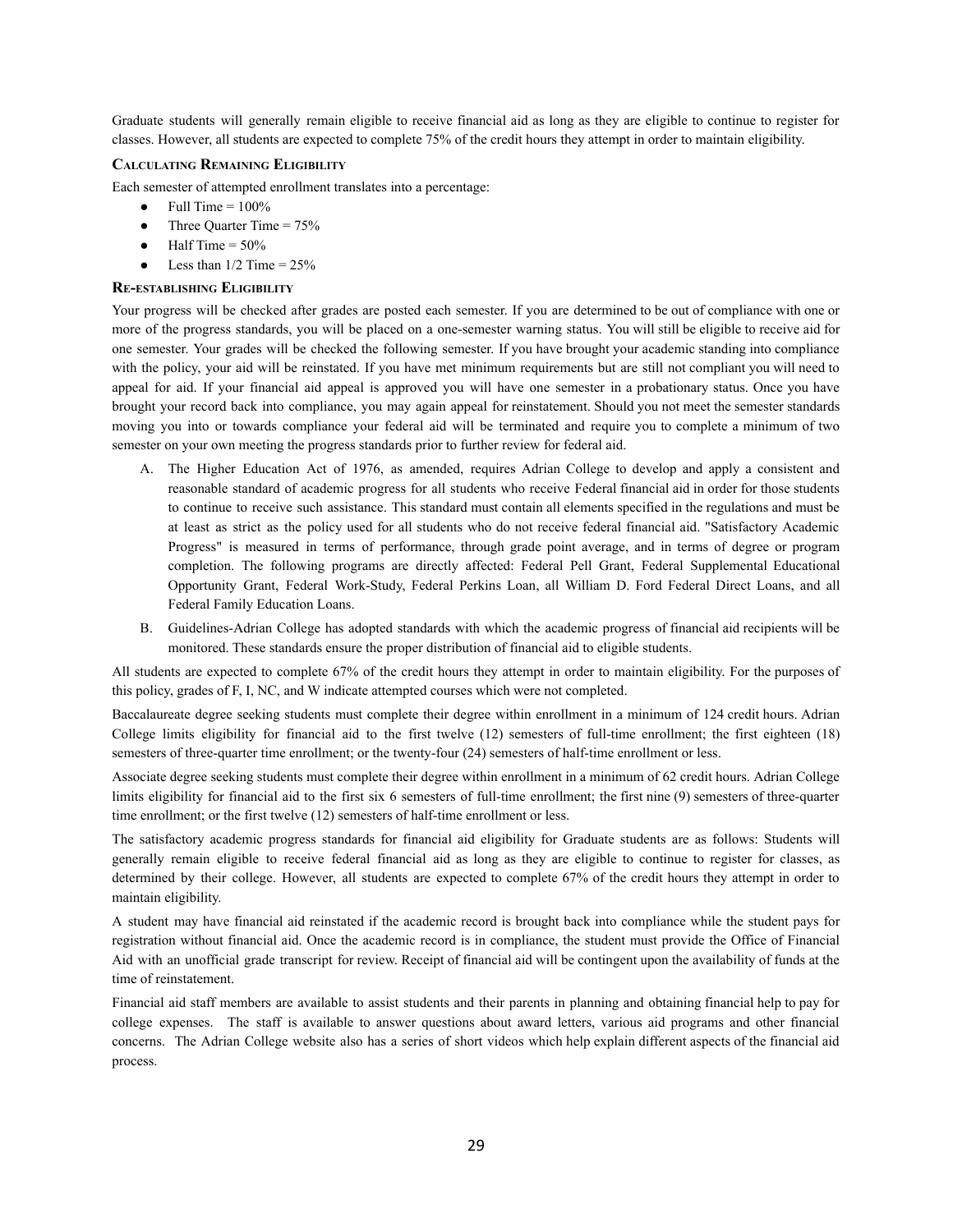#### **V. DEVELOPMENT**

## **DEVELOPMENT**

The Office of Development strives to strengthen relationships with alumni, organizations, and the local community to advance the mission of Adrian College through fundraising. These constituents greatly aid the College in many of its endeavors including, but not limited to, scholarships, grants, building construction and renovation, etc. Donations that are made to Adrian College are tax deductible and directly impact the College as determined by the constituent. Students may be called upon to thank donors for their support by writing, calling, or even meeting them in person. The chief fundraisers are the President and the Vice President for Development. The major initiative going on right now is the IMPACT Campaign. This campaign is geared toward creating more scholarships and offering more scholarship support to Adrian College students. The Office of Development also serves as the department to assist all fundraising efforts on campus, whether small or large. This office will work collaboratively with interested parties by strategically approaching all fundraising efforts.

#### **STUDENT INVOLVEMENT**

Adrian College students are involved in these departments in a number of ways. Student callers phone alumni and parents during the Phone-a-thon that is part of the Annual Fund campaign. Students who are scholarship recipients are also asked to write a hand written thank you note to their donor or scholarship contact each year. The Office of Development and the Office of Financial Aid will contact all scholarship recipients at the beginning of the fall semester.

## **VI. ALUMNI RELATIONS**

#### **ALUMNI RELATIONS**

The Office of Alumni Relations is responsible for communications, engagement, events and recognition for Adrian's alumni. This includes coordinating Homecoming, the biggest reunion of the year held each fall. The alumni director works with the Alumni Association Board of Directors, whose members represent the larger alumni body of over 12,500. The office supports the alumni web site and selected social media. The staff also contributes to the alumni magazine, *Contact*, and produces the Bulldog Bite weekly news and Bulldog Network e-newsletter online communications initiated in December 2017.

## **VII. STUDENT LIFE**

#### **OFFICE OF STUDENT LIFE**

At Adrian College, Student Life functions as a department which extends student learning and development beyond the classroom. Of priority is the development of the whole person via integration of the student's intellectual development, values, spirituality, thoughts, emotions and actions. The goal of the College is to provide a fun, safe, and productive environment, which meets students' basic needs and provides an array of services and programs that enhance student development and success at Adrian College.

The areas within Student Life include: counseling and health services, multicultural programs, residence life, student activities, Greek life, safety and security, judicial system, leadership development, community service, parent/family programs and new student orientation.

Student Life is continually striving to provide students with critical learning experiences to help them grow developmentally and socially.

## **HEALTH SERVICES**

All students are required to complete and submit a Health and Medical History Record and an Immunization Record to the Health Center via Magnus Heath upon entering Adrian College.

The Health Center is located in the new medical clinic next to the Arrington Ice Arena and is open during fall and spring semesters. The Health Center is nurse directed and consists of two registered nurses.

Services are available to **ALL** Adrian College students including full-time, part-time and commuters.

When students are referred to local physicians they must show their Adrian College ID, driver's license, insurance card and be prepared to pay any co-pay for office visit. Students using family insurance must be aware of how their insurance is used in Adrian. Local physicians may not participate with private family insurance therefore, students may be responsible for payment in full at the time of their office visit.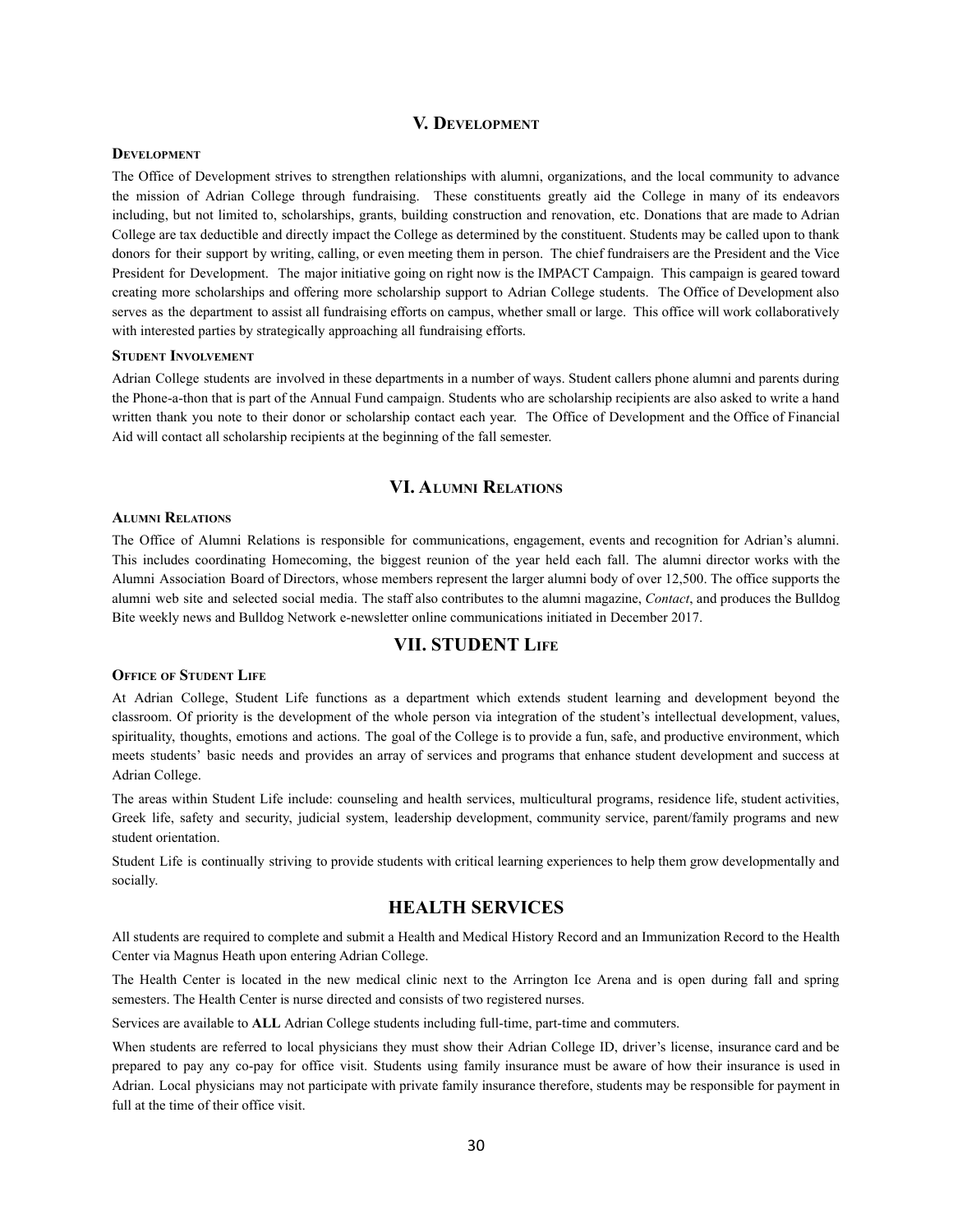When a student is seen in the Health Center, there is no cost for the nurse visit and the student does not need the student health insurance to see a nurse in the Health Center*.* There may be a charge for medications or supplies that are a part of the treatment. These fees can be placed on your student account. The Health Center provides:

- 1. acute illness evaluation treatment and referrals
- 2. screening evaluations such as blood pressure checks, weight and vision
- 3. health education on preventive health care and life-style issues
- 4. sexual health education
- 5. over-the-counter medications, use and instructions
- 6. referral and coordination of care to off-campus health care consultants
- 7. blood draws with appropriate order from physician
- 8. follow-up of emergency hospital visits
- 9. first aid for minor injuries
- 10. loan of canes and wheelchairs

Students who are ill and are absent from class are required to notify their professors in advance of their absence. It is the responsibility of the student to communicate with her/his professors regarding missed assignments and exams. Health excuses are not issued by the Health Center.

All Health Services records are confidential. Safeguarding students' medical information is not only a legal requirement, but also an important ethical obligation. No one will have access to records without the written consent of a student. Nor will any information from a student's record be disclosed except in cases of extreme urgency where there is an obvious "need to know." Students have the right to have access to all personally identifiable medical records. Students have the right and ability to correct or remove any inaccurate, irrelevant or out-of-date information.

#### **HEALTH INSURANCE**

Students attending Adrian College are responsible for their own health insurance coverage, as the College does not provide health insurance coverage for students. It is strongly recommended that students verify they have coverage through their parent/guardian insurance plan or purchase such coverage directly with an insurance carrier. Students may visit [sis-inc.biz](https://console.mxlogic.com/redir/?kTT7D7xNEVdFLIL8Topdw0WiEnB2T1gTvAXTLuZXTKrKrwHV7j_1mEhBIeZ1ISOej76Qmmn64ShOqpJCVIoCSxY9Cy0bX10xmFn1aGGHs9mSsGMdPYfDwedECQjqrXbOdQkjtAEDJTeVxNNd) for available health insurance options.

## **COUNSELING SERVICES**

Counseling Services is housed in the new medical clinic located next to Arrington Ice Arena. Counseling Services can help students gain understandings that may lead to a resolution of problems. Individual and group counseling focuses on helping develop a sense of social and emotional competence, learning to meet increased or different academic and social demands, resolving interpersonal conflict, managing drug/alcohol related problems, depression or anxiety, dealing with losses and other areas. If a student requires long-term counseling, referral to a local professional is usually made following an assessment by the counselor and student.

The Counseling Center is staffed by a qualified clinician, experienced in working with college students. A variety of theoretical orientations and intervention styles are employed. Services are provided to registered students of Adrian College at no cost.

All discussions between the counselor and students are confidential and no information can be released to anyone within the College or outside of it without the student's written request, except where exempt by law. This is in keeping with the ethics code of the American Psychological Association.

Counseling Services provide short-term individual counseling, which focuses on current difficulties. It also offers support groups, presentations and workshops as requested each semester. New programs are offered during the year in response to student requests or needs.

An attempt is made to schedule an appointment as soon as possible after the request is received.

## **RESIDENCE LIFE**

Student housing at Adrian College offers far more than just a place to sleep. All living environments are tobacco-free and offer a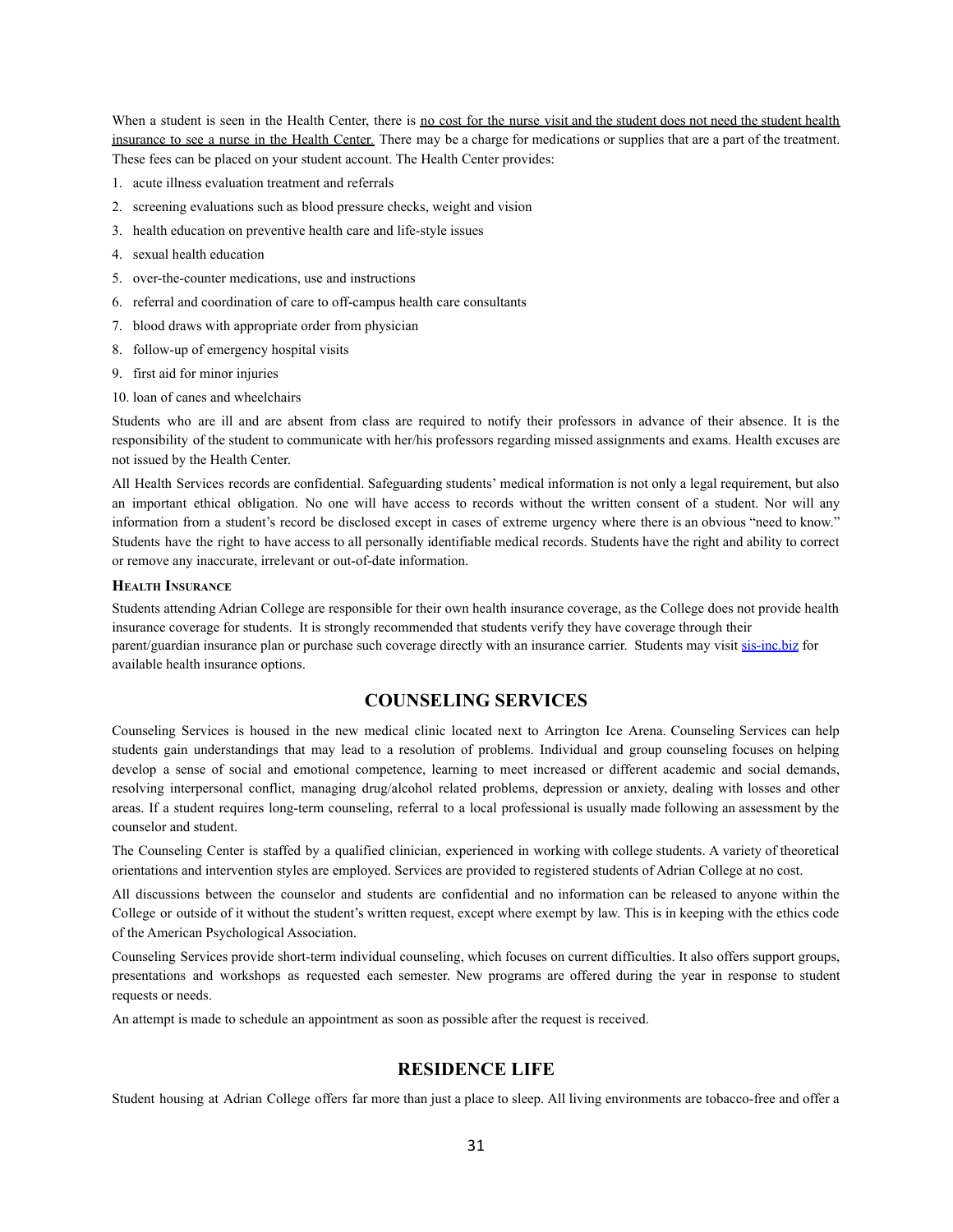variety of opportunities to explore a full range of activities and interests that develop practical skills. More information can be found at http://adrian.edu/campus-life/residence-life/.

#### **RESIDENCE LIFE STAFF**

Residence Life staff members are available to help you and your fellow residents build a positive atmosphere that fosters community, creativity, diversity, personal responsibility, innovation and adjusting to college.

**RAs (Resident Assistants)** are undergraduate, para-professional staff members who have been trained to help with your day-to-day concerns and help with community development in the hall. They report directly to the Director of Residence Life and Housing.

#### **ROOM ASSIGNMENTS**

First year students are assigned to one of the freshmen residence halls after receipt of their enrollment deposit and completed Adrian College Residence Hall Room and Board Agreement on [housing.adrian.edu](https://housing.adrian.edu). Housing priority is based on the date the student's room and board agreement is submitted, their preference of hall and roommate, and the availability of rooms in the halls they have requested. Any specific roommate request must be mutual in order to insure matching.

All upper-class students are assigned a lottery number based on total credits earned, GPA and finally a randomly assigned number; this number determines access to available space.

#### **ROOM CHANGES**

If you are not getting along with your roommate, discuss this concern with your roommate. If you are unsure about how to approach the discussion, talk with your Resident Assistant (RA). If your initial conversation does not resolve your concerns, consult your RA about other strategies. Occasionally, a change in roommates is required. If a solution cannot be found with your RA, please contact the Housing Office for further assistance.

A resident wishing to change rooms should first contact the Housing Office to check on space availability and secure approval. **Room changes are not allowed during the first two weeks of each semester**. If approval is granted, a check out time will be established. The Housing Office reserves the right to deny a room change request. Moves may only take place after the 2nd week of each semester, unless approval is received from the Director of Housing. **Students must live in the room that they are assigned.**

#### **CONSOLIDATION OF VACANCIES**

When a vacancy occurs in a student room, the remaining resident has the option to:

- 1. reserve the room, when space permits, as a single room and pay the additional charge;
- 2. remain in the room and choose a new roommate;
- 4. remain in the room and be open to a new roommate; or
- 3. move to another vacancy with a new roommate.

The Housing Office reserves the right to assign a student to any available space with 48 hour notice whenever possible.

#### **ROOM INSPECTION**

The College reserves the right to enter a student's residence in the following instances:

- 1. In an emergency situation such as fire or when there is reason to believe that an occupant may be endangered;
- 2. When there is reason to believe that a college policy is being violated;
- 3. For occupant-requested maintenance;
- 4. For emergency maintenance such as heating, plumbing, or door lock repair;
- 5. When other community members' rights are being violated and entry cannot be gained by normal means;
- 6. When the College closes for breaks;
- 7. Safety and health inspections will be conducted on a regular basis in residence halls, apartments, and houses with prior notice to residents.

The Residence Life staff may enter a room any time it is deemed essential to the operation of the student housing unit or to the safety of the residents. The College may assume possession of a student's room or apartment at any time for violations of college *policies & regulations or for health, safety, or financial reasons.*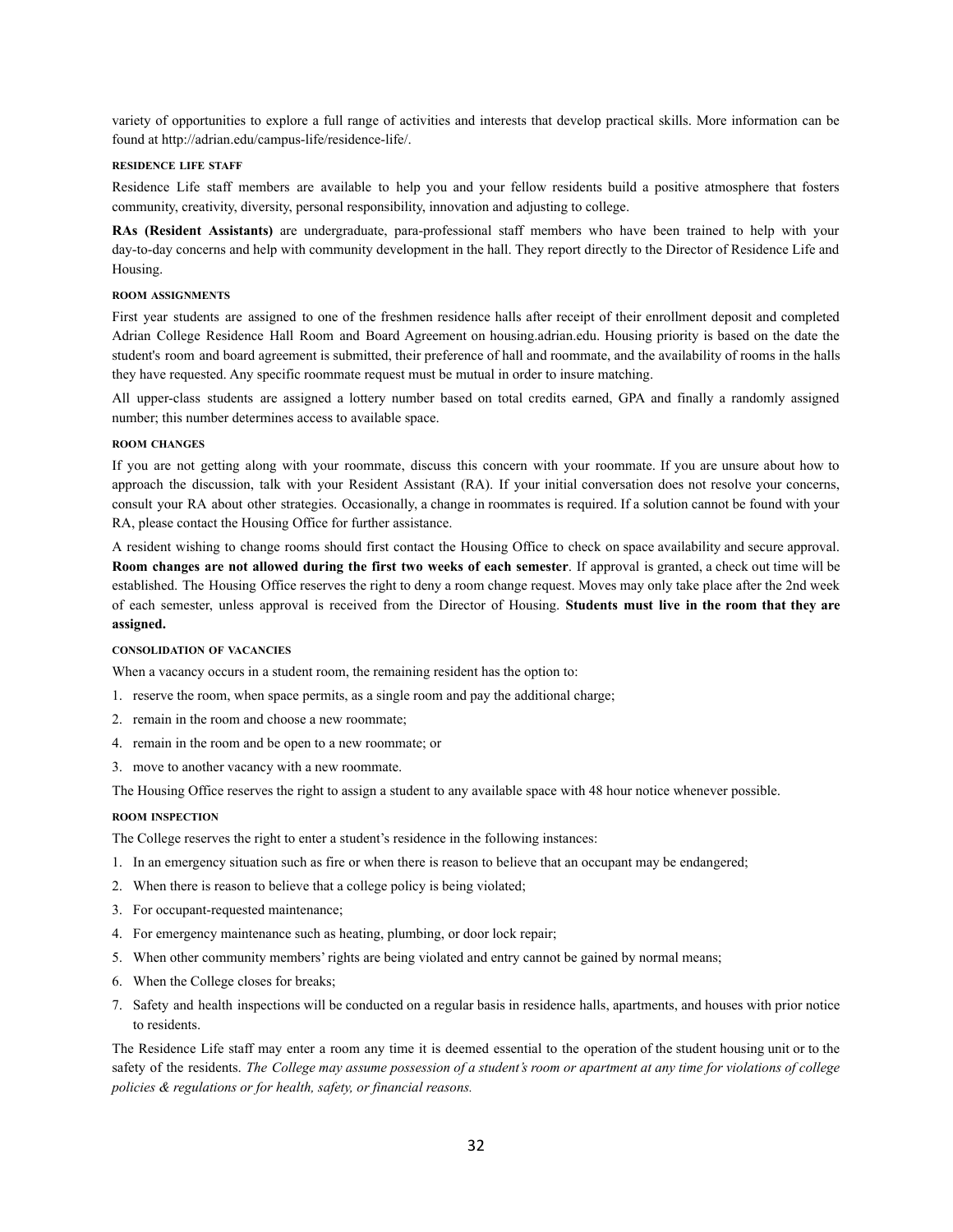#### **ROOM SEARCH**

When a Residence Life or Campus Safety staff member enters a student room for the reasons noted above, the staff member is authorized to conduct a visual search of the room, but may not open drawers, refrigerators, etc. without the resident's permission. The staff member may request a student to open these items.

In rare circumstances, College staff members may be authorized to conduct an administrative search of a student's room and all items in the room. Administrative searches are those conducted with justifiable cause that a College rule or regulation has been violated and that evidence of the violation will be found. Examples of items or circumstances prompting an administrative search include weapons, stolen property, illicit drugs/paraphernalia, or imminent harm (including self-harm) to a student. Authorization is given in writing by the Dean of Students (or designee). In extreme emergencies a verbal authorization may be given. Authorizations, which are in the form of an Administrative Search Authorization, shall include the time, date, place, purpose, and scope of the search. The student should be present, if possible, and may have a witness present at the time of the search; however, College officials may conduct an administrative search in the student's absence and without the student's consent. Authorized searches will be conducted by at least two staff members, at least one of whom will be a member of the College's professional administrative staff. At the conclusion of the search the student will be notified in writing by the person authorized to conduct the search of what was found, and the names and titles of all persons conducting the search. Administrative searches will not be conducted under the direction of police or on their behalf.

#### **ROOM OCCUPANCY**

Due to building code requirements, only one person may reside in a small single room, only two persons may reside in a standard double room, only three students may reside in a triple room and only four students may reside in a quad room.

#### **STUDENTS WITH DISABILITIES**

A number of services and housing options are available for students with disabilities. Students with disabilities requiring accommodations should notify the Accessibility Services Specialist, who will discuss the range of services and coordinate needed accommodations for the student.

Powell Hall has an accessible floor for first-year students, while Cargo and Pellowe Halls have accessible floors for upper-class students. There are no elevators in any of our residence halls. Since laundry facilities are located in the basement of most residence halls, students with disabilities may need to arrange for assistance with laundry. There are also College-owned apartments that are accessible. Additional information on disability accommodations in regards to academics is also available in the Academic Services section of this handbook.

#### **WITHDRAWAL FROM ADRIAN COLLEGE**

Students living on campus who withdraw from Adrian College must notify the Director of Housing that they have initiated the withdrawal process and need to set up an appointment to move out of their residence. Students will have 48 hours to vacate their on-campus residence from the date they contact the Registrar's office to start the process of withdrawal.

#### **RULES AND REGULATIONS**

The Residence Life Office has established the following policies that apply to residence halls, apartments, and houses. These policies are in accordance with United Methodist tradition, student development theory, the College Policy on Discrimination and Discriminatory Harassment, and our desire to create a safe, clean, educational atmosphere. The following policies do not address every issue. If a situation pertaining to residence life arises that is not addressed within this handbook, the Housing Office **reserves the right to exercise professional judgment to make a determination.**

## **RESIDENCE LIFE POLICIES**

#### **ALCOHOLAND DRUG USE**

The illegal use or abuse of alcohol or drugs can be hazardous to students' health and safety as well as an impediment to academic and personal success. The College is, above all else, concerned for the safety and well-being of all members of our community; therefore, the College addresses all reported violations of the College's alcohol and drug policies, including notifying the parents of undergraduate students of alcohol and drug-related incidents, if necessary.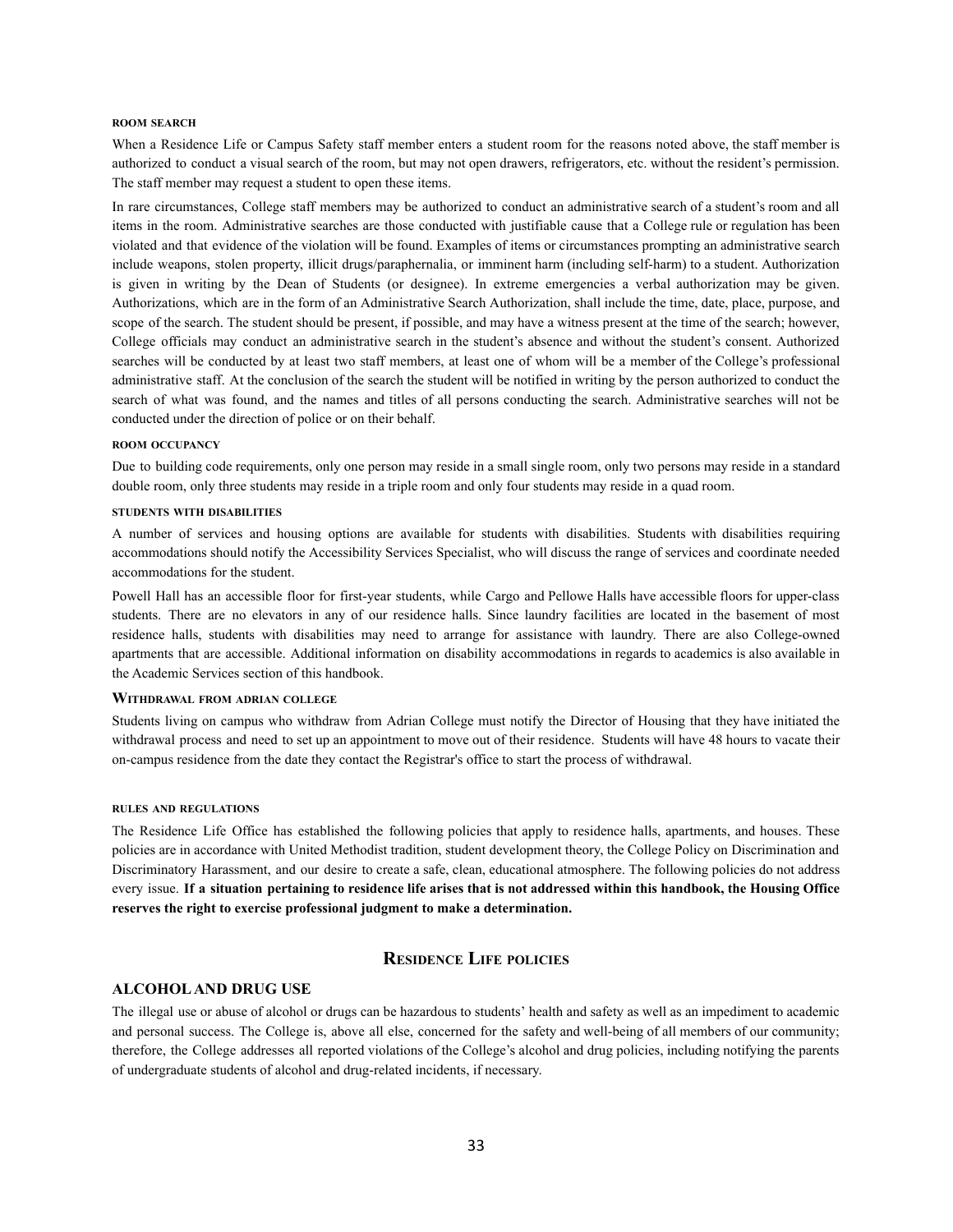#### **ALCOHOL (***SEE ALCOHOL POLICY***)**

Consumption of alcoholic beverages may take place only within the privacy of a student's room or apartment by students 21 years of age or older. Students under the age of 21 are not permitted to possess or consume alcohol at any time.

A number of students will choose to live in Estes Hall for a substance-free environment. Alcohol, no matter what the age of the person possessing it, may not be present in, or consumed in Estes Hall.

Alcohol consumption and open containers are never permitted on campus grounds or in residence hall public common areas, including hallways, basement areas, restrooms, lounges, and lobbies. Administrative exceptions can be made to this policy. Houses and apartment spaces are not considered public common areas in regard to alcohol consumption.

#### **CANCELLATION POLICY**

Refunds for students who withdraw from Adrian College during a semester will be based on the Financial Aid Refund Policy. Students who move off campus after the first week of classes will not receive a refund of their housing and board **payments.** Students not returning to campus housing after the fall semester must remove all possessions from their rooms and officially check out with a Residence Life staff member before the end of the fall semester, in order to avoid paying spring semester housing charges. **Resident students who are suspended or removed from campus housing for disciplinary reasons will receive no special refund consideration.**

#### **CANDLES, INCENSE, AND OPEN FLAME**

Due to fire safety, residents are not permitted to burn candles, incense, potpourri or tart burners (with either flame or electric outlet) or create any "open flame" situation at any time. Fireplaces in residence halls, apartments and houses are not to be used.

#### **DAMAGE/VANDALISM POLICY**

In order to promote a more positive living environment, vandalism is not tolerated. **Vandalism is defined as any willful and/or** malicious action, which results in damage to property. Accidental damages not reported are also considered acts of **vandalism.** Each resident is responsible for the condition of his/her room as well as all common areas within the living unit where he/she resides.

Repair costs for vandalism are charged to the individuals responsible whenever possible. **When the individuals responsible for** damages cannot be identified, these common area damages may be charged collectively to residents of the living unit **where the act of vandalism occurred.**

The rationale for billing a specific floor, corridor, or hall is based on the assumption that those community members (1) have a responsibility for creating an environment where this behavior is discouraged, (2) know the perpetrator and have a responsibility for divulging that information, or (3) have a responsibility for engaging in activities that will result in the perpetrator coming forward or being discovered. It is the hope of the College that each student will actively participate in preserving and improving the quality of the residence hall environment.

The College reserves the right to charge all residents for common area damages when the responsible person(s) is not identified. Damage charge appeals must be in writing within thirty days of billing date.

Residents are not permitted to modify a student room or apartment except as permitted by the loft policy.

Room decorations are encouraged as long as they do not create health or fire hazards or cause damage to the room or furnishings. When decorating, the use of nails, screws, or tacks in walls, doors, furniture, or fixtures is prohibited. Painting of rooms is *prohibited.*

#### **DRUG POLICY**

The use and/or possession of illegal/controlled drugs is prohibited at Adrian College, including all campus housing. All students are to observe all local, state, and federal laws. **Adrian College does not allow use of medical marijuana on campus**. Medical marijuana is still regarded as illegal under federal law. As an institution who receives federal funding we must follow federal policy. Students may store/smoke medical marijuana off campus with the use of their license. Adrian College will consider providing a housing contract release for a student with a medical marijuana license to live off campus.

#### **ELECTRICAL APPLIANCES**

All electrical appliances must be UL APPROVED. In addition, due to the extreme risk of fire, halogen lamps are not permitted in campus housing. When additional electrical outlets are needed in a student room, **FUSED POWER STRIPS MUST BE USED INSTEAD OF STANDARD ELECTRICAL EXTENSION CORDS.**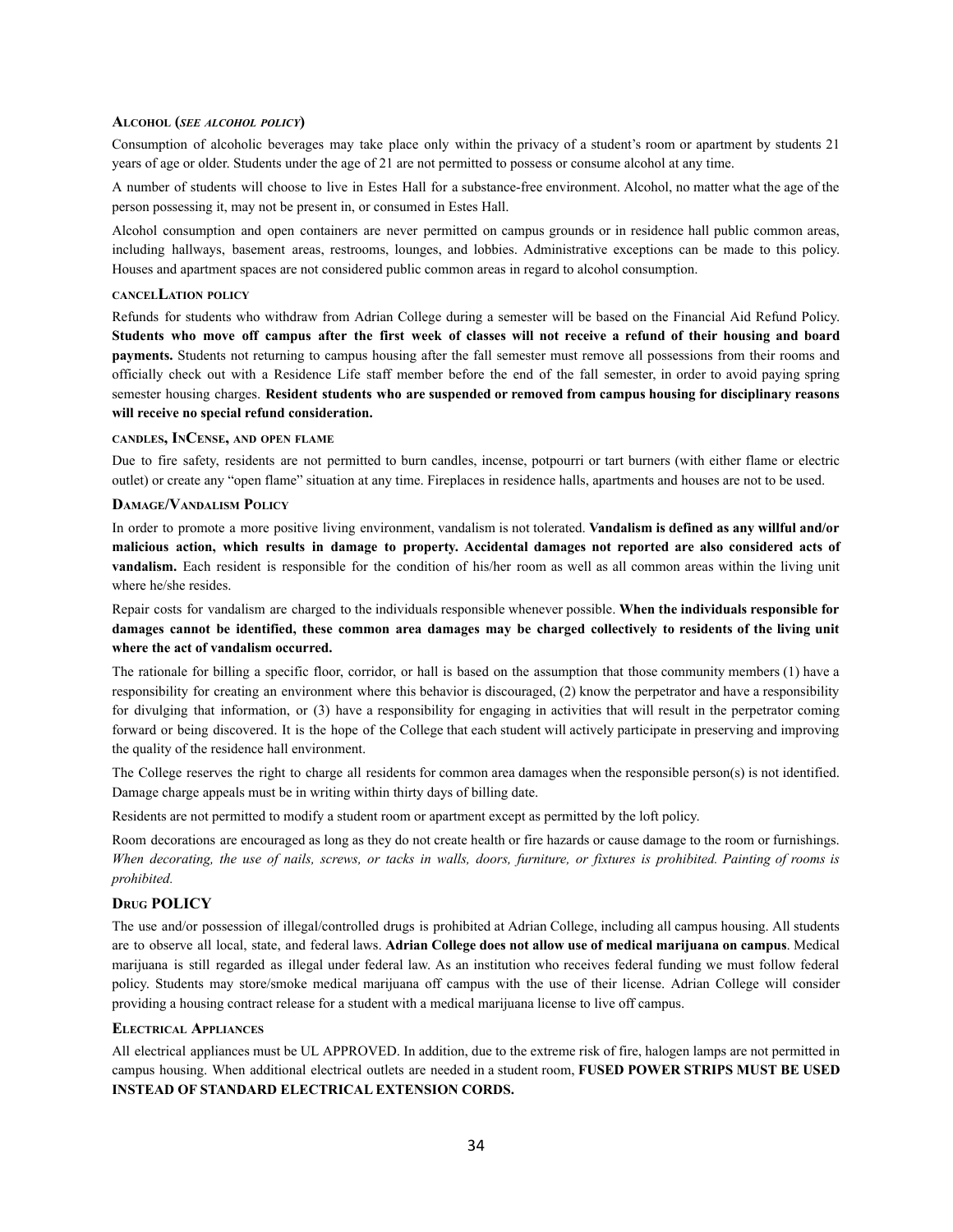Following is a list of appliances which **may be** used in a student room: blenders, clocks, coffee pots, electric blankets, fans, hair dryers, curling irons, hot pots, irons, popcorn poppers, radios, compact microwave ovens (800 watts or less), compact portable refrigerators (under 4.0 cubic feet), sewing machines, shavers, stereo equipment, televisions, computers.

#### **FIREARMS, WEAPONS, FLAMMABLE LIQUIDS AND FIREWORKS**

Possession, keeping and/or use of firearms, weapons, fireworks, ammunition, flammable or incendiary devices is prohibited on all Adrian College properties (including all campus facilities, athletic facilities and parking lots) and at all Adrian College events, regardless of location. This includes martial arts weapons and any device that may be used to propel a projectile such as BB guns, air guns, etc.

#### **FIRE DRILLS AND SAFETY EQUIPMENT**

Fire drills are scheduled on a regular basis. When a fire alarm sounds, all residents must vacate the building and follow staff instructions. Failure to do so may result in disciplinary action. Tampering with a safety system such as fire extinguisher, fire alarm or smoke detector may result in suspension from campus housing, as well as a substantial monetary fine and possible criminal prosecution. Fire retention doors are to remain closed.

#### **GUEST POLICY**

Guests visiting in campus housing are required to observe all College and Residence Life policies. The residing student is responsible for their guest's behavior and safety and should escort their guest at all times. Overnight guests are expected to register with a staff member and obtain a parking pass from Campus Safety. Students with guests are to respect their roommate's right to use their room. No guest may stay more than three nights in Adrian College housing. Cohabitation is not permitted in College housing.

Restrooms: Student hosts are responsible for finding appropriate restroom facilities to accommodate their guests.

Child Visitation: No children under eight years of age are permitted to stay overnight in College housing. Visitation hours for children under eight years of age are 8:00 a.m. – 8:00 p.m. A parent, guardian, or resident must accompany all children at all times. Note: Exceptions are made for Sibs & Kids Weekend.

#### **LOADING/UNLOADING POLICY**

All loading and unloading shall be done from the curb area of the streets and parking lots. Students and/or parents are not allowed to drive on sidewalks or grass areas. The Department of Campus Safety enforces this policy with citations of a \$25 minimum fine.

#### **LOFT CONSTRUCTION POLICY**

Lofts are permitted in campus housing. Adrian College accepts no responsibility for the safety of a loft. It is constructed **and used at students' own risk.** For your convenience, Residence Life has partnered with College Products to rent lofts to students for a fee. More information is available at their website at www.collegeproducts.com (code:ADCO). For more information please see: http://adrian.edu/campus-life/residence-life/loft-construction/.

#### **NOISE POLICY**

No person shall cause or otherwise contribute to unreasonable noise within, or in areas immediately surrounding, residence facilities. Quiet hours are in effect from 11 p.m. to 10 a.m. Sunday through Thursday in campus housing. On Fridays and Saturdays, quiet hours are in effect from midnight to 10 a.m. in all buildings. When quiet hours are in effect, there should be no loud noise (able to be heard one door down) in student rooms or building common areas.

Courtesy hours are in effect 24 hours a day in all of student housing. Any resident or Adrian College community member may request that any other resident or group of residents cease any activity that is interfering with their ability to study, rest, or quietly enjoy the community. During the week of finals (fall/spring), 22 hour quiet hours are strictly enforced.

#### **PET POLICY**

This policy applies to students of Adrian College.

Due to health standards, fish in an aquarium are the only pets permitted in student campus housing. Service/Emotional Support animals, which assist students with disabilities, are not considered pets. Students who require Service/Emotional Support animals must register their animal and comply with Service/Emotional Support animal policy guidelines which are available in Academic Services. Each request will be evaluated on a case-by-case basis.

Individuals who violate this policy will be given 24 hours to remove the animal from the premises. If the animal is not removed,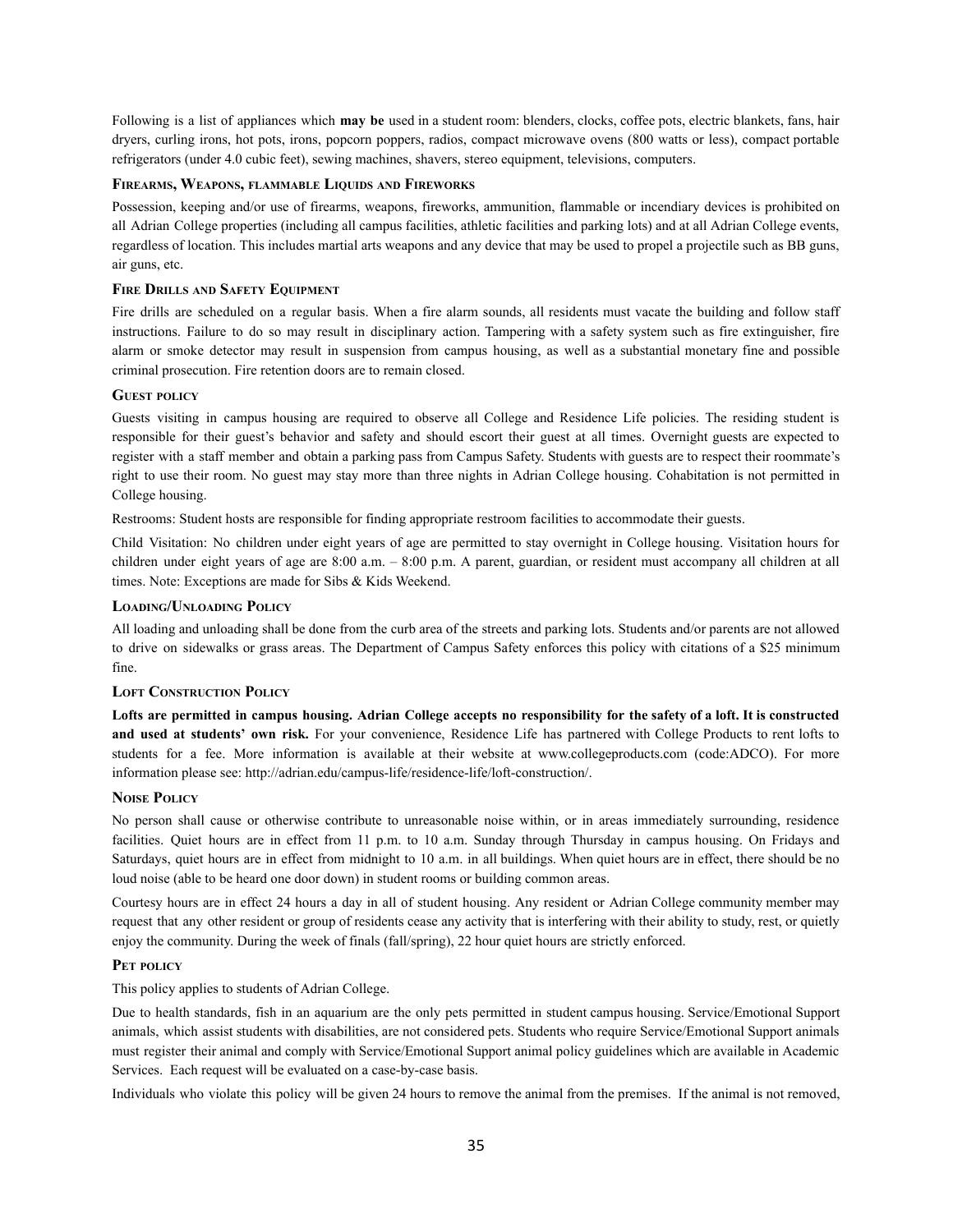there will be an initial fine of \$500. Continued violation of this policy may subject the individual(s) to further fines and the possibility of immediate dismissal from the College.

Adrian College reserves the right to amend this policy, as circumstances require.

#### **ROOFS AND LEDGES**

At no time are residents permitted on roofs or ledges of any student housing unit.

#### **SOCIAL MEDIA**

He/she will be expected to operate social media (i.e. personal websites, blogs, online social networking, photographs, video and audio recordings, email, instant messenger, phone and voicemail) in congruence with the expectations outlined in the Student Code of Conduct.

#### **SOLICITING/SELLING**

Unauthorized soliciting and selling is prohibited at all times on campus property. Individuals are not allowed to fundraise/collect for personal gain. All fundraising/collecting must be sponsored by a recognized Adrian College group (student organizations, academic classes or athletes) and comply with Adrian College policies. Students should report unauthorized vendors to Campus Safety. The College does not allow students to operate a business or sell products or services for personal profit on **campus.**

#### **STUDENT CODE OF CONDUCT/STUDENT HANDBOOK**

In addition to Residence Life policies, all students are responsible for knowing and abiding by the Student Code of Conduct and all policies in the Student Handbook. Ignorance of these policies may not be used as a defense for noncompliance with College policies.

#### **TOBACCO (***SEE CAMPUS TOBACCO POLICY***)**

The tobacco free policy applies to all academic, residential (including student rooms), service facilities and vehicles owned and operated by Adrian College. Tobacco (e.g. cigarettes, cigars, chewing tobacco, electronic cigarettes, etc.) use is permitted on campus grounds provided that it occurs beyond 25 feet of any building entrance and away from windows of residential buildings. **Hookah pipes are not permitted on Adrian College campus.**

#### **WINDOW SCREENS**

Screens are to be left in windows at all times.

#### **RESIDENCE LIFE A - Z**

#### **AIR CONDITIONERS/HEAT**

Window air conditioners are prohibited in student rooms. The Housing Office will consider exceptions to this policy upon review of medical documentation. For more information contact the Housing Office. If you have any problems regarding your heat, please contact your RA.

#### **ATM MACHINES**

Automated Teller Machines (ATMs) are currently located in the Caine Student Center and the Arrington Ice Arena. These machines are owned and operated by the financial institution which sponsors them. Terms and conditions are set by financial institution and are subject to change. For additional information or questions regarding the ATMs, please contact Campus Safety.

#### **BICYCLES, IN-LINE SKATING, MOPEDS, MOTORCYCLES, HOVERBOARDS**

Students may keep a bicycle either in their student room or in a designated area in the basement of each residence hall or house at their own risk. Mopeds and motorcycles are not permitted inside any student housing at any time.

#### **CABLE TELEVISION SERVICE**

Cable television can be installed in any student room. "Tapping" into existing lines is not permitted and is a felony under federal law. Violators may also be subject to disciplinary action through the College Student Code of Conduct. **Students are to contact Comcast directly to set up their cable.** Students will be billed directly by Comcast for their service.

#### **CHANGE OF ADDRESS**

The Student Business Services Office is the official depository for student address information. The College requires students to promptly report any change of address and expects that students will check their mail on a regular, frequent basis. Complete a Change of Address Form at the Student Business Services Office when changes occur.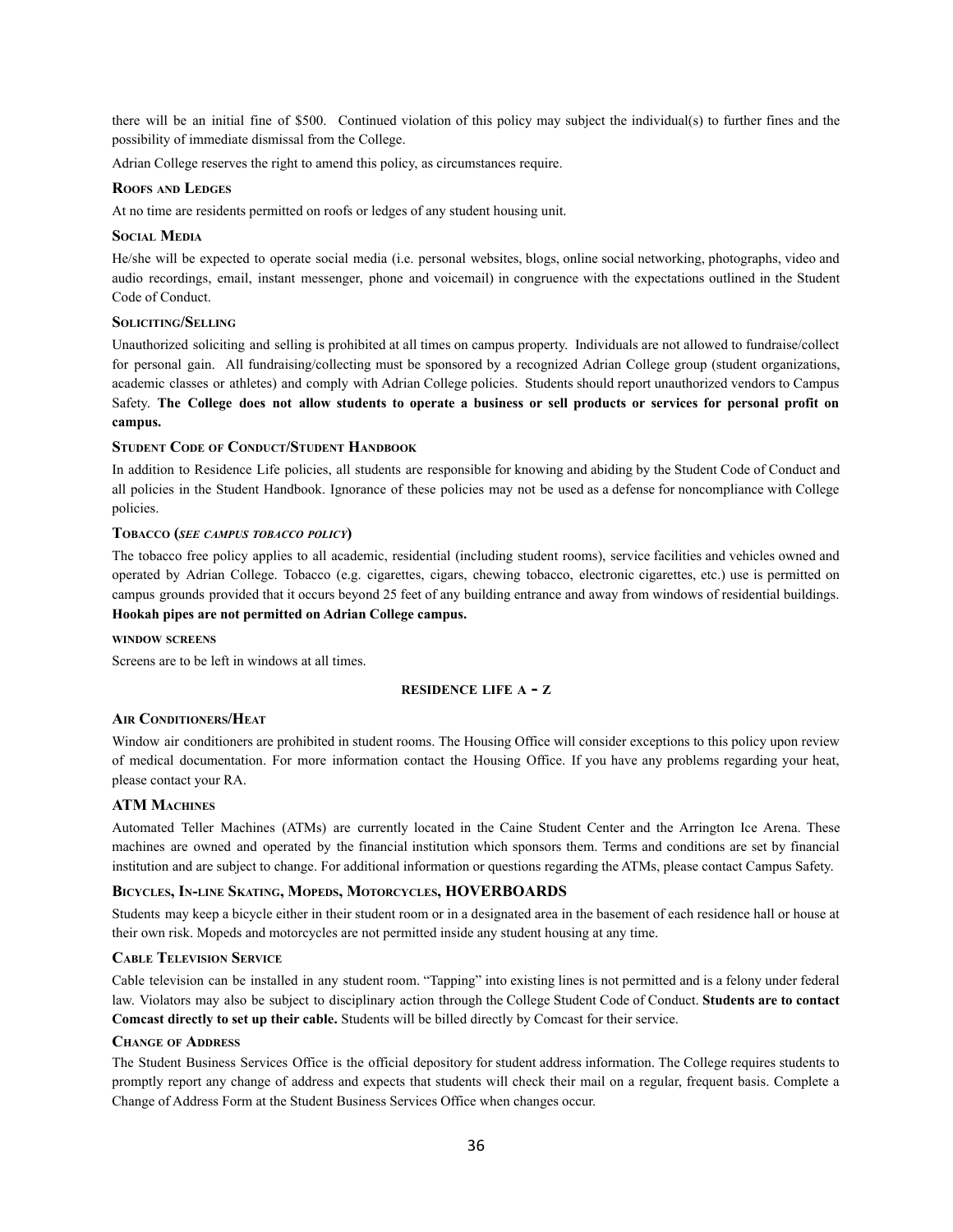#### **CHECK IN/CHECK OUT**

Upon moving into a room, the resident must contact a Residence Life staff member to secure keys and sign a Room Condition Sheet. When the resident is ready to vacate the room, he/she is responsible for scheduling a checkout appointment with a staff member. The student is expected to remove all personal items, return all stored College furniture to the room and clean **the room appropriately before checking out.** The staff member will check the condition of the room, have the resident sign the Room Condition Sheet and collect all keys. Students who do not follow this procedure are subject to a minimum fine of \$25. Please note: items left behind will be considered abandoned and will be discarded and any associated costs will be charged **to the resident, floor, or building.**

#### **COMPUTER AND INTERNET USE**

Students may use their personal computers in their room to connect to the Adrian College computer network. All residence halls have wireless signal to connect to the College network. Some wireless adapters may not be strong enough to reliably connect to the network in student rooms. In those cases, students must have an Ethernet cord or have Ethernet built into their computers in order to connect. The College bookstore has both Ethernet cords and switches available for purchase. **Use of routers is not permitted**. Students are expected to abide by all federal, state, and local laws regarding internet use and by the Adrian College Computer Use Agreement.

#### **FURNITURE REMOVAL AND STORAGE**

A very limited amount of storage space is provided in residence halls for students to store college-provided bed frames only, if a student chooses a loft. If the room does not have a complete set of furnishings at checkout, the student will be held financially responsible for missing furniture. There is no storage provided for furniture in any College View Apartments or Pellowe Hall.

#### **INCIDENT REPORT**

Incident reports are filed when an infraction of Residence Life policies or the Student Code of Conduct occurs. The incident report is a description of the event and its details. Determination of responsibility occurs at a judicial hearing, meeting with a college administrator or if a student admits responsibility. (See the *Adrian College Student Code of Conduct* for more information.)

#### **KEYS**

Key(s) are issued upon check-in and must be returned upon check-out. Duplicating or loaning your key(s) to anyone else is strictly prohibited. In the event that a key is lost, the resident should report the loss as soon as possible to a staff member in the building. The resident will be billed for creating new keys and changing the lock, if needed. If a student loses their ID, a new one can be printed through the office of Sodexo. A fee may be charged. **No** student may add additional locks or mechanisms to their rooms, except for any College View Apartments and theme houses. Students adding locks to their rooms **must** give a copy of the key(s) to the Housing Office.

If a resident is locked out, he/she must contact the RA on duty in the building to get his/her door opened. If an RA is not available, the resident may contact Campus Safety for assistance. A fee may be charged.

#### **MAIL**

Mail is distributed Monday through Saturday in the Caine Student Center during the academic year. If a student receives a large package that cannot fit in their mailbox, they will get notified by email when it has arrived and been logged into our mail system.

Mail to on campus students should be addressed as follows:

Student Name (Mailbox #) Caine Student Center 1325 Williams St. Adrian, MI 49221-2563

## **OFF-CAMPUS LIVING**

All students are required to live in campus housing for 4 years unless they:

- 1. commute from within 45 miles of Adrian College from the home of a parent or adult relative (parent or legal guardian must verify this by letter to the Housing Office);
- 2. are married;
- 3. are registered for less than 12 credit hours now and after drop/add week;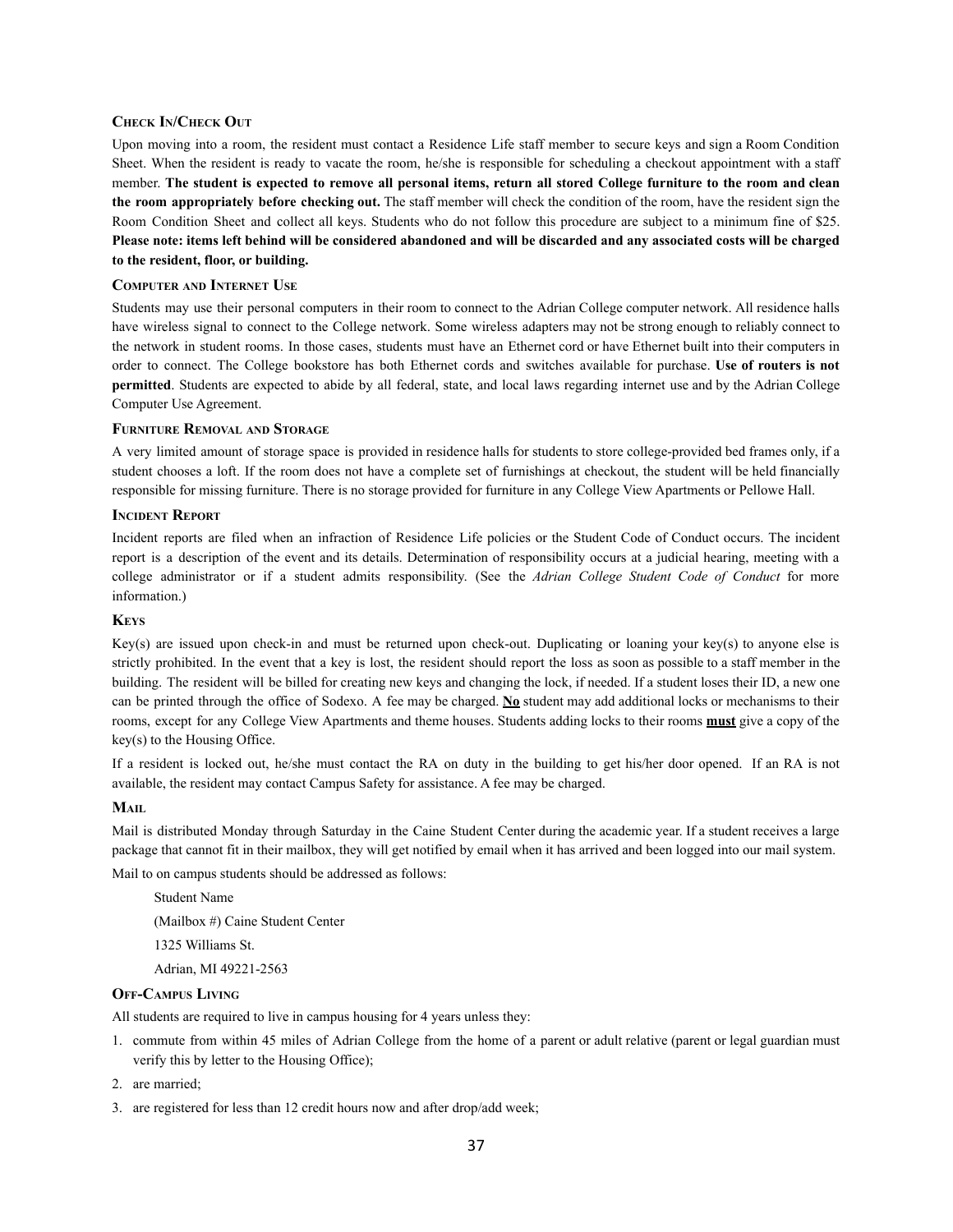- 4. have already lived on campus for 4 years;
- 5. are 23 years or older.

All students requesting exceptions must fill out an appeal form and be approved by the Housing Committee. **Students who move** off campus after the first week of classes will not receive a refund of their housing and board payment. Registered students who do not qualify for the above exceptions will be billed for a double room and a 14+ traditional board plan. The Dean of Students has the final decision on any appeals to this policy.

**All off-campus students (including commuter students) must register their addresses with the Student Business Services Office by the end of March each year**. As they occur, changes in off-campus addresses should be reported to the Student Business Services Office. Students who move off-campus will lose their mailbox assignment in the Caine Student Center.

#### **ON-CAMPUS LIVING**

Students living on-campus are required to register for and maintain 12 or more credit hours and be enrolled in one of the traditional or block meal plans (See *Campus Dining* for more information). A student dropping below 12 hours must contact the Housing Office for special permission to remain in campus housing.

Students who are living on or off campus are encouraged to purchase a renter's insurance policy to cover personal contents (laptops, clothes, etc.). *The College is not responsible for damage/theft of student personal property.*

#### **ROOMMATE CONFLICT**

If you are not getting along with your roommate, discuss this concern with your roommate. If you are unsure about how to approach the discussion, talk with your Resident Assistant (RA). If your initial conversation does not resolve your concerns, consult your RA about other strategies. Occasionally, a change in roommates is required. If a solution cannot be found with your RA, please contact the Housing Office for further assistance. (See *Room Changes* section)

#### **SECURITY**

All residence hall entrance doors are kept locked 24 hours a day. Student room doors should be kept locked at any time the room is left unoccupied. In the event of a theft, the Campus Safety Department and a Residence Life staff member should be notified immediately, so we can assist in attempting to recover the stolen items. **Students are encouraged to secure insurance for** personal belongings, as this is not provided by the College. The College accepts no responsibility for theft or damage to **the personal property of a student.** Students may not prop the exterior doors to, or any fire doors within, a student building at any time.

#### **TRASH**

All trash must be placed in appropriate receptacles located in the basement of each residence hall and designated areas of houses and apartments. Student room trash should not be placed in hallways, restroom or common area trash containers. Students who leave trash in the common areas will incur a minimum \$25 fee per bag of trash for removal.

#### **VACATION PERIODS**

Students who are staying in residence halls, apartments and houses over break must complete the approval form sent out by housing for every break. Regular dining options may not be available during breaks.

Students found residing in College housing over vacation periods without prior approval will be charged \$10 per night plus an additional \$25 fee.

## **INSTITUTE FOR CROSS-CULTURAL STUDIES**

The mission of the Institute for Cross-Cultural Studies is to provide opportunities for academic study, programs, and services designed to encourage cultural, academic, social, personal growth and understanding among the Adrian College community.

The Institute of Cross-Cultural Studies reflects Adrian College's commitment to creating an equitable learning and social environment, where a wide range of perspectives, experiences, and academic interests are promoted in and out of the classroom. In particular, we aim to work with student organizations to promote community awareness of how social differences and cultural practices, as well as pressing contemporary issues related to race, class, gender, ethnicity, religion, sexual orientation, and/or disability impact our society, our learning environment, and our personal growth. To promote these goals, we seek to provide scholarly platforms that allow Adrian College's students to work as public intellectuals as they engage in political interests and social causes that enhance diverse and inclusive habits of mind.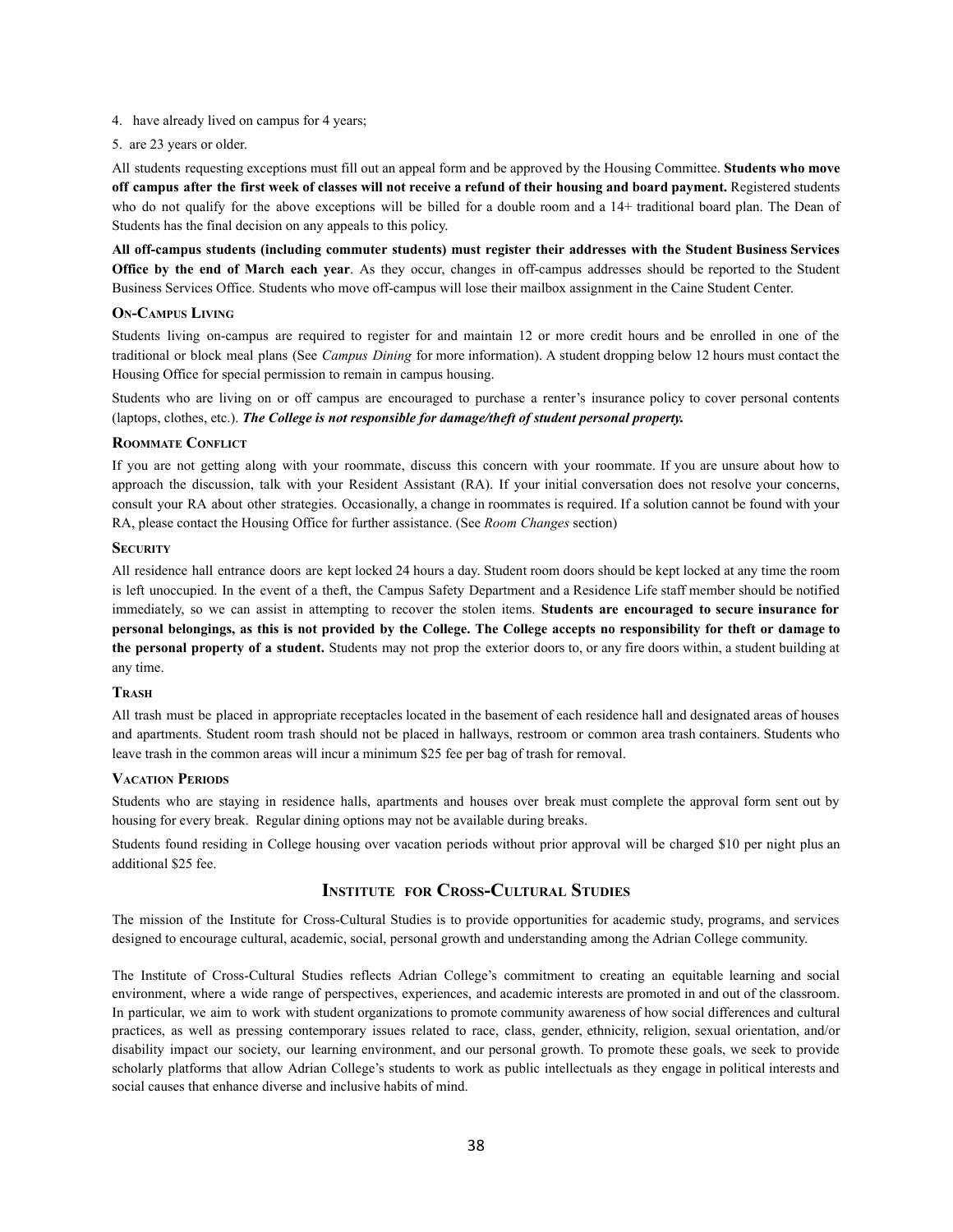This year, the Institute of Cross-Cultural Studies has adopted the theme of "Democratic Futures." In doing so, we seek to stimulate discussions and forge alternative paths toward an inclusive and democratic society. Throughout the year, we will sponsor and support a variety of campus events and promote digital learning and participation to facilitate this theme. To provide an outlet for student scholarship and to embolden the entire campus community to work as public intellectuals, the Institute of Cross-Cultural Studies, in conjunction with the History Department, will be the online host for the "History of Now" blog. This blog will serve as a scholarly domain for students and faculty to write and comment on the historical origins of today's most pressing political topics, social issues, and cultural trends. It is also a unique space to access the very best of Adrian College's student research. In this spirit of democratic inclusion, we welcome ideas, input, and volunteers from all disciplines, student organizations, and offices on campus.

## **INTERNATIONAL STUDENT SERVICES**

The College serves international students through academic and social support programs in the areas of campus living, immigration and campus life coordinated through the Office of Admissions.

Course selection, faculty advisors and English as a Second Language (ESL) are arranged through the Office of Academic Affairs.

## **COMMUTER INFORMATION**

The center for commuter activity is the Caine Student Center where the main lounge provides a place to relax between classes. The Office of Student Activities is the source of information about campus events and activities. Commuters are strongly encouraged to join student organizations or participate in other leadership opportunities on the campus. Flyers and announcements for upcoming events and much more can be found on bulletin boards in the Caine Student Center.

## **RELIGIOUS LIFE**

#### **THE OFFICE OF THE CHAPLAIN**

The Office of the Chaplain promotes activities, study and reflections of spiritual formation on the campus of Adrian College. It also symbolizes the College's commitment to spiritual value as a whole and provides the College community with pastoral care, worship, and opportunities for service. Located in Valade Hall 133, the Chaplain's Office is the focus of many activities.

#### **STUDENT RELIGIOUS ORGANIZATIONS**

Adrian College is affiliated with The United Methodist Church. There are a variety of religious organizations on campus representing many faiths and modes of spiritual and social expression. You are welcome to all groups and activities.

Spiritual Life Groups are available in the Chaplain's office or on our website at www.adrian.edu.

#### **WORSHIP OPPORTUNITIES**

Ecumenical Christian Worship

Wednesday, 12:00 pm College Chapel

Valade Hall Meditation Chapel is open for prayer and meditation 8 a.m. to 10 p.m.

## **STUDENT ACTIVITIES**

The Office of Student Activities is located in the Caine Student Center. Involvement in campus organizations, student activities and service opportunities provides balance to the academic experience for students at Adrian College.

#### **STUDENT ORGANIZATIONS**

The Office of Student Activities is responsible for overseeing and assisting over 75 student organizations at Adrian College. The student organizations recognized by the Office of Student Activities represent several different areas including, but not limited to special interest, Greek, media, nationally affiliated, profession-based, honorary and religious groups. All policies regarding recognition of organizations, constitution requirements, benefits and privileges, financial responsibility and responsibilities of student organizations can be found in the *Student Organization and Advisors Guide*. The Guide and more information about individual organizations are available in the Office of Student Activities and on the web at www.adrian.edu.

#### **PRIVILEGES OF RECOGNIZED STUDENT ORGANIZATIONS**

The privileges of a recognized student organization includes: use of College facilities (reserving rooms on campus for meetings and other events), solicitation of membership on campus, posting privileges, (see *Posting Policy* for details), FinCom petitioning privileges and use of College publications.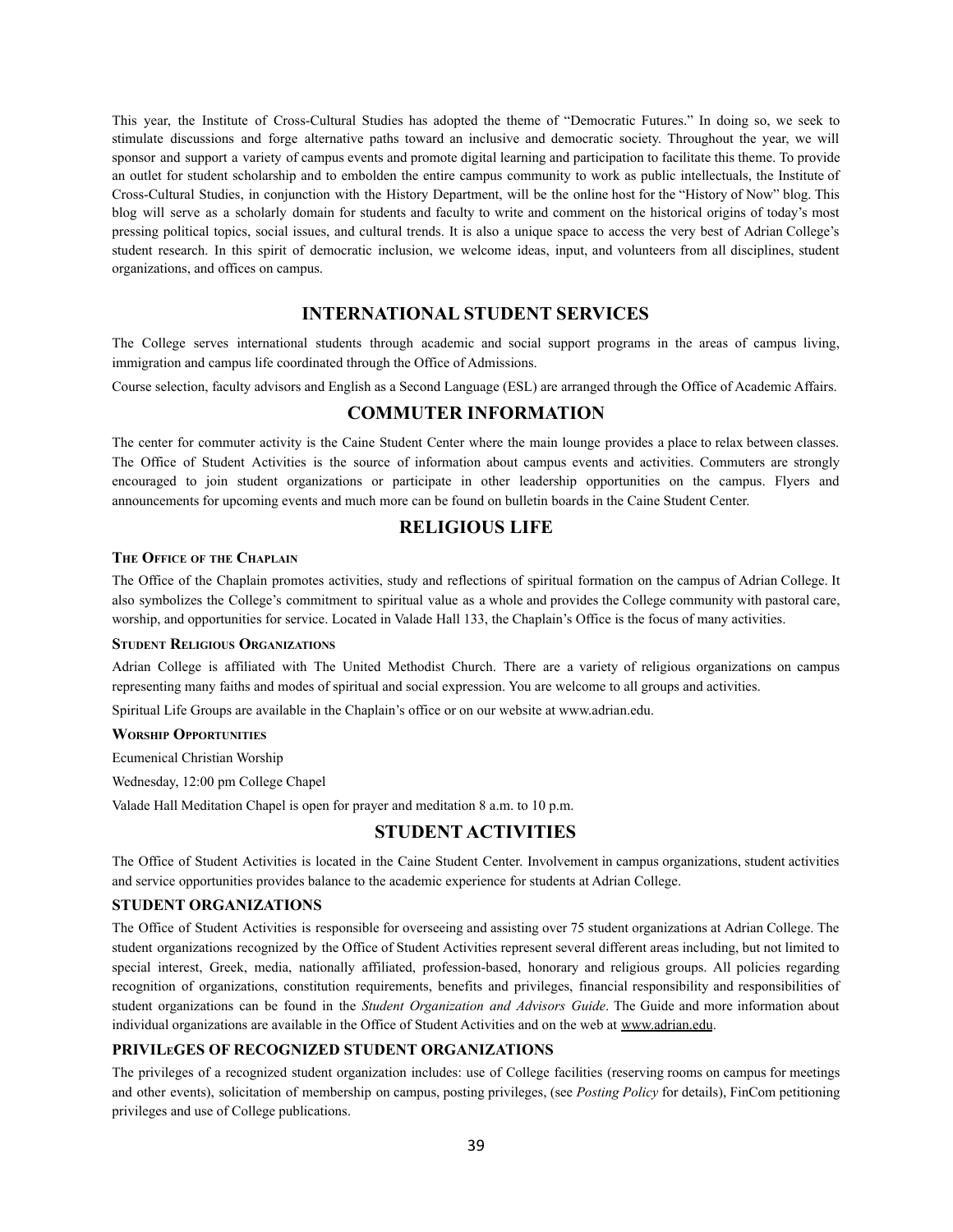#### **INTENT TO ORGANIZE OR REORGANIZE A NEW STUDENT ORGANIZATION ON CAMPUS**

Any group of students seeking to establish a new student organization must submit their intent to organize form to the Office of Student Activities and petition the College Environment Committee for recognition. In order to be granted recognition by the College Environment Committee, the members of the organization must:

- 1. Complete and submit the Intention to Organize a New Student Organization form to the Office of Student Activities.
- 2. Submit a copy of the organization's proposed constitution to the Office of Student Activities.
- 3. Submit a copy of how the organization satisfies the "Ribbons of Excellence" requirements
- 4. Have a minimum of 12 signatures of current AC students who will be in the organization.
- 5. Petition the College Environment Committee for recognition as an organization.

The proposed president and proposed advisor of the group will be requested to appear at the next scheduled College Environment Committee meeting to answer questions and/or concerns about the proposed group. The committee chairman or designee will inform the proposed organization of the committee's decision.

If the organization is approved by the College Environment Committee, the organization has two weeks to turn in the additional three forms (Student Organization Recognition, President's Agreement and Advisor's Agreement) to complete the approval.

Once an organization's recognition has lapsed for one year it is necessary to re-apply for recognition, by following the process as outlined above.

#### **OFF-CAMPUS CONFERENCE ATTENDANCE**

The opportunity for students to attend off-campus conferences is one that Adrian College supports and encourages. Students who do so are considered representatives of the College and are expected to uphold the principles of Adrian College and all applicable federal, state and local laws and ordinances. Failure to do so may result in disciplinary action against the individual and/or the organization. A faculty/staff sponsor generally is not required for off-campus conference attendance, but may be required at the discretion of the Office of Student Activities.

Students who plan to be absent from class to attend conferences are expected to personally contact their professors individually to request permission and to make arrangements for missed class work.

#### **CAMPUS ACTIVITIES NETWORK (CAN)**

The Campus Activities Network, located in the Caine Student Center, coordinates recreational, cultural and social programs throughout the school year. CAN works with other major student organizations to help co-sponsor campus events. The goal of CAN is to provide variety and quality in all campus programs. It is also CAN'S goal to engage and involve students in campus activities. If you would like to join this group of students, stop by the Office of Student Activities located in the Caine Student Center or call extension 3836.

#### **STUDENT GOVERNMENT ASSOCIATION**

Students have a fundamental right and responsibility to provide input into decisions, which directly affect them. It is upon this philosophy that the course of Adrian College Student Government has been set. The people involved and issues may change, but the task is the same, to be the voice of students regarding issues on their campus.

Student Government projects have included: community service involvement, leadership days, national conference attendance, Party Sober Night, blood drives and enhanced student activities.

If you would like to be a part of this active and important organization, contact the Office of Student Activities.

#### **CAINE STUDENT CENTER**

Caine Student Center is the "living room" of the campus, a place for students to connect, discuss ideas, study, promote causes, or just relax together.

Student Life, Student Activities, Residence Life & Housing, Greek Life, Campus Safety, Student Business Services, 110 Madison Ave Salon, campus dining options, Arrington Bookstore, Slide and student mailboxes are all located in the Caine Student Center.

#### **GREEK LIFE**

Greek Life provides numerous opportunities for students to enhance their college experience. The nationally affiliated Greek organizations on campus include three sororities (Alpha Phi, Alpha Sigma Alpha and Chi Omega) and five fraternities (Alpha Tau Omega, Pi Kappa Alpha, Sigma Alpha Epsilon, Tau Kappa Epsilon and Theta Chi). Adrian College is also home to a local sorority, Delta Nu Kappa. Greek organizations emphasize scholarship, service and philanthropy, leadership and campus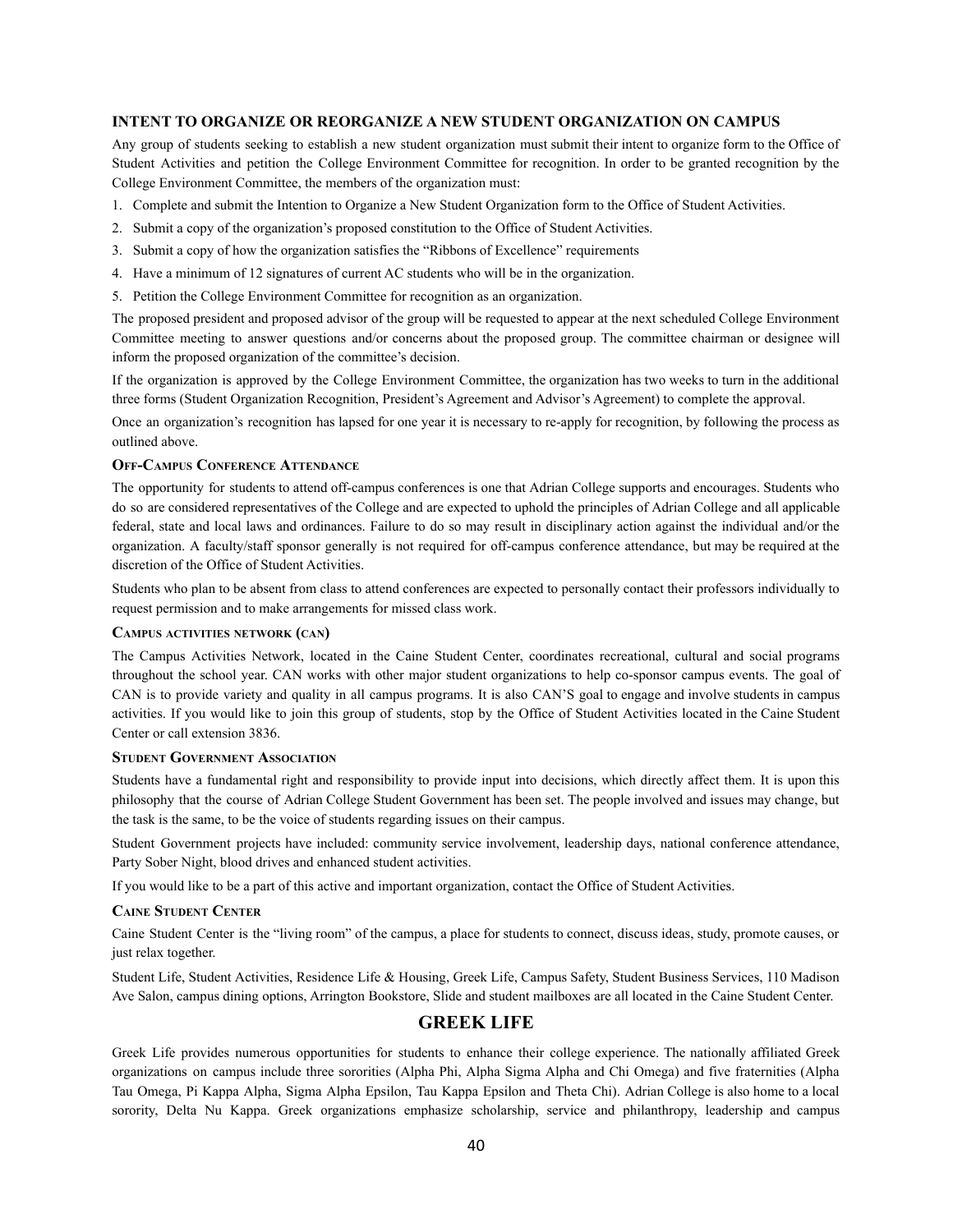involvement.

All three national sororities currently reside in College-owned houses as of 08/2015. The five fraternities reside in College-owned houses located on the campus perimeter.

All fraternities and sororities recruit members each semester. No alcohol is permitted at any time, regardless of age, during recruitment activities. If you are interested in "Going Greek," visit the Greek Life web page by clicking on the "Greek Life" link under the "Student Life" heading on Adrian College's homepage (www.adrian.edu); this will provide contact information and further details.

## **CAMPUS SAFETY**

The Adrian College Department of Campus Safety provides continuous 24-hour services designed to assist students in areas of safety and security.

#### **CAMPUS SAFETY MISSION STATEMENT**

It is the mission of our employees to provide professional and courteous service in order to protect the safety and security of all members of the Adrian College community, including students, faculty and staff who seek a safe living and learning environment.

#### **STUDENT RESPONSIBILITY**

It is the responsibility of ALL Adrian College students to provide identification to any College official upon request. Thus, students are required to have their Adrian College student identification card in their possession at all times while on property owned, or controlled, by Adrian College. (See *Adrian College Student Code of Conduct, Art. III, Sect. B. 3.*)

#### **O<sup>N</sup> CAMPUS HOUSING SAFETY MEASURES**

The vast majority of crimes on campus involve theft of personal property. Almost always, the theft is from an unlocked room or unattended common area. **YOU** can prevent these "crimes of opportunity" by following these steps:

- 1. Always lock your door when you leave your room no matter how long you plan to be gone.
- 2. Do not prop open residence hall doors for any reason.
- 3. Keep your valuables, such as wallets, purses, money and jewelry in a secure area.
- 4. Do not leave notes on your door announcing that no one is present.
- 5. Never loan out your keys or ID card.
- 6. Report anyone acting suspiciously in and around campus housing to Campus Safety or a Residence Life staff member.
- 7. Report any doors, locks or windows in need of repair to a Residence Life staff member immediately.
- 8. Do not let non-residents into halls. Visitors should be let in by the expecting student only.

#### **Securing Your Belongings:**

- 1. Do not leave personal objects (wallet, purse, books) unguarded in academic buildings, recreational facilities or residence halls.
- 2. Bicycle locks and locks on car doors should be utilized to protect against theft.
- 3. Do not leave keys outside under door mats or in an unattended area. Also, do not attach your keys to your College ID or driver's license; if lost, these items provide identifying information.

#### **Safety Measures Elsewhere on Campus:**

- 1. When walking at night, avoid short cuts through deserted areas of campus or other less illuminated areas. The shortest distance is not always the safest.
- 2. Notify friends when you are traveling around campus alone at low traffic hours. Tell them where you are going and when they can expect you to return.
- 3. Campus Safety Officers are available 24 hours a day for escorts, if students feel uncomfortable walking from one point to another on campus. Contact Campus Safety at extension 4333 for more information.

#### **EMERGENCY INTERVENTION POLICY**

Adrian College has an avid interest in maintaining the health and safety of its students, employees and campus guests. In order to provide the best and safest, response to an emergency, the following guidelines have been established: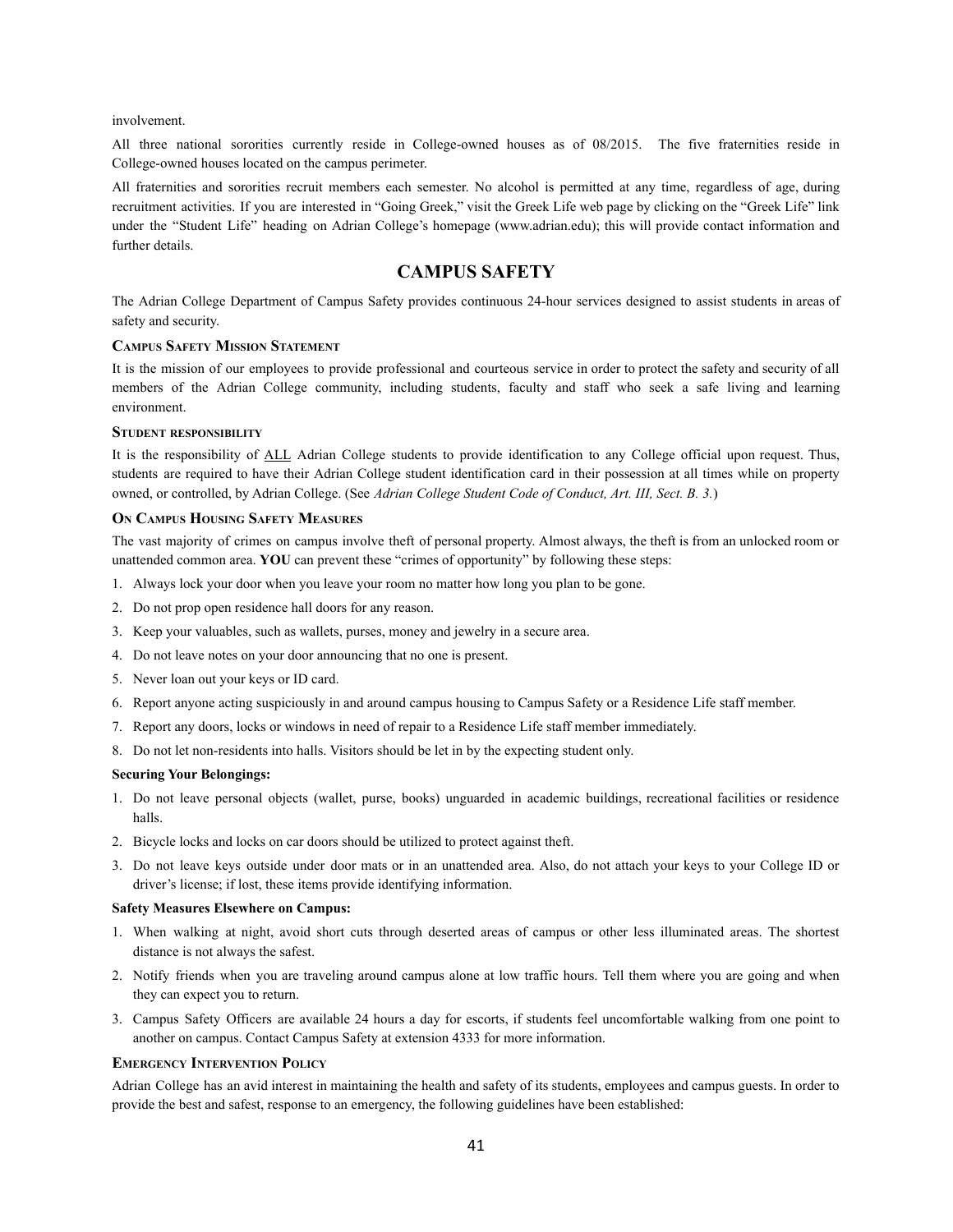- 1. In the event of an emergency, dial 911. State the nature of your emergency and your location.
- 2. Contact the Department of Campus Safety at extension 4333.
- 3. Someone must stay with the victim(s) until help arrives.

## **MOTOR VEHICLE REGULATIONS**

#### **REGISTRATION OF VEHICLES**

- 1. All student, staff and faculty motor vehicles, possessed or used, on campus **must be registered every academic year**. Parking on College property is a privilege, not a right. Vehicles must be registered online through the Campus Safety website. Have a valid driver's license, student ID and vehicle registration (not proof of insurance) ready when registering. Any vehicle without a valid parking permit found in any lot where a VALID permit is required, will be ticketed and is also subject to being immobilized or towed at vehicle owner's expense (see *Immobilizing and Towing*). This includes but is not restricted to, all unpaved or paved areas on campus where vehicles are NOT authorized to be driven, i.e. on any lawn or grassy area, sidewalks and walkways.
	- a. Students may register **only one** automobile.
- 2.
- a. The student vehicle fee is included in tuition and fees. Registration for vehicles will be done through the Campus Safety office or the online portal. All students with a vehicle on campus are REQUIRED to have a permit including commuters. Students will receive an email from Campus Safety when the registration process is open. Students will have until the Tuesday after Labor Day to complete the registration. Tickets will be issued for not having the proper permit after this date.
- b. Commuters may park on the street or in the Merillat or Dawson lots for free until 11 pm. If a commuter needs to stay overnight for an off-campus college event, they must get a temporary overnight permit from the Campus Safety office. All commuters must have a valid permit to park on campus. Vehicles on campus must be identifiable in order to contact owners in the event of lot closures due to special events, snow emergencies or other emergency situations on campus that may occur.
- c. Guest permits are unlimited at no cost and expire in 3 days.
- d. A parking permit is no longer valid if a student withdraws or graduates.
- 3. Adrian College does not assume responsibility for the care or protection of any vehicle or its contents while operated or parked on campus property. Vehicles should be locked when unattended and must be parked within the boundaries of a defined parking space.
- 4. Motor vehicle registration expires:
	- a. As indicated on the permit (by academic year)
	- b. When ownership of the vehicle changes
	- c. When the eligibility of motor vehicle privileges are revoked by disciplinary action
	- d. If a registered vehicle is traded for another, a windshield replaced, or a student moves and requires a different permit, a new permit will be issued for an additional cost of \$5.00, provided the remnants of the first permit are presented at Campus Safety.
- 5. The Adrian College window permit is to be completely affixed with its own adhesive and displayed at all times on the lower left corner of the back window (driver's side). An expired permit must be removed before a new one is affixed. Permits must not be altered or defaced in any way. Tickets may be issued to vehicles displaying a permit incorrectly.
- 6. Persons who knowingly acquire, use or display a parking permit not consistent with their current status will be considered to be engaged in fraudulent behavior and will be referred to the college discipline process which may include judicial fines up to \$100 as determined by the Dean of Students.
- 7. Students may not transfer parking permits to other vehicles or students. The only exception to this would be if the student gets a new vehicle and a NEW permit can be issued to that car for a fee of \$5 added to the student account.
- 8. Repeat Offenders

Students who accumulate a total of 6 violations during an academic year will receive notification that any fines thereafter will be doubled or their parking privileges will be revoked at the discretion of Campus Safety and the Dean of Students.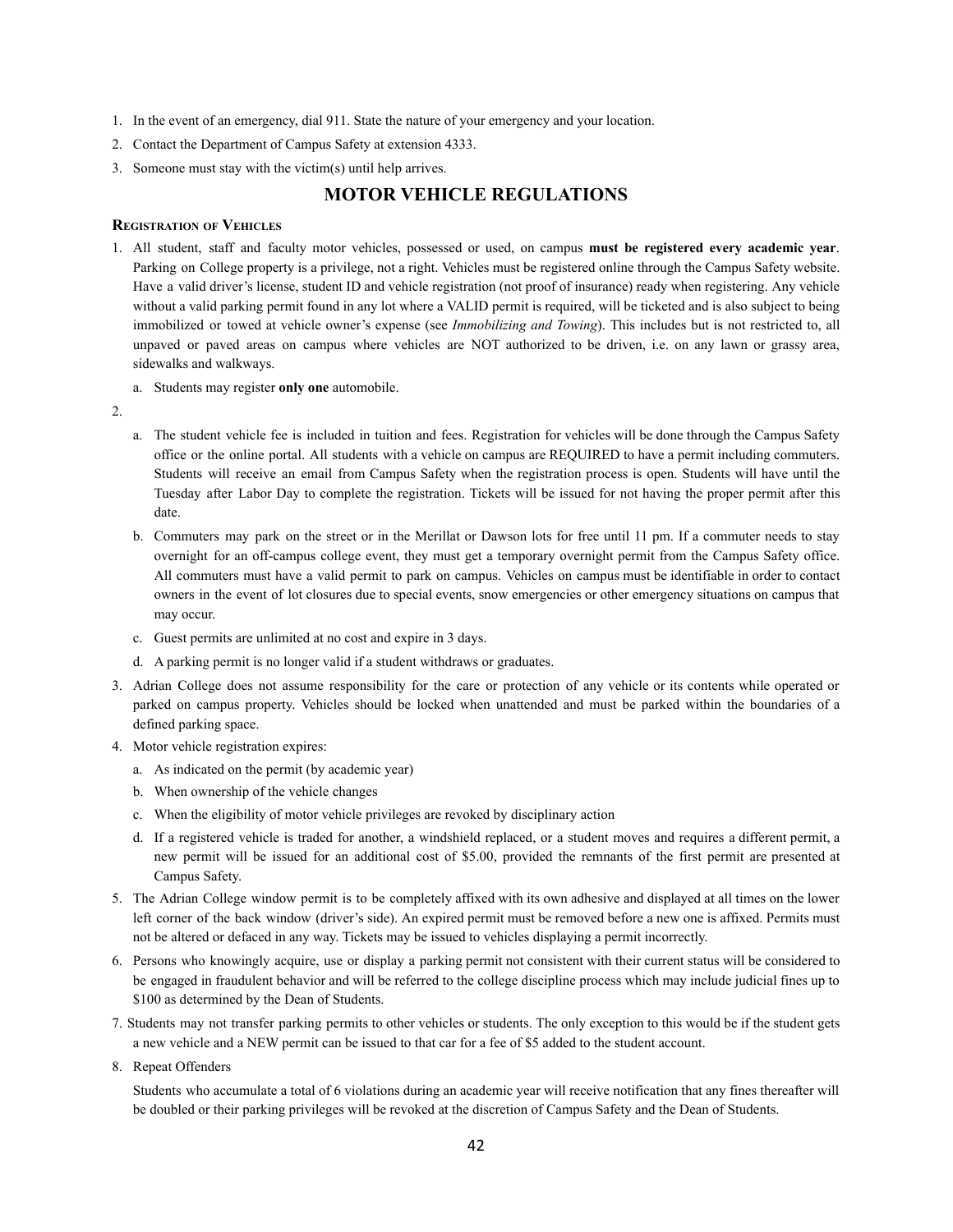9. The college reserves the right to use applicable means to identify the users of vehicles on campus. A fee of \$25 may be assessed if Campus Safety is required to obtain vehicle state registration information to identify the registered owner or user of any vehicle on college property. A fee of \$80 will be assessed if an immobilization device was also used on the vehicle.

## **PARKING REGULATIONS**

- 1. The following parking lots require a parking permit 24 hours a day:
	- Jarvis/Estes/College View North
	- Deans/Herrick/Cargo/Lowry
	- Powell
	- Feeman/Stevens slanted spots (special permit)
	- College View South (special permit)
	- College View West (special permit)
	- College owned houses (special permit)
	- All fraternity lots (special permit)
	- Pellowe/Merillat/Dawson (guest or standard permit)
	- All faculty lots
- 2. The following parking lots are reserved exclusively for faculty and staff from 7 a.m. 5 p.m., Monday Friday
	- Valade
	- Mahan
	- Signed areas of Charles St. lot
	- Rush and Goldsmith
	- Cascade Circle
- 3. Students with valid parking permits may park in faculty lots from 5 p.m. 7 a.m., weekdays and all day on weekends. **Vehicles must be removed by 7 a.m. weekdays to prevent being ticketed, towed or immobilized**.
- 4. The following parking lots are designated for commuters/visitors/guests and as overflow lots. All vehicles may park in these lots without a permit from 7 a.m.-11 p.m. There is NO OVERNIGHT parking in these lots without the proper registration/permit:
	- Dawson/Spencer
	- Merillat
- 5. Any parking space that is posted for a specific title (i.e. custodial, building manager, Hall Coordinator, etc.) is reserved **exclusively** for that person 24 hours a day and no student parking is allowed.
- 6. The City of Adrian does not allow parking on any city streets between the hours of 3 a.m. and 6 a.m.
- 7. Students and guests must not drive their vehicles on lawns or walkways at any time; including, when loading or **unloading personal property to and from the residence halls**. If you need to park in an unauthorized area to load or unload your vehicle, contact Campus Safety. We will allow a reasonable time for you to be parked there. If you do not contact us, you are subject to being ticketed.
- 8. All parking violations are subject to monetary fines, towing and/or having the vehicle immobilized. Students have 10 days to pay online with a credit/debit card. After 10 days the charges will be added to the students account.
	- Students wishing to appeal a ticket must do so within 10 days of the ticket issuance date. To appeal online go to the link found at the bottom of the ticket. The link is also available on the Campus Safety website. License plate and ticket number are required to log in and appeal. An email response will be sent to the student with the results of the appeal.
- 9. Permits may only be placed on the vehicle that the permit is registered to. Altered, forged, or stolen permits may result in judicial actions against the student responsible, as well as revoked parking privileges. If you change or replace your vehicle for any amount of time, you must notify Campus Safety to obtain a temporary permit *(See Temporary Permit section)*. If you do not contact us, you are subject to being ticketed.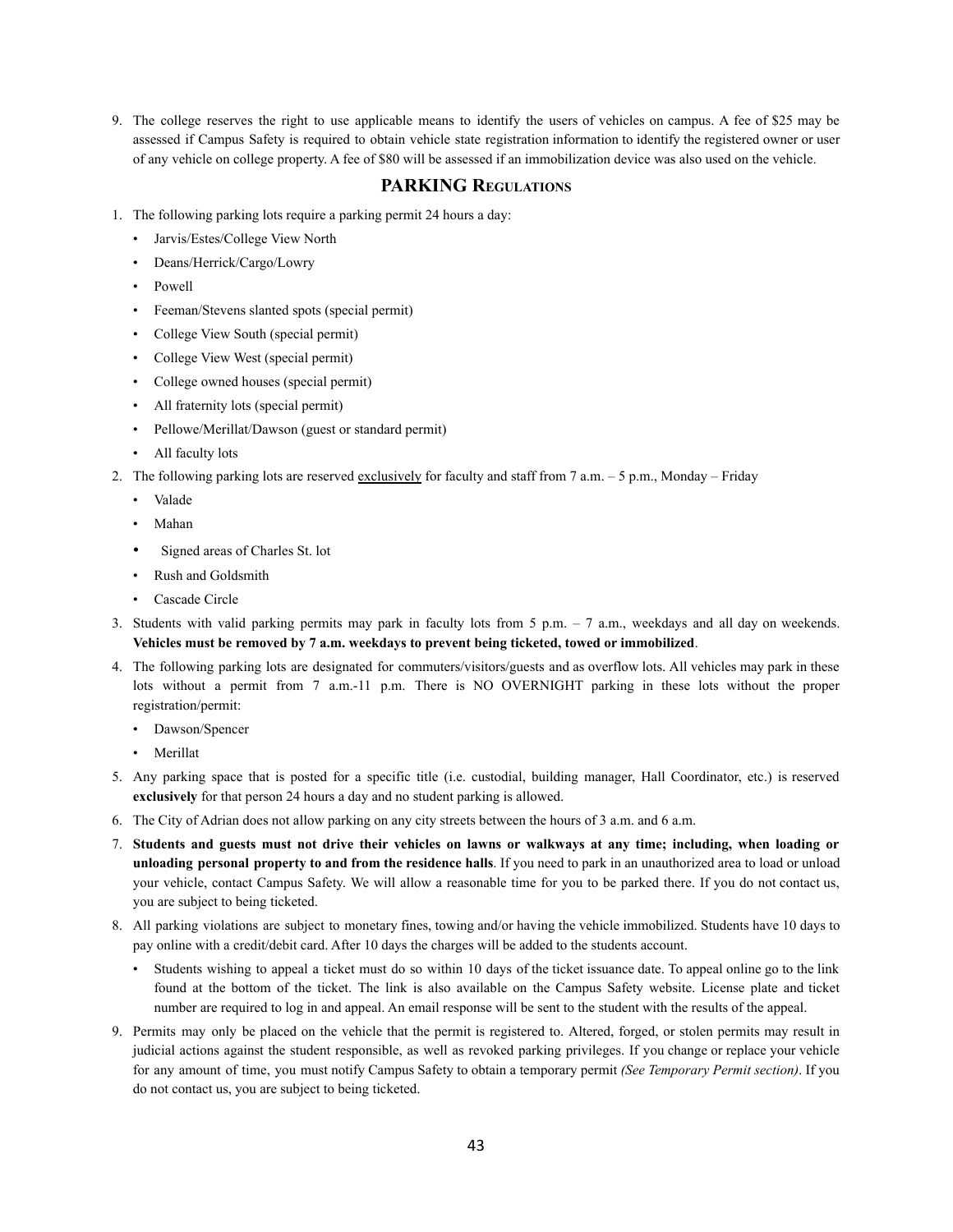10. Permits may not be passed between students under any circumstances. If you move off-campus, your permit becomes invalid, whether you return it or not. Do not sell your permit to another student.

#### **PARKING BETWEEN SEMESTERS AND DURING BREAKS**

Any vehicle in a campus parking lot between semesters or during breaks must have a valid parking permit displayed specific to that lot and be parked within the confines of a parking space.

#### **IMMOBILIZING AND TOWING**

Students with an unregistered vehicle and two or more unpaid parking fines are also subject to having their vehicles immobilized or towed. If the vehicle is towed or immobilized, a towing or immobilized charge will also be the responsibility of the student. A hold will be put on the release of the vehicle until the student reports to the Campus Safety office and all fines are charged to the Student Business Services Office. The College also reserves the right to tow any vehicle parked in such a manner as to create a hazard to other vehicles or persons. Towed vehicles will be taken to Poe's Towing, located at 1069 South Main Street, 517-263-3700.

- Tampering, removing and/or damaging Adrian College Campus Safety equipment, including the boot, may result in the vehicle being towed, judicial process, criminal prosecution and/or replacement of such equipment at the vehicle owner's expense.
- Vehicles towed from campus are done so at the owner's risk and expense.
- If a vehicle is immobilized belonging to a student living on campus without a parking permit, the student must purchase a permit and pay all fines before the boot will be removed.
- A vehicle will be towed (at owner's expense) 48 hours after it was immobilized if the student does not come forth to the Campus Safety office to settle all fines. Failure to pay citations within a timely manner will result in additional late fees set forth by the Student Business Services Office. The charge for immobilizing is \$80.00 for first offense, \$105.00 for second offense and \$130.00 for third offense (fines are subject to change). All parking privileges will be revoked after the third offense.

#### **REASONS FOR IMMOBILIZING**

- 1. If an unregistered vehicle has two or more unpaid tickets, it may be immobilized. Tickets are considered unpaid if they have not been paid online within the 10 day period or if the student account has not been charged.
- 2. If parked in a No Parking Zone, Fire Lane, or Handicap space, or in a hazardous way, the vehicle may be immobilized or towed.
- 3. Any student who has had their vehicle booted more than 3 times in an academic year will lose all campus parking privileges.
- 4. If a vehicle is displaying an altered, forged, lost or stolen permit.

If a student's vehicle is immobilized without a permit, the student must purchase a permit and pay all fines before the boot will be removed. A vehicle will be towed (at owner's expense) 48 hours after it was immobilized if all fees are not paid in full at the Student Business Services Office (see *Immobilizing and Towing*). Failure to pay citations within a timely manner will result in additional late fees set forth by the Student Business Services Office. The charge for immobilizing is \$80.00 for first offense, \$105.00 for second offense and \$130.00 for third offense (*Fines are subject to change*). All parking privileges will be revoked after the third offense.

#### **TEMPORARY PERMITS**

Temporary permits are for students who wish to park a vehicle on campus for a short time. Additional time and future requests will be left up to the discretion of the Director of Campus Safety. The student must display this permit on the dashboard on the driver's side so that it is visible by officers to avoid citations.

#### **GUESTS AND VISITOR PARKING**

All guests who wish to park on campus during the day may do so free of charge in the Dawson/Merillat lots. A permit is not required from 7 a.m.-11 p.m. All guests and visitors who wish to park on campus between 11 p.m.-7 a.m., must obtain a guest pass from Campus Safety. The student and guest must both be present with proper identification to attain a permit. The permit is free of charge and must be placed on the driver's side dashboard. **All guests and visitors MUST park in the Dawson/Merillat lots**. All other lots are for students with valid permits. All visitors who are parked in the student lots may be ticketed, towed or immobilized at the owner's expense. The student that is being visited by the violator will be held responsible for any fines and their student account charged for the violation fee. It is the responsibility of the student(s) to see that their visitors abide by all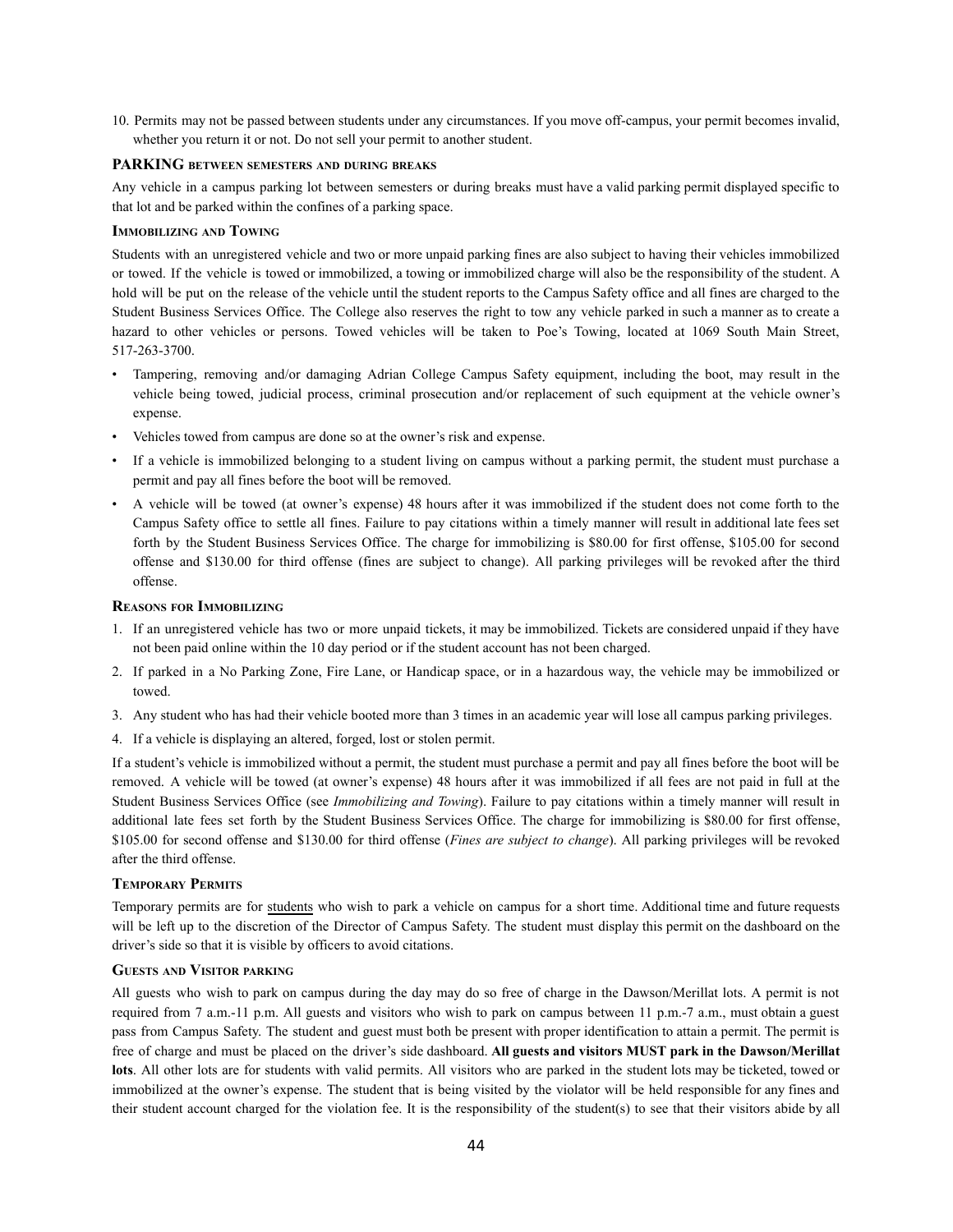parking regulations.

#### **ABANDONED VEHICLES**

Adrian College prohibits partially dismantled or otherwise inoperable motor vehicles, or any parts of a motor vehicle on any parcel of land belonging to Adrian College. This also includes any vehicle, operable or inoperable, that does not have a valid license plate displayed. Any vehicles in these categories will be towed at the owner's expense and in addition, may be charged a storage fee.

#### **PARKING FINES**

Failure to follow parking regulations will result in the following fines:

Expired Temporary Or Guest Permit – \$20\* Unauthorized Lot – \$25\* Parked In Reserved Space – \$25\* Parked In Yellow Zone – \$25\* Parked On Grass Or Sidewalk – \$25\* Improper Parking – \$25\* No Parking Zone – \$25\* No Valid Permit Displayed – \$30\* Parked In Fire Lane – \$40\* Parked In Handicap Space – \$70\* Immobilizer Fee – \$80 First Boot, \$105 Second Boot, \$130 Third Boot\*

*\*Fines are subject to change*

## **VIII. COMMUNITY RESPONSIBILITIES**

#### **ADRIAN COLLEGE STUDENT CODE OF CONDUCT**

#### **PREAMBLE**

Adrian College promotes learning and the development of integrated, whole persons. Students may expect that the College and all its members will treat them as adults and as full participants in the educational process.

Adrian College strives to be a community characterized as thinking, caring, inclusive and active. Such a community requires that its members—having made a choice to join the community—strive to improve themselves, affirm others and actively involve themselves in enhancing the community. These ideals require that we have explicit, clear and high expectations for one another. These expectations are that:

- We take responsibility for our own learning and personal development;
- We challenge each other to develop intellectually and ethically;
- We practice personal and academic integrity;
- We consider and seek to understand different ideas and viewpoints;
- We conduct ourselves with dignity and civility in our interactions with one another;
- We care about others' welfare and seek to be responsive to their needs;
- We strive to keep one another safe from physical and emotional harm;
- We respect the dignity and worth of all persons;
- We celebrate human differences in their many forms;
- We confront bigotry with caring and without compromise;
- We respect the rights and property of others;
- We take responsibility for our actions, bear the consequences of those actions and learn from them;
- We challenge others to take responsibility for their actions, to bear the consequences and to learn from them.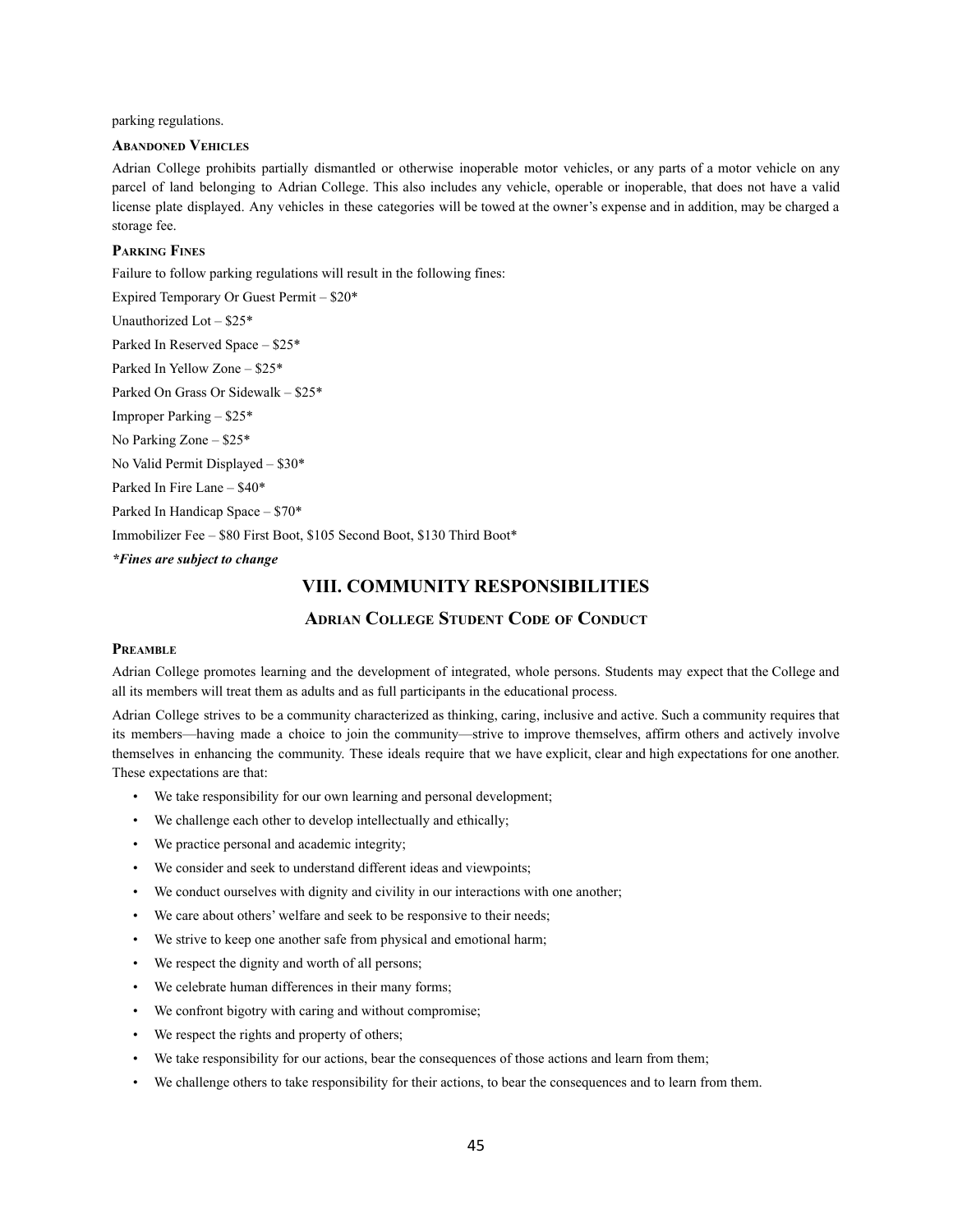#### **ARTICLE I: PURPOSES OF THE JUDICIAL PROCESS**

When students do not meet the expectations stated above, they may be charged with one or more violations of the Student Code of Conduct. Adrian College provides a judicial process for handling such occasions. The purposes of the judicial process are to hold students accountable for misconduct, to help students learn from the process, to encourage students to develop self-discipline, to assist students in living up to the expectations above and to allow the College community to function effectively.

#### **ARTICLE II: JUDICIAL AUTHORITY**

- A. The Dean of Students or designee shall determine the composition of judicial bodies and Appellate Boards and determine which judicial body, Judicial Advisor, or Appellate Board shall be authorized to hear each case. (See *Article IV, Section F.2.*)
- B. The Judicial Advisor shall develop policies for the administration of the judicial process and procedural rules for the conduct of hearings that are consistent with provisions of the Student Code of Conduct.
- C. Decisions made by a judicial body and/or Judicial Advisor shall be final, pending the normal appeal process.
- D. A judicial body may be designated as arbiter of disputes within the student community in cases which do not involve a violation of the Student Code of Conduct. All parties must agree to arbitration and to be bound by the decision with no right of appeal.

#### **ARTICLE III: PROSCRIBED CONDUCT**

- A. Jurisdiction of the College
	- 1. Generally, College jurisdiction and student discipline shall be limited to student conduct which occurs on College premises, at College sponsored events or which adversely affects the College community and/or the pursuit of its objectives. In matters where a student's guest violates College policies, the College will hold the student responsible for the guest's behavior and may impose sanctions as if the student had committed the behavior.
	- 2. Determinations made or sanctions imposed under this Code are not subject to change because criminal charges arising out of the same facts giving rise to a violation of College rules were dismissed, reduced, or resolved in favor of or against a defendant.
	- 3. In an extraordinary case involving serious misconduct by a student that poses a threat to the well-being or safety, of the Offender or others, to property or to the orderly functioning of the College (e.g. living, learning or working environment), the president of the College or the president's designee may summarily suspend the offender. In such a case, the student may appeal the decision, in writing, to the president within 10 days.
- B. Conduct Rules and Regulations

Any student found to have committed, attempted, or aided/incited another to commit the following misconduct is subject to the disciplinary sanctions outlined in Article IV:

- 1. Acts of dishonesty, including but not limited to the following:
- a. Violation of the College Academic Integrity Policy. (See *Academic Integrity Policy*)
- b. Furnishing false information to any College official, faculty member or office.
- c. Forgery, alteration, misuse, or unauthorized transfer of any College document, record, or instrument of identification.
- d. Tampering with the election of any College recognized student organization.
- 2. Disruption or obstruction of teaching, research, administration, judicial proceedings, other College activities (including official off-campus functions), or other authorized non-College activities, when the act occurs on College premises.
- 3. Failure to comply with directions of College officials or law enforcement officers acting in performance of their duties. Failure to identify oneself and/or to produce the College identification card to these persons when requested to do so.
- 4. Physical assault/abuse or threat of physical assault/abuse which endangers the health or safety of any person.
- 5. Verbal or written abuse, threats, intimidation, harassment of a sexual, racial, or other nature, coercion and/or other conduct which threatens or endangers the health or safety of any person. This prohibition includes communication by direct or indirect means such as telephone, mail, email, social media, etc. (This prohibition includes the *Policy on Discrimination and Discriminatory Harassment*). This prohibition also includes the Notice of No-Contact letter, which has been reviewed administratively, executed and issued by the Director of Campus Safety.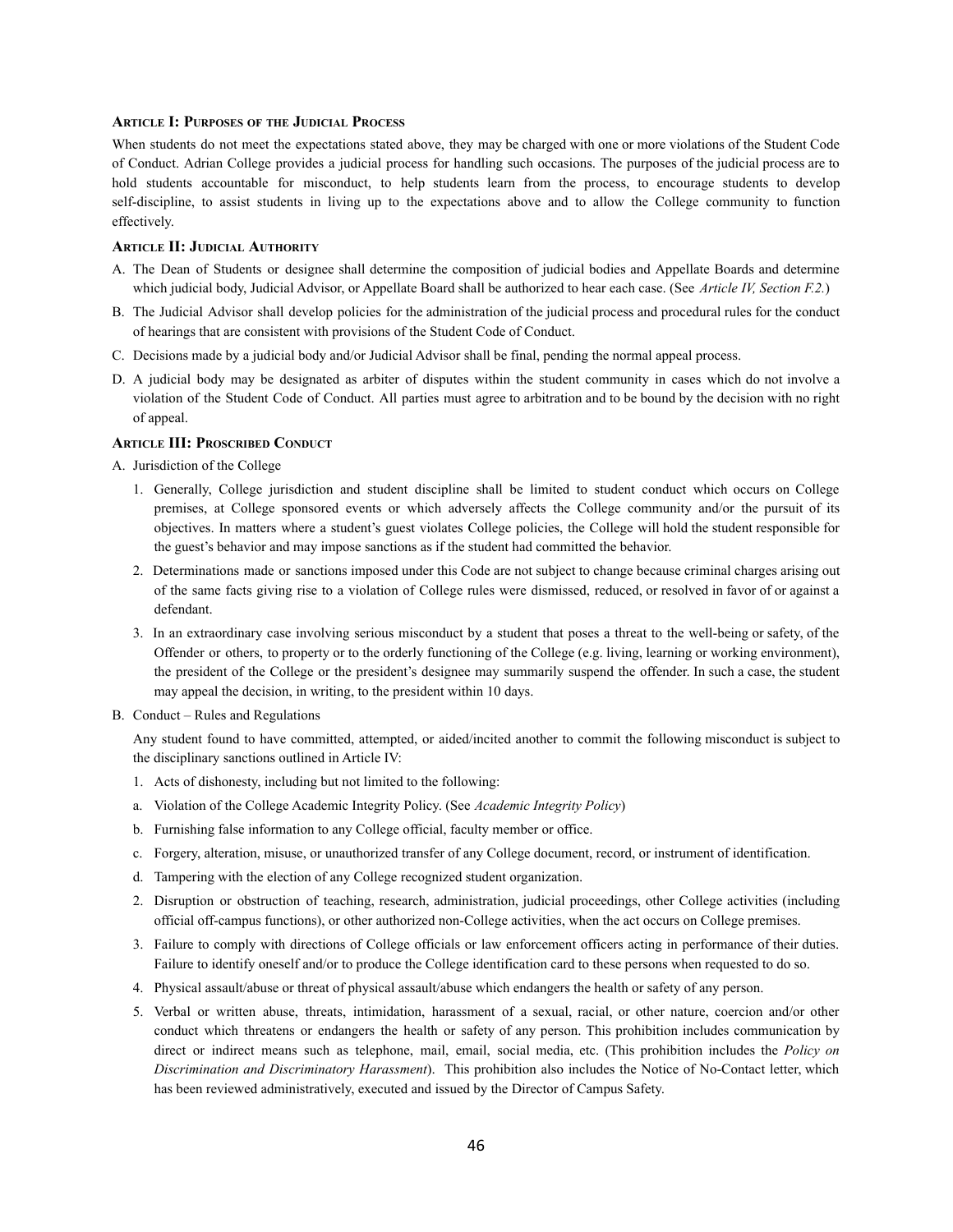6. Sexual contact (including, but not limited to, sexual assault) with another member of the College community or his/her guest, when that contact is:

physically forced; or

done without someone's consent; or

where someone says "no" or acts to show they do not want the contact; or

where alcohol, drugs, or mental deficiency prevents resistance. (See *Sexual Assault Policy*)

- 7. Disrespecting another member of the College community in a manner that interferes with learning or administrative processes.
- 8. Hazing, defined as an act which endangers the mental or physical health or safety of a student, or which destroys or removes public or private property and is related to initiation, admission into, affiliation with, or as a condition for continued membership in, a group or organization. (The complete *Adrian College Hazing Policy* is contained in the *Student Organization and Advisors Guide* published by the Office of Student Activities).
- 9. Conduct which is disorderly, lewd, or indecent; breach of peace; or aiding, abetting, or procuring another person to breach the peace on College premises or at functions sponsored by, or participated in by, the College.
- 10. Attempted or actual theft of College property or the property of a member of the College community or other personal or public property.
- 11. Attempted or actual damage to or vandalism of College property or the property of a member of the College community or other personal or public property.
- 12. Tampering with security, fire, or safety system devices.
- 13. Unauthorized possession, duplication, or use of keys to any College premises or unauthorized entry to or use of College premises.
- 14. Violation of Residence Life policies as described in the Residence Hall Room and Board Agreement, campus publications, or as posted in individual housing units.
- 15. Violation of the College Alcohol Policy. (See *Adrian College Student Alcohol Policy*)
- 16. Violation of federal, state, or local law on College premises or at College sponsored or supervised activities. This prohibition also includes acts that could be construed as violations of federal, state, or local laws.
- 17. Use, possession, production, or distribution of narcotic or other controlled substances except as expressly permitted by law. Adrian College abides by federal law prohibiting the use or possession of medical marijuana. Possession of paraphernalia associated with the use, possession, or manufacture of a controlled or illegal substance is prohibited on the campus of Adrian College or as part of any of its activities.
- 18. Illegal or unauthorized possession of firearms, explosives, other weapons, dangerous chemicals or other hazardous materials on College premises.
- 19. Participation in an activity which disrupts the normal operations of the College (e.g., classes, routine educational and administrative processes, etc.) or infringes on the rights of other members of the College community; leading or inciting others to disrupt scheduled and/or normal activities within any campus building or area.
- 20. Violation of College motor vehicle regulations. (See *Motor Vehicle Regulations*)
- 21. Obstruction which unreasonably interferes with freedom of movement, either pedestrian or vehicular, on College premises or at College sponsored or supervised functions.
- 22. Abuse of the Judicial System, including but not limited to:
- a. Failure to comply with the summons of a judicial body or College official.
- b. Falsification, distortion, or misrepresentation of information before a judicial body including nondisclosure.
- c. Disruption or interference with a judicial proceeding.
- d. Accusing a student of a conduct code violation knowingly without cause.
- e. Attempting to discourage an individual's proper participation in, or use of, the judicial system.
- f. Attempting to influence a member of a judicial body regarding a judicial proceeding (includes harassment or intimidation).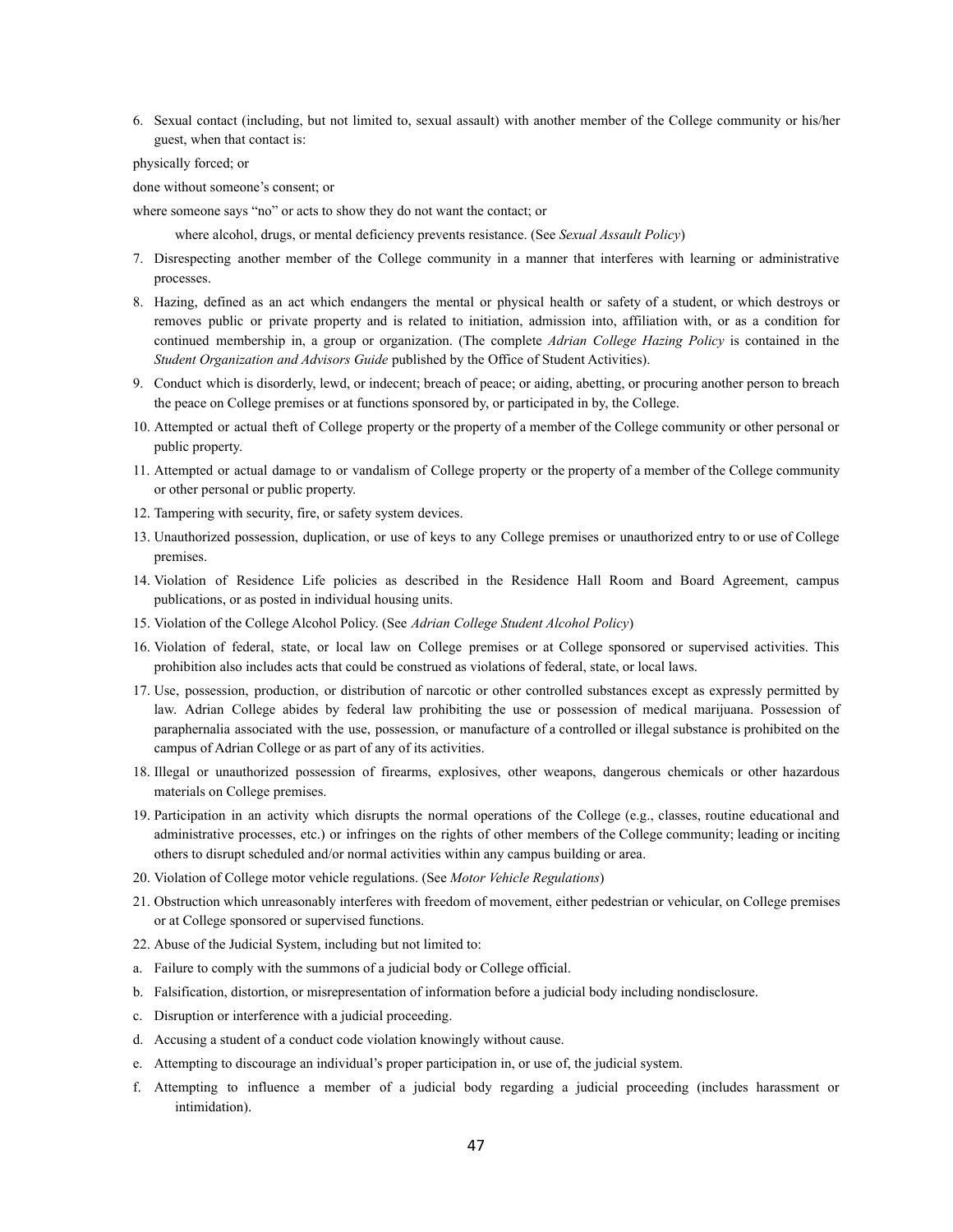- g. Failure to comply with the sanction(s) imposed under the Student Code.
- h. Influencing or attempting to influence another person to commit an abuse of the judicial system.
- 23. Violation of the Adrian College Computer Use Policy. (See *Computer Use Agreement*)
- 24. Violation of other published College policies, rules, or regulations not addressed above.
- C. Violation of Law and College Discipline
	- 1. If a student is charged only with an off-campus violation of federal, state, or local laws, but not with any other violation of this code, disciplinary action may be taken and sanctions imposed. In such cases, if no action is taken pursuant to Article III A.3., no sanction may be imposed unless the student has been found guilty in a court of law or has declined to contest such charges, although not actually admitting guilt (e.g., "no contest").
	- 2. College disciplinary proceedings may be instituted against a student charged with violation of a law which is also a violation of this Student Code of Conduct, for example, if both violations result from the same factual situation, without regard to the pendency of civil litigation in court or criminal arrest and prosecution. Proceedings under this Student Code of Conduct may be carried out prior to, simultaneously with, or following civil or criminal proceedings off-campus.
	- 3. When a student is charged by federal, state, or local authorities with a violation of law, the College will not request or agree to special consideration for that individual because of his or her status as a student. If the alleged offense is also the subject of a proceeding before a judicial body under the Student Code of Conduct, however, the College may advise off-campus authorities of the existence of the Student Code of Conduct and how such matters will be handled internally within the College community. The College will cooperate fully with law enforcement and other agencies in the enforcement of criminal law on campus and in the conditions imposed by criminal courts for the rehabilitation of student violators. Individual students and faculty members, acting in their personal capacities, remain free to interact with governmental representatives as they deem appropriate.

## **ARTICLE IV: JUDICIAL POLICIES**

A. Charges and Hearings

- 1. Any member of the College community may file a complaint against any student for misconduct. Complaints shall be prepared in writing and directed to the Judicial Advisor responsible for the administration of the College judicial system. Any complaint should be submitted as soon as possible after the event takes place, preferably within 48 hours of the misconduct.
- 2. The Judicial Advisor may conduct an investigation to determine if the complaints have merit and/or if they can be disposed of administratively by mutual consent of the parties involved on a basis acceptable to the Judicial Advisor. Such disposition shall be final and there shall be no subsequent proceedings. If the complaints cannot be disposed of by mutual consent, the Judicial Advisor may later serve in the same matter as the judicial body or a member thereof.
- 3. All endorsed complaints shall be presented to the accused student in written form. A time shall be set for a hearing, not less than three nor more than ten calendar days after the student has been notified of the charges. If the student fails to schedule, attend, or participate in a hearing, the hearing may proceed in the absence of the accused student. Such cases may not be considered grounds for an appeal. **Maximum time limits for scheduling of hearings may be reduced or extended at the discretion of the Judicial Advisor.**
- 4. Hearings shall be conducted by a judicial body according to the following guidelines:
- a. Hearings will be confidential and closed to the general public (i.e., those who are not primary participants, authorized witnesses and advisors, the Judicial Advisor and members of the judicial body).
- b. Admission of any person to the hearing shall be at the discretion of the judicial body and/or it's Judicial Advisor.
- c. In hearings involving more than one accused student, at the discretion of the chairperson of the judicial body, hearings may be conducted separately.
- d. The complainant, the accused and the judicial body shall have the privilege of presenting witnesses, subject to the right of cross-examination by the judicial body.
- e. Pertinent records, exhibits and written statements may be accepted as evidence for consideration by the judicial body at the discretion of the chairperson. All College records will be kept confidential unless otherwise determined by the Judicial Advisor.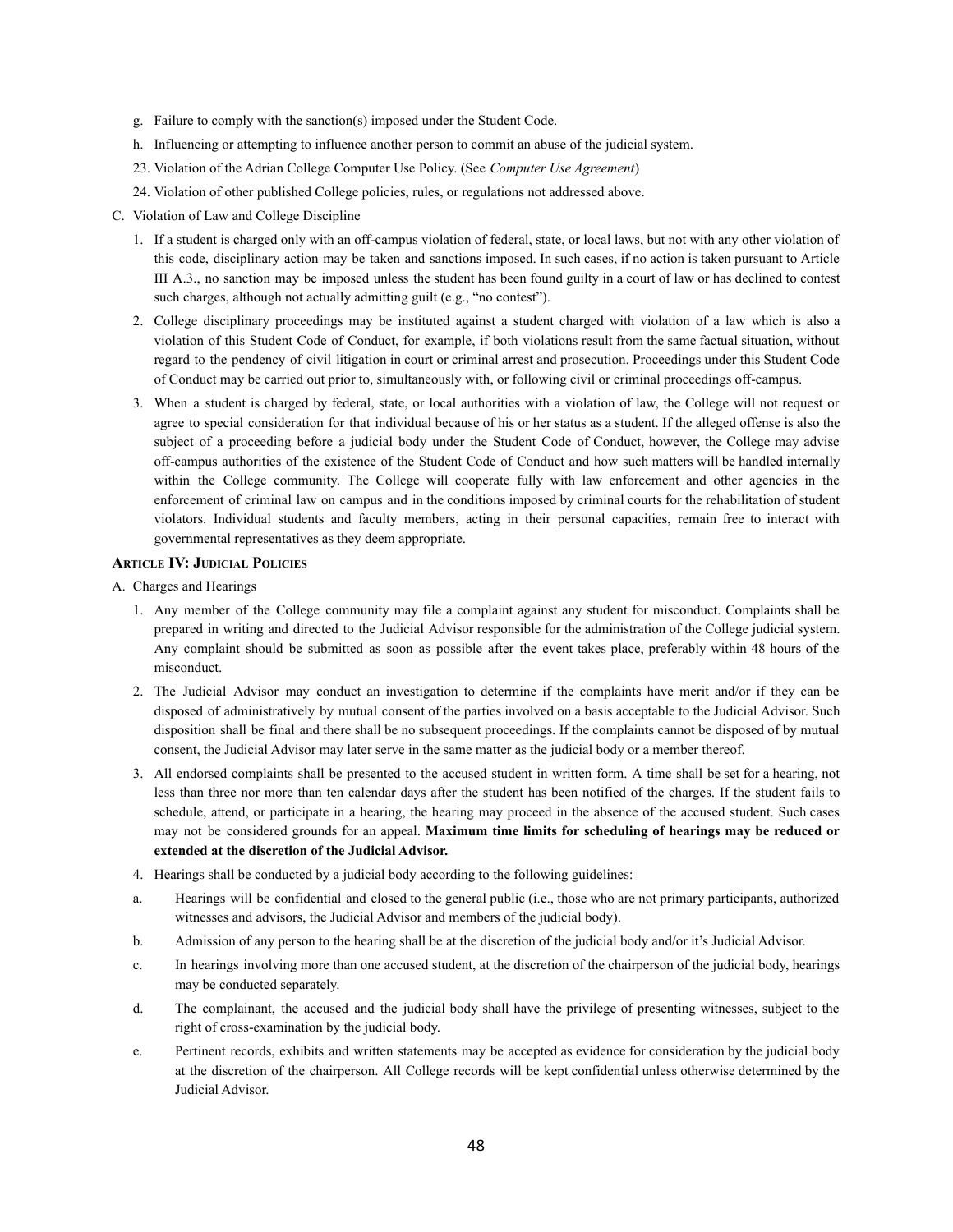- f. All procedural questions are subject to the final decision of the chairperson of the judicial body.
- g. The judicial body's determination shall be made on the basis of whether it is more likely than not that the accused student violated the Student Code of Conduct.
- h. The alleged violation will be clearly explained to the student. Tenets of the Student Code of Conduct will be cited.
- i. The student will be informed in writing of the reasons for the disciplinary action in sufficient detail and in ample time that they may have an opportunity to prepare a defense for the disciplinary hearing. Written notification will be provided in person or to the address on file with the College. Students are responsible for ensuring that the College has an accurate address on file and for checking mail in a regular and timely manner.
- j. The student will be given an opportunity to testify and to present evidence and witnesses. Witnesses are required to be members of the Adrian College community. Individuals outside the Adrian College community may submit written statements; they will not be permitted to participate in campus judicial hearings other than by submitting written statements.
- k. Primary participants in the hearing shall submit a typed list of witnesses they expect to present at the hearing. The witness list must be submitted two business days prior to the hearing; the Judicial Advisor may shorten this requirement if necessary. The list will consist of the witnesses' names and the relevant facts to which they will testify. The Judicial Advisor or the chairperson of the judicial body may limit the number of witnesses offering similar testimony. **Character witnesses will not be allowed.**
- l. All matters upon which a decision might be based must be introduced into evidence during the proceedings. The decision should be based upon such evidence.
- m. Depending on the severity of the incident, cases heard at the level of the All-Campus Judicial Board or the Dean of Students may be tape recorded. This record shall be the property of the College.
- n. The principal participants in a hearing may be assisted by an advisor of their choice from within the Adrian College community at the time of their appearance. The name of the advisor must be submitted in writing to the Judicial Advisor two business days prior to the hearing. The role of such an advisor will be of a counseling nature only. The advisor may not directly participate in the hearing. **Official legal representation is not permitted.**
- o. If for lack of a sufficient reason, as judged by Judicial Advisor or the judicial body, the student whose alleged violation is being reviewed fails to appear at the agreed time of the hearing, the advisor or the judicial body hearing officer reserves the right to conduct the full hearing in the student's absence and render a decision.
- p. If a situation arises that is not addressed above, the Student Life Office reserves the right to exercise professional judgment to make a determination.

#### B. Sanctions

- 1. The following sanctions may be imposed upon any student found in violation of the Student Code of Conduct:
- a. Admonition An oral statement to the student offender confirming violation of the Student Code of Conduct.
- b. Official Warning A notice in writing that the student is violating or has violated College regulations.
- c. Educational Sanctions Work assignments, community service to the College, or other related discretionary assignments (such assignments must have the prior approval of the Judicial Advisor).
- d. Loss of Campus Privileges Denial of specified privileges for a designated period of time.
- e. Fines Previously established fines may be imposed.
- f. Restitution Compensation for loss, damage, or injury. This may take the form of appropriate service, monetary and/or material replacement.
- g. Disciplinary Probation A temporary suspension of a person's good standing in the College. Disciplinary probation is for a designated period of time and includes the probability of more severe disciplinary sanctions if the student is found to be violating any College regulation(s) during the probationary period. The student remains enrolled in the College but under the stated conditions of the probation.
- h. Directed Move A change in on-campus living assignment.
- i. Mandated Counseling An assessment with the College Counseling Services or off-campus personnel may be required, in addition to following a prescribed treatment program.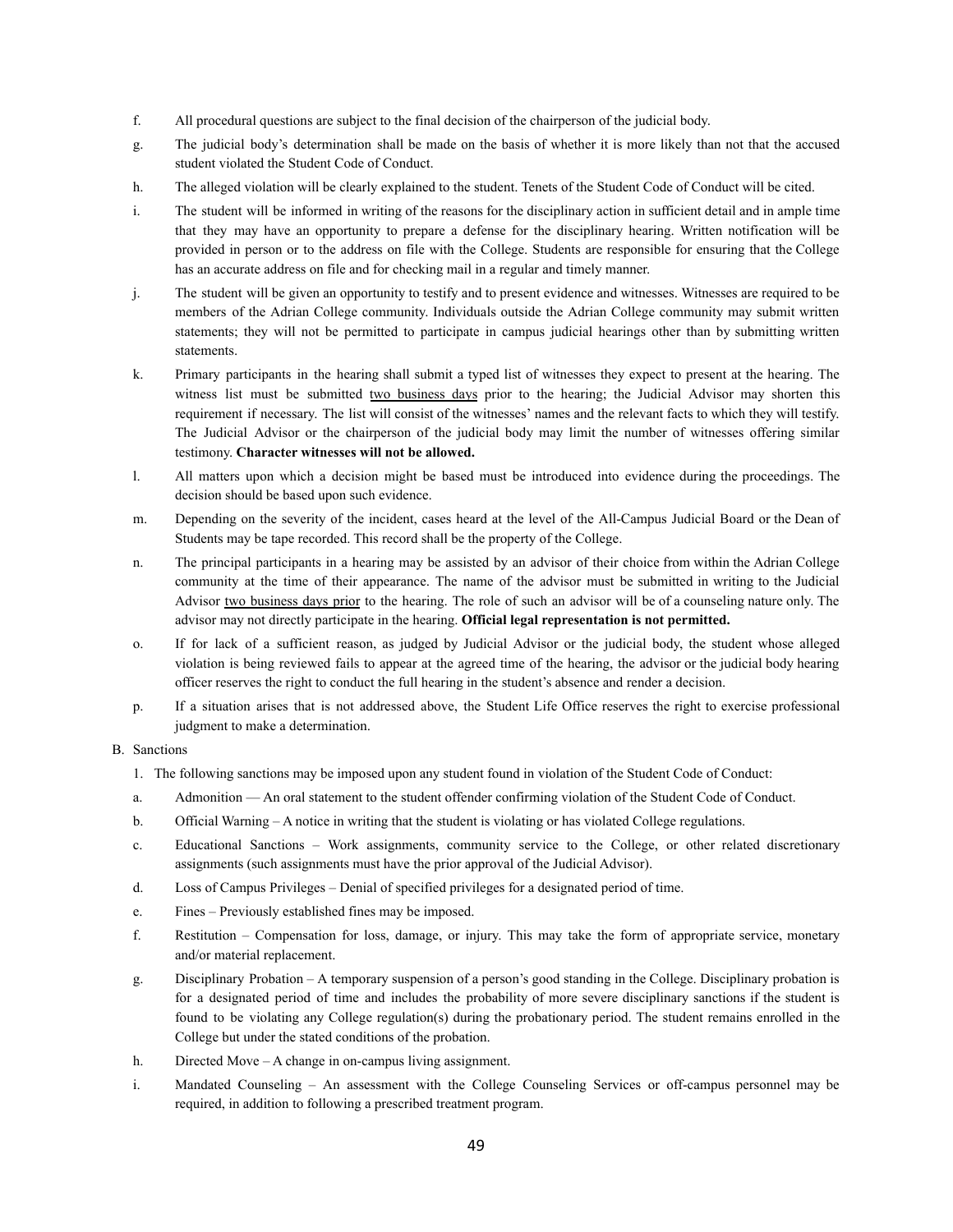- j. Campus Housing Suspension Separation of the student from campus housing for a definite period of time, after which the student is eligible to return. Conditions for readmission may be specified. No fees paid for room and board will be returned to the student. The student must leave campus housing within 24 hours of housing suspension unless granted permission **in writing** by the Dean of Students to stay longer.
- k. Campus Housing Dismissal Permanent separation of the student from campus housing. No fees paid for room and board will be returned to the student. The student must leave campus housing within 24 hours of housing dismissal unless granted permission **in writing** by the Dean of Students to stay longer.
- l. Deferred Suspension Action on a suspension is deferred when it is deemed to be in the best interests of the student and the College, thereby allowing the student to continue study in the normal manner. Failure to complete any of the additional expectations by the stated deadlines will lead to the immediate implementation of suspension without further hearing.
- m. College Suspension Suspension establishes a fixed period of time during which the student may not participate in any academic or other activity of the College. Suspension means that the student is physically separated from the College, must leave the campus and remain off-campus during the period of suspension. The student must leave campus within 24 hours of the suspension unless granted permission **in writing** by the Dean of Students to stay longer. During the suspension period, the student may return to campus only for official business if given prior written approval by the Dean of Students. (See *Policy Concerning Co-Curricular Participation During Suspension*.) At the end of the suspension period, the student may apply for readmission to the College; the application must be approved by the Dean of Students. In cases where the suspension prevents completion of the semester's academic work, the student will receive a "W," in the semester's classes. Parents or guardians of a dependent student may be informed of the disciplinary suspension of a student.
- n. College Dismissal Permanent termination of student status, with no option to reapply. As with College Suspension (see above), dismissed students are required to leave campus within 24 hours of dismissal unless granted permission **in writing** by the Dean of Students to stay longer and may return to campus only with prior written approval from the Dean of Students. Parents or guardians of a dependent student may be informed of all actions of dismissal. The student will receive a grade of "W" in the semester's classes.
- 2. Sanctions go into effect immediately, unless otherwise stated. **The sanctions remain in effect during the appeal process.**
- 3. More than one of the sanctions listed above may be imposed for any single violation. Judicial bodies and the Judicial Advisor are not limited to the sanctions listed above, but may impose other sanctions of a less severe nature which bear a reasonable relation to the violation for which the sanction is imposed.
- 4. Other than College dismissal, disciplinary sanctions shall not be made part of the student's permanent academic record, but shall become part of the student's confidential record. This record will be maintained in accordance with the College's policy pertaining to the Family Educational Rights and Privacy Act of 1974. The student's confidential record will be retained for a period of seven (7) years, from the time a student graduates or after the student's last date of attendance. After such time all disciplinary records in the student's confidential record are destroyed.
- 5. The following sanctions may be imposed upon groups or organizations:
- a. Those sanctions listed above in Section B 1, a through k.
- b. Deactivation Loss of all privileges, including College recognition, for a specified period of time.
- 6. Each case in which a judicial body determines that a student has violated the Student Code, the sanction(s) shall be determined by the judicial body in conjunction with the Judicial Advisor. The Judicial Advisor will be responsible for ensuring that the sanction has been carried out. Cases in which persons other than or in addition to the Judicial Advisor have been authorized to serve as the judicial body, the recommendation of all members of the judicial body shall be considered in determining and imposing sanctions.
- 7. Following the hearing, the judicial body or the Judicial Advisor shall notify the accused in writing of its determination and of the sanction(s) imposed, if any. This notification will normally occur within five working days after the hearing. Those persons involved with bringing charges and filing the College Incident Report may be notified of the outcome of the hearing, if deemed necessary. Such notifications are considered confidential and part of a student's educational record and shall not be shared with anyone other than the case's principal participants and necessary College officials.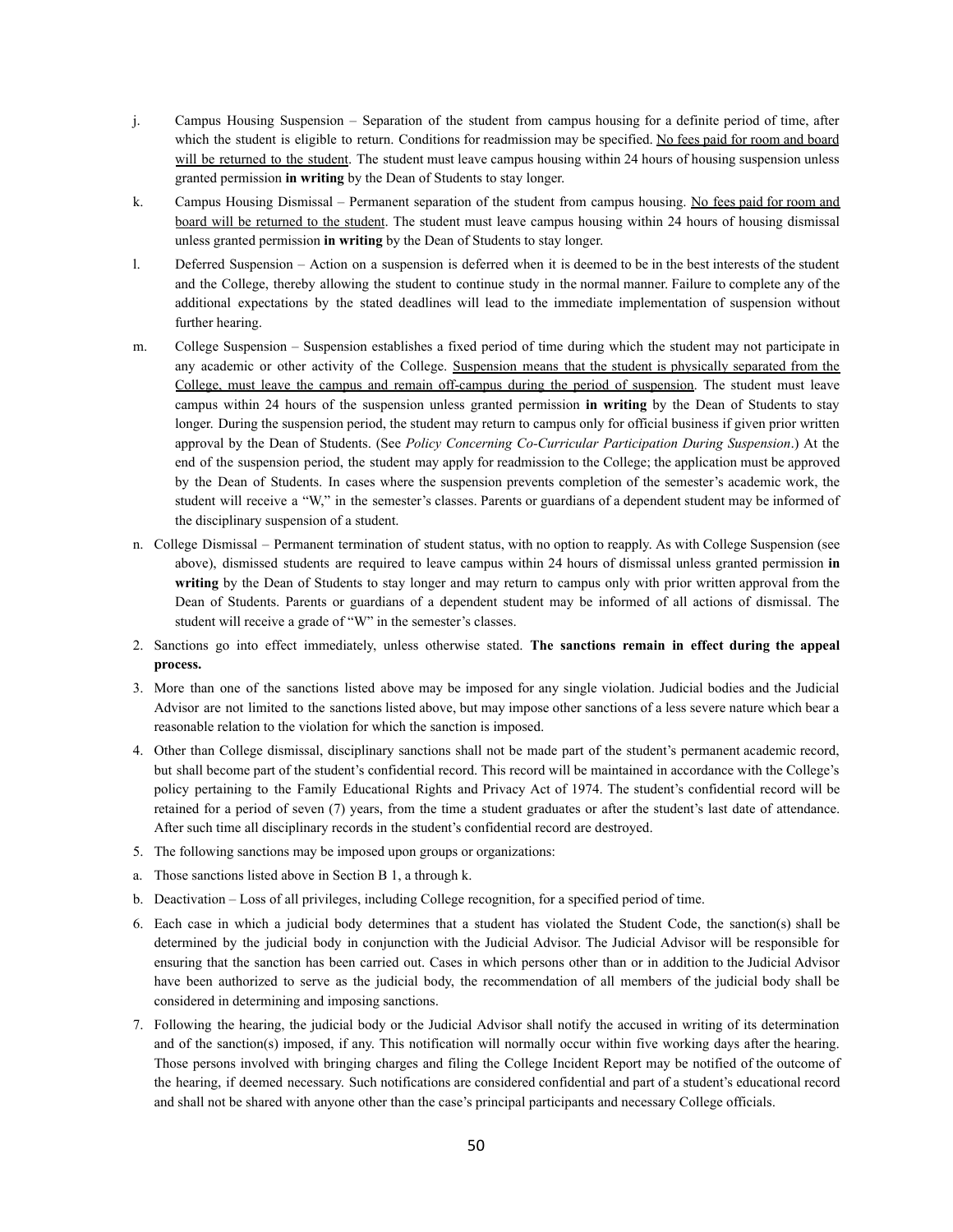#### C. Interim Suspension

In certain circumstances, the Dean of Students or a designee may impose a College or residence-hall suspension prior to the hearing before a judicial body.

- 1. Interim suspension may be imposed only: a) to ensure the safety and well-being of members of the College community or preservation of College property; b) to ensure the student's own physical or emotional safety and well-being; or c) if the student poses a definite threat of disruption of or interference with the normal operations of the College.
- 2. During the interim suspension, students shall be denied access to campus housing and/or to the campus (including classes) and/or all other College activities or privileges for which the student might otherwise be eligible, as the Dean of Students or the Judicial Advisor may determine to be appropriate.
- D. Administrative Withdrawal

A student accused of violating Adrian College policies and procedures may be diverted from the student judicial process and withdrawn in accordance to Administrative Withdrawal standards for reasons of emotional/mental disorder or noncompliance with a medical treatment plan. (Refer to the Student Handbook section on *Administrative Withdrawal Policy*.)

- E. Appeals
	- 1. A decision reached by the judicial body or a sanction imposed by the judicial body or Judicial Advisor may be appealed by accused students or complainants to the Dean of Students or designee within five (5) days of the decision. Such appeals shall be in writing and shall be delivered to the Dean of Students or his/her designee. The written appeal must state the grounds and rationale for claiming that an appeal is warranted.
	- 2. Except as required to explain the basis of new evidence, an appeal shall be limited to review of the verbatim record of the initial hearing and supporting documents for one or more of the following purposes:
	- a. To determine whether the original hearing was conducted fairly in light of the charges and evidence presented and in conformity with prescribed procedures giving the complaining party a reasonable opportunity to prepare and present evidence that the Student Code of Conduct was violated and giving the accused student a reasonable opportunity to prepare and to present a rebuttal of those allegations.
	- b. To determine whether the decision reached regarding the accused student was based on substantial evidence, that is, whether the facts in the case were sufficient to establish that a violation of the Student Code of Conduct occurred.
	- c. To determine whether the sanction(s) imposed were appropriate for the violation of the Student Code of Conduct which the student was found to have committed.
	- d. To consider new evidence, sufficient to alter a decision, or other relevant facts not brought out in the original hearing, because such evidence and/or facts were not known to the person appealing at the time of the original hearing.
	- 3. If an appeal is upheld the matter may be remanded to the original judicial body and Judicial Advisor with specific instructions for reconsidering the original determination, sanction(s) or both.
	- 4. In cases involving appeals by students accused of violating the Student Code of Conduct, a review of the sanction(s) may not result in more severe sanction(s) for the accused student. Instead, following an appeal, the Dean of Students may, upon review of the case, reduce or uphold, but not increase, the sanction(s) imposed by the judicial body and/or Judicial Advisor.
	- 5. In cases involving appeals by persons other than students accused of violating the Student Code of Conduct, the Dean of Students may, upon review of the case, reduce, uphold or increase the sanction(s) imposed by the original judicial body or Judicial Advisor or remand the case to the original judicial body and/or Judicial Advisor.
- F. Composition of Judicial Bodies
	- 1. All-Campus Judicial Board A hearing with the All-Campus Judicial Board may be used as an alternative to an administrative hearing with the Dean of Students or designee for those cases involving alleged serious violations of the Student Code of Conduct (e.g. violations which could result in suspension or dismissal). All members of the All-Campus Judicial Board are appointed for a term of one year. When appropriate, the Student Government Association Executive Board will appoint at least three (3) student representatives and two (2) alternates. At least two (2) faculty members and one (1) alternate faculty member will be elected by the faculty. At least two (2) board members and one (1) alternate will be appointed from the administrative staff by the Dean of Students or designee. The Dean of Students and the Assistant Dean of Students are not eligible for membership on the All-Campus Judicial Board. The Chair of the All-Campus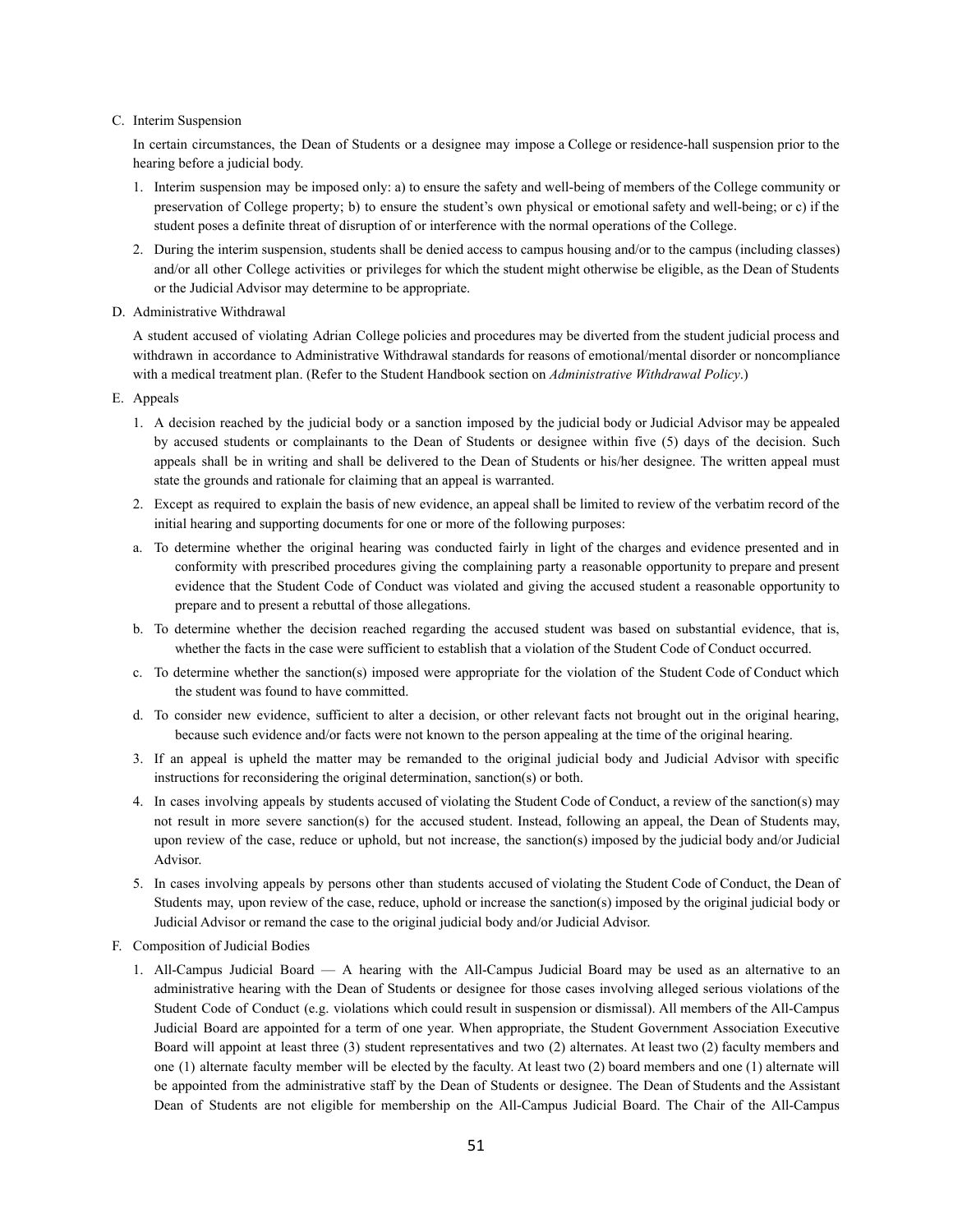Judicial Board shall be selected from within and among the faculty and administrative staff members. A quorum of the All-Campus Judicial Board [five (5) members] and representation from the three constituencies must be present in order for a hearing to occur. Decisions of the All-Campus Judicial Board or any other judicial body are based on a majority vote of the members present; all board members present are expected to vote yes or no on all motions.

2. Other Judicial Boards — Other judicial boards may be established by the Dean of Students, designee, or appropriate organizational units (e.g., Interfraternity Council, Panhellenic Council) for adjudication of constitutional matters, violation of organizational rules, residence life policy violations, or any cases of alleged Student Code of Conduct violations referred by the Dean of Students or designee.

#### **ARTICLE V: INTERPRETATION AND REVISION**

- A. Any questions of interpretation regarding the Student Code of Conduct shall be referred to the Dean of Students or his/her designee for final determination.
- B. The Student Code of Conduct shall be reviewed no less than every two years under the direction of the Judicial Advisor. Last reviewed: Spring 2013.
- C. Approved changes in the College Student Code of Conduct or in the College's disciplinary policies may occur and may be applied to matriculated students.
- D. Revisions to any policies or procedures to the Student Code of Conduct will be communicated to the campus community by email within 48 hours, as well as updated on the website.

## **ACADEMIC INTEGRITY POLICY**

Consistent with Adrian College's mission statement and based on principles of integrity and honesty, Adrian College seeks to develop students who are scholars capable of working independently. This includes the ability to analyze, organize, express and synthesize information in an original fashion. Any student who engages in behaviors that violate academic integrity and honesty can face disciplinary proceedings that may involve dismissal from Adrian College.

Students suspected of academic dishonesty may be subject to academic and/or administrative disciplinary procedures. In the first disciplinary procedure level, faculty members notify students suspected of dishonesty, meet with the students to discuss the infraction and impose appropriate academic penalties if an academic integrity violation is determined (e.g., reduced or failing grade for project and/or class). The faculty member also has the authority to report the incident to the Office of Student Life for inclusion in the student's file. In the second procedural level, the Office of Student Life may apply administrative action in addition to or in the absence of academic disciplinary procedures. Contact the Dean of Students at x 3142 for more information.

#### **EXPECTATIONS FOR ACADEMIC HONESTY**

- No student shall intentionally or inadvertently present others' ideas as his/her own.
- No student shall give or receive assistance on course assignments beyond the guidelines established by the professor.
- No student shall violate the academic and intellectual standards as established by the professor, professional association of the discipline or other sanctioning bodies such as the state or federal government. It is a joint responsibility of faculty and students to create awareness and understanding of professional standards, and students have the superseding duty to learn professional standards even in the absence of explicit instruction from the faculty.
- No student shall falsify, fabricate, or distort data through omission, or in any other way misrepresent data.
- No student shall engage in obstruction, defined as conduct that damages or destroys another person's work or hinders another in her/his academic endeavors.
- No student shall forge any person's signature.
- No student shall misrepresent his/her personal accomplishments nor misrepresent information about his/her Adrian College career.

#### **GENERAL DEFINITION OF ACADEMIC DISHONESTY**

Academic dishonesty includes attempts to present as one's own work, that which is not; help others in efforts to present as their own work, that which is not; or prevent others from receiving appropriate academic credit.

#### **TYPES OF ACADEMIC DISHONESTY**

This list is not exhaustive and may be modified to reflect specific course requirements by a professor. Note: Seeking assistance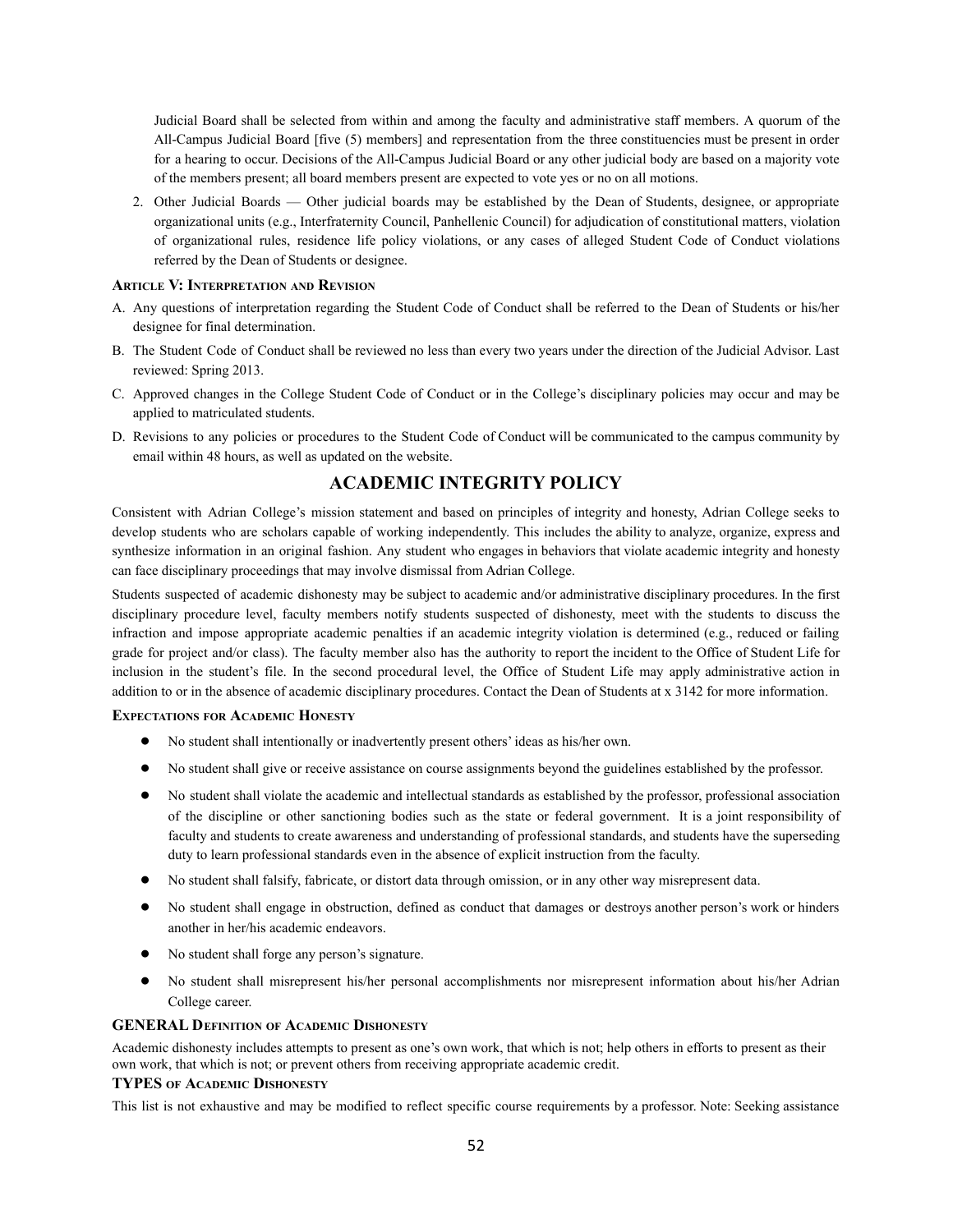from appropriate sources such as professors, a tutor, or an assistant in the College Writing Center or Math Department is NOT academically dishonest. Academic dishonesty includes:

- 1. Obstruction: Any behaviors that would affect another's work or materials necessary to complete such work. For example, withholding reference materials; destroying or tampering with computer files, laboratory or studio work, library resources, or research projects. Obstruction also includes any action that interferes with the teaching efforts of faculty members by disrupting the classroom, interfering with their interactions with other students, or in any way impeding or disrupting faculty member's research projects.
- 2. Misconduct in Research and Creative Efforts: Submission of work that the student knows to be inaccurate, including the fabrication, falsification, improper revision, selective reporting, or inappropriate concealing of data. Misconduct also includes a violation of human subjects standards including the failure to obtain IRB or equivalent approval before conducting research with human subjects; and/or the release of information or data given in the expectation of confidentiality to the researcher, creative artists, etc.; and/or failure to adhere to any applicable federal, state, municipal, disciplinary or collegiate regulations, standards or rules for the protection of human or animal subjects, or the protocols of the study population.
- 3. Cheating on Quizzes, Tests, or Examinations: Using or attempting to use any materials, including but not limited to notes, study aids, books or electronic devices, not authorized by the instructor; copying off another student's work; allowing another student to copy off your own work; taking an exam (which includes tests and quizzes) for another student or allowing another person to take an exam in your place; providing or receiving any kind of unauthorized assistance in an examination, such as providing or receiving substantive information about test questions or materials, topics, or subjects covered by the test.
- 4. Use of Prohibited Materials: using prohibited materials or equipment for performances, rehearsals, or classics assignments. For example, using a hidden "cheat sheet" with text for a vocal repertoire, vocal jury, or junior/senior recital.
- 5. False Submission: submission as one's own work that has been produced by another. For example, using another person's speech or presentation materials (e.g., a PowerPoint presentation created by another student or obtained from the Internet) or submission of work written or produced by another person (e.g., a paper acquired online, from other published sources, student organization files, or unattributed results generated by computer algorithm).
- 6. Aiding and Abetting False Submissions: Providing papers or other academic work to fellow students. For example, providing a paper from student organization files, writing or researching a paper for another student, or completing an assignment for another student. In general, unauthorized collaboration on the production of any academic work without prior approval of the instructor is prohibited. When in doubt, students should consult with the course instructor.
- 7. Multiple Submissions: Submission of the same work, in whole or substantial part, to more than one course without the explicit prior approval of all instructors currently involved. If work has been submitted in a prior course, either at Adrian or another institution, the student(s) must receive approval from the instructor(s) of the current course. If work is to be submitted to multiple courses in the same term, the student(s) must receive approval from the instructor of each course.
	- a. The policy applies to resubmission of assignments for a course that is retaken for any reason.
	- b. The multiple submissions rule is not intended to prevent students from building on or further developing work begun in prior courses. Examples include the further development of an art object begun in a course such as Two Dimensional Design in a later studio art class, the expansion of a project begun in a research methods course for a capstone project, the ongoing development of a laboratory experiment, etc. In each of these cases, however, the instructor of the later course has the authority to determine to what degree the original work may be incorporated into the later work.
- 8. Corrupted Files: Submitting an unreadable file known to be corrupted or intentionally corrupted. Claiming false grounds for requesting an extended deadline. For example, using an online site or application to corrupt the file in order to create delay and avoid deadlines (note that intentional data corruption is typically detectable).
- 9. Fabrication: The use of invented, counterfeited or forged information, sources, or data in any assignment, test, paper, project, lab report, etc. Includes alteration or misleading omission of relevant data and dishonest reporting of research results, but does not apply to legitimate disagreement over the interpretation of findings, data, concepts, theories, etc.
- 10. Plagiarism:
	- a. Plagiarize Webster's New Collegiate Dictionary defines plagiarism as: "to steal and pass off the ideas or words of another as one's own; to use a creative production without crediting the source; to commit literary theft; to present as new and original an idea or product derived from an existing source.
	- b. The act of submitting a paper, project, test, or other assignment signifies that the student affirms that the work is his/her own. The absence of any discernible attempt to give credit to your source will be taken as *prima facie* evidence of intent to plagiarize. In other words, if you have made no attempt to give credit to someone else, you have created a presumption of intentional plagiarism. Inadvertent plagiarism is sloppy scholarship and is not acceptable, even if committed out of ignorance.
	- c. Types of Plagiarism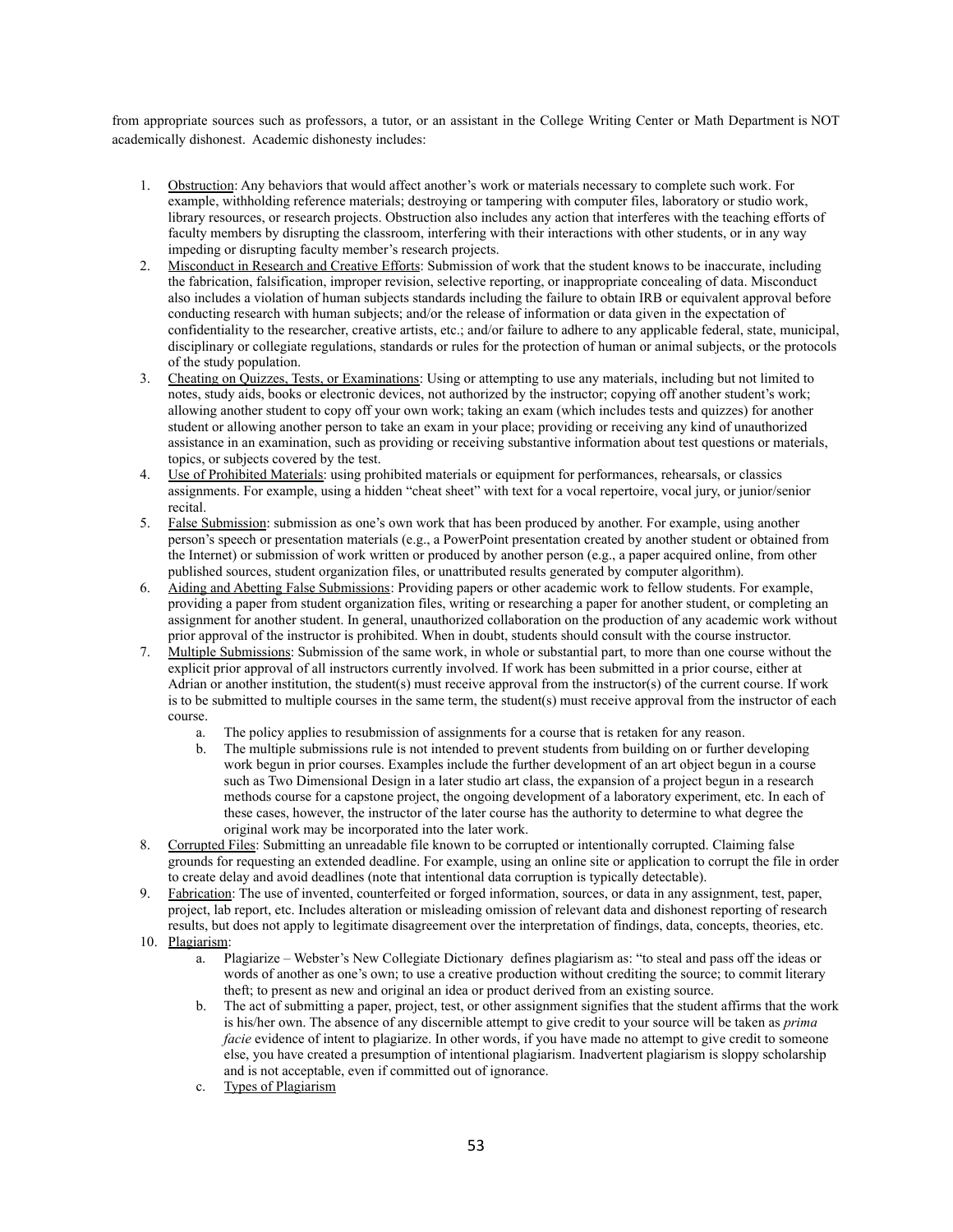i. Direct plagiarism is taking the exact words of an author without giving due credit. There should be a visual indication of using an author's exact words, such as quotation marks or block indentation, and there should be a proper citation of the author's work.

Original Source: "To the extent that behavior problems occur in the classroom, teachers should question the students and conduct systematic observations of them" (Good & Brophy, 1991, p. 257).

- 1. Acceptable Use: Population cannot grow forever because the world is finite and cannot support an infinite number of people (Hardin 1968). [Note that although the student has paraphrased – put the idea into her/his own words, she/he has still properly cited the original author, giving him/her credit for the idea.]
- 2. Unacceptable: To the extent that behavior problems occur in the classroom, teachers should question the students and conduct systematic observations of them. [Note that the student is using your/the original author's idea, but is failing to give him/her credit for it.]
- ii. In direct plagiarism occurs "when paraphrasing someone's words or ideas without changing the sentence structure or only occasionally changing a word or phrase" (Storey, 1999). Plagiarism does not only include the verbatim replication of text or speech. It also includes the plagiarism of ideas, such as can occur with unattributed paraphrasing.
- iii. Reproduced images and sounds, including photographs, drawings, charts, tables, graphs, or any other graphical items or audio segments must be identified by proper citation of the source.
- iv. Use of algorithms created by others, such as language translation services, evolutionary algorithms, etc., must be identified by proper citation of the source.
- v. Any text or item copied and pasted from the Internet must include proper citation.

## **ADRIAN COLLEGE STUDENT ALCOHOL POLICY**

It is illegal in the State of Michigan to:

- 1. possess or consume alcoholic beverages under the age of 21
- 2. furnish alcoholic beverages to minors
- 3. utilize false ID for the purchase of alcoholic beverages

Adrian College does not consider alcohol necessary or conducive to higher education; however, we believe that students should be given every opportunity to freely and responsibly make those decisions which directly affect their lives and to experience the consequences of those decisions. Therefore, Adrian College is committed to promoting and maintaining a work, academic and living environment that is safe, promotes achievement and is free from illegal and abusive alcohol use as proscribed by local, state and federal laws.

#### **ON-CAMPUS POLICY**

All students have the right to live in College housing without unreasonable disturbances. Although the responsible use of alcohol is permitted by those of legal age, behavior of those using it must not infringe on any other student's right to privacy, to study or to rest. Therefore:

- 1. Adrian College supports local, state and federal laws regarding the use of alcohol. Behavior that is, or could be construed as, a violation of these laws is a violation of the College's alcohol policy as well, including intoxication of students under the legal drinking age.
- 2. Consumption of alcoholic beverages may take place only within the privacy of a student's room by students 21 years of age or older.
- 3. Open containers (bottles, cans, cups, glasses) used for the consumption of alcohol are not permitted outside the individual or designated room unit. This includes campus grounds. Students are responsible for the proper disposal or care of emptied alcohol containers and are encouraged to assist in the overall maintenance of an attractive campus.
- 4. Student organizations sponsoring social events on campus shall comply with the *Adrian College Alcohol and Risk Management Policy for Social Events* as approved by the College.
	- a. Student organizations who host social events with alcohol on campus or at off campus facilities (e.g., rented hall) must comply within the guidelines of the organizations' policies (generally BYOB or third party vendor).
	- b. A student organization wishing to host an event must first fill out a Social Events Request form located in the Student Activities Office. All forms must be turned in the Tuesday, prior to the event.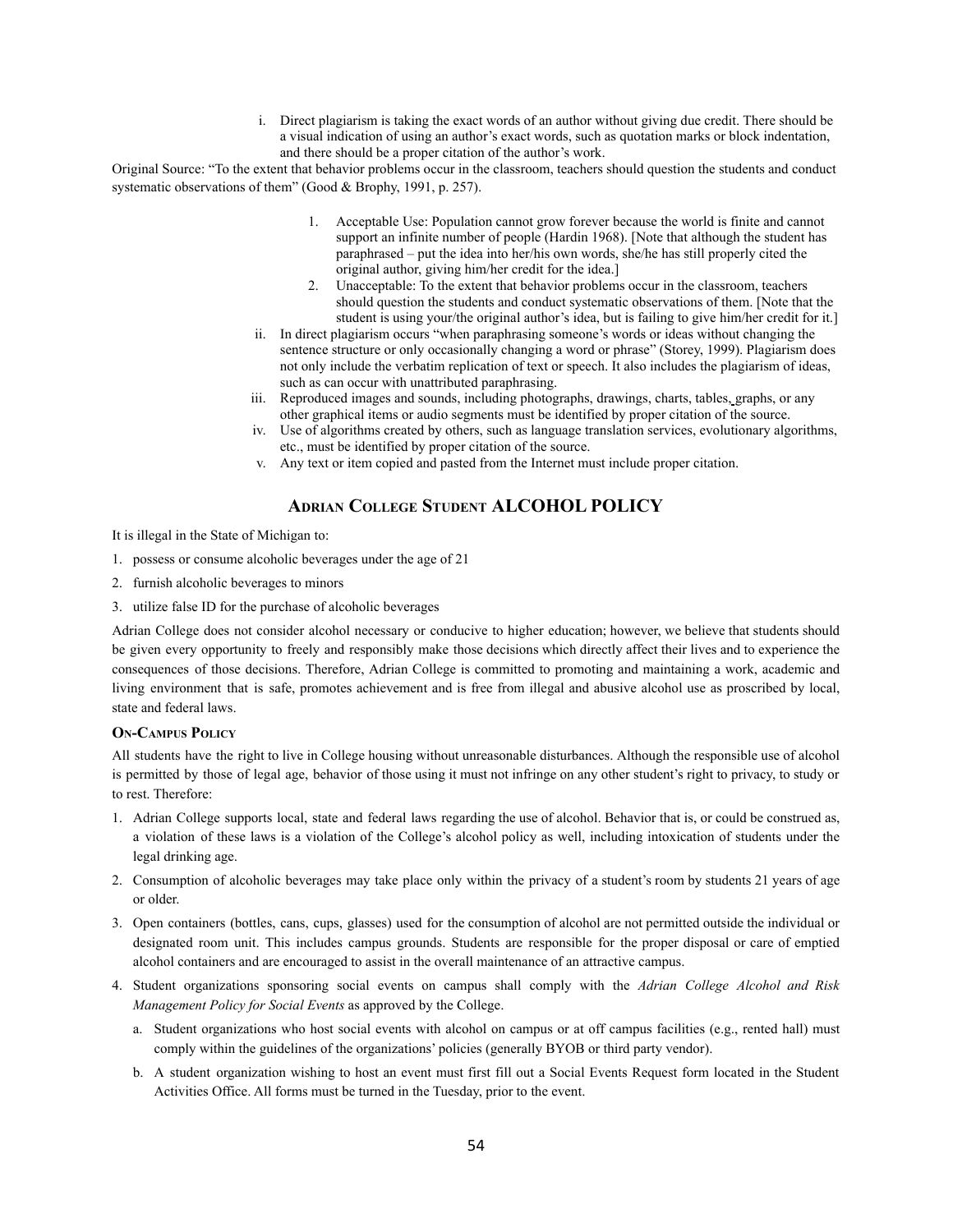- 5. Consumption of alcoholic beverages is prohibited inside all sports facilities.
- 6. No containers capable of holding a large quantity of alcohol (e.g., trash can, beer bong) or requiring a "tap system" [e.g., keg,] are permitted in any housing units on campus.
- 7. Students are responsible for their own actions as well as the actions of their guests. All persons including guests present in a room wherein a violation(s) of the Alcohol Policy occurs may be held accountable for said violation(s).
- 8. Adrian College money may not be used by student organizations for the purchase of alcohol. This includes money from College accounts as well as money raised by on campus sales or solicitations.
- 9. Alcohol may not be used to recruit students by any student organization or athletic team.
- 10. Alcohol use that jeopardizes or endangers the welfare of oneself or others, or contributes to disturbances, property damage and other irresponsible or offensive action or behavior is a violation of the *College's Alcohol Policy*, in addition to other violations which may apply.
- 11. The College reserves the right to notify College officials who have a legitimate educational interest in students who violate the policy (e.g., Athletic Department of athlete violations).

#### **TAILGATING POLICY**

Adrian College does not prohibit tailgating prior to or during events on campus. The following guidelines apply to ensure that tailgating activities are respectful of others and consistent with an academic environment:

- 1. Michigan laws pertaining to the possession, consumption and distribution of alcohol and controlled substances will be enforced.
- 2. Glass containers are not permitted.
- 3. Adrian College reserves the right to immediately close all tailgating activities at its discretion and remove individuals who display behavior inconsistent with an academic environment.
- 4. Tailgating will only be permitted in the Merillat and Dawson parking lots unless otherwise approved by the Dean of Students.

#### **OFF CAMPUS POLICY**

Student use of alcohol in off campus situations is a matter of individual responsibility and any misuse is subject to punishment by duly authorized civil authorities. Adrian College does not approve of or sanction off campus events where alcohol may be present.

#### **ENFORCEMENT**

The responsibility for enforcement of the Alcohol Policy rests on each individual in the College community. The implementation of the enforcement is under the jurisdiction of the Office of Student Life.

- 1. Within College housing, all violations must be reported to the Residence Life staff as soon as possible. Other on-campus violations should be reported to the Student Life staff.
- 2. A student found in violation of the *Alcohol Policy* will be informed of his/her violation at the time of the violation. In cases where this is not possible, the student will be informed in writing of the violation's report to the Student Life Office.
- 3. Depending on the severity of the violation, the sanction(s) for individual students may include educational sanctions (e.g. on-line alcohol class, paper, education and process classes, program implementation), required clinical assessments of the student's alcohol and other drug use, psychological and/or medical treatment based on clinical assessments, suspension or dismissal. Students will be responsible for any costs associated with sanction(s). (A complete list of possible sanctions are listed in the *Adrian College Student Code of Conduct, Article IV Section B.*)

## **GAMBLING POLICY**

Adrian College prohibits any student organization from conducting gambling activities on campus or at college sponsored events. Fundraisers and raffles must be approved through the Development Office.

## **CAMPUS TOBACCO POLICY**

In keeping with Adrian College's mission statement and in recognizing the adverse effects of using tobacco and its by-products, it is the College's intent that all academic, residential and service buildings maintain a tobacco free environment. This policy applies to all students, staff and visitors.

The tobacco free policy applies to all academic, residential (including student rooms), service facilities and vehicles owned and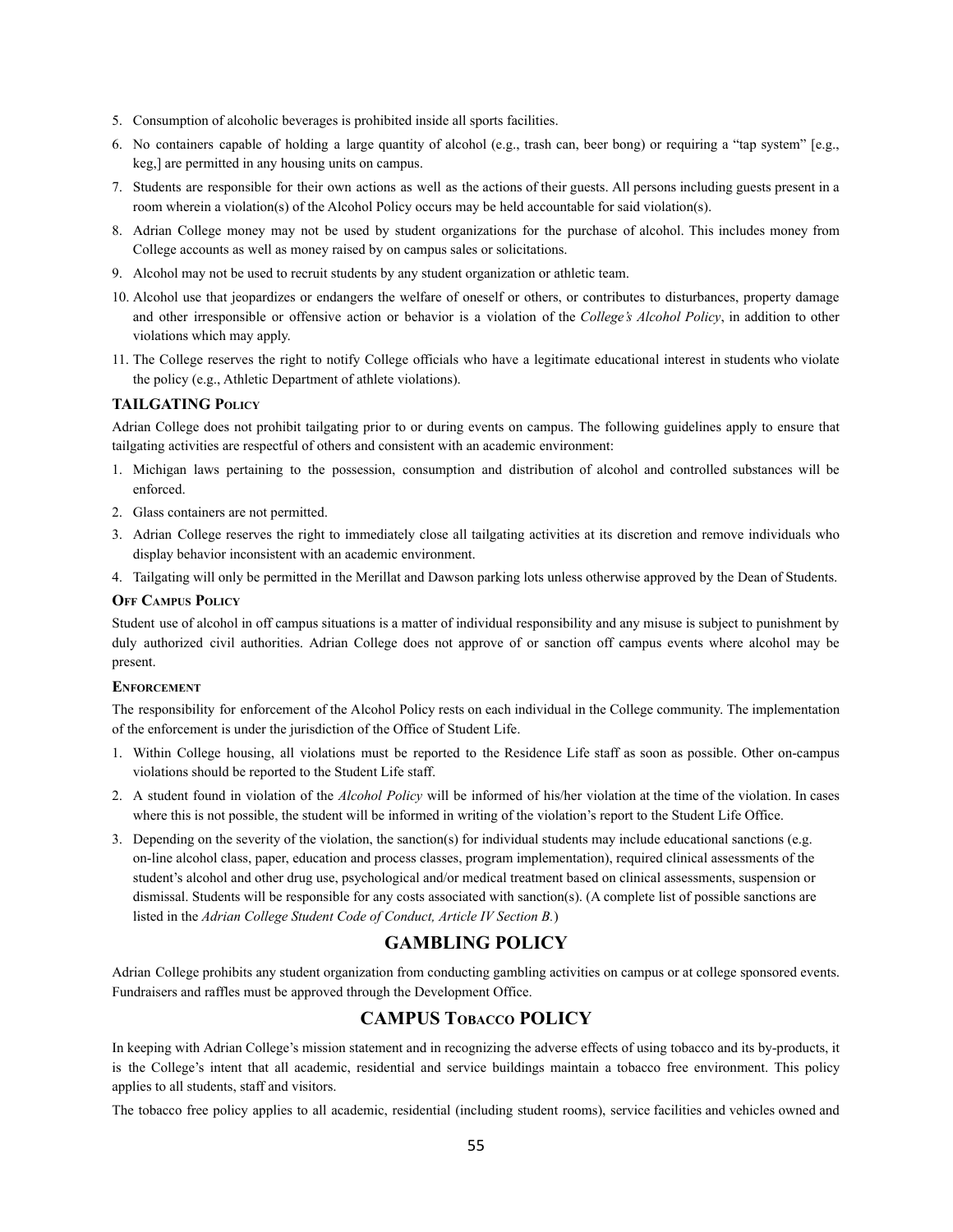operated by Adrian College. Tobacco (e.g. cigarettes, cigars, chewing tobacco, electronic cigarettes, etc.) use is permitted on campus grounds provided that it occurs beyond 25 feet of any building entrance and away from windows of residential buildings. **Hookah pipes are not permitted on Adrian College campus**.

## **WEAPONS AND DANGEROUS DEVICES POLICY**

Possession, keeping and/or use of firearms, weapons, fireworks, ammunition, flammable or incendiary devices is prohibited on all Adrian College properties (including all campus facilities, athletic facilities and parking lots) and at all Adrian College events, regardless of location.

## **STUDENT/FACULTY AND STAFF RELATIONSHIPS POLICY**

Adrian College encourages the development and maintenance of an environment conducive to learning and education for all students. Adrian College considers amorous or sexual relationships between students and members of the faculty, including those relationships which appear to involve genuinely mutual consent, to be inimical for several reasons.

Because instructors have tremendous authority over students' grades and recommendations for further study or future employment, amorous or sexual relationships between students and faculty members necessarily involve a disparity in power. Such a disparity in power makes coercion possible and, even where there is no explicit or intended threat, considerations of the instructor's authority may influence a student's consent to a relationship. Furthermore, the termination or initiation of such relationships may degenerate into sexual harassment or be characterized by conduct which may be perceived as sexual harassment.

Amorous or sexual relationships between students and faculty members may also cause an instructor to favor the student involved over other students. Such favoritism is unprofessional and detrimental to the education process of all students. Equally harmful is other students' perception that such favoritism exists, regardless of whether there is any factual basis to support that perception. If other students believe that the relationship has affected an instructor's impartiality and that academic rewards are not distributed by merit, the resentment and loss of morale caused by such beliefs will undermine the integrity of the education process.

Similarly, college employees other than members of the faculty may also be in positions of power, authority, or trust relative to students. These involvements may include student evaluations, disciplinary sanctions, recommendations, employment, finances, or judgments related to academic status, enrollment, or matriculation.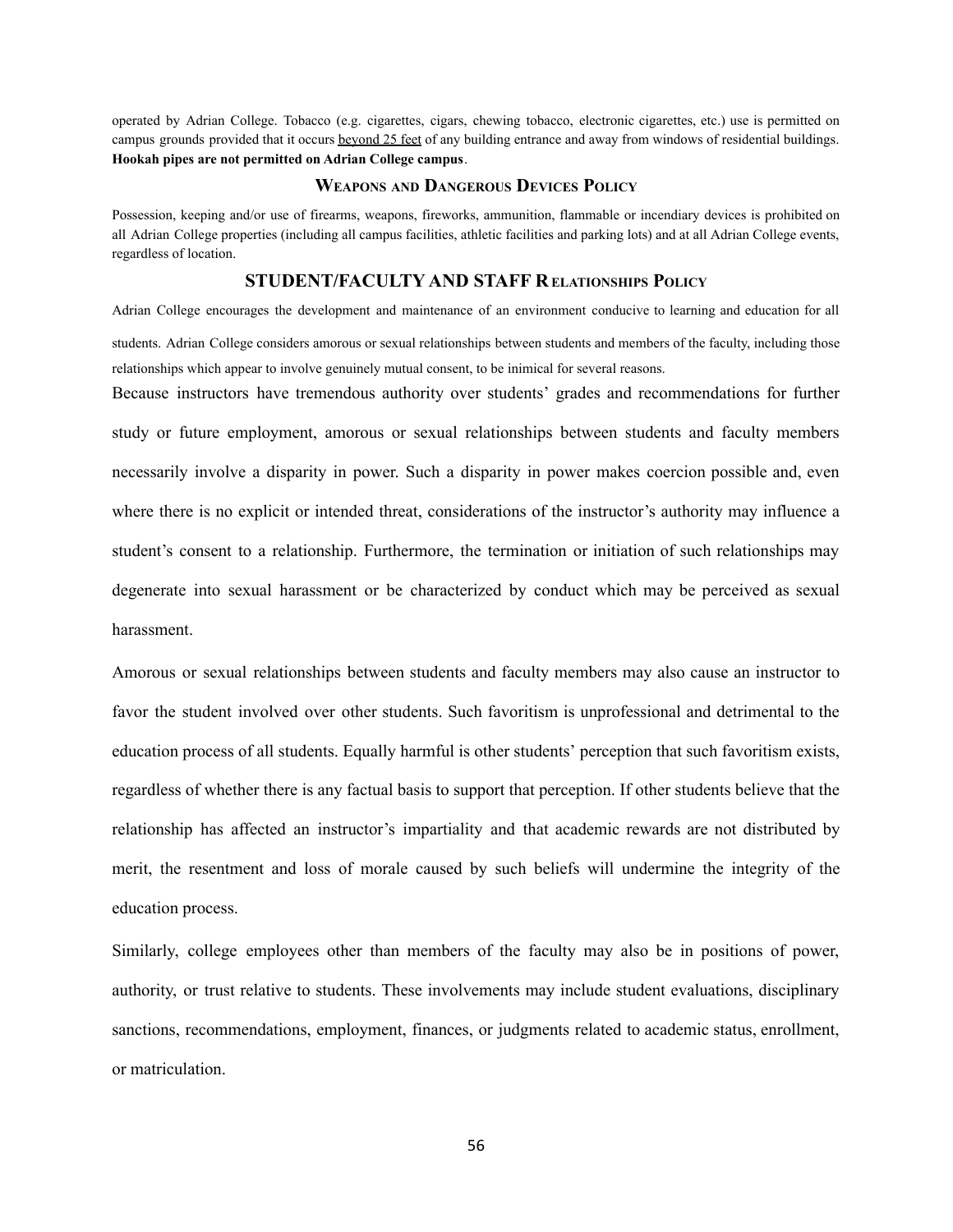Students who are a party to an amorous or sexual relationship with a faculty or staff member and who believe that as a result of the relationship they may have been the subject of an abuse of power or authority, may seek redress through the process described in the College's Policy on Discrimination and Discriminatory Harassment (below). Members of the college community, other than students involved in the student-employee relationship, who have factual knowledge of a student-employee relationship, may bring the matter to the attention of the Vice President to whom the employee reports. In the case of the employee being one of the College Vice Presidents, the matter should be referred to the College President. An employee may find himself or herself about to enter into a relationship as described in this policy. If this should happen and the employee believes that due to extenuating circumstances he or she should be exempt from the confines and sanctions of this policy, the employee should immediately notify the Vice President to whom they report and explain the circumstances that they believe warrant special consideration.

The Vice President will report the request to a Committee constituted expressly to determine whether such exemptions shall be granted. This "Committee on the Policy on Student/Faculty and Staff Relationships" shall be composed of the President of the College and four other members appointed by him or her. Two of the appointees shall be women; two shall be men. Each appointee shall have a minimum of five years experience at the College. Appointees serve for one academic year at the pleasure of the President, with no limits as to reappointment.

In light of the inequalities between students and faculty or staff members and the appearance of exploitation or favoritism inherent in student-employee amorous or sexual relationships, employees are prohibited from engaging in such relationships with students currently enrolled at Adrian College. Employees engaging in such relationships will be construed as having committed personal and professional misconduct and will be subject to appropriate sanctions, up to and including suspension or termination. Furthermore, if a complaint is initiated by a student, even when both parties have consented to the development of such a relationship, it is the employee who, by virtue of his or her special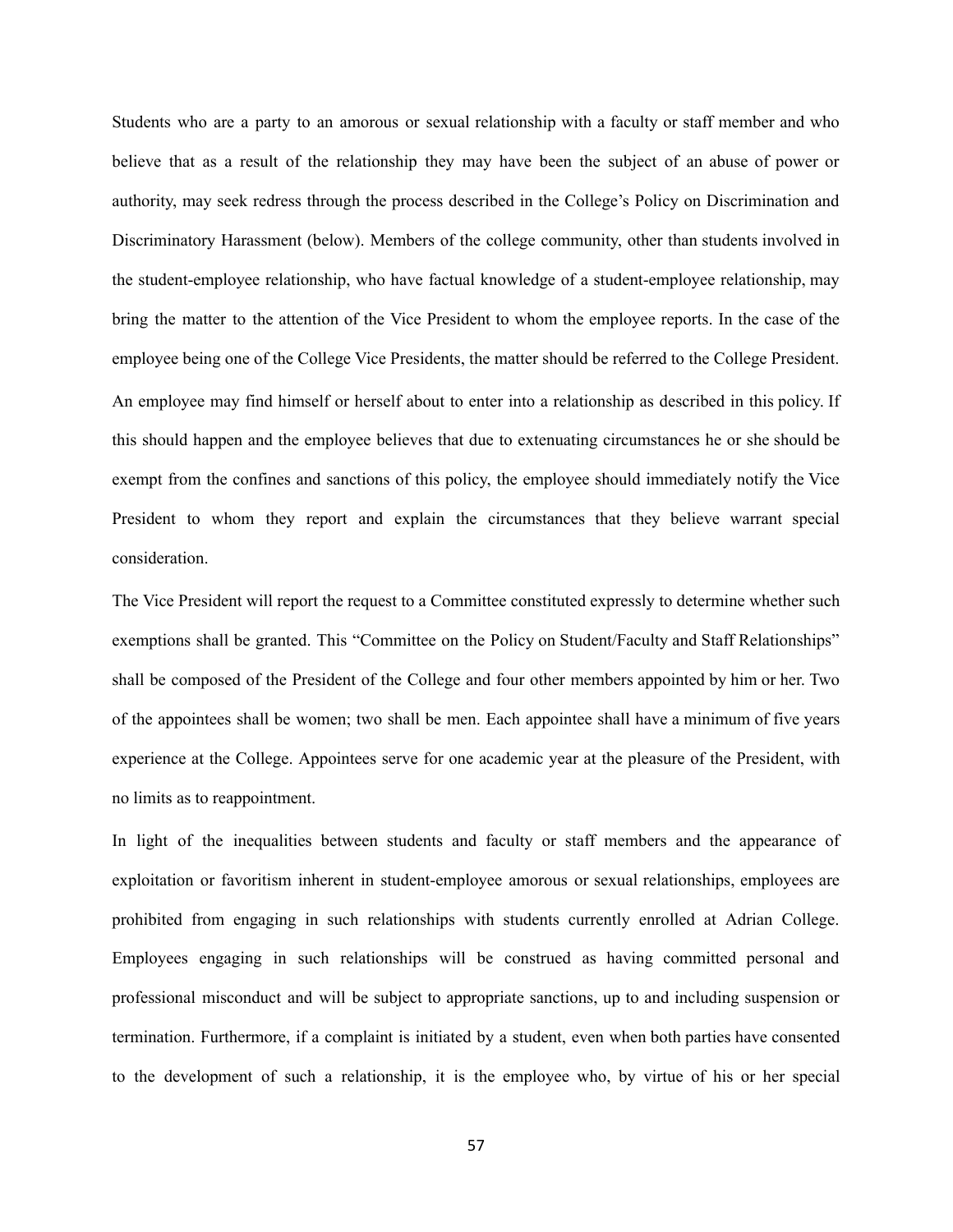responsibility, will be held accountable for unprofessional conduct.

#### **SEXUAL ASSAULT POLICY**

Adrian College strictly prohibits committing, attempting, or inciting another to commit sexual contact with another member of the College community without that person's consent, including but not limited to, rape and other forms of sexual assault. Conduct will be considered "without consent" if no clear consent, verbal or non-verbal, is given; if inflicted through force, threat of force, or coercion; or if inflicted upon a person who is unconscious or who otherwise reasonably appears to be without the mental or physical capacity to consent. For example, sexual contact with a person whose judgment appears to be impaired by alcohol or other drugs may be considered "without consent". Students found to have violated this prohibition will be subject to procedures outlined in the Adrian College Student Code of Conduct. Criminal proceedings may occur as well.

## **Guidelines for Assistance**

1. What if it happens to me?

- a. Go to a safe place and call for help as soon as possible
- b. DO NOT shower, bathe, douche, wash your hands, brush your teeth, use the toilet, change or destroy your clothing, or straighten up the area where the assault occurred. Preserve all evidence.
- c. Call 911 for emergency personnel immediately, then contact Campus Safety at extension 4333
- d. Get medical attention as soon as possible.
- e. Contact someone you trust for support.
- 2. What options do I have and what services are available to me?

All victims are encouraged to report sexual assaults; however, the decision is a personal choice. Do not allow others to make the decision. Also, if the perpetrator or others try to coerce or intimidate the victim into not reporting the crime, that in itself is an additional crime in the State of Michigan. As a service to victims, the Department of Campus Safety may be contacted for information and assistance in contacting the proper law enforcement agency. All Adrian College Campus Safety Officers have received Sexual Assault Training and have signed a confidentiality agreement prior to beginning their employment.

Other campus services are available at the Student Health Center. Staff are trained Sexual Assault Advocates that can help with a variety of needs, including support and assistance with health and counseling issues. For more information and assistance, please call:

- Health Center, extension 4314
- Counseling Center, extension 4091
- Student Life, extension 3142
- Residence Life, extension 3861

#### **For off-campus services, call:**

- Catherine Cobb Program, 517-264-5733
- 24 Hour Crisis Line, 517-265-6776
- Crime Victim Assistance Legal Aid, 888-251-1598

Another on-campus service, provided by Adrian College, is to assist the victim with changing their academic and living situations, if desired. For assistance contact:

- Student Life, extension 3142
- Housing Office, extension 3861
- 3. What actions will Adrian College take?

After all information is gathered, it is forwarded to the Student Life Office and a judicial hearing may be set up. Judicial hearing procedures are described in the Student Code of Conduct. Students who file complaints and students who are accused of sexual assault, are entitled to have others present during the hearing and to be informed of the outcome of the hearing.

4. What are the Michigan laws regarding sexual assault?

Michigan's sexual assault law is written under the Criminal Sexual Conduct Statute (CSC). There are 4 degrees of CSC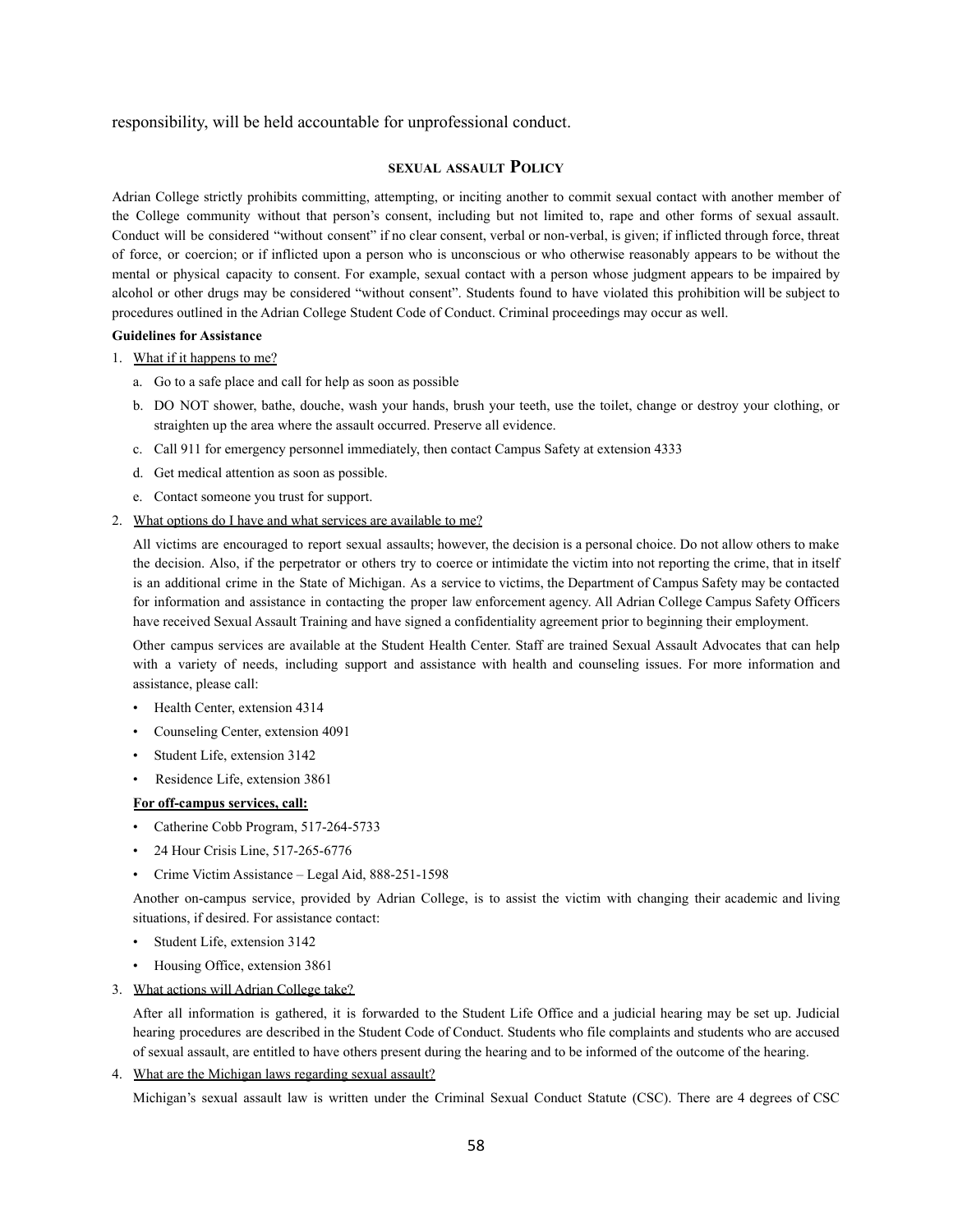ranging from touching to penetration, with penalties as severe as life imprisonment. Due to the wording and complexity of the law, it is not possible to print it in its entirety. For answers regarding the law, contact the Department of Campus Safety, the Office of Student Life, or the local prosecuting attorney's office.

## **DISCRIMINATION AND DISCRIMINATORY HARASSMENT P OLICY**

## **Introduction**

When Adrian College was established in 1859, its founders declared that it should be open to people of both sexes and all races and nationalities. Because of this mission, the College has always opened its campus to a wide variety of students. It attempts, through orientation, academic and social programming, affirmative action and the training of professional and student staff, to create an environment where difference is not only tolerated but celebrated.

In order to maintain this openness and variety, it is the policy of Adrian College that all students, faculty, staff, officials and guests be free from discrimination and discriminatory harassment based on race, religion, creed, ethnicity, national origin, sex, sexual orientation, age, handicap or physical characteristics. Discrimination is wrong and will not be tolerated.

The primary purposes of this policy are to maintain an open educational environment and to modify the behavior of individuals who debase that environment through discrimination and discriminatory harassment. The emphasis in this policy is on education and mediation rather than punishment. However, a single severe instance of discrimination or discriminatory harassment or repeated though less severe instances of discrimination or discriminatory harassment may result in the dismissal of a student or may constitute just cause for the dismissal of an employee.

#### **Definitions**

The following forms of behavior constitute discrimination or discriminatory harassment. Individuals practicing such behaviors may be subject to disciplinary action.

#### *Discrimination*

In order to establish a balance of faculty, staff and students that reflects the United States population, the College may in certain situations consider sex or minority status as a factor in staff hiring and in student financial aid. Also, the College reserves the right to offer separate sports programs and housing accommodations based on sex, as allowed by law. With these exceptions, it is a violation of College policy to make decisions regarding employment (hiring, continuation, promotion, dismissal, tenure), registration for classes, assignment of grades, financial aid, disciplinary action, housing and similar matters, on the basis of race, religion, creed, ethnicity, national origin, sex, sexual orientation, age, handicap or physical characteristics.

#### *Discriminatory Harassment*

Discriminatory harassment is verbal or physical behavior that interferes with a person's employment, academic performance or subjects an individual to an intimidating, hostile, or offensive educational, employment or living environment. Other expressive behavior (e-mail, social media, written notes, posting pictures) may also contribute to a hostile or offensive environment and may also violate this policy. Harassment that demeans a person or a group of people based on race, religion, creed, ethnicity, national origin, sex, sexual orientation, age, handicap or physical characteristics is specifically prohibited. Two specific types of harassment are further defined and illustrated below.

#### *Racial and Ethnic Harassment*

Racial and ethnic harassment constitutes any physical or verbal behavior that subjects an individual to an intimidating, hostile or offensive educational, employment or living environment. Such harassment:

- (a) denigrates or stereotypes an individual because of his or her racial or ethnic affiliation;
- (b) demeans or slurs an individual through pictorial illustration, graffiti, or written documents or material because of his or her racial or ethnic affiliation; or
- (c) makes unwarranted or disparaging references or innuendoes in attributing an individual's personal conduct, habit or lifestyle to his or her racial or ethnic affiliation.

#### *Sexual Harassment*

Please reference the Sexual Misconduct & Sexual Harassment Policy: [.http://adrian.edu/campus-life/student-life/sexual-assault-policies](http://adrian.edu/campus-life/student-life/sexual-assault-policies)

#### **WHAT CAN YOU DO?**

Students who believe themselves to be victims of discrimination or discriminatory harassment should attempt to resolve the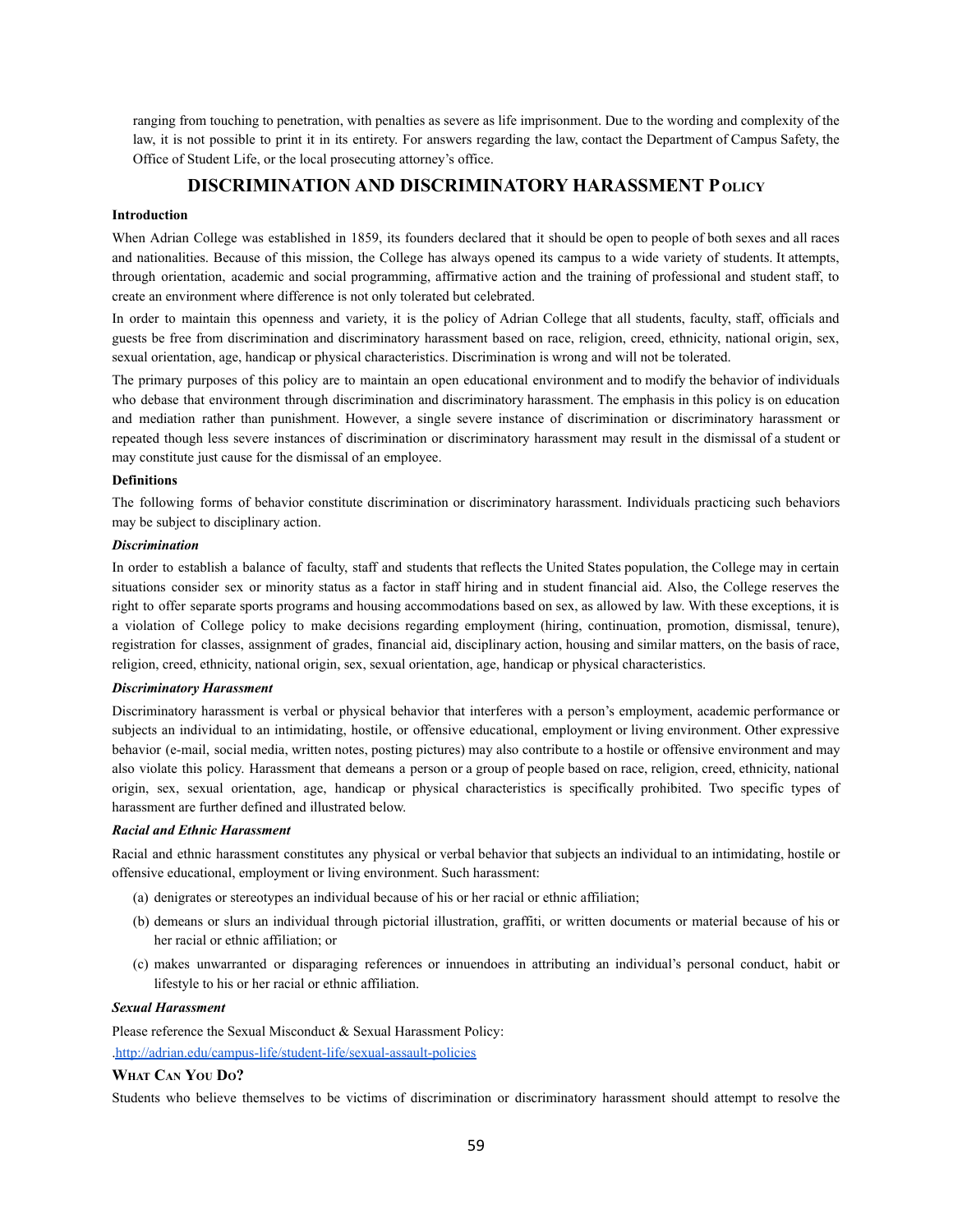matter — either informally through a process of discussion and mediation, or formally, through a hearing process.

You may be able to resolve the matter of inappropriate conduct by discussing the matter directly with the person whom you believe to have caused the problem. The College encourages this informal means of mediation where practical and appropriate.

If you do not believe that such discussion is possible or appropriate, you should talk with one of the following people or offices to begin either informal mediation or the formal hearing process. If the accused person is an employee of the College, you may instead choose to begin the process by contacting the employee's supervisor.

#### *CAMPUS ADVOCATES*

These are students, faculty and administrative staff members who have volunteered to assist students and employees who believe they have experienced discrimination or harassment. (See the Office of Student Life for a current list of Campus Advocates.)

At this point, the goal is still to resolve the problem informally. The person you contacted will gather information from you and will, if possible, attempt to resolve the matter with the accused person or guide you to a College counselor or other qualified employee who will do this.

All informal actions with the persons involved will be kept confidential to the greatest extent possible consistent with (1) preventing future acts of harassment, (2) providing an appropriate remedy to persons injured by acts of harassment and (3) allowing the accused person to reply to a complaint.

#### *WHEN INFORMAL MEANS D<sup>O</sup> NOT RESOLVE THE PROBLEM*

If this informal process does not satisfy you and the accused is another student(s), the matter should be pursued through procedures outlined in the Adrian College *Student Code of Conduct*. The person assisting you with the matter will introduce you to the Assistant Dean of Students or another Student Life staff member who can assist you with bringing charges under the Student Code of Conduct.

If the informal process described above does not satisfy you and the accused is a faculty member, administrative staff member, or other non-student employee of the College, the person assisting you will introduce you to the College Discrimination Officer who will pursue the matter further with you. The College Discrimination Officer is appointed by the President with the advice and consent of the College Assembly.

Threats or other forms of intimidation or retaliation against the student making the complaint, any other witness or any person assisting the student in the process constitutes a separate violation of this policy.

## **POSTING POLICY**

All postings by student organizations, athletic teams, classes, individual students, individuals or non-college affiliated organizations must be approved by the Office of Student Activities, located in the Caine Student Center. Approval must be stamped **PRIOR to duplication of the postings**. All postings without this approval will be removed.

All notices and signs must clearly state the individual's name or the official name of the sponsoring organization(s), academic department(s), athletic team(s), class(es), institute(s) (*Academic departments and athletic teams are not required to receive* approval from the Office of Student Activities, but must follow all other guidelines of this Posting Policy.), date, location, time and purpose.

Students and organizations seeking approval for postings should plan ahead as approval for postings may not be immediate and signs may require changes or additions to be approved. Other paperwork may be required prior to posting approval, i.e. "Proposed Fundraising Request Form" or "On-Campus Social Event Form."

The posting organization is responsible for the removal of all approved signs and postings within 48 hours of the conclusion of their event.

#### **Content of Posting**

Use of the college seal or bulldog, must be requested and received from the Office of Public Relations.

Signs should represent a student organization or individual student in a positive way, as they are a reflection of the individual or group as a whole. Postings may not include: nudity, sexually explicit material or content, any alcohol related content, profanity or any negative representation of the College, an organization or individual. The postings must reflect the values of the College as embodied in the Student Code of Conduct Preamble. Postings should not violate the Adrian College Discrimination and Discriminatory Harassment Policy.

#### **Location of Postings**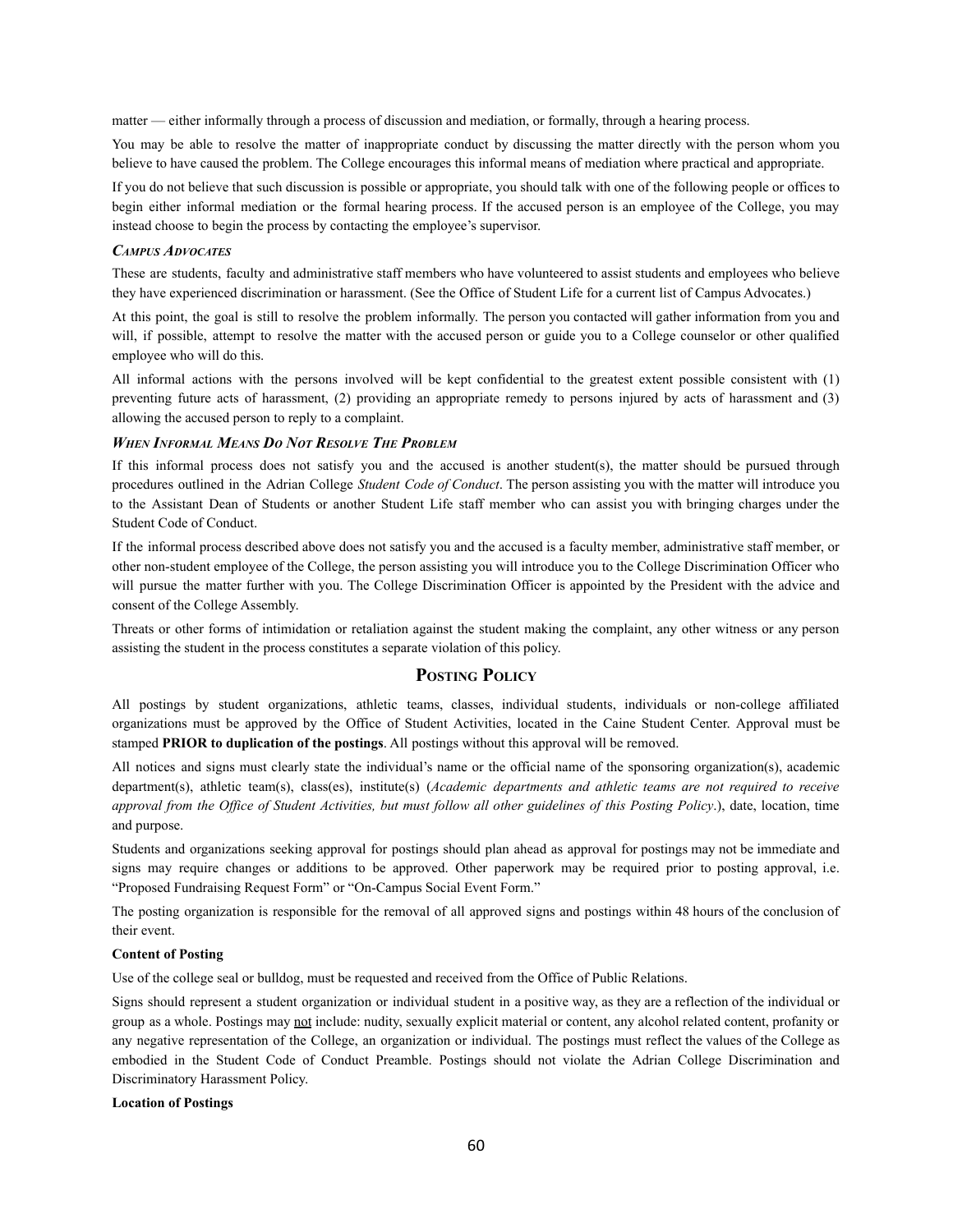Postings should be limited to bulletin boards and painted block walls in order to prevent damage. Signs posted on glass windows, woodwork, drywall, doors or exterior of any campus building will be removed.

Signs should not be placed in any manner contrary to the ordinances of the city of Adrian. This generally refers to postings outside the buildings and on vehicles.

No person shall deface, tamper with, destroy, or remove any sign or inscription on any property owned by the College without proper authorization.

Avoid posting advertisements with permanent or destructive materials (glue, duct tape, staple guns, etc.). Push pens, masking tape or blue "painters tape" must be used for all postings. Organizations will be held responsible for damage caused by improper posting.

#### *A list of approved posting locations can be found in the Office of Student Activities.*

#### **SIDEWALK CHALKING**

Student organizations may use chalk on campus sidewalks to advertise upcoming events. All chalking must meet the content guidelines set forth in the *Posting Policy* and must be approved by the Office of Student Activities prior to chalking.

Chalking is limited to sidewalks on campus.

Chalking should be washed off within 48 hours after the conclusion of the event.

Use of spray chalk is prohibited.

#### **BANNERS**

Students, departments and student organizations may hang banners from the second floor railings of the Caine Student Center. Banners must meet the guidelines in the *Posting Policy* and be approved by the Office of Student Activities prior to hanging.

#### **OFF-CAMPUS PUBLICITY OF CAMPUS EVENTS**

Student groups responsible for planning events, which they wish to publicize off-campus, should work through the Office of Public Relations, as well as obtain approval from Student Activities, prior to going to the Office of Public Relations. **Groups** working on such events should involve the Office of Public Relations in the process as early as possible in order to ensure **adequate publicity.** The Public Relations Office staff will work with student groups to create print and broad-cast media publicity plans.

#### **SOCIAL MEDIA POSTINGS**

Social Media postings must be approved as well. No postings are allowed until all paperwork (if necessary) has been submitted, approved and confirmation of approval has been received. All college policies and content of posting (see above) apply to social media as well.

## **ADMINISTRATIVE WITHDRAWAL POLICY**

## **STANDARDS FOR WITHDRAWAL**

- 1. A student will be subject to administrative withdrawal from Adrian College, and/or from campus housing, if it is determined by substantial evidence, that the student is suffering from an emotional/mental disorder or is non-compliant with a medical treatment plan and as a result of the emotional/mental disorder or noncompliance with a medical treatment plan:
	- a. engages, or threatens to engage, in behavior which poses a danger of causing physical harm to self or others,
	- b. engages, or threatens to engage, in behavior which would cause significant property damage, or
	- c. directly and substantially impede the lawful activities of others.
- 2. These standards do not preclude removal from Adrian College, or campus housing, in accordance with provisions of the residence hall agreement, or other College rules or regulations.

#### **VIOLATIONS OF COLLEGE POLICIES AND PROCEDURES**

- 3. A student accused of violating Adrian College policies and procedures may be diverted from the student judicial process and withdrawn in accordance with these standards, if the student, as a result of emotional/mental disorder or noncompliance with a medical treatment plan:
	- a. lacks the capacity to respond to pending judicial charges, or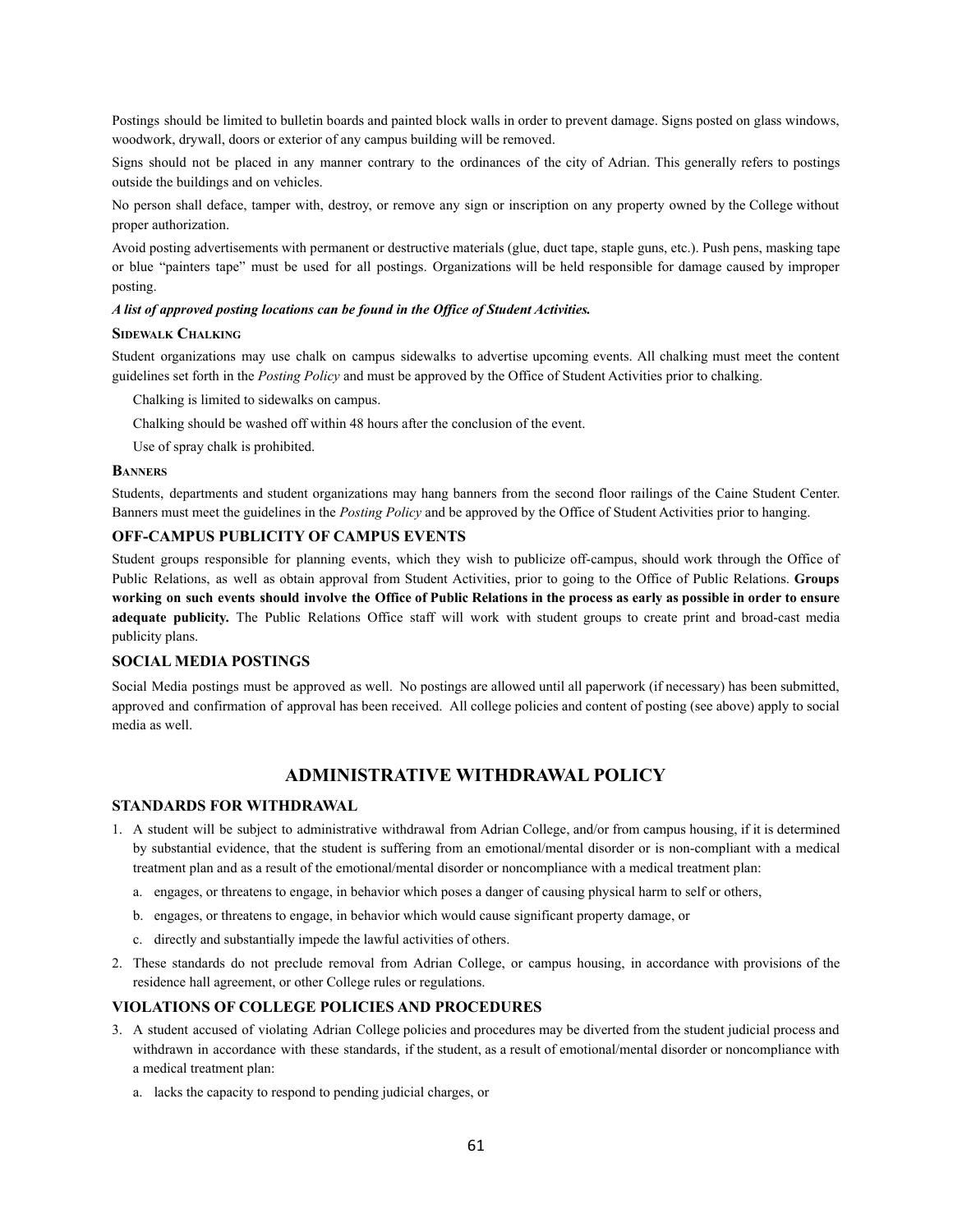- b. did not understand the nature of right from wrong at the time of the offense.
- 4. Students subject to disciplinary action who wish to introduce relevant evidence of any emotional/mental disorder must inform the Dean of Students in writing at least two business days prior to any disciplinary hearing. If the Dean of Students determines that the evidence may have merit, the case shall then be resolved in accordance with these standards and procedures. Thereafter, if it is determined that the student does not meet the criteria set forth in part three, the case will be returned to the disciplinary process. **Evidence of any emotional/mental disorder may not be admitted into evidence or considered by the hearing panel in any disciplinary proceedings**.

#### **REFERRAL FOR EVALUATION**

- 5. The Dean of Students or designee may refer a student for evaluation by an independent licensed psychiatrist, psychologist, or physician chosen by the institution. The Dean or designee may make that referral if he/she believes that the student may meet the criteria set forth in part one, or if a student subject to disciplinary charges wishes to introduce relevant evidence of any emotional/mental or physical disorder.
- 6. Students referred for evaluation shall be so informed in writing, and shall be given a copy of these standards and procedures. The evaluation must be completed within five business days from the date of the referral letter, unless an extension is granted by the Dean in writing. Students may be accompanied by a licensed psychologist, psychiatrist, or physician of their choice, who may observe, but not participate in the evaluation process. **Legal representation will not be permitted**.
- 7. Any pending judicial action may be withheld until the evaluation is completed, at the discretion of the Dean of Students.
- 8. A student who fails to complete the evaluation in accordance with these standards and procedures may be withdrawn on an interim basis, as set forth in Parts 9-12, referred for disciplinary action or both.

#### **INTERIM WITHDRAWAL**

- 9. An interim administrative withdrawal may be implemented immediately if a student fails to complete an evaluation, as provided by parts five and six of these standards and procedures. Also, an interim withdrawal may be implemented immediately if the Dean of Students determines that a student may be suffering from an emotional/mental disorder or is non-compliant with a medical treatment plan, and the student's behavior poses an imminent danger of:
	- a. causing serious physical harm to self or others, or
	- b. causing significant property damage.
- 10. A student subject to an interim withdrawal shall be given written notice of the withdrawal and shall be given a copy of these standards and procedures. The student shall then be given an opportunity to appear personally before the Dean of Students, or a designee, within two business days from the effective date of the interim withdrawal, in order to review the following issues only:
	- a. the reliability of the information concerning the student's behavior;
	- b. whether or not the student's behavior poses a danger of causing imminent, serious physical harm to self or others, causing significant property damage, or directly and substantially impending the lawful activities of others;
	- c. whether or not the student has completed an evaluation, in accordance with these standards and procedures.
- 11. A student subject to interim withdrawal may be assisted in the proceedings specified at Part 10 by a family member and a licensed psychologist, psychiatrist, or physician. Students will be expected to speak for themselves whenever possible.
- 12. An informal hearing, as provided in Part 13, will be held within seven business days after the student has been evaluated by the appropriate emotional/mental health professional. The student will remain withdrawn on an interim basis pending completion of the informal hearing, but will be allowed to enter upon the campus to attend the hearing, or for other necessary purposes, as authorized in writing by the Dean of Students.

## **INFORMAL HEARING**

- 13. Students subject to an involuntary withdrawal shall be accorded an informal hearing before the Dean of Students, or a designee. The following guidelines will be applicable:
	- a. Students will be informed of the time, date, and location of the informal hearing, at least two business days in advance.
	- b. The student file, including an evaluation prepared pursuant to part five of these standards and procedures, and the names of prospective witnesses, will be available for inspection by the student in the Student Life office during normal business hours. The file, which should be available at least two business days before the informal hearing, need not include the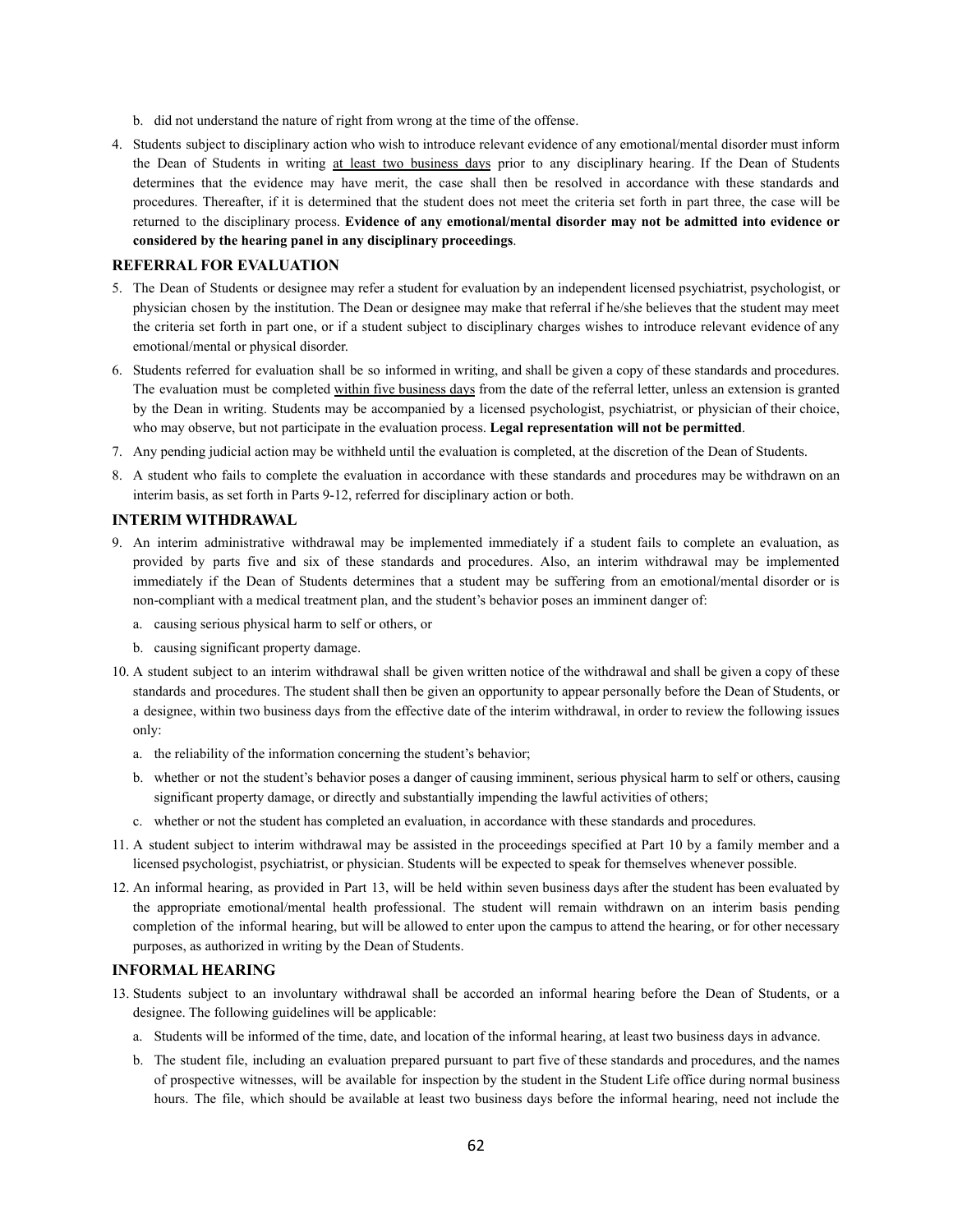personal and confidential notes of any institutional official or participant in the evaluation process.

- c. The informal hearing shall be conversational. Formal rules of evidence will not apply. The Dean or designee shall exercise active control over the proceedings to avoid needless consumption of time and to achieve the orderly completion of the hearing. Any person who disrupts the hearing may be excluded.
- d. The student may choose to be assisted by a family member and a licensed psychologist, psychiatrist, or physician.
- e. Those assisting the student will be given reasonable time to ask relevant questions of any individual appearing at the informal hearing, as well as to present relevant evidence.
- f. Whenever possible, the student will be expected to respond to questions asked by the Dean or designee. Students who refuse to answer may be informed that the Dean or designee could draw a negative inference from their refusal, which might result in their dismissal from the institution in accordance with these standards and procedures.
- g. The informal hearing may be conducted in the absence of a student who fails to appear after proper notice.
- h. The emotional/mental health professional who prepared the evaluation may be asked to appear at the informal hearing, and to respond to relevant questions, upon request of any party, if the Dean or designee determines that such participation is essential to the resolution of a dispositive issue in the case.
- i. The Dean or designee may permit a college official, and the emotional/mental health professional that prepared the evaluation, to appear at the informal hearing and to present evidence in support of any withdrawal recommendation. Legal counsel for the College will not present such evidence.
- j. The informal hearing shall be tape recorded by the College. The recording(s) shall be kept with the pertinent case file for as long as the College maintains the case file.
- k. The Dean shall render a written decision within five business days after the completion of the informal hearing. The student should also be advised as to when a petition for reinstatement would be considered, along with any conditions for reinstatement.

## **IX. AREA CHURCHES**

## **AFRICAN METHODIST**

## **EPISCOPAL**

#### **Bethel AME**

326 E. Butler St. Adrian, MI 49221 517-265-2924

#### **APOSTOLIC**

**Christ Temple**

3665 Deerfield Rd. Adrian, MI 49221 517-263-0887

#### **ASSEMBLIES OF GOD**

**Bethany Assembly of God**

2045 E. US-223 Adrian, MI 49221 517-263-2779

#### **BAPTIST**

**Berean Baptist**

751 W. Maumee St. Adrian, MI 49221 517-263-4312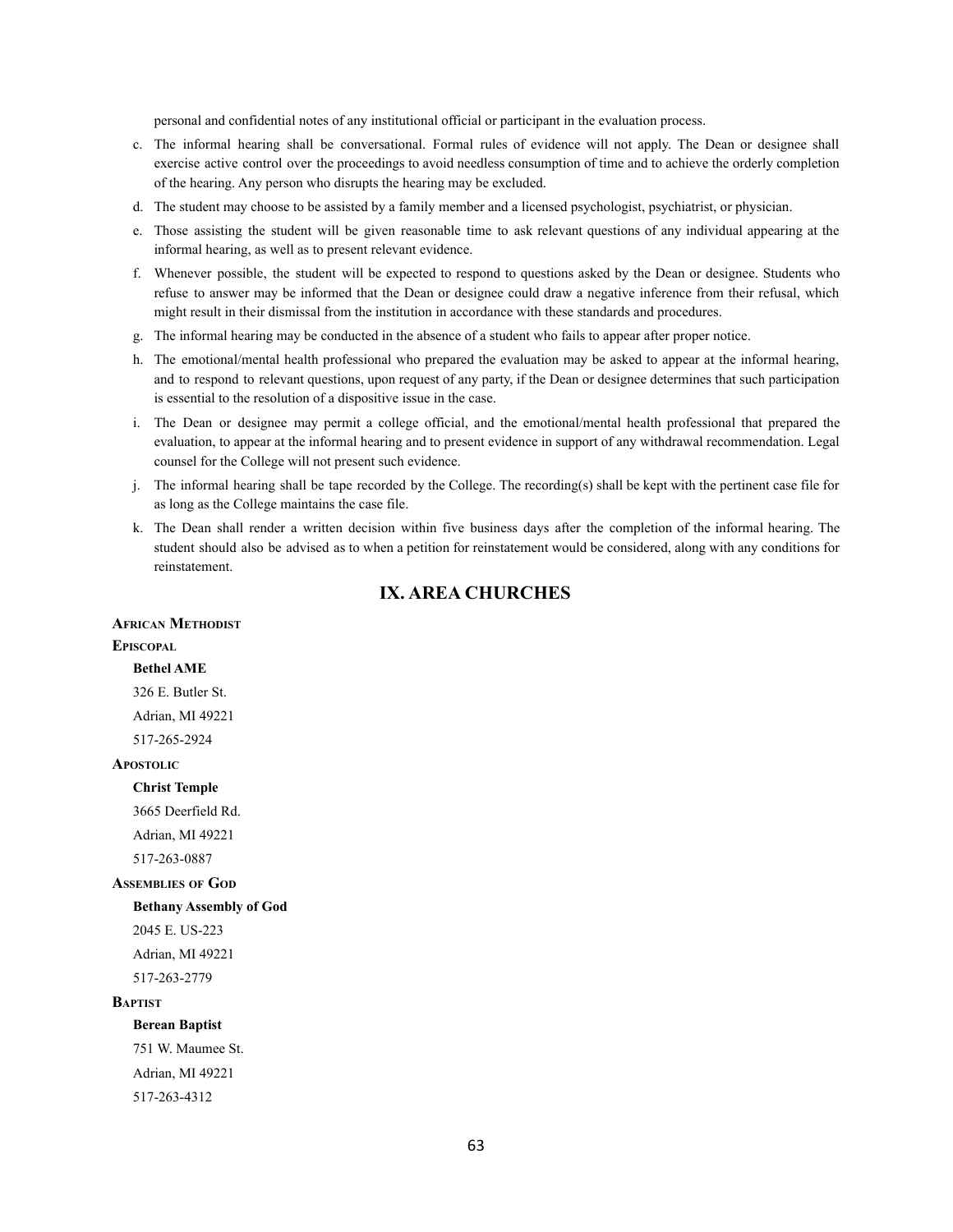## **Bethel Baptist**

1010 State St. Adrian, MI 49221 517-263-9573

## **Faith Baptist**

3625 Hunt Rd.

Adrian, MI 49221

517-265-2376

#### **Iglesia Bautista Christiana**

409 Croswell St.

Adrian, MI 49221

517-265-8178

#### **Second Baptist Church**

607 N. Broad St. Adrian, MI 49221

517-263-1020

## **CATHOLIC**

**St. Joseph Catholic Church**

415 Ormsby St.

Adrian, MI 49221

517-265-8938

## **St. Mary Catholic Church**

305 Division St.

Adrian, MI 49221 517-263-4681

## **CHARISMATIC**

#### **Freedom Christian Fellowship**

1144 W. Michigan St. Adrian, MI 49221

517-263-7995

## **CHRISTIAN CHURCH/DISCIPLES OF CHRIST First Christian Church (Disciples of Christ)**

2667 Bent Oak Hwy. Adrian, MI 49221

517-265-6852

# **CHURCH OF CHRIST Church of Christ** 719 W. Maumee St.

Adrian, MI 49221 517-263-2912

## **CHURCH OF CHRIST-SCIENTIST Christian Science Church**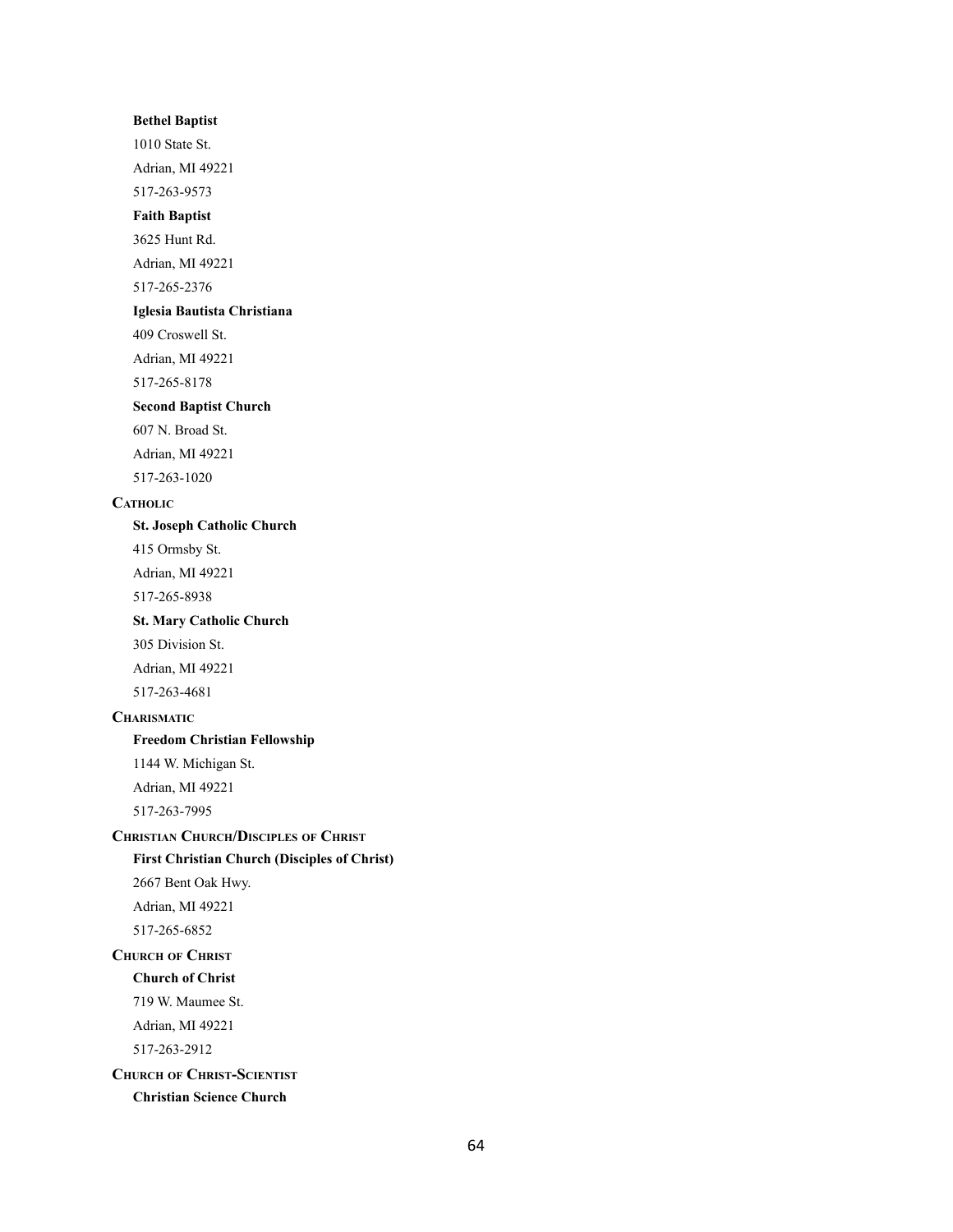229 Dennis St. Adrian, MI 49221 517-265-5449 **CHURCH OF GOD Adrian Church of God** 704 Baldwin Hwy. Adrian, MI 49221 517-265-7040 **CHURCH OF JESUS CHRIST OF LATTER DAY SAINTS Church of Jesus Christ of Latter Day Saints** 140 Sand Creek Hwy. Adrian, MI 49221 517-263-0882 **CHURCH OF THE NAZARENE First Church of the Nazarene** 50 Industrial Dr. Adrian, MI 49221 517-263-1579 **EPISCOPAL Christ Episcopal Church** 720 Riverside Ave. Adrian, MI 49221 517-263-1162 **EVANGELICAL FREE Grace Point Evangelical Free Church** 4612 N. Adrian Hwy. Adrian, MI 49221 517-265-7997 **EVANGELICAL FRIENDS (PROGRAMMED) Raisin Center Friends** 1975 N. Raisin Center Hwy. Adrian, MI 49221 517-423-7023 **Raisin Valley Friends** 3552 N. Adrian Hwy. Adrian, MI 49221 517-265-5050 **FREE METHODIST The 180 Church** 1629 W. Maumee St. Adrian, MI 49221 517-215-8477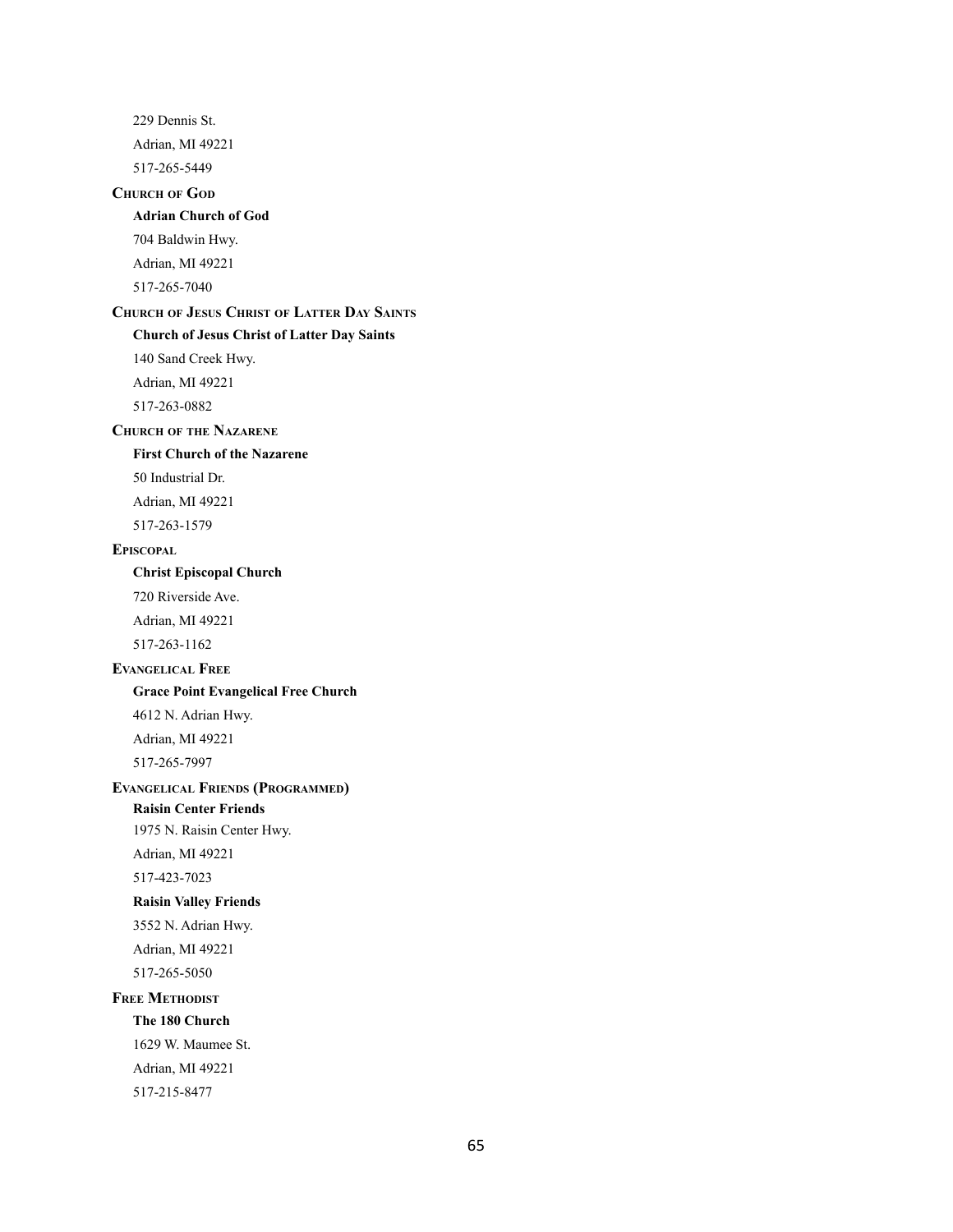**HOLINESS Bible Missionary Church** 702 Michigan Ave. Adrian, MI 49221 517-265-6304 **JEHOVAH'<sup>S</sup> WITNESSES Jehovah's Witness English Congregation** 1040 Elm St. Adrian, MI 49221 517-263-8750 **LUTHERAN Christ the Redeemer Lutheran (ELCA)** 1232 W. Maumee St. Adrian, MI 49221 517-265-8360 **Hope Lutheran (Missouri Synod)** 5625 W. US 223 Adrian, MI 49221 517-263-4317 **St. John's Lutheran (Missouri Synod)** 3448 N. Adrian Hwy. Adrian, MI 49221 517-265-6998 **St. Matthew's Lutheran Church** 326 S. McKenzie St. Adrian, MI 49221 517-265-1921 **St. Stephen Evangelical Lutheran** (Wisconsin Synod) 632 S. Madison St. Adrian, MI 49221 517-265-5605 **MENNONITE Neighborhood Church** 737 E. Beecher St. Adrian, MI 49221 517-263-6005 **NON-DENOMINATIONAL Covenant Community Church** 3973 Ogden Hwy. Adrian, MI 49221 517-263-2891 **Crossroads Community Church**